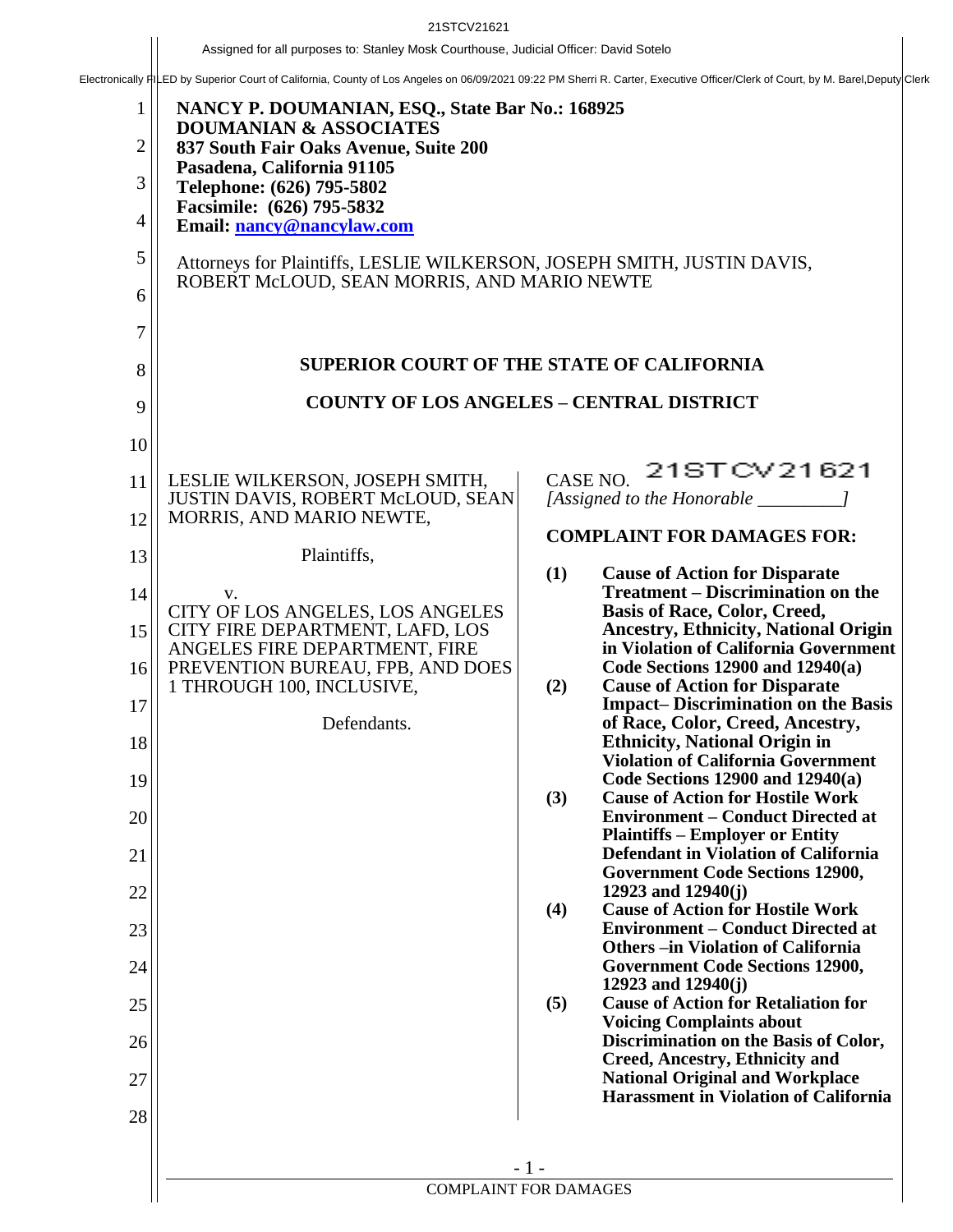| 1<br>$\overline{2}$<br>3<br>4 | <b>Government Code Sections 12900 and</b><br>12940(h)<br><b>Cause of Action for Failure to Prevent</b><br>(6)<br>Harassment, Retaliation and<br><b>Discrimination in Violation of</b><br><b>California Government Code Sections</b><br>12900 and $12940(k)$ |  |  |
|-------------------------------|-------------------------------------------------------------------------------------------------------------------------------------------------------------------------------------------------------------------------------------------------------------|--|--|
| 5                             |                                                                                                                                                                                                                                                             |  |  |
| 6                             | [Demand for Jury Trial]                                                                                                                                                                                                                                     |  |  |
| 7                             |                                                                                                                                                                                                                                                             |  |  |
| 8                             | <b>COMES NOW Plaintiffs LESLIE WILKERSON, JOSEPH SMITH, JUSTIN DAVIS,</b>                                                                                                                                                                                   |  |  |
| 9                             | ROBERT McLOUD, SEAN MORRIS, AND MARIO NEWTE and for their injuries, damages,                                                                                                                                                                                |  |  |
| 10                            | claims, and harms hereby allege, contend and state as follows:                                                                                                                                                                                              |  |  |
| 11                            | <b>GENERAL ALLEGATIONS</b>                                                                                                                                                                                                                                  |  |  |
| 12                            | Plaintiff, LESLIE WILKERSON [hereinafter referred to as "WILKERSON",<br>1.                                                                                                                                                                                  |  |  |
| 13                            | "employee" or "plaintiff"] is and was an individual residing in the County of Los Angeles, State                                                                                                                                                            |  |  |
| 14                            | of California, and is currently employed by defendants and their entity affiliates or subsidiaries                                                                                                                                                          |  |  |
| 15                            | [hereinafter collectively referred to aa the "EMPLOYER DEFENDANT"]. This plaintiff is an                                                                                                                                                                    |  |  |
| 16                            | African American male over forty (40) years of age and is in a protected class, classification,                                                                                                                                                             |  |  |
| 17                            | category, or group based on his race, color, creed, ethnicity, ancestry, national origin. The                                                                                                                                                               |  |  |
| 18                            | plaintiff is employed by the employer and receives various work-related benefits to include                                                                                                                                                                 |  |  |
| 19                            | health insurance. This is his Complaint against his current employer, and individuals and                                                                                                                                                                   |  |  |
| 20                            | managing agents of his current employer, for damages arising out harassment, discrimination,                                                                                                                                                                |  |  |
| 21                            | and retaliation he has endured, continues to endure, and is enduring on the basis of his race                                                                                                                                                               |  |  |
| 22                            | (African American), color, creed, national origin, ancestry, and ethnicity (hereinafter collectively                                                                                                                                                        |  |  |
| 23                            | and interchangeably referred to herein as "race").                                                                                                                                                                                                          |  |  |
| 24                            | Plaintiff, JOSEPH SMITH [hereinafter referred to as "SMITH", "employee" or<br>2.                                                                                                                                                                            |  |  |
| 25                            | "plaintiff"] is and was an individual residing in the County of Los Angeles, State of California,                                                                                                                                                           |  |  |
| 26                            | and is currently employed by defendants and their entity affiliates or subsidiaries [hereinafter]                                                                                                                                                           |  |  |
| 27                            | collectively referred to as the "EMPLOYER DEFENDANT"]. This plaintiff is an African                                                                                                                                                                         |  |  |
| 28                            | American male over forty (40) years of age and is in a protected class, classification, category, or                                                                                                                                                        |  |  |
|                               | $-2-$                                                                                                                                                                                                                                                       |  |  |

 $\parallel$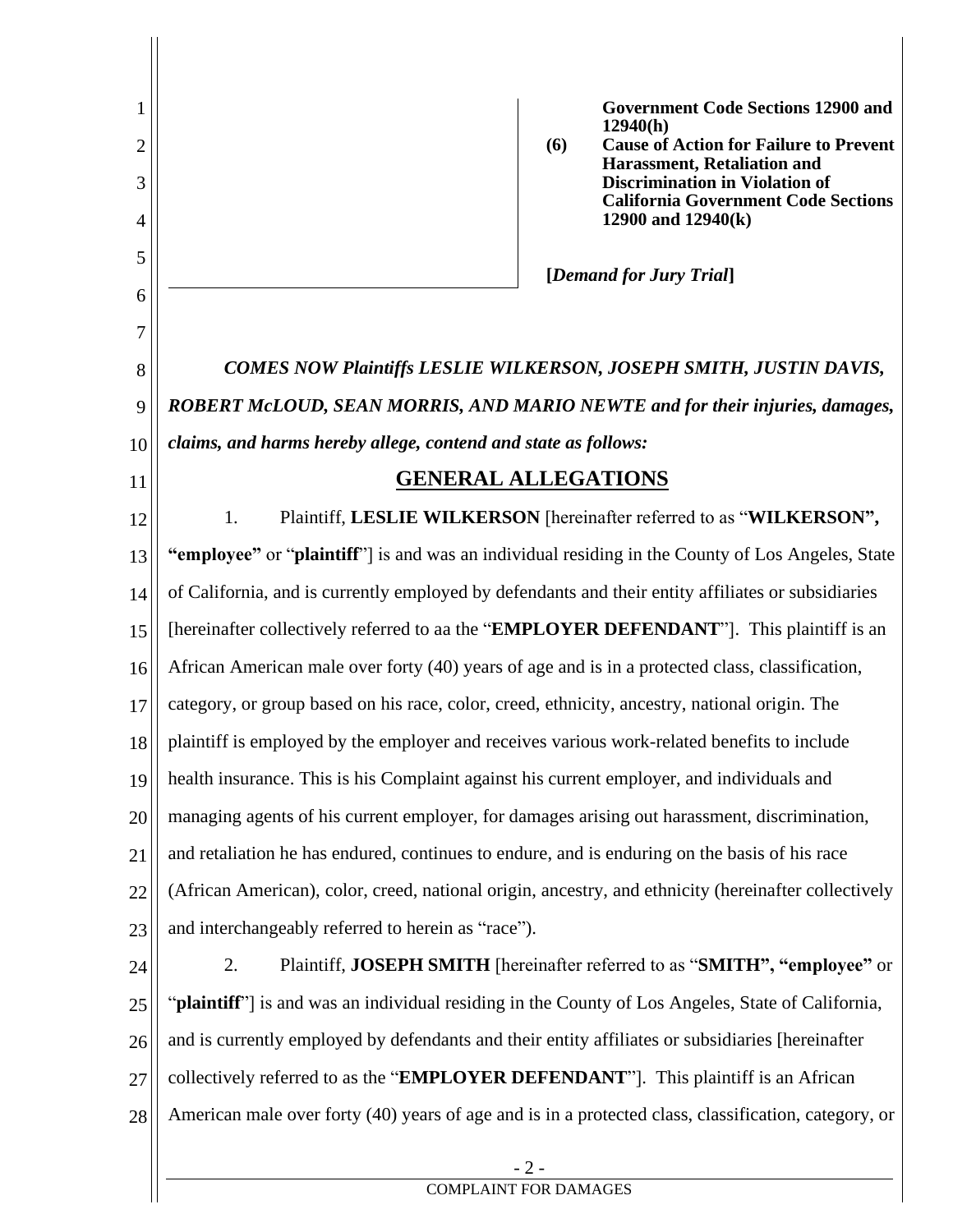1 2 3 4 5 6 7 group based on his race, color, creed, ethnicity, ancestry, national origin. The plaintiff is employed by the employer and receives various work-related benefits to include health insurance. This is his Complaint against his current employer, and individuals and managing agents of his current employer, for damages arising out harassment, discrimination, and retaliation he has endured, continues to endure, and is enduring on the basis of his race (African American), color, creed, national origin, ancestry, and ethnicity hereinafter collectively and interchangeably referred to herein as "race").

8 9 10 11 12 13 14 15 16 17 18 19 3. Plaintiff, **JUSTIN DAVIS** [hereinafter referred to as "**DAVIS", "employee"** or "**plaintiff**"] is and was an individual residing in the County of Los Angeles, State of California, and is currently employed by defendants and their entity affiliates or subsidiaries [hereinafter collectively referred to as the "**EMPLOYER DEFENDANT**"]. This plaintiff is an African American male over forty (40) years of age and is in a protected class, classification, category, or group based on his race, color, creed, ethnicity, ancestry, national origin. The plaintiff is employed by the employer and receives various work-related benefits to include health insurance. This is his Complaint against his current employer, and individuals and managing agents of his current employer, for damages arising out harassment, discrimination, and retaliation he has endured, continues to endure, and is enduring on the basis of his race (African American), color, creed, national origin, ancestry, and ethnicity. hereinafter collectively and interchangeably referred to herein as "race").

20 21 22 23 24 25 26 27 28 4. Plaintiff, **ROBERT McLOUD** [hereinafter referred to as "**McLOUD", "employee"** or "**plaintiff**"] is and was an individual residing in the County of Los Angeles, State of California, and is currently employed by defendants and their entity affiliates or subsidiaries [hereinafter collectively referred to as the "**EMPLOYER DEFENDANT**"]. This plaintiff is an African American male over forty (40) years of age and is in a protected class, classification, category, or group based on his race, color, creed, ethnicity, ancestry, national origin. The plaintiff is employed by the employer and receives various work-related benefits to include health insurance. This is his Complaint against his current employer, and individuals and managing agents of his current employer, for damages arising out harassment, discrimination,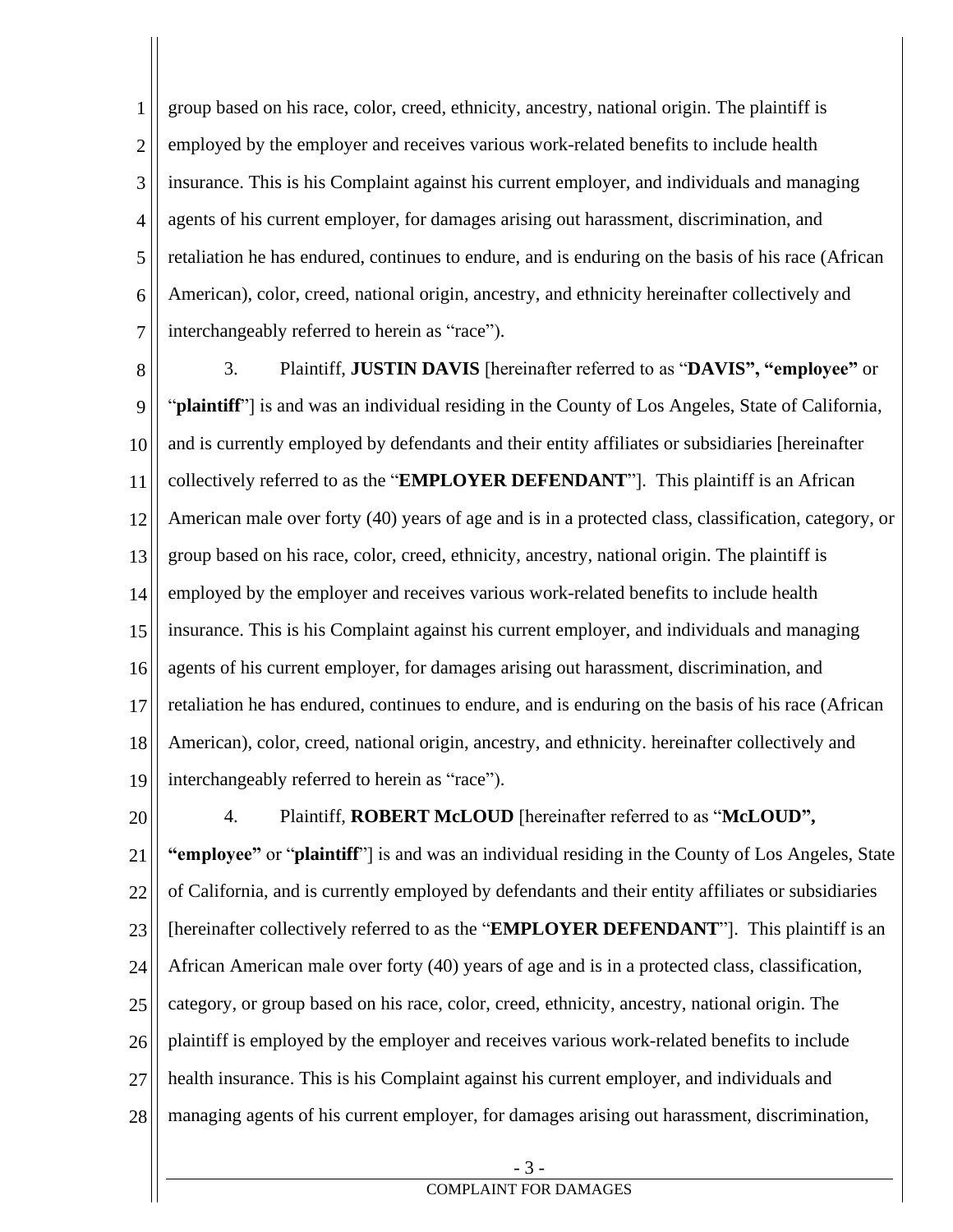1 2 3 and retaliation he has endured, continues to endure, and is enduring on the basis of his race (African American), color, creed, national origin, ancestry, and ethnicity. hereinafter collectively and interchangeably referred to herein as "race").

4 5 6 7 8 9 10 11 12 13 14 15 5. Plaintiff, **SEAN MORRIS** [hereinafter referred to as "**MORRIS", "employee"** or "**plaintiff**"] is and was an individual residing in the County of Los Angeles, State of California, and is currently employed by defendants and their entity affiliates or subsidiaries [hereinafter collectively referred to as the "**EMPLOYER DEFENDANT**"]. This plaintiff is an African American male over forty (40) years of age and is in a protected class, classification, category, or group based on his race, color, creed, ethnicity, ancestry, national origin. The plaintiff is employed by the employer and receives various work-related benefits to include health insurance. This is his Complaint against his current employer, and individuals and managing agents of his current employer, for damages arising out harassment, discrimination, and retaliation he has endured, continues to endure, and is enduring on the basis of his race (African American), color, creed, national origin, ancestry, and ethnicity. hereinafter collectively and interchangeably referred to herein as "race").

16 17 18 19 20 21 22 23 24 25 26 27 6. Plaintiff, **MARIO NEWTE** [hereinafter referred to as "**NEWTE", "employee"** or "**plaintiff**"] is and was an individual residing in the County of Los Angeles, State of California, and is currently employed by defendants and their entity affiliates or subsidiaries [hereinafter collectively referred to the "**EMPLOYER DEFENDANT**"]. This plaintiff is an African American male over forty (40) years of age and is in a protected class, classification, category, or group based on his race, color, creed, ethnicity, ancestry, national origin. The plaintiff is employed by the employer and receives various work-related benefits to include health insurance. This is his Complaint against his current employer, and individuals and managing agents of his current employer, for damages arising out harassment, discrimination, and retaliation he has endured, continues to endure, and is enduring on the basis of his race (African American), color, creed, national origin, ancestry, and ethnicity. hereinafter collectively and interchangeably referred to herein as "race").

28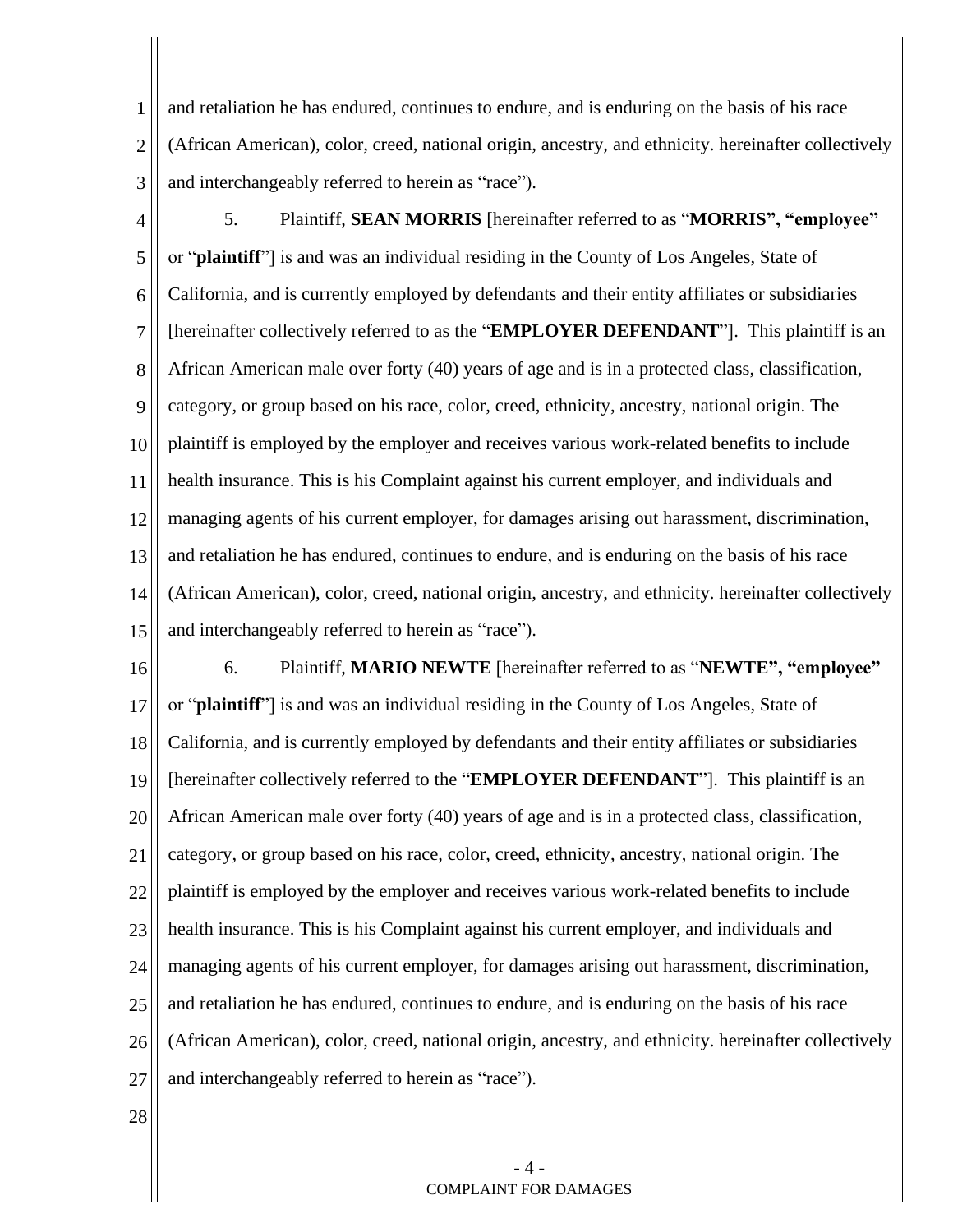1 2 3 4 5 6 7 8 9 10 11 12 13 14 15 16 17 18 19 20 21 22 23 24 25 26 27 28 - 5 - 7. At all times mentioned herein, Defendant **CITY OF LOS ANGELES** [hereinafter the **"EMPLOYER DEFENDANT"**] is and was a public entity duly licensed to operate a business in the State of California. This is the plaintiff's employer. The employer's principal place of business is located at 200 North Main Street,  $16<sup>th</sup>$  floor, Los Angeles, California 90012, (213) 978-3000. The Los Angeles City Fire Department employs over 3,500 uniformed personnel and has 103 neighborhood fire stations across its 470 square-mile jurisdiction, protecting approximately four million people living within the City of Los Angeles. This entity is the plaintiffs' employer as defined by Government Code Section 12926. 8. At all times mentioned herein, Defendant **LOS ANGELES CITY FIRE DEPARTMENT** [hereinafter the **"EMPLOYER DEFENDANT"**] is and was a public entity duly licensed to operate a business in the State of California. This is the plaintiff's employer. The employer's principal place of business is located at 200 North Main Street, 16<sup>th</sup> floor, Los Angeles, California 90012, (213) 978-3000. The Los Angeles City Fire Department employs over 3,500 uniformed personnel and has 103 neighborhood fire stations across its 470 squaremile jurisdiction, protecting approximately four million people living within the City of Los Angeles. This entity is the plaintiffs' employer as defined by Government Code Section 12926. 9. At all times mentioned herein, Defendant **LAFD** [hereinafter the **"EMPLOYER DEFENDANT"** is and was a public entity duly licensed to operate a business in the State of California. This is the plaintiff's employer. The employer's principal place of business is located at 200 North Main Street,  $16<sup>th</sup>$  floor, Los Angeles, California 90012, (213) 978-3000. The Los Angeles City Fire Department employs over 3,500 uniformed personnel and has 103 neighborhood fire stations across its 470 square-mile jurisdiction, protecting approximately four million people living within the City of Los Angeles. This entity is the plaintiffs' employer as defined by Government Code Section 12926. 10. At all times mentioned herein, Defendant **LOS ANGELES FIRE DEPARTMENT** [hereinafter the **"EMPLOYER DEFENDANT"**] is and was a public entity duly licensed to operate a business in the State of California. This is the plaintiff's employer. The employer's principal place of business is located at 200 North Main Street, 16<sup>th</sup> floor, Los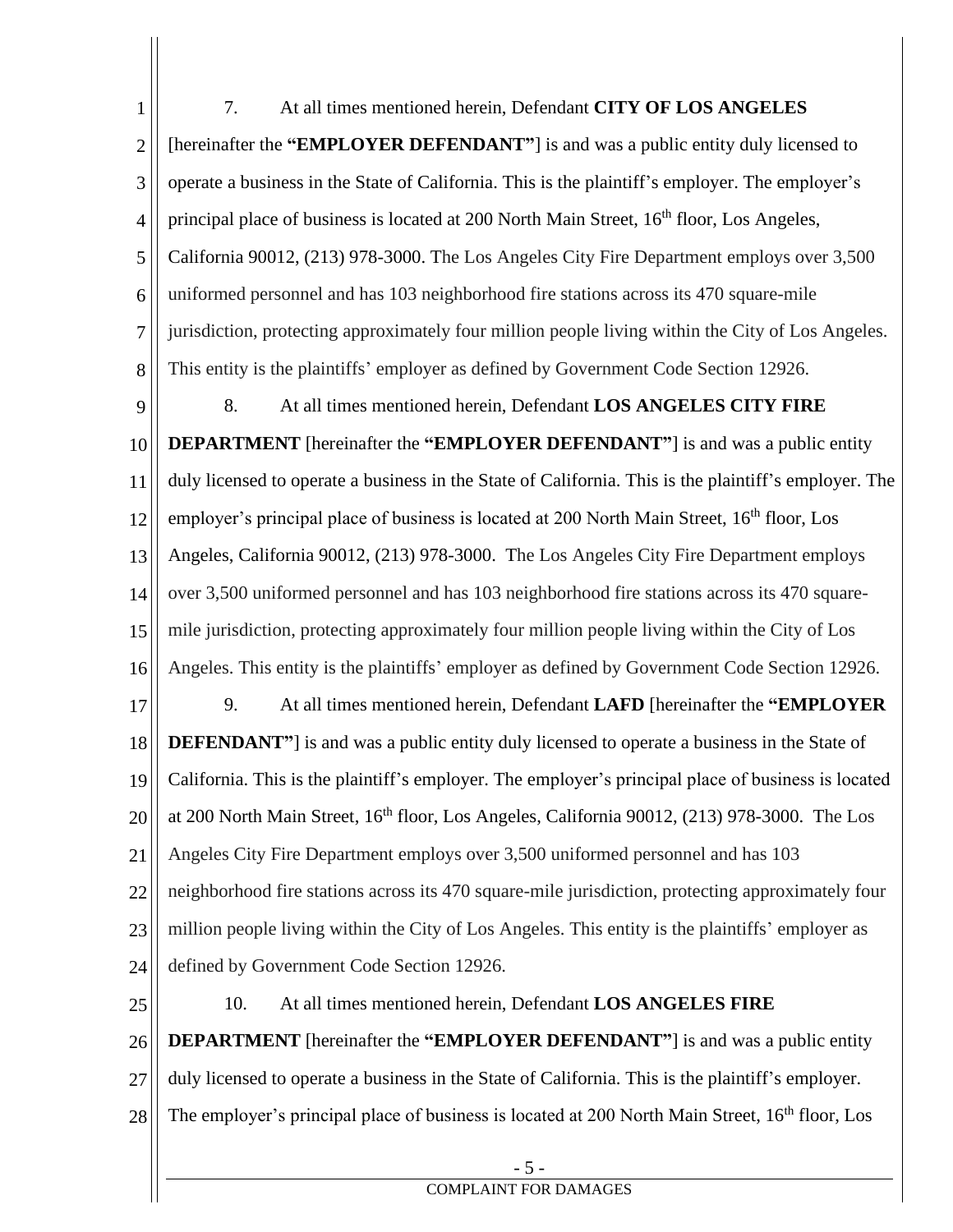1 2 3 4 Angeles, California 90012, (213) 978-3000. The Los Angeles City Fire Department employs over 3,500 uniformed personnel and has 103 neighborhood fire stations across its 470 squaremile jurisdiction, protecting approximately four million people living within the City of Los Angeles. This entity is the plaintiffs' employer as defined by Government Code Section 12926.

5 6 7 8 9 10 11 12 11. At all times mentioned herein, Defendant **FIRE PREVENTION BUREAU** [hereinafter the **"EMPLOYER DEFENDANT"**] is and was a public entity duly licensed to operate a business in the State of California. This is the plaintiff's employer. The employer's principal place of business is located at  $200$  North Main Street,  $16<sup>th</sup>$  floor, Los Angeles, California 90012, (213) 978-3000. The Los Angeles City Fire Department employs over 3,500 uniformed personnel and has 103 neighborhood fire stations across its 470 square-mile jurisdiction, protecting approximately four million people living within the City of Los Angeles. This entity is the plaintiffs' employer as defined by Government Code Section 12926.

13 14 15 16 17 18 19 20 12. At all times mentioned herein, Defendant **FPB** [hereinafter the **"EMPLOYER DEFENDANT"** is and was a public entity duly licensed to operate a business in the State of California. This is the plaintiff's employer. The employer's principal place of business is located at 200 North Main Street, 16<sup>th</sup> floor, Los Angeles, California 90012, (213) 978-3000. The Los Angeles City Fire Department employs over 3,500 uniformed personnel and has 103 neighborhood fire stations across its 470 square-mile jurisdiction, protecting approximately four million people living within the City of Los Angeles. This entity is the plaintiffs' employer as defined by Government Code Section 12926.

21 22 23 24 25 26 27 28 13. At all times mentioned herein, **SCOTT ANDERSON** is a Caucasian male, and is and was an individual residing in the County of Los Angeles, State of California, and was an employee of the employer defendant, and was a supervisor in the workplace, part of the management team, a managing agent or key decision maker on Fire Department policy and procedure, and the supervisor of the plaintiffs at all times referenced herein. This defendant harasses, discriminates, and retaliates against the plaintiffs on the basis of their race, color, creed, ethnicity, and national origin. This defendant engages in tortious conduct towards the plaintiffs that is far beyond the scope of ordinary personnel or management decisions, and was prompted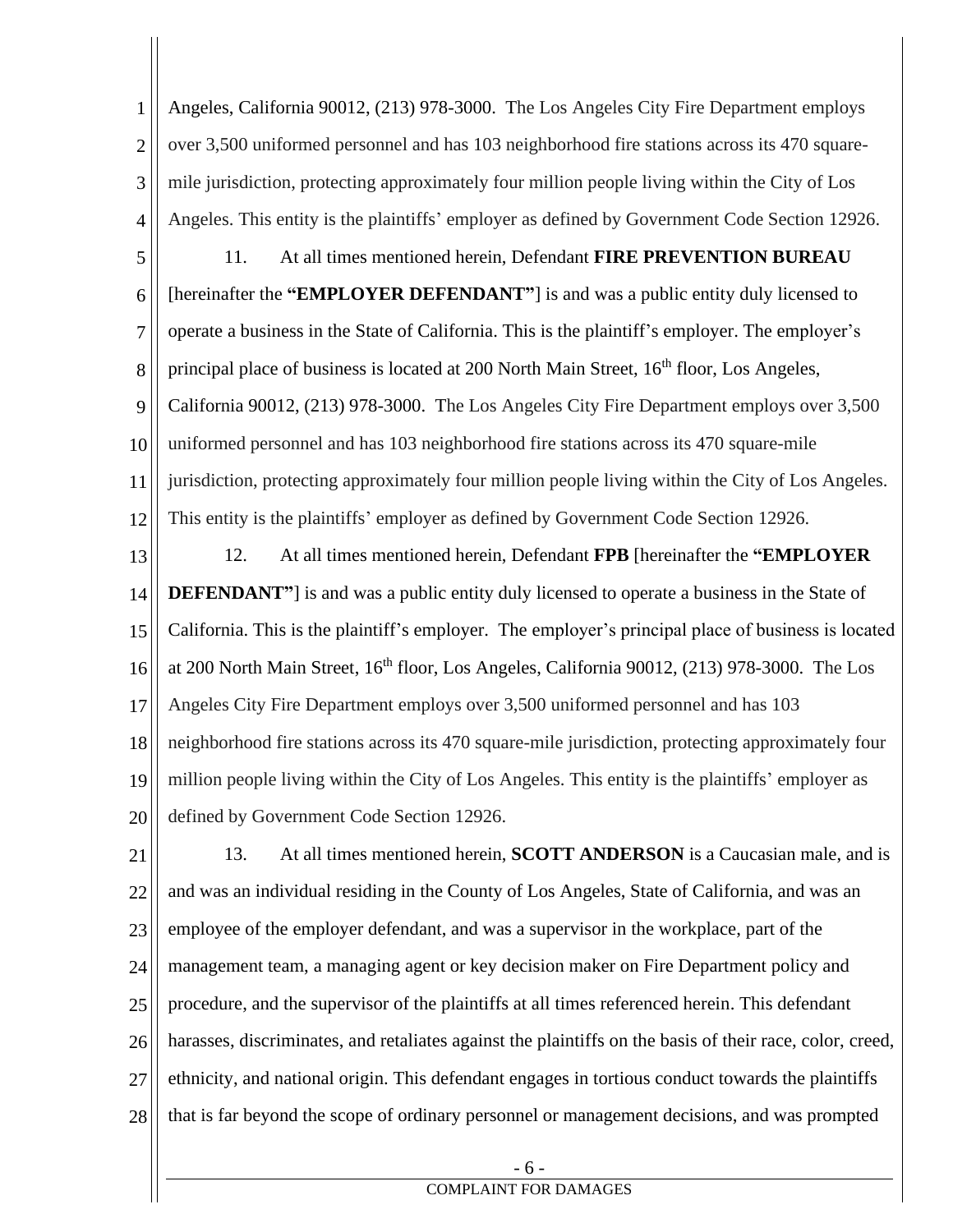1 2 3 4 by personal animus, ill will, hostility and hatred towards the African American plaintiffs and other African Americans in the workplace. This individual is employed as a Battalion Chief with the employer defendant and is in the chain of command as well as in the plaintiffs' chain of command at all times referenced herein.

5 6 7 8 9 10 11 12 13 14 15 16 14. At all times mentioned herein, **PATRICK LEONARD** is a Caucasian male and is and was an individual residing in the County of Los Angeles, State of California, and was an employee of the employer defendant, and was a supervisor in the workplace, part of the management team, a managing agent or key decision maker on Fire Department policy and procedure, and the supervisor of the plaintiffs at all times referenced herein. This defendant harasses, discriminates, and retaliates against the plaintiffs on the basis of their race, color, creed, ethnicity, and national origin. This defendant engages in tortious conduct towards the plaintiffs that is far beyond the scope of ordinary personnel or management decisions, and was prompted by personal animus, ill will, hostility and hatred towards the African American plaintiffs and other African Americans in the workplace. This individual is employed as a Captain with the employer defendant and is in the chain of command as well as in the plaintiffs' chain of command at all times referenced herein.

17 18 19 20 21 22 23 24 25 26 27 28 15. At all times mentioned herein, **TIMOTHY HALLORAN** is a Caucasian male and is and was an individual residing in the County of Los Angeles, State of California, and was an employee of the employer defendant, and was a supervisor in the workplace, part of the management team, a managing agent or key decision maker on Fire Department policy and procedure, and the supervisor of the plaintiffs at all times referenced herein. This defendant harasses, discriminates, and retaliates against the plaintiffs on the basis of their race, color, creed, ethnicity, and national origin. This defendant engages in tortious conduct towards the plaintiffs that is far beyond the scope of ordinary personnel or management decisions, and was prompted by personal animus, ill will, hostility and hatred towards the African American plaintiffs and other African Americans in the workplace. This individual is employed as a Captain I with the employer defendant and is in the chain of command as well as in the plaintiffs' chain of command at all times referenced herein.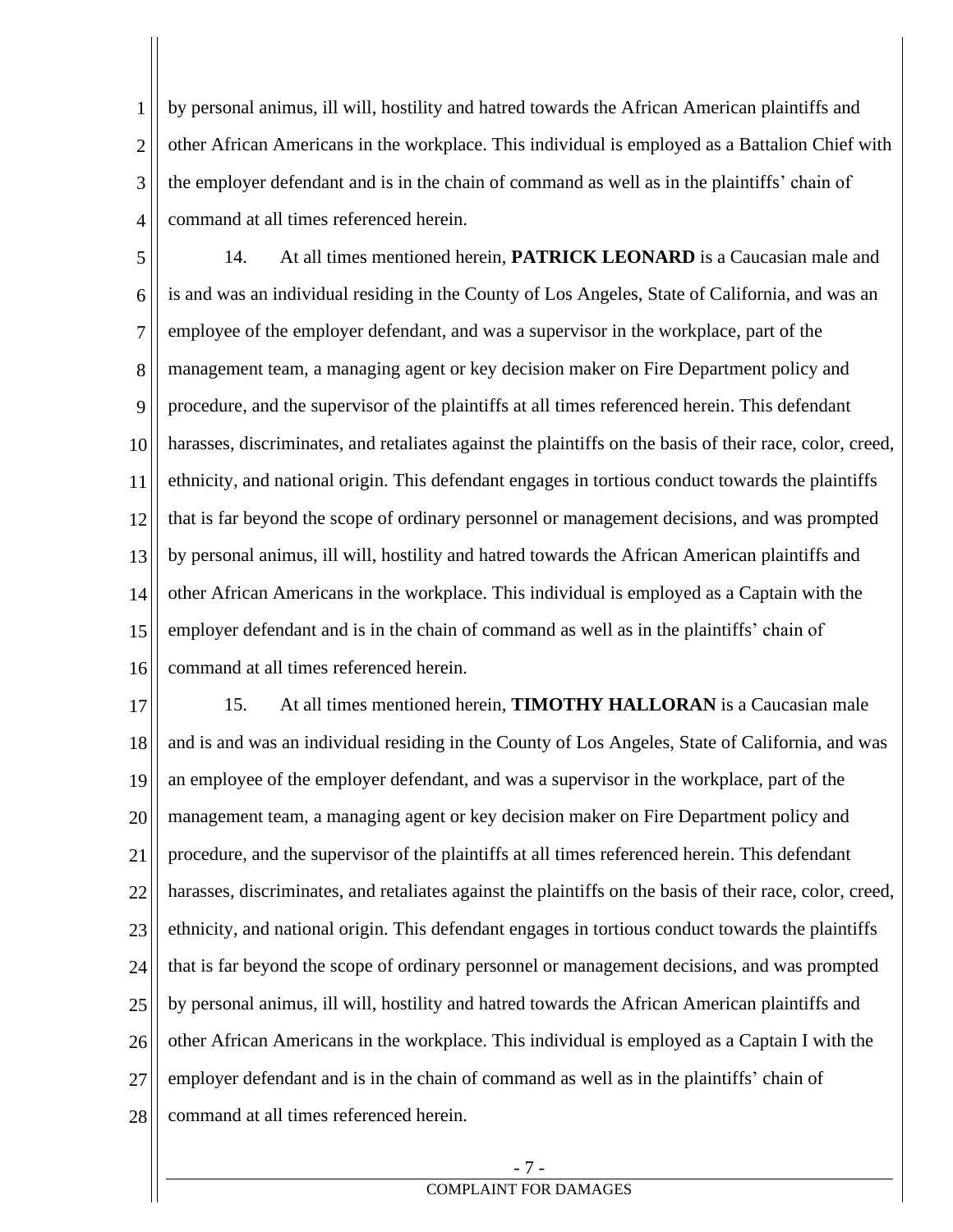1 2 3 4 5 6 7 8 9 10 11 12 16. At all times mentioned herein, **ROBERT NELSON** is a Caucasian male and is and was an individual residing in the County of Los Angeles, State of California, and was an employee of the employer defendant, and was a supervisor in the workplace, part of the management team, a managing agent or key decision maker on Fire Department policy and procedure, and the supervisor of the plaintiffs at all times referenced herein. This defendant harasses, discriminates, and retaliates against the plaintiffs on the basis of their race, color, creed, ethnicity, and national origin. This defendant engages in tortious conduct towards the plaintiffs that is far beyond the scope of ordinary personnel or management decisions, and was prompted by personal animus, ill will, hostility and hatred towards the African American plaintiffs and other African Americans in the workplace. This individual is employed as a Battalion Chief with the employer defendant and is in the chain of command as well as in the plaintiffs' chain of command at all times referenced herein.

13 14 15 16 17 18 19 20 21 22 23 24 25 26 27 17. At all times mentioned herein, **ROBERT TERRAZAS** is a Hispanic male who identified more closely with his colleagues and the Caucasian chain of command, and is and was an individual residing in the County of Los Angeles, State of California, and was an employee of the employer defendant, and was a supervisor in the workplace, part of the management team, a managing agent or key decision maker on Fire Department policy and procedure, and the supervisor of the plaintiffs at all times referenced herein. This defendant harasses, discriminates, and retaliates against the plaintiffs on the basis of their race, color, creed, ethnicity, and national origin. This defendant engages in tortious conduct towards the plaintiffs that is far beyond the scope of ordinary personnel or management decisions, and was prompted by personal animus, ill will, hostility and hatred towards the African American plaintiffs and other African Americans in the workplace. This individual is employed as the Fire Chief with the employer defendant and is in the chain of command as well as in the plaintiffs' chain of command at all times referenced herein.

> - 8 - COMPLAINT FOR DAMAGES

28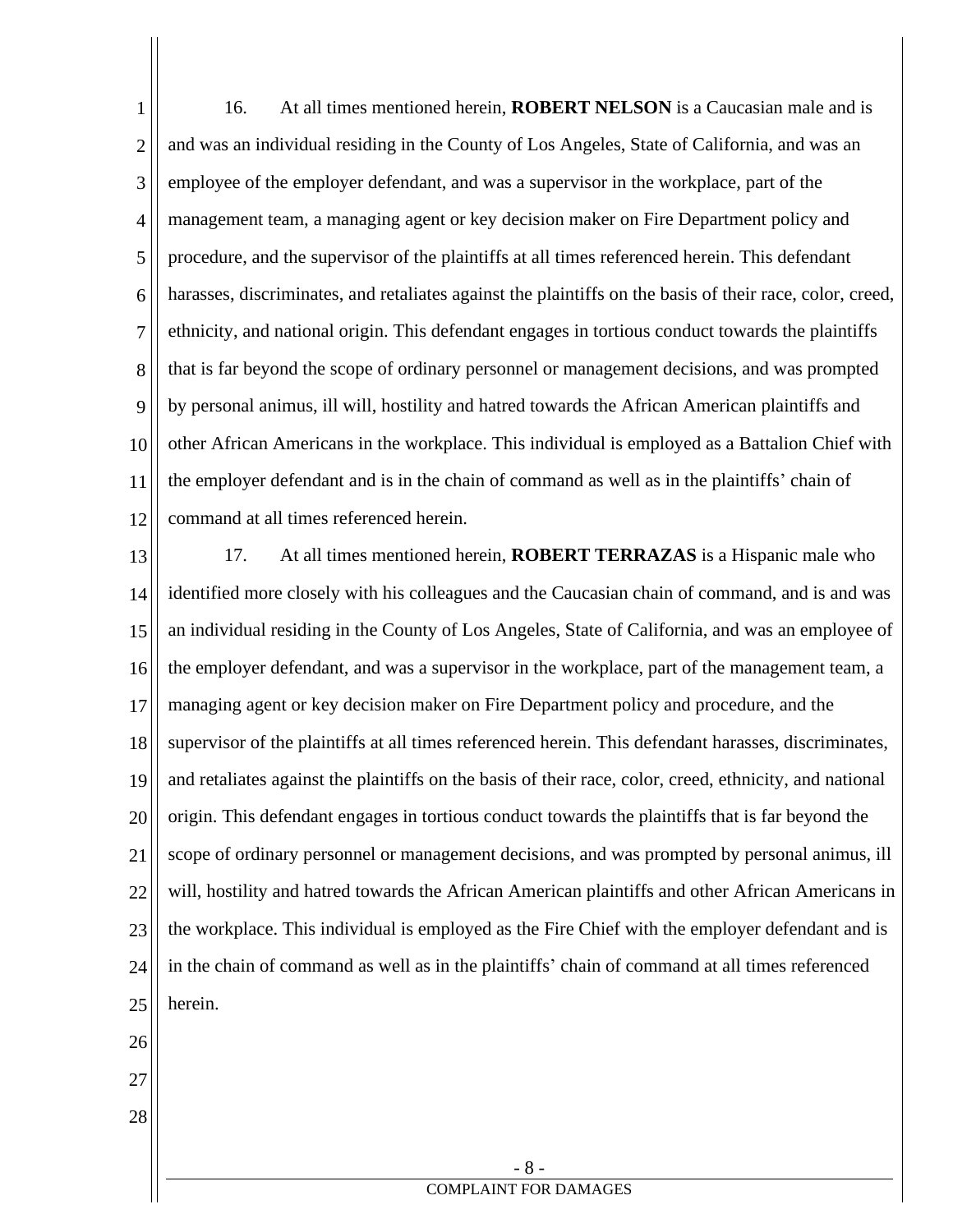1 2 3 4 5 6 7 8 9 10 11 12 13 18. At all times mentioned herein, **ROBERT CASTILLO** is a Hispanic male who identified more closely with his colleagues and the Caucasian chain of command , and is and was an individual residing in the County of Los Angeles, State of California, and was an employee of the employer defendant, and was a supervisor in the workplace, part of the management team, a managing agent or key decision maker on Fire Department policy and procedure, and the supervisor of the plaintiffs at all times referenced herein. This defendant harasses, discriminates, and retaliates against the plaintiffs on the basis of their race, color, creed, ethnicity, and national origin. This defendant engages in tortious conduct towards the plaintiffs that is far beyond the scope of ordinary personnel or management decisions, and was prompted by personal animus, ill will, hostility and hatred towards the African American plaintiffs and other African Americans in the workplace. This individual is employed as a Battalion Chief with the employer defendant and is in the chain of command as well as in the plaintiffs' chain of command at all times referenced herein.

14 15 16 17 18 19 20 21 22 23 24 25 19. At all times mentioned herein, **SCOTT LA RUE** is a Caucasian male, and is and was an individual residing in the County of Los Angeles, State of California, and was an employee of the employer defendant, and was a supervisor in the workplace, part of the management team, a managing agent or key decision maker on Fire Department policy and procedure, and the supervisor of the plaintiffs at all times referenced herein. This defendant harasses, discriminates, and retaliates against the plaintiffs on the basis of their race, color, creed, ethnicity, and national origin. This defendant engages in tortious conduct towards the plaintiffs that is far beyond the scope of ordinary personnel or management decisions, and was prompted by personal animus, ill will, hostility and hatred towards the African American plaintiffs and other African Americans in the workplace. This individual is employed as a Battalion Chief with the employer defendant and is in the chain of command as well as in the plaintiffs' chain of command at all times referenced herein.

26 27 28 20. Plaintiffs sue fictitious Defendants **DOES 1 through 100**, inclusive pursuant to *California Code of Civil Procedure* § 474, because their names and/or capacities are not presently known. Plaintiffs will amend the Complaint when such facts become known.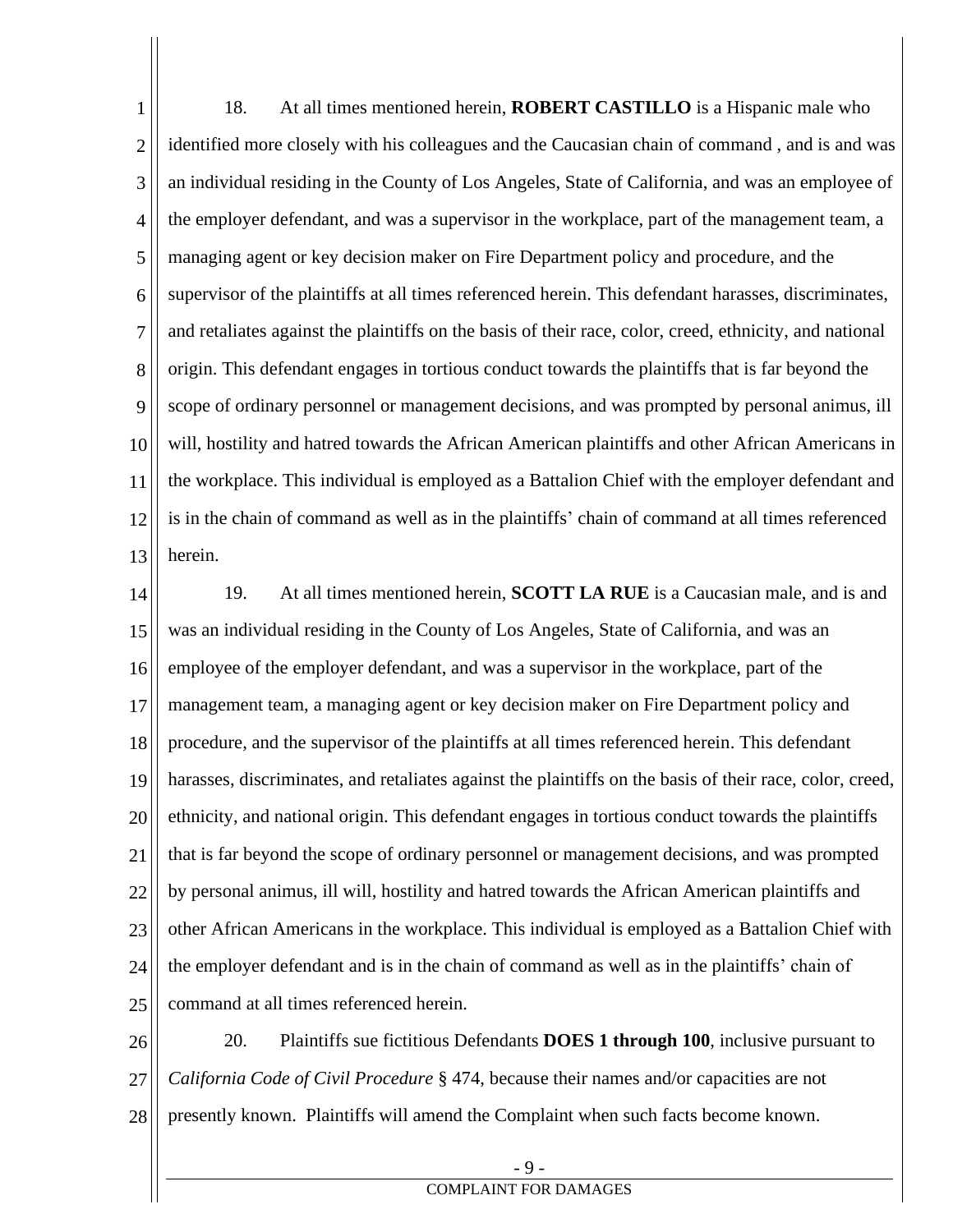1 2 3 4 5 6 7 Plaintiffs are informed and believes and based thereon, alleges that each of the fictitiously named defendants is responsible in some manner for the occurrences herein alleged and that plaintiffs' damages were legally and/or proximately caused thereby. Moreover, the acts committed by **EMPLOYER** as described herein were duly authorized, ratified and directed by its officers, directors and managing agents. Additionally, the **EMPLOYER** participated in the acts of its employees and managing agents as described herein and ratified and accepted the benefits of such wrongful acts.

8 9 10 11 12 21. At all times relevant, the defendant **EMPLOYER** is an entity subject to suit under the *California Fair Employment and Housing Act*-- *Government Code § 12926, et. seq.*, in that it regularly employs five or more persons. Plaintiffs are informed and believes and based thereon contends that said defendant employed over approximately 50,000 employees in connection with city and municipal operations.

13 14 15 16 17 22. Plaintiffs have properly and timely complied with the requirements of the *Fair Employment and Housing Act [F.E.H.A.]* and have exhausted their administrative remedies against the named defendants prior to the filing of this civil action consistent with the provisions of the California Fair Employment and Housing Act codified in Government Code Section 12900, 12940, 12960 et seq.

- 18
- 19

# **FACTUAL ALLEGATIONS REFERRING OR RELATING TO PLAINTIFF LESLIE WILKERSON**

20 21 22 23 24 25 26 27 23. Leslie Wilkerson is an outstanding human being who has devoted more than 37 years of his life to the firefighting and Los Angeles communities. Mr. Wilkerson is a good and valuable employee who continually devotes his best efforts to serving his employer, the City of Los Angeles Fire Department, and the greater Los Angeles community. He takes great pride in his work and in his level of attention, commitment and detail to his work, his supervisors, his coworkers, and most importantly the communities that he serves. He does his work flawlessly yet is never appreciated, acknowledged, or rewarded by his employer. Mr. Wilkerson remains employed as an Arson Investigator for the City of Los Angeles Fire Department. He is an

28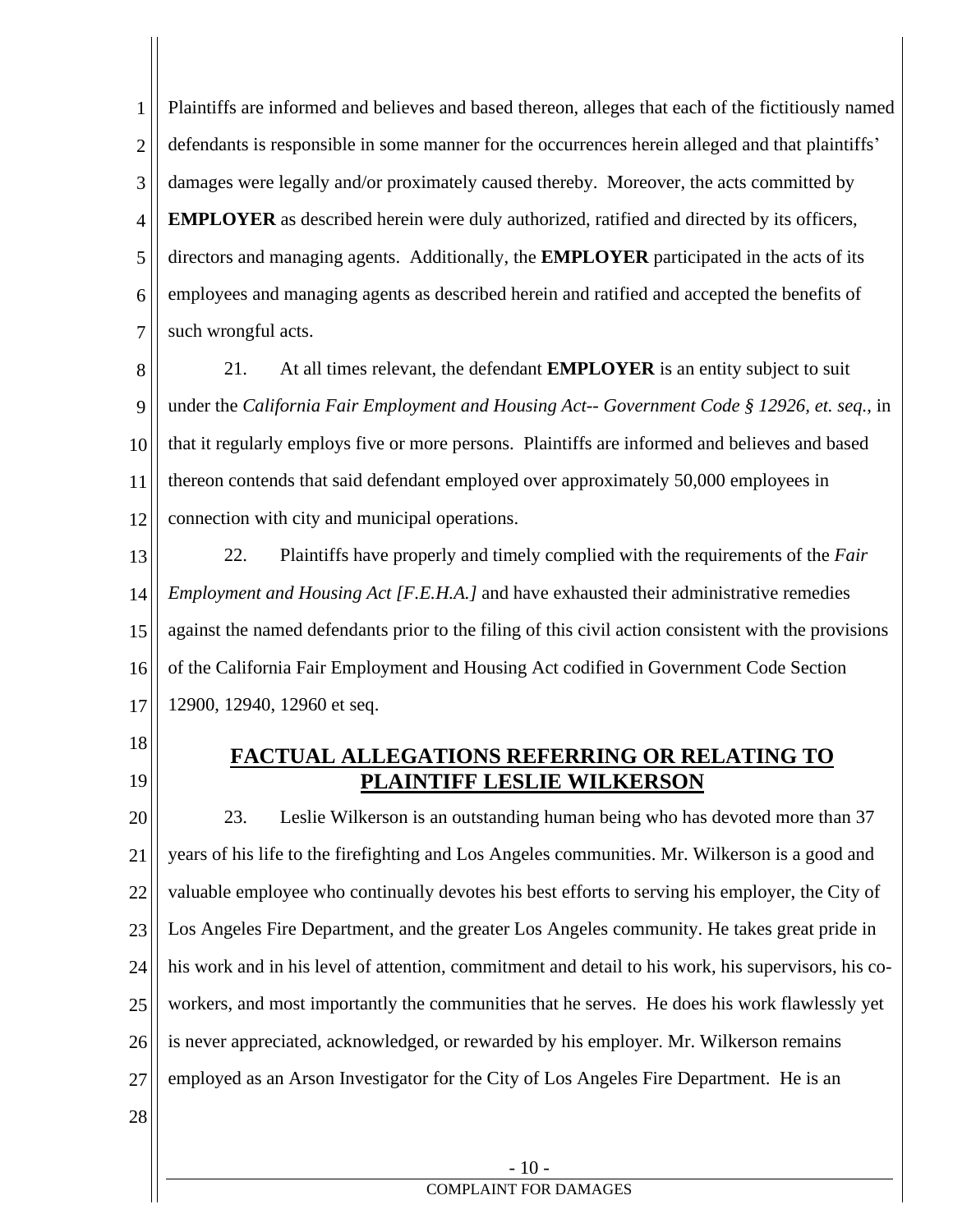1 2 African American male over the age of 40 years and a resident of the City of Los Angeles, County of Los Angeles, State of California.

3 4 5 6 7 8 9 24. The plaintiff's employer is the City of Los Angeles, the City of Los Angeles Fire Department, the LAFD, the Los Angeles City Fire Department, the Los Angeles Fire Department, the Fire Prevention Bureau, and the Los Angeles County Fire Department (collectively and interchangeably referred to herein as the "employer defendant".). The City of Los Angeles Fire Department employs over 3,500 uniformed personnel and has 103 neighborhood fire stations across its 470 square-mile jurisdiction, protecting approximately four million people living within the City of Los Angeles.

10 11 12 13 14 15 16 17 18 19 20 25. The supervisors at issue for this plaintiff include the following supervisors, management, chain of command or other supervisory representatives are specifically identified as being in this plaintiff's chain of command: Chief Ralph Terrazas, Assistant Chief Robert Nelson, Deputy Chief Alfred Poirier, Battalion Chief Jamie Moore, Battalion Chief Scott Anderson, Battalion Chief Michael Castillo, Battalion Chief John Potter, Captain Domingo Albarran Jr., Captain Michael Rueda, and Captain Patrick Leonard. These named supervisors, chain of command, management, managing agents, and other powerful people "at the top" are the ones who encourage, create, maintain, sustain, incite, perpetuate, and continue a culture and climate of racial hostility and an environment fueled with racial harassment and racial discrimination, racial hatred, abuse, and mistreatment towards African Americans in this workplace.

21 22 23 24 25 26 27 28 26. Mr. Wilkerson is first hired as a Firefighter with the City of Los Angeles Fire Department in December 1983. While he does not feel welcome there due to a culture and a climate that is fueled by a systemic hatred for and discrimination towards African Americans, he makes the best of the situation, and tries to rise through the ranks believing that someday he will be appreciated for his loyalty and rewarded for his hard work notwithstanding the color of his skin. At every turn, he feels he is being denied training and promotional opportunities, he is being denied pay increases or bonuses, he is being denied desirable job assignments, he is being denied the ability to work in overtime assignments, he is being denied promotional opportunities,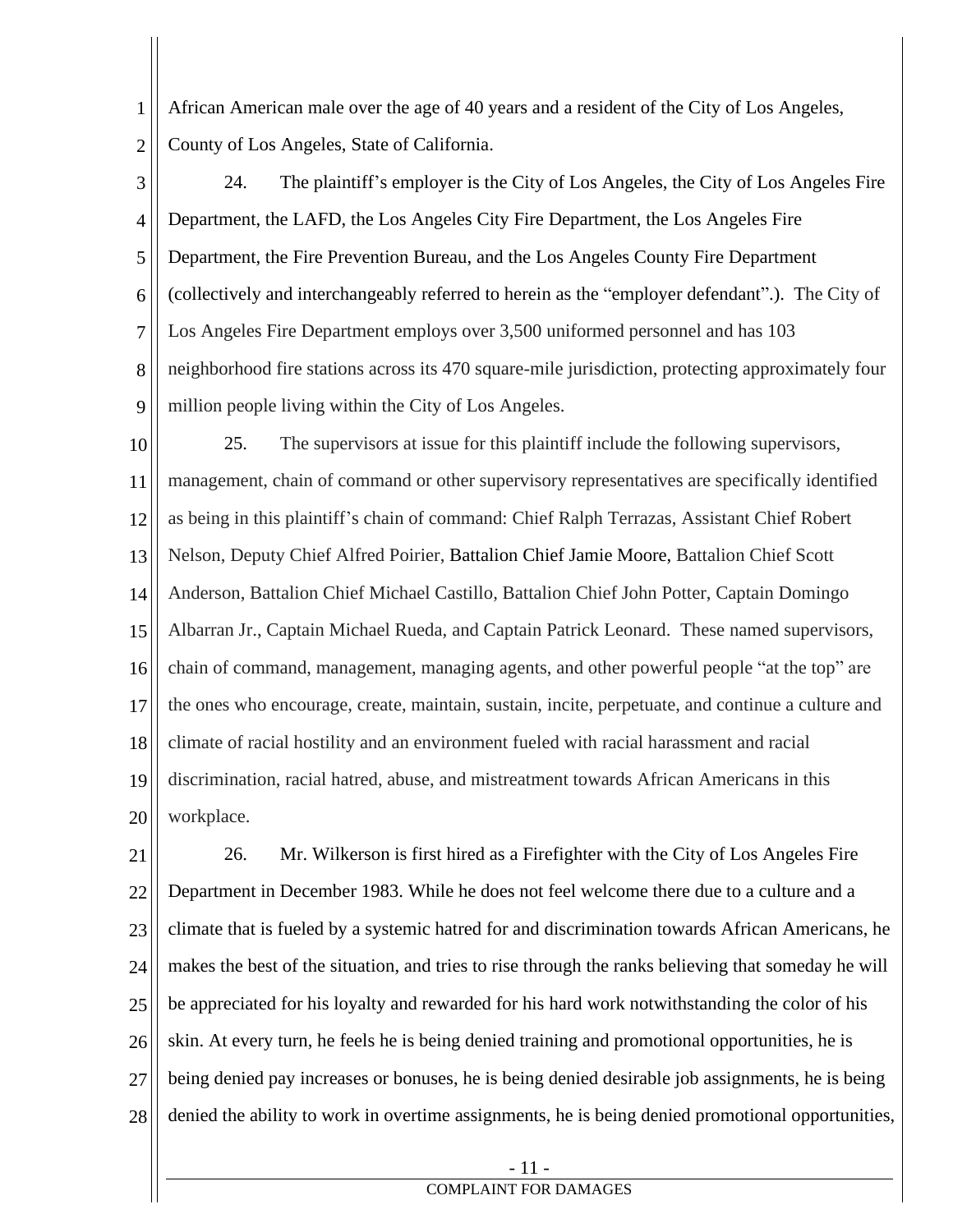1 2 3 4 5 he is being accused of poor work performance, he is being dragged into sham investigations, he is being targeted for discipline, he is being set up to fail, he is being required to following ever changing rules or processes that are not part of established rules, and he is being denied the more desirable assignments or positions that are highly coveted in the department and often necessary in order to promote within the ranks of the fire department.

6 7 8 9 10 11 12 13 14 15 16 17 18 19 20 21 22 23 24 25 26 27 28 27. In or about 1987, he applies to the Fire Department's Arson Section. Although not technically considered a promotion, he gives up his rights as a Firefighter and receives what is known as a pay grade advancement. While there is an increase in pay, this position does not afford any promotional opportunities within the Fire Department unless you give up a position in Arson and return to firefighting and then fight your way through obstacles for limited promotion or similar opportunities. To this end, he aspires to become an Arson Investigator, however, the qualifications for this position keep changing. For example, while initially Mr. Wilkerson is aware that the rules require two years of work experience on the job as a Firefighter, he is informed by management as to a change in the rules which now apparently require four years minimum of prior working experience as a Firefighter in order to apply for a position in the Arson Section. He is informed that there is no such rule, and the rules are being created or changed ad hoc by the Caucasian management and supervisors in order to prevent him from coming to the Arson Section. Their goal is to foreclose any meaningful work opportunities for him because of his race. Nevertheless, he applies for the position in the Arson Section hopeful to become an Arson Investigator. He is required to go through an inordinately long application process which is not required for other Caucasian applicants to this Section. At every turn, he feels he is being denied training and professional advancement opportunities, he is being denied pay increases or his wages are being affected, he is being denied work assignments and overtime opportunities, he is being denied promotional opportunities and he is being denied the more desirable assignments or positions. This is an employer governed by the "good old white boys club" and one in which African American employees are abused, denigrated, and disrespected because of the color of their skin. Going into 1988, there continues to exist a hostile environment at the workplace, especially towards African Americans, and widespread ongoing discrimination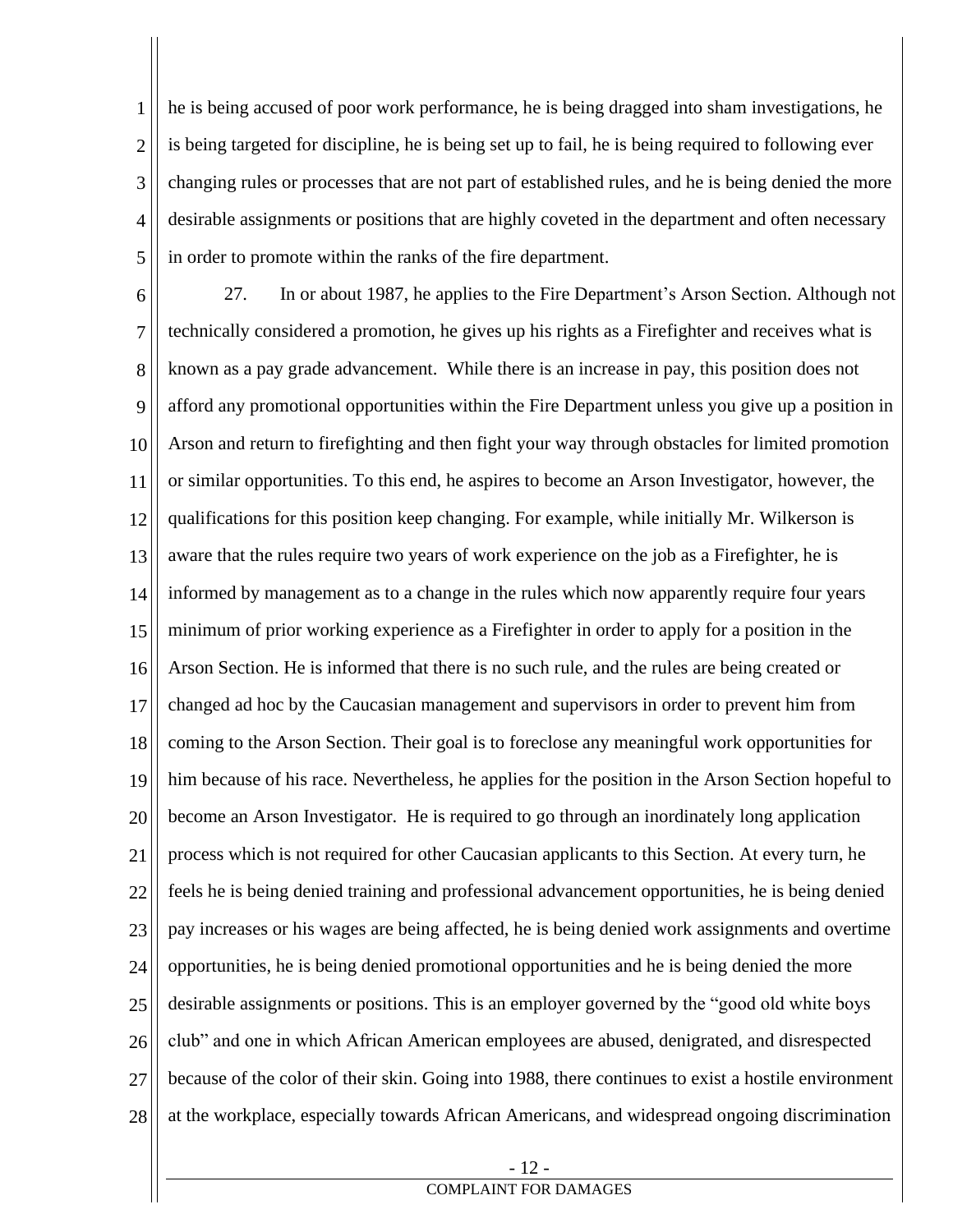1 2 on the basis of race, ethnicity, origin/ancestry, age, in addition to harassment, retaliation and mistreatment of African American men and women in the workplace which continues unabated.

3 4 5 6 7 8 9 10 11 12 13 14 15 16 17 18 19 28. Ultimately, in or about 1988, he secures the position of Arson Investigator. This is not a promotion but is considered a pay grade advancement given that the pay was higher than the pay for a Firefighter. He is initially assigned to A Unit 1. There are two shifts involving a first six-month probationary term in A Unit1 and a second six-month probationary term in A Unit 2. A Unit 1 (Fire Station 25) covers downtown Los Angeles, while A Unit 2 (Fire Station 99) is located at Mulholland and Beverly Glen. These locations, and more specifically Station 25, is the less desirable location and is a part of Battalion 13, which provides less opportunity for promotion or advancement to investigators assigned there. This station is also known as the "Rookie Killer." This is an employer governed by the "good old white boys club" and one in which African American employees are abused, denigrated, and disrespected because of the color of their skin. Going into 1989, there continues to exist a hostile environment at the workplace, especially towards African Americans, and widespread ongoing discrimination on the basis of race, ethnicity, origin/ancestry, age, in addition to harassment, retaliation and mistreatment of African American men and women in the workplace which continues unabated. These encounters and exchanges increase the hostility in the workplace towards Mr. Wilkerson, and the retaliation, racial harassment, and race discrimination against Mr. Wilkerson by management and the agency's culture intensifies continuing into 2010.

20 21 22 23 24 25 26 27 28 29. Continuing into 2010, Mr. Wilkerson is wrongfully accused on numerous occasions by the Caucasian management team and chain of command of not doing his job, his judgment is questioned, and every aspect about how he does his job is criticized. These encounters and exchanges increase the racial tension and racial hostility in the workplace towards Mr. Wilkerson, and the ongoing retaliation, harassment, and discrimination against Mr. Wilkerson by the agency's culture intensifies and continues from 2010 through 2013. Mr. Wilkerson continues to complain about the racial hostility and race discrimination in the workplace. This is an employer governed by the "good old white boys club" and one in which African American employees are abused, denigrated, ignored, and disrespected.

#### - 13 -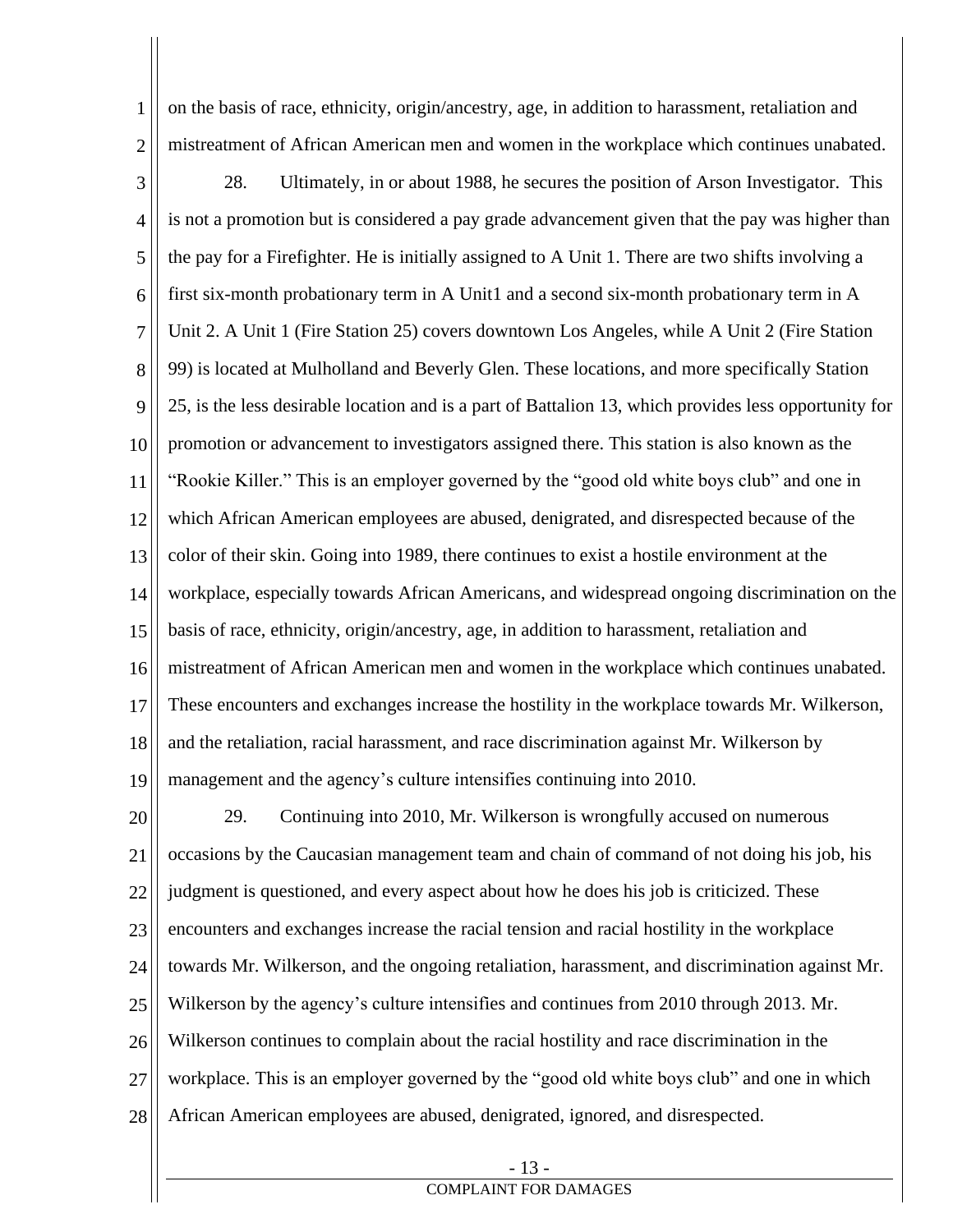1 2 3 4 5 6 7 8 9 10 11 30. Continuing into 2014, Mr. Wilkerson is again wrongfully accused on numerous occasions by the Caucasian management of not doing his job, his judgment is questioned, and every aspect about how he does his job is questioned by the chain of command. His Caucasian counterparts are not similarly questioned even when they engage in blatant violations of workplace rules or have serious questions about their job performance. These encounters and exchanges increase the racial hostility in the workplace towards Mr. Wilkerson, and the ongoing retaliation, racial harassment, and race discrimination against Mr. Wilkerson by management and the agency's culture intensify and continue. Mr. Wilkerson continues to complain about the hostility and violations of law in the workplace. This is an employer governed by the "good old white boys club" and one in which African American employees are abused, denigrated, ignored, and disrespected.

12 13 14 15 16 17 18 19 20 21 22 31. Continuing into 2015 through 2017, Mr. Wilkerson is again wrongfully accused on numerous occasions of not doing his job, his judgment is questioned, being rude when responding to the scene of a fire incident, he is under a microscope and criticized more frequently than his Caucasian counterparts, and every aspect about how he does his job is questioned by the Caucasian chain of command. These encounters and exchanges increase the racial hostility in the workplace towards Mr. Wilkerson, and the ongoing retaliation, racial harassment, and race discrimination against Mr. Wilkerson by management and the agency's culture intensify and continue. Mr. Wilkerson continues to complain about the hostility and violations of law in the workplace, but these complaints are ignored. This is an employer governed by the "good old white boys club" and one in which African American employees are abused, denigrated, ignored, and disrespected.

23 24 25 26 27 28 32. In 2017 and continuing into 2018, the department faces yet another employment discrimination lawsuit involving a group of fire prevention inspectors who are harassed and discriminated against. There, several Los Angeles Fire Department employees proceed with a civil lawsuit against the city alleging that their ethnicity causes them to be subjected to discrimination, harassment, and retaliation at the department. These employees allege that Black and female firefighters at the Bureau were labeled "lazy" and "afraid" to fight fires or do their

### - 14 -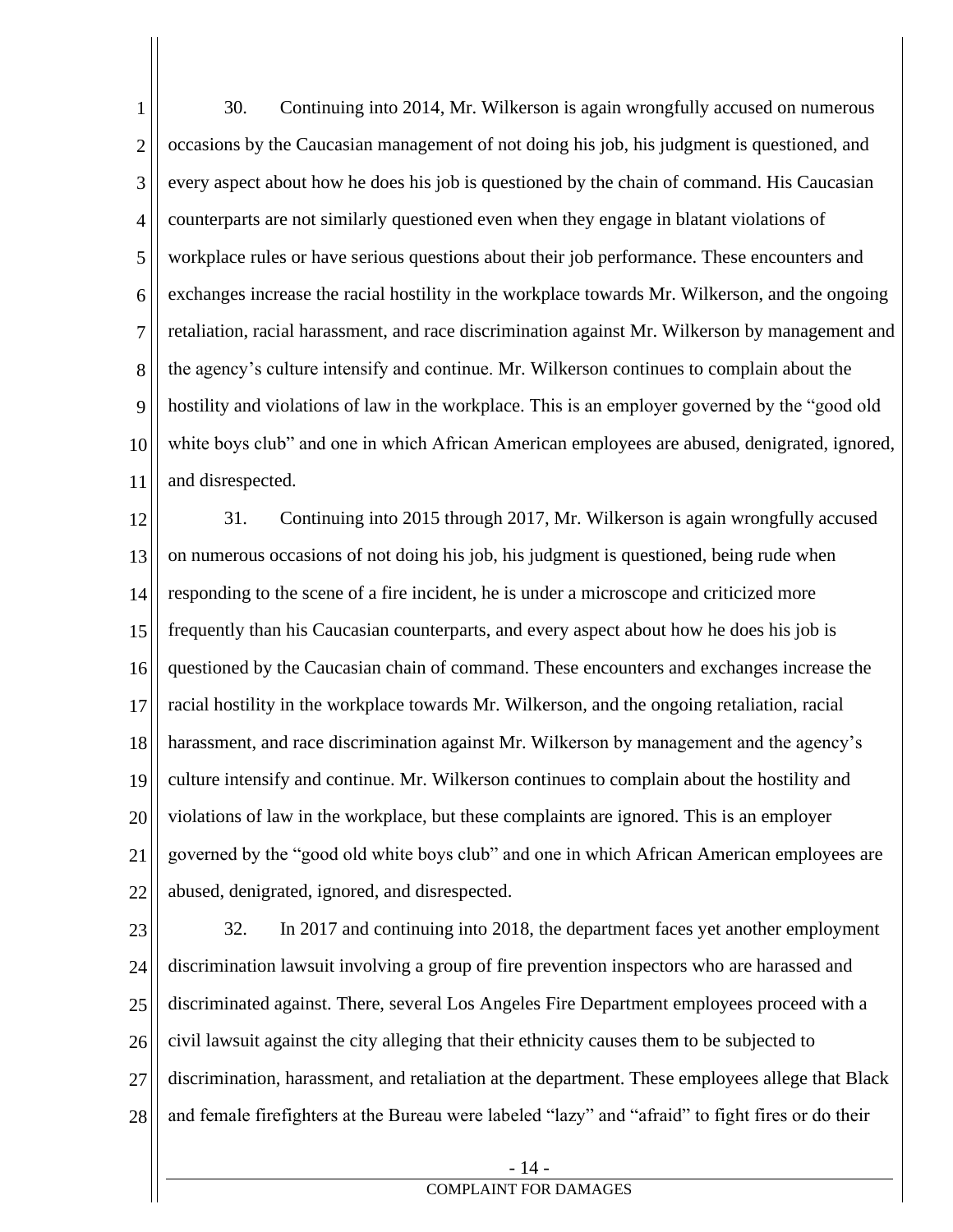1 2 3 4 5 6 7 8 9 10 11 12 13 14 15 16 17 18 19 20 21 22 23 24 25 26 27 28 jobs. These employees also allege that due to this department wide systemic racial and gender animus, they are continuously looked down up and subjected to discrimination, harassment and retaliation because of their African American race and their association with other African American firefighters. The LAFD's internal racism is exemplified by the designation of several fire stations, including Stations 14, 33 and 66 as "black free zones". These employees also contend that Black and female members of the Fire Prevention Bureau are often referred to as "slugs." The mistreatment of these minority employees intensifies when they report and disclose various acts of misconduct and illegal activity that they believe does not comply with local, state, and federal regulations. They also allege that a former fire marshal implements an "Operation Catch up" program in which he uses untrained and inexperienced inspectors to perform duties after media reports that the LAFD has thousands of overdue fire safety inspections. The inspectors used by the Fire Marshall complete unreliable, flimsy fire inspection reports that are ratified by him and approved by supervisors when they should have been rejected as they did not ensure the safety of residents in the community. This is only one of many examples that demonstrates the racially hostile and offensive work environment that is long-standing, which persists to this day at the Fire Department, and which is ratified and condoned by supervisors, management, and the chief. These litigants are African Americans, and one is Hispanic. The lawsuit names Chief Ralph Terrazas personally among others, one of whom was removed as Fire Marshall following efforts to resolve a long-standing back log of overdue fire inspections. The employees allege that African American and female firefighters and anyone associated with them have been referred to and labeled, characterized, identified, regarded, and branded by others within the LAFD as lazy and afraid to fight fires. Due to this department wide systemic racial animus, these minority employees have been systematically looked down upon and subjected to race discrimination, harassment, and retaliation, because of their African American race and their association with other African American firefighters. They also contend that the LAFD is essentially and all white boys club, and anyone who fails to align themselves with this mentality is looked down upon and treated differently. The LAFD systemic racial and gender animus is evidenced by the derogatory manner in which management refers to minority men and women in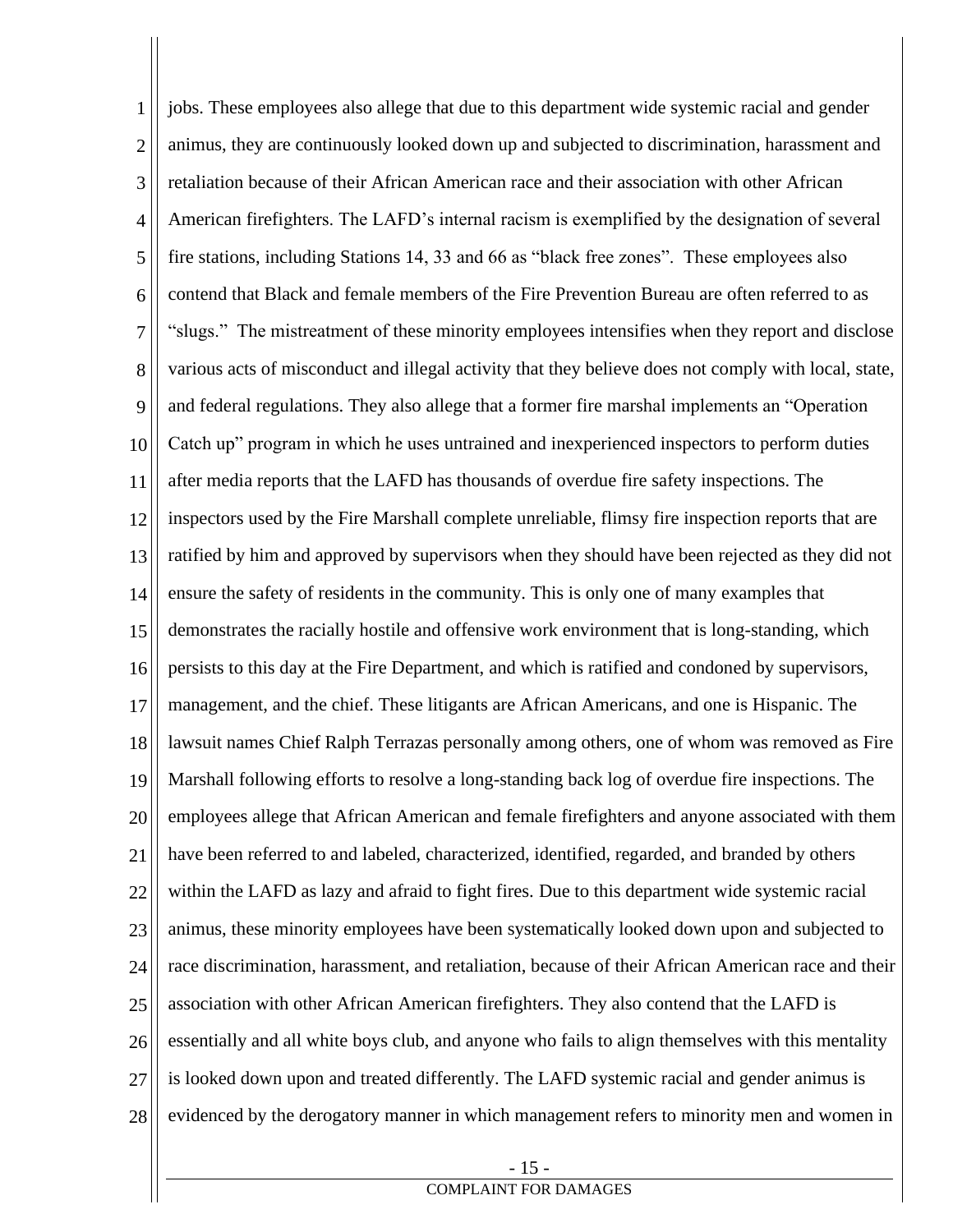1 2 3 4 5 6 7 8 the workforce. Moreover, all of their assignments, work performance, projects, job assignments, and complaints are scrutinized more closely than their Caucasian male counterparts. This prevents most African American firefighters, and any other employees associated with them, from promoting to higher positions within the FPB and the LAFD as a whole. Fire Marshall Vidovich stated, on several occasions, that "we want to weed out internal terrorists" referring to these employees who speak out against unlawful business practices at the FPB and the LAFD. These comments and sentiments are often expressed at weekly staff meetings in the presence of other supervisors and management ratified such offensive conduct and commentary.

9 10 11 12 13 33. These encounters and exchanges from 2017 and continuing into 2018, increased the hostility in the workplace towards Mr. Wilkerson, and the retaliation, racial harassment, and race discrimination against Mr. Wilkerson by management and the agency's culture intensifies and continues. This is an employer governed by the "good old white boys club" and one in which African American employees are abused, denigrated, and disrespected.

14 15 16 17 18 19 20 21 22 23 24 25 26 34. In early November 2018, Mr. Wilkerson is informed by the chain of command that he is going to be transferred back to platoon schedule. As a senior member of the team, Mr. Wilkerson handles the high-profile cases in the section and is an asset to his department. When a Caucasian investigator requests a transfer, his request is quickly granted. Mr. Wilkerson is not given any advance notice of this transfer, or when or why the transfer will take place. This leaves him with very little time to relocate his equipment and workstation in the field. This Caucasian colleague has an industrial injury and childcare issues and is still given this transfer. Another African American investigator who makes the same request is denied a transfer. These encounters and exchanges increased the hostility in the workplace towards Mr. Wilkerson, and the retaliation, racial harassment, and race discrimination against Mr. Wilkerson by management and the agency's culture intensifies and continues. This is an employer governed by the "good old white boys club" and one in which African American employees are abused, denigrated, and disrespected.

- 27
- 28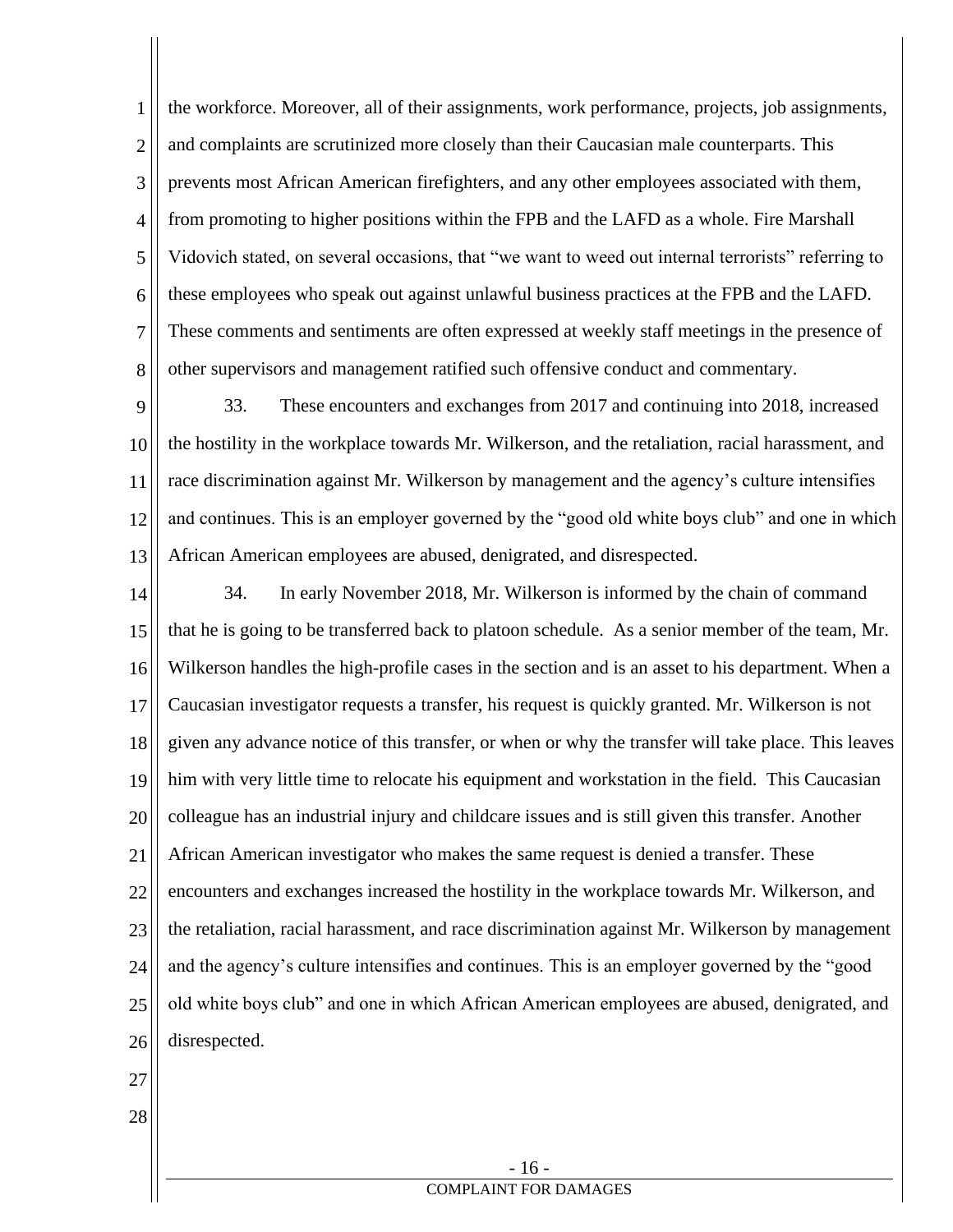1 2 3 4 5 6 7 8 9 35. In the year 2018, Mr. Wilkerson continues to do his job and clears one of the largest cases in the office. Without his experience and diligence, this case would not have been solved so quickly. The Captains and the Chief get an award benefitting from the hard work of Mr. Wilkerson and another African American investigator whose efforts go unrecognized. These encounters and exchanges increase the racial hostility in the workplace towards Mr. Wilkerson, and the retaliation, racial harassment, and race discrimination against Mr. Wilkerson by management and the agency's culture intensifies and continues. This is an employer governed by the "good old white boys club" and one in which African American employees are abused, ignored, denigrated, ignored, and disrespected.

10 11 12 13 14 15 16 17 18 19 20 36. In June 2018, Mr. Wilkerson responds to the scene of the incident. In this time frame he hears of two Caucasian investigators talking in a loud and obnoxious manner about their dislike of "Mexicans" and how they take jobs away from Americans. Mr. Wilkerson later verifies the information from the three civilians at the location, who are still angry with the two white investigators. Mr. Wilkerson routinely hears Caucasian co-workers and Caucasian supervisors make negative and derogatory comments about various ethnic minorities and were outwardly racist in their views and actions. These encounters and exchanges increased the hostility in the workplace towards Mr. Wilkerson, and the retaliation, harassment, and discrimination against Mr. Wilkerson by management and the agency's culture intensifies and continues. This is an employer governed by the "good old white boys club" and one in which African American employees are abused, denigrated, ignored, and disrespected.

21 22 23 24 25 26 27 37. Continuing into 2019, Mr. Wilkerson is wrongfully accused by the Caucasian chain of command on numerous occasions of not doing his job, his judgment is questioned, and every aspect about how he does his job is questioned or criticized. These encounters and exchanges increase the hostility in the workplace towards Mr. Wilkerson, and the ongoing retaliation, racial harassment, and race discrimination against Mr. Wilkerson by management and the agency's culture intensify and continue. Mr. Wilkerson continues to complain about the hostility and violations of law in the workplace. This is an employer governed by the "good old

28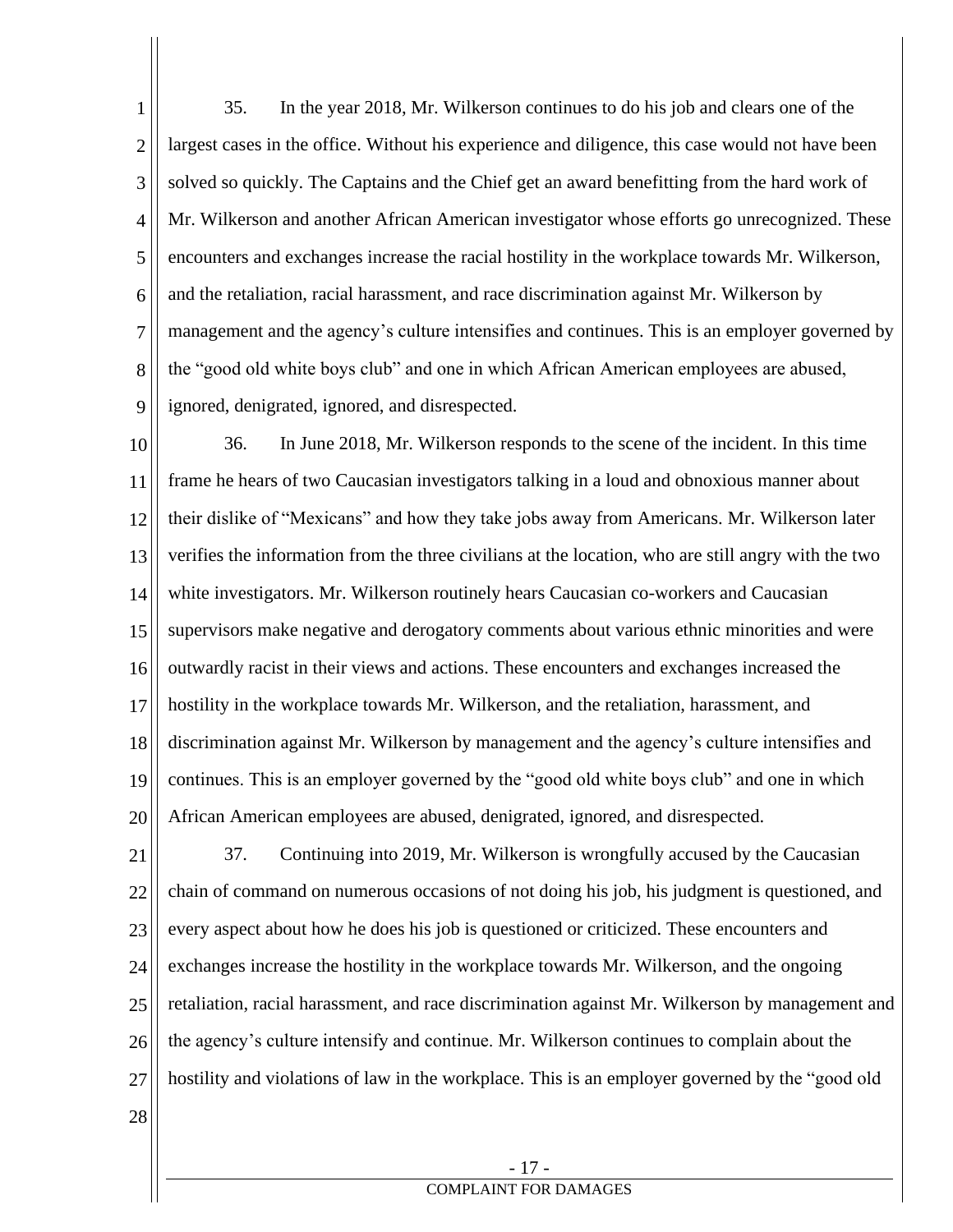1 2 white boys club" and one in which African American employees are abused, ignored, denigrated, and disrespected.

3 4 5 6 7 8 9 10 11 12 13 14 15 16 17 18 19 20 21 22 23 24 38. On February 9, 2019, while working with another African American investigator (Joseph Smith), Mr. Wilkerson answers his phone and is informed that A-Unit 1 is showing overdue for a dispatch. He informs the dispatcher to place him in route to the scene. Once at the scene, he and his partner are accused of ignoring the dispatch by Caucasian chain of command who refuse to listen to anything he has to say. This is a false and untrue accusation. Mr. Wilkerson does his job at the scene and investigates the matter. Shortly thereafter, his partner is interrogated about their actions at the scene. They then participate in a phone conference with Captain Halloran and Captain LA Rue who conduct an investigation of their response and action and finds there is no evidence they did anything wrong. Captains Halloran and LA Rue state that the matter is considered closed. Later that night, Mr. Wilkerson receives a call that he is to respond to the scene of an incident. After he arrives on scene with his partner, he is accused by Chief Castillo of not properly responding to the scene. This is a false and untrue accusation. Mr. Wilkerson is placed into PSD for delayed response by Captains LaRue and Halloran and Chief Castillo and they cite to poor customer skills as the reason. Three Caucasian investigators who refuse to respond to the scene are not counseled or otherwise reprimanded. Alleged violations of department policy are not consistently enforced or implemented. There are to different work standards one for the Caucasian employees and the other for the African American employees. These encounters and exchanges increase the hostility in the workplace towards Mr. Wilkerson, and the retaliation, racial harassment and race discrimination against Mr. Wilkerson by the Caucasian management and the agency's culture intensifies and continues. This is an employer governed by the "good old white boys club" and one in which African American employees are abused, denigrated, ignored, and disrespected.

25 26 27 39. In March of 2019, Mr. Wilkerson is requested to attend a meeting on March 14, 2019, to be a witness for his work partner Joseph Smith (an African American), but the nature of the meeting is not made clear by management. Once at the meeting with his partner, Mr.

28 Wilkerson witnesses Mr. Smith getting berated and verbally abused by Chief Castillo as he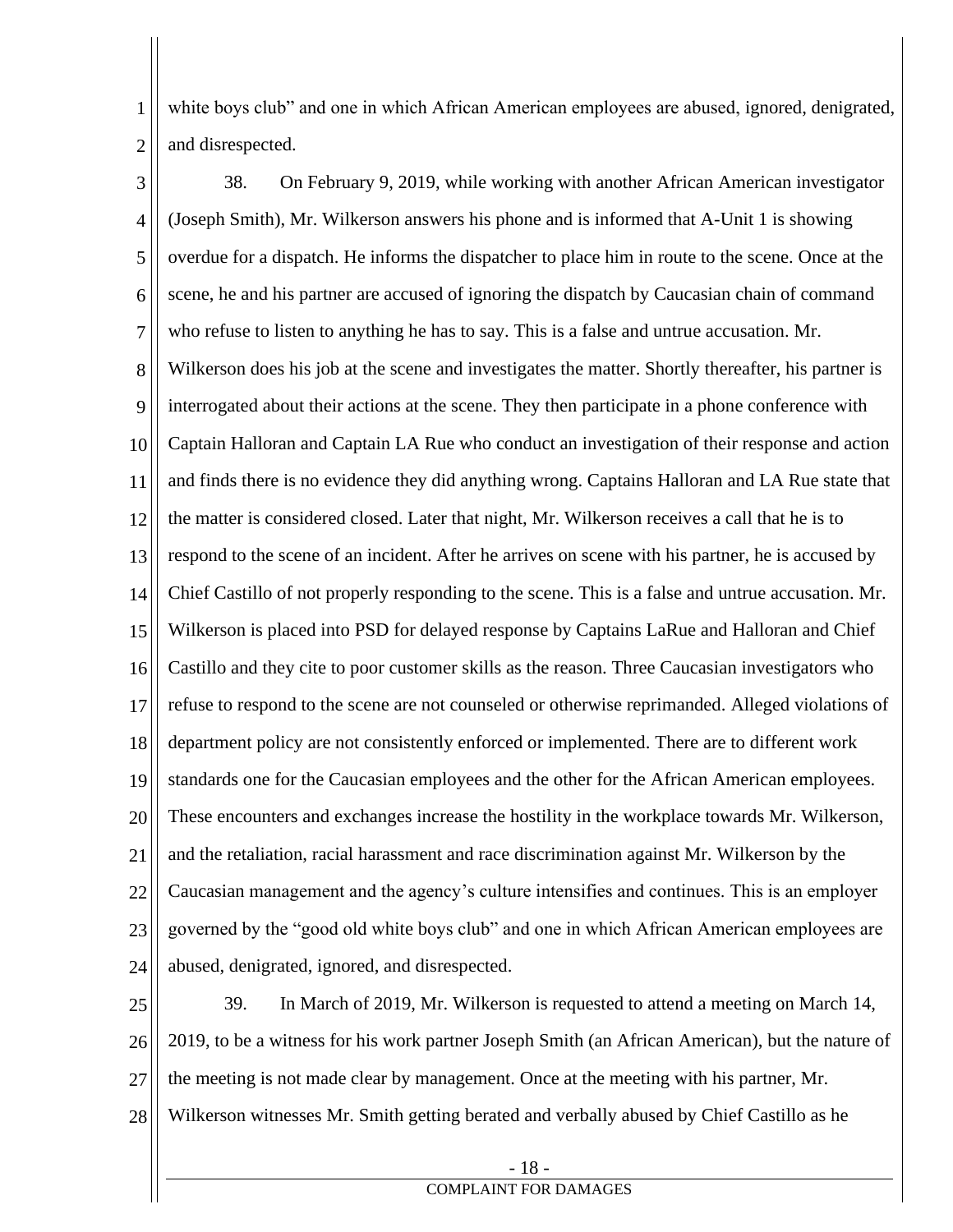1 2 3 4 5 6 7 8 9 10 11 12 13 14 15 16 17 18 19 20 21 22 accuses him of workplace misconduct. This is a false and untrue accusation. Senior Investigator Robert McLoud is also present at this meeting as a witness and to provide moral support given the ongoing racial hostility these men have encountered on the job incited and perpetrated by the Caucasian chain of command. Chief Castillo is becoming increasingly upset those witnesses are present. Sensing that management is getting increasingly hostile, Mr. Smith attempts to leave the room and is prevented from doing do. Chief Castillo then begins verbally abusing Mr. Smith. Chief Castillo then physically assaults, and batters Mr. Smith holds out a clenched fist and says "wathca you gonna do!" The men looked to Captain LaRue for some help, but he fails to intervene or deescalate the situation. Mr. Smith then calls the LAPD dispatch and reports a disturbance in the Arson Office. Mr. Smith then, through the Fire Radio, requests persons from the Fire Commission to come immediately to the Arson Office. This infuriates the Fire Chief. Mr. Smith again decides that it is best to remove himself from this situation and he again attempts to leave the conference room in which the meeting is taking place. Mr. Smith does not raise his voice or act aggressively in any way at any time in this exchange with Chief Castillo. In fact, Chief Castillo blocks the doorway preventing the men from leaving the room. Chief Castillo is screaming at the top of his lungs berating and insulting Mr. Smith and then demands that his Captains (Holloren and LaRue) call Chief Nelson (who is Chief Castillo's boss and supervisor). The Los Angeles Police Department responds to the scene of the incident. Mr. Smith and Mr. Wilkerson fully cooperate with the police. No substantive discussion occurs, and the meeting never gets started given Chief Castillo's shocking and abusive behavior. The plaintiff is then targeted for disciplined related to this incident, when he did nothing wrong and all he did was support his fellow African American investigators.

- 23 24 25 26 27 40. These racist fueled encounters and exchanges continue through 2020, and increase the hostility in the workplace towards Mr. Wilkerson, and the retaliation, racial harassment, and race discrimination against him by the Caucasian management and the agency's culture intensifies and continues. This is an employer governed by the "good old white boys club" and one in which African American employees are abused, denigrated, and disrespected.
- 28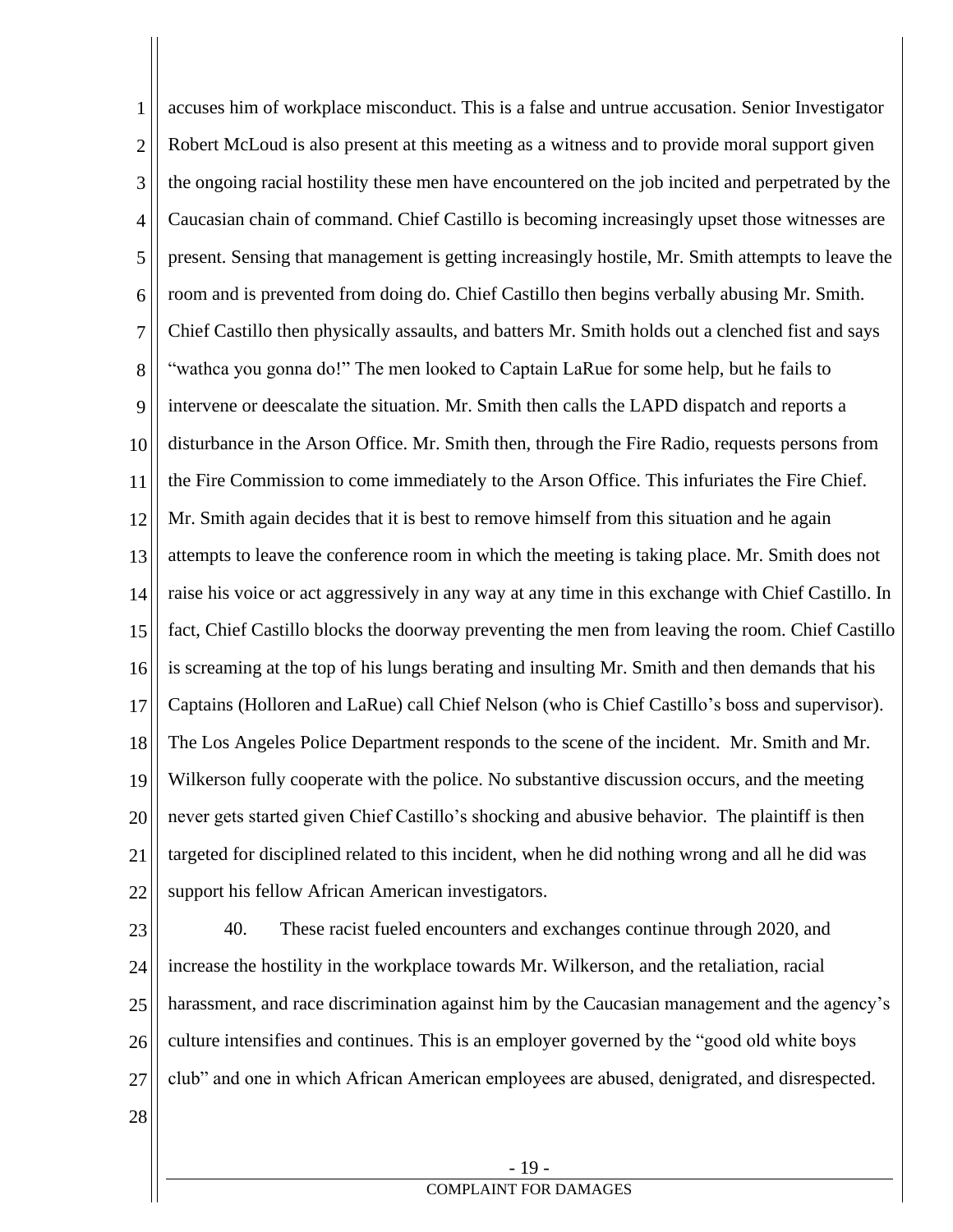1 2 3 4 5 6 7 8 41. Following this "blow up" at the Arson Office, things only get worse. In or about May 26, 2019, Mr. Wilkerson undergoes shoulder surgery for an industrial injury. He remains off duty through November 2019. Mr. Wilkerson continues to regularly check in with his supervisor while is he is on "IOD" (injured on duty) status. He returns to full duty on November 24, 2019, without any restrictions. Upon his return, he is told by Captain Timothy Halloran that he will need to undergo "reintegration training" to shoot a gun. There is no work policy or procedure that requires such training. Moreover, this was never required of the Caucasian investigators when they returned from IOD status.

9 10 11 12 13 14 15 16 42. The issue about plaintiff's qualifying continues into November 2019 at which time his superiors are still demanding that he has to take the class to relearn how to shoot a gun. He is being forced to take this class by Captain Halloran. He then went and qualifies the Sunday before he returns to work. He fills out the work forms and leaves them on his captain's door on a Sunday to confirm he complied with management's request. The Caucasian management was setting him up to fail by demanding this never before required "requirement" upon plaintiff's return to work from shoulder surgery. The plaintiff then gets reassigned to Station 1; the location known as the "Rookie Killer."

17 18 19 20 21 22 23 43. In August 2020, Mr. Wilkerson has been passed up for repeated applications for promotions. While he aspires to promote to Senior Investigator, Mr. Wilkerson knows that the Caucasian management and chain of command will never let that happen. The current Command Staff went as far as to try and change the rules to allow lesser qualified Caucasian investigators to take the exam and be ranked more favorably than the plaintiff. The white chain of command will promote white investigators with less seniority, work experience and skill than this employee to make sure that African Americans do not advance and succeed in this workplace.

24 25 26 27 28 44. In November 2020 and December 2020, he files several complaints with the Professional Standards Division against the Caucasian management, given the adverse employment actions directed him that are the product of hostile and racist work environment and ongoing race discrimination in this workplace. The matter remains pending. He has received no contact and has not yet been interviewed in connection with this request. Every complaint he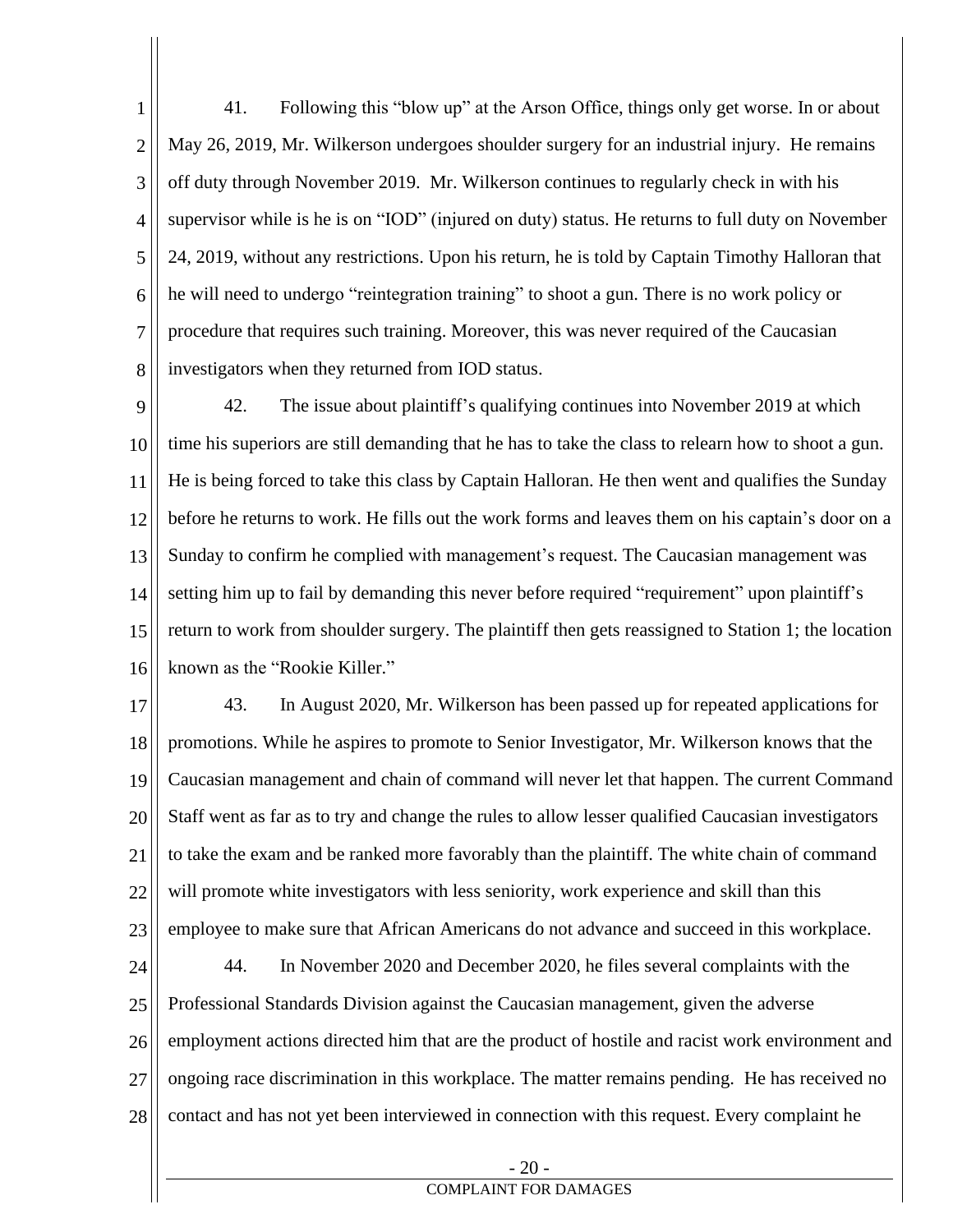1 2 3 4 5 6 7 files with the Professional Standards Division is dismissed, not taken seriously, not fully or fairly investigated, or ultimately is deemed to be "unfounded" by management. At this time, he is being even more micromanaged by the Caucasian management and his every move is being watched, questioned, and challenged by them. He needs to ask for permission to do things routine in his work that he never previously needed to request permission to do. He cannot make independent judgments that are integral to his job without asking for permission or approval every step of the way.

8 9 10 11 12 13 14 15 16 17 18 45. The Fire Department, as an agency, is very good at putting out fires and rescue services. But what is sorely lacking in this Fire Department is respect and fairness in dealings with minority employees, especially African Americans. This agency has a very hostile attitude toward and disdain of its African American work force, and routinely and regularly engages in adverse employment actions against them to include sham investigations, sham allegations of workplace misconduct, failure to promote, poor ratings in promotions process, failure to investigate complaints of workplace mistreatment and discrimination, and failure to consistently apply workplace policies and rules. The decision makers and "higher ups" at the Department, who tend to be Caucasian men, hold very racists and bigoted attitudes, and do not believe in diversity, equity, or inclusion in the workplace. Those minorities who don't "play their game" are abused and mistreated in the workplace and their work lives are made miserable.

19 20 21 22 23 46. The Los Angeles Fire Department has a checkered history of racial harassment, intimidation and retaliation and has been the subject of many court actions that have exposed such bad behavior. Nevertheless, the culture of hatred and racism continues unabated and there have been no sincere reforms implemented to bring about an end to such racist hostility and racial abuse.

24 25 26 27 28 47. Mr. Wilkerson repeatedly files complaints and grievances with his union about racially fueled mistreatment and racial abuse in the workplace. Union representatives, which represents more than 3,000 rank-and-file members, will testify that nothing has changed much with the department's disciplinary process that is still not fair, transparent or in compliance with written rules and processes. The union representatives will also testify that this is not an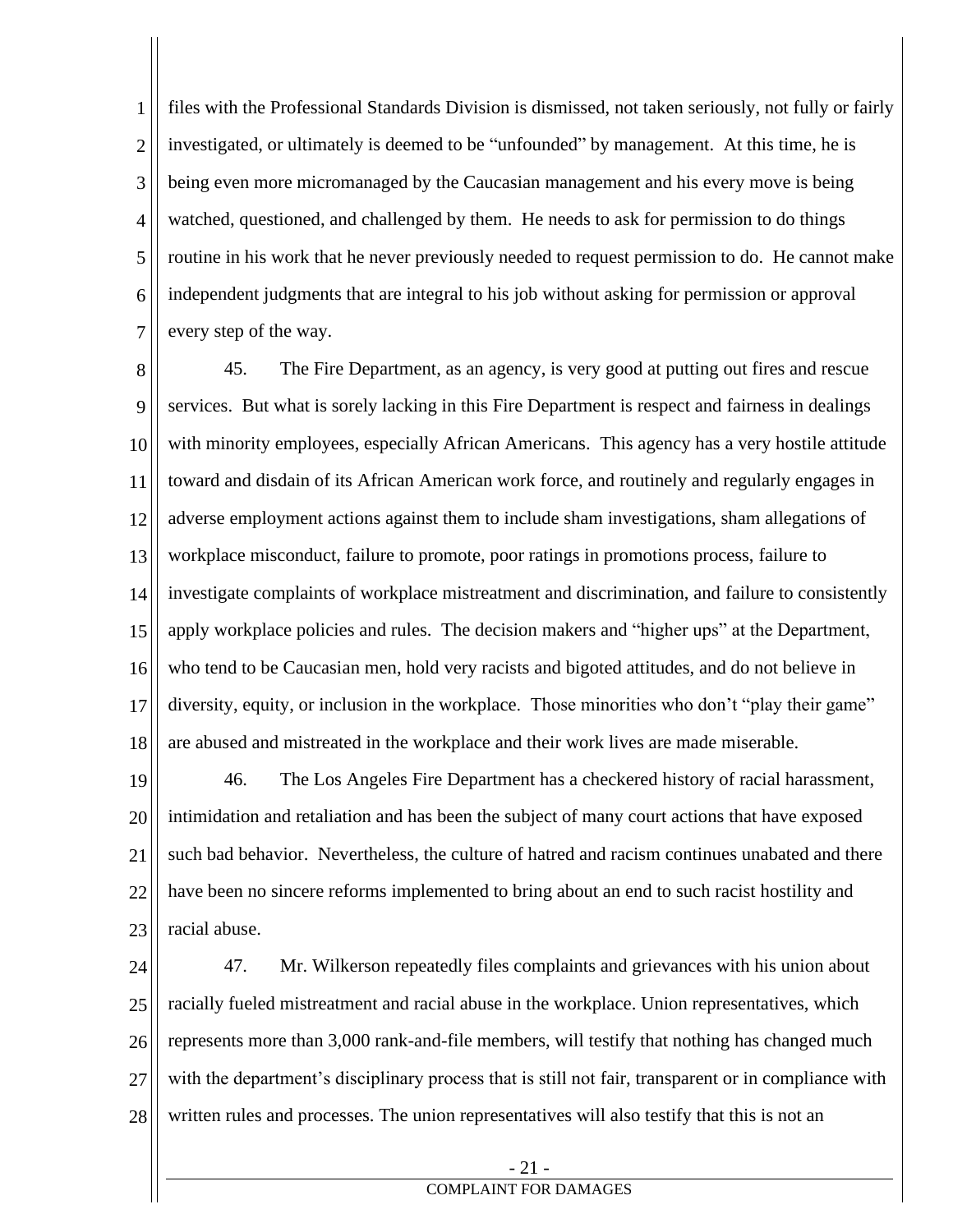1 2 3 4 5 indictment of the fire fighters or investigators, but an indictment of the Caucasian management at the Fire Department that is fueled with racism and hate. Mr. Wilkerson has exhausted his administrative remedies under any union, any contractual agreements, union agreement, employment agreement or other collective bargaining agreement, or any workplace policies and procedures and/or any such exhaustion is not required or has been otherwise excused.

6 7 8 9 10 11 12 13 14 15 16 17 18 48. From his hire date and continuing through the present time, there exists a hostile environment at the workplace, hostility towards African Americans, and discrimination on the basis of race demonstrated through a series of related acts perpetrated by the Caucasian chain of command and directed at the African American men and women in the workplace. In this time frame, Mr. Wilkerson observes and becomes aware of other African American employees who are denied promotional opportunities for advancement while their Caucasian counterparts or Caucasian candidates and applicants receive more favorable treatment by Caucasian management and supervisors who are part of the "gold old white boys club". This employee witnesses or is otherwise aware that African American employees are falsely accused of misconduct or are falsely accused of violating employer policies, denied promotions, sucked into sham workplace investigations, set up to fail, among other adverse employment actions. 49. There is a repeated pattern and practice of racism and bigotry that permeates this agency through the highest levels in the supervisory hierarchy, and this has been Mr.

19 20 21 22 23 24 25 26 Wilkerson's employment experience from day one on the job. What began as a series or isolated, discrete, or subtle acts of hatred towards African Americans, has transformed over time and transcended all boundaries of decency and humanity. The plaintiff is trying to work with and change these racist and hostile attitudes, he is patient, he is kind, but he can no longer tolerate such racism, bigotry, and oppression. He looks now to the Court for assistance to make valuable and much needed changes in this organization, not only for himself by for other African American employees and future minority recruits who aspire to do great things for their community.

- 27
- 28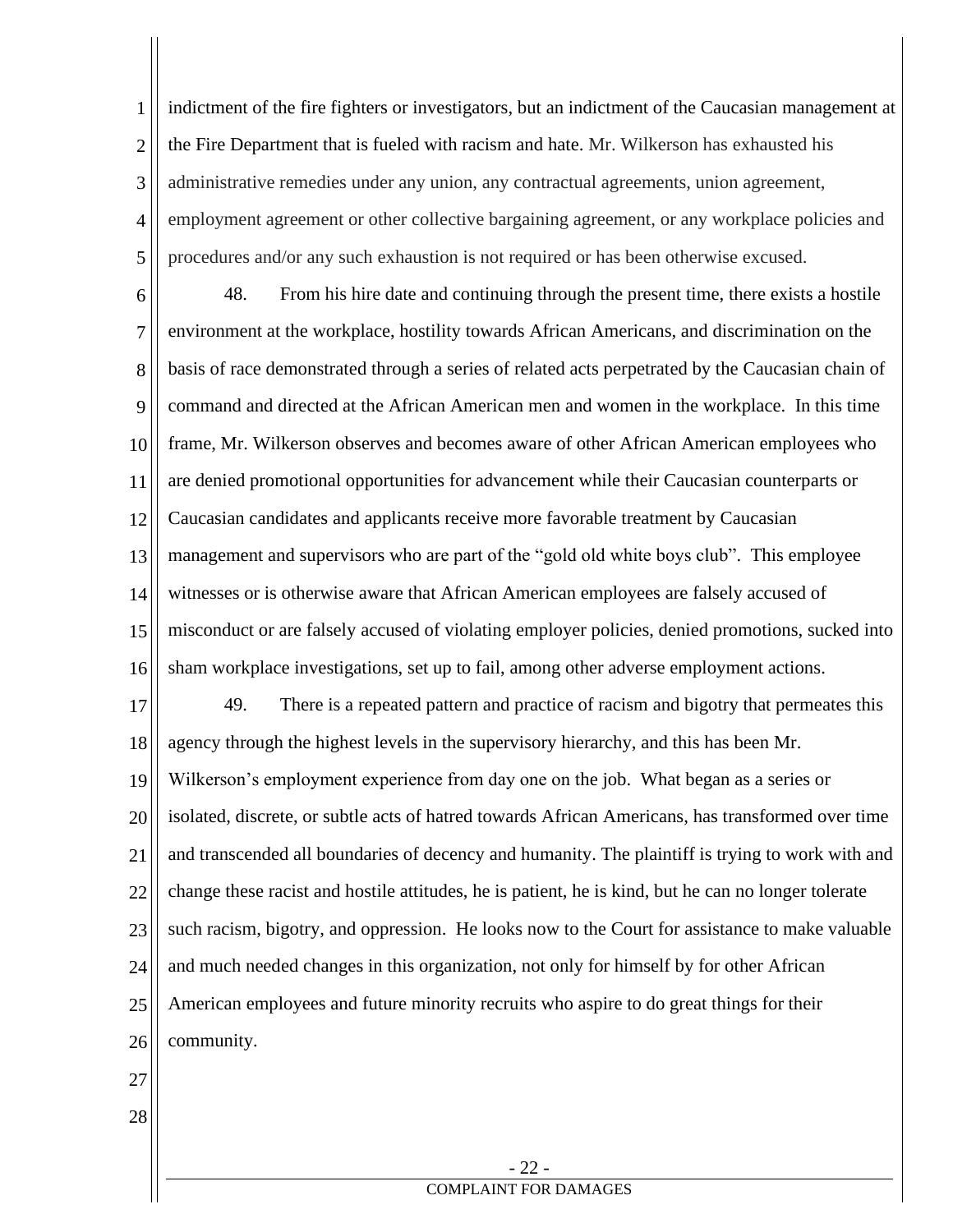1 2 3 50. Mr. Wilkerson was the victim of associational race discrimination that he witnessed or become aware of that was not just against African Americans but also other minority employees in the agency to include Hispanic employees and other minority groups.

4

5

# **FACTUAL ALLEGATIONS REFERRING OR RELATED TO PLAINTIFF JOSEPH SMITH**

6 7 8 9 10 11 12 13 14 15 16 17 18 19 20 21 22 23 24 51. Joseph Smith is an outstanding human being and an invaluable member of the firefighting community. He is a good and valuable employee who devotes his very best efforts to serving his employer, the City of Los Angeles, and the Los Angeles Fire Department. He takes great pride in his work and his work ethic. He takes great pride in his level of attention, respect and commitment to his supervisors, his co-workers and most importantly the community that he serves. He is a good and decent human being who loves serving his community but who can no longer tolerate the widespread and unrelenting harassment, discrimination and retaliation based on race that is out of control in this workplace. Mr. Smith has devoted over 17 years of his life to preserving and promoting life safety and community welfare through his good work in firefighting and arson investigations. Mr. Smith is an African American male over the age of 40 years and a resident of the City of Los Angeles, County of Los Angeles, State of California. Mr. Smith remains employed as an Arson Investigator for the Los Angeles City Fire Department. 52. The employer is the City of Los Angeles, the Los Angeles City Fire Department, the Los Angeles Fire Department, the LAFD, the Fire Prevention Bureau or the FPB, (collectively and interchangeably referred to herein as "LAFD", the Department, the Fire Department, the organization, or the Los Angeles Fire Department). The Los Angeles City Fire Department employs over 3,500 uniformed personnel and has 103 neighborhood fire stations across its 470 square-mile jurisdiction, protecting approximately four million people living within the City of Los Angeles.

25 26 27 28 53. The supervisors at issue for this plaintiff include the following supervisors, management, chain of command or other supervisory representatives are specifically identified as being in this plaintiff's chain of command: Chief Ralph Terrazas, Assistant Chief Robert Nelson, Deputy Chief Alfred Poirier, Battalion Chief Jamie Moore, Battalion Chief Scott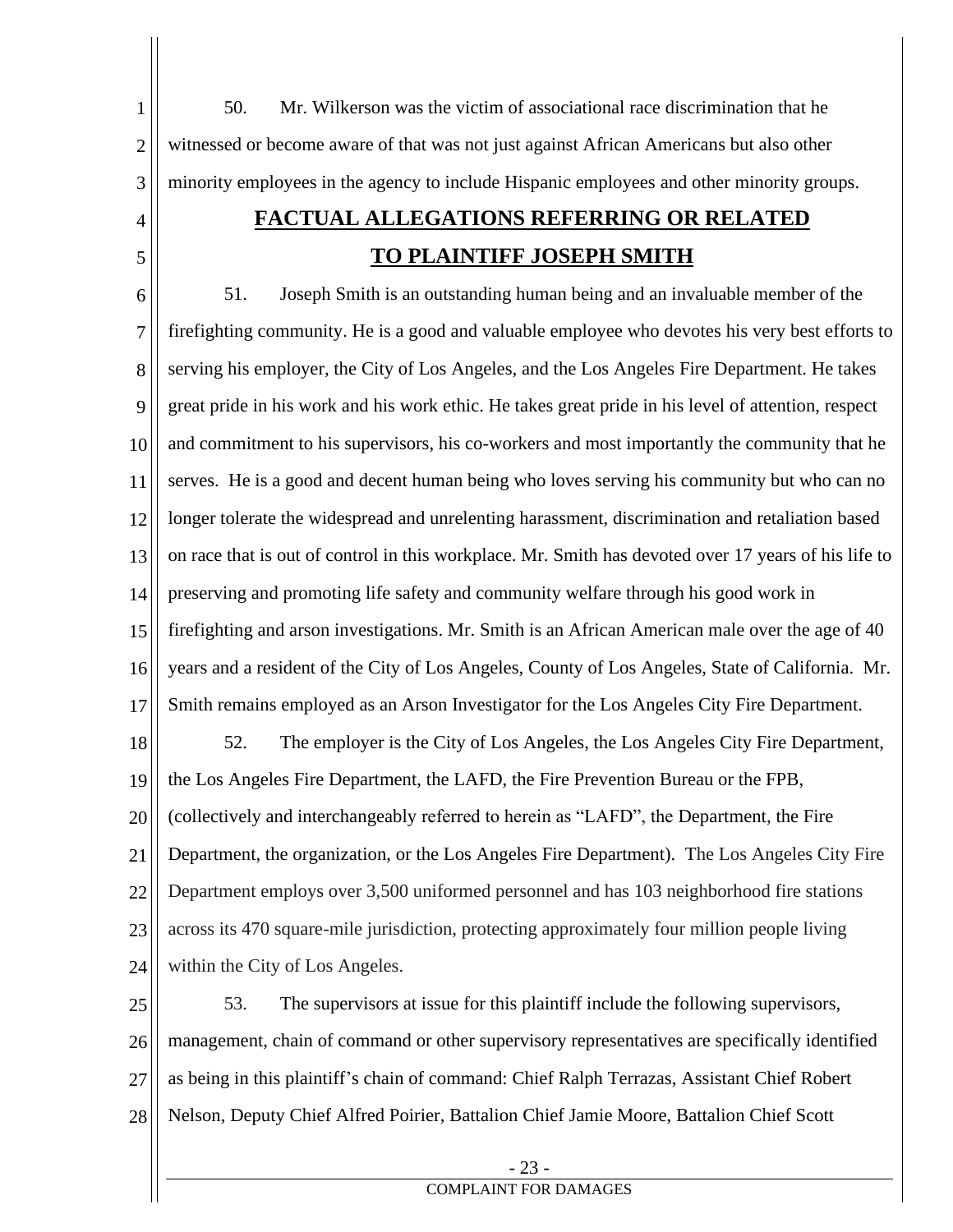1 2 3 4 5 6 7 Anderson, Battalion Chief Michael Castillo, Battalion Chief John Potter, Captain Domingo Albarran Jr., Captain Michael Rueda, and Captain Patrick Leonard. These named supervisors, chain of command, management, managing agents, and other powerful people "at the top" are the ones who encourage, create, maintain, sustain, perpetuate, and continue a culture and climate of racial hostility and an environment fueled with harassment, racial hostility and discrimination, abuse, and mistreatment, intended to be incredibly hostile towards African American men and women at this agency.

8 9 10 11 12 13 14 15 16 17 18 19 20 54. Having successfully completed his training, he is hired on September 2, 2003, and works in the capacity of a Fire Fighter I assigned to Fire Station #69 in Pacific Palisades. His next assignment is Fire Station #14 located across the street from the LAPD Newton Division in South Angeles. While he does not feel welcome due to an ongoing culture and a climate that are fueled by a systemic hatred for and discrimination against African Americans, he makes the best of the situation and is hopeful that the rules of the workplace will be followed and will be equally and fairly implemented. Against all opposition, Mr. Smith works hard and tries to promote through the ranks believing that someday he will be appreciated, and he will be rewarded for his loyalty, good efforts, and hard work. At every turn, he feels he is being denied training opportunities and promotions, his paycheck is being affected, he is being denied more favorable job assignments, his job performance is constantly being criticized and he is being subjected to sham discipline and write ups all of which are based on his race as well as for his standing up for and association with other African Americans in the workplace.

21 22 23 24 25 26 27 28 55. He is next assigned to Fire Station #27 in Hollywood. At this point, he passes probation and becomes a Fire Fighter II and remains at Fire Section #27 in the City of Hollywood. He is next assigned to Fire Station #34 in Crenshaw. He is next assigned to Fire Station #2 located at Cesar Chavez and the 5 Freeway in East Los Angeles for a short time. Against all opposition, Mr. Smith works hard and tries to promote through the ranks believing that someday he will be appreciated, and he will be rewarded for his loyalty, good efforts, and hard work. At every turn, he feels he is being denied training opportunities and promotions, his paycheck is being affected, he is being denied more favorable job assignments, his job

# - 24 -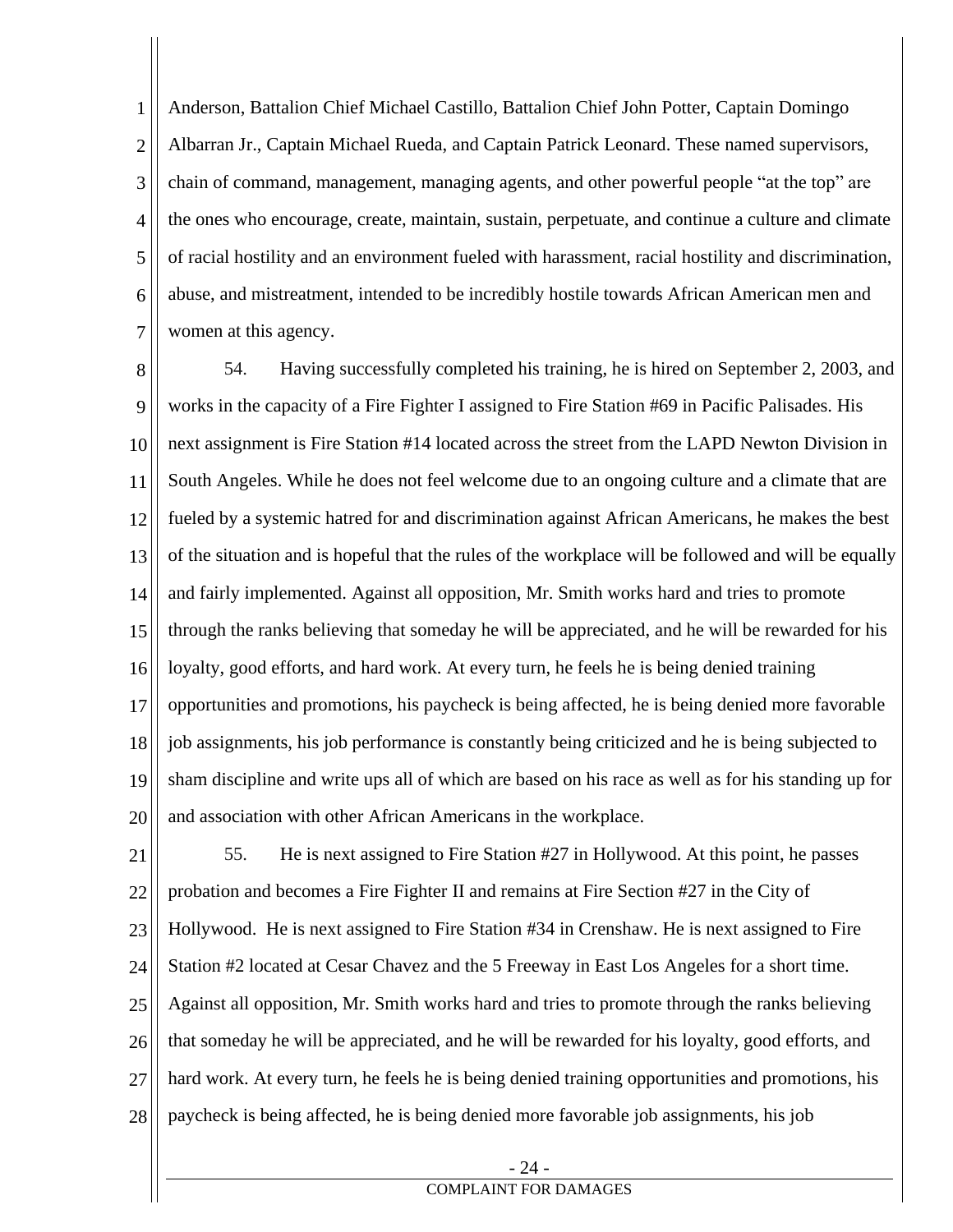1 2 3 4 5 6 7 performance is constantly being criticized and he is being subjected to sham discipline and write ups all of which are based on his race and ethnicity as well as for his standing up for and association with other African American men and women in the workplace. From 2003 and continuing into the present time, there exists a hostile environment at the workplace, and discrimination on the basis of race, ethnicity, origin/ancestry, age, as well as harassment, retaliation, and mistreatment of him and of other African American men and women in this workplace continues. He keeps fighting.

8 9 10 11 12 13 14 15 16 17 18 19 20 21 22 23 56. He is next reassigned to Fire Station #40 in San Pedro, working as a Fire Fighter III. He is next assigned to Fire Station #34 in the Crenshaw District. Many of these fire stations are known as the "Rookie Killers" as they are especially tough on minority rookie firefighters, and they try to "break" them. Moreover, African American rookies (including Mr. Smith) are assigned to less desirable stations and minorities there are routinely subjected to hatred, intimidation, ridicule and contempt by Caucasian employees and Caucasian supervisors. Against all opposition, Mr. Smith works hard, and he tries to promote through the ranks believing that someday he will be appreciated, and he will be rewarded for his loyalty, efforts, and hard work. At every turn, he feels he is being denied training opportunities and promotions, his paycheck is being affected, he is being denied more favorable job assignments, his job performance is constantly being criticized and he is being subjected to sham discipline and write ups all of which are based on his race and ethnicity as well as for his standing up for and association with other African American men and women in the workplace. From 2003 and continuing into the present time, there exists a hostile environment at the workplace, and discrimination on the basis of race, ethnicity, origin/ancestry, age, as well as racial harassment, retaliation, and mistreatment of him and of other African Americans in this workplace continues. He keeps fighting.

24 25 26 27 28 57. Against all odds, Mr. Smith seeks and secures a pay grade advancement in Arson and works as sworn peace officer where he now carries a gun on and off duty with full police powers of arrest, detention, and related duties. It is very difficult and very competitive to get into the Arson Section. The material requirement to get into the Arson Section is that you must have four years of work experience as a Fire Fighter with the Los Angeles Fire Department. On his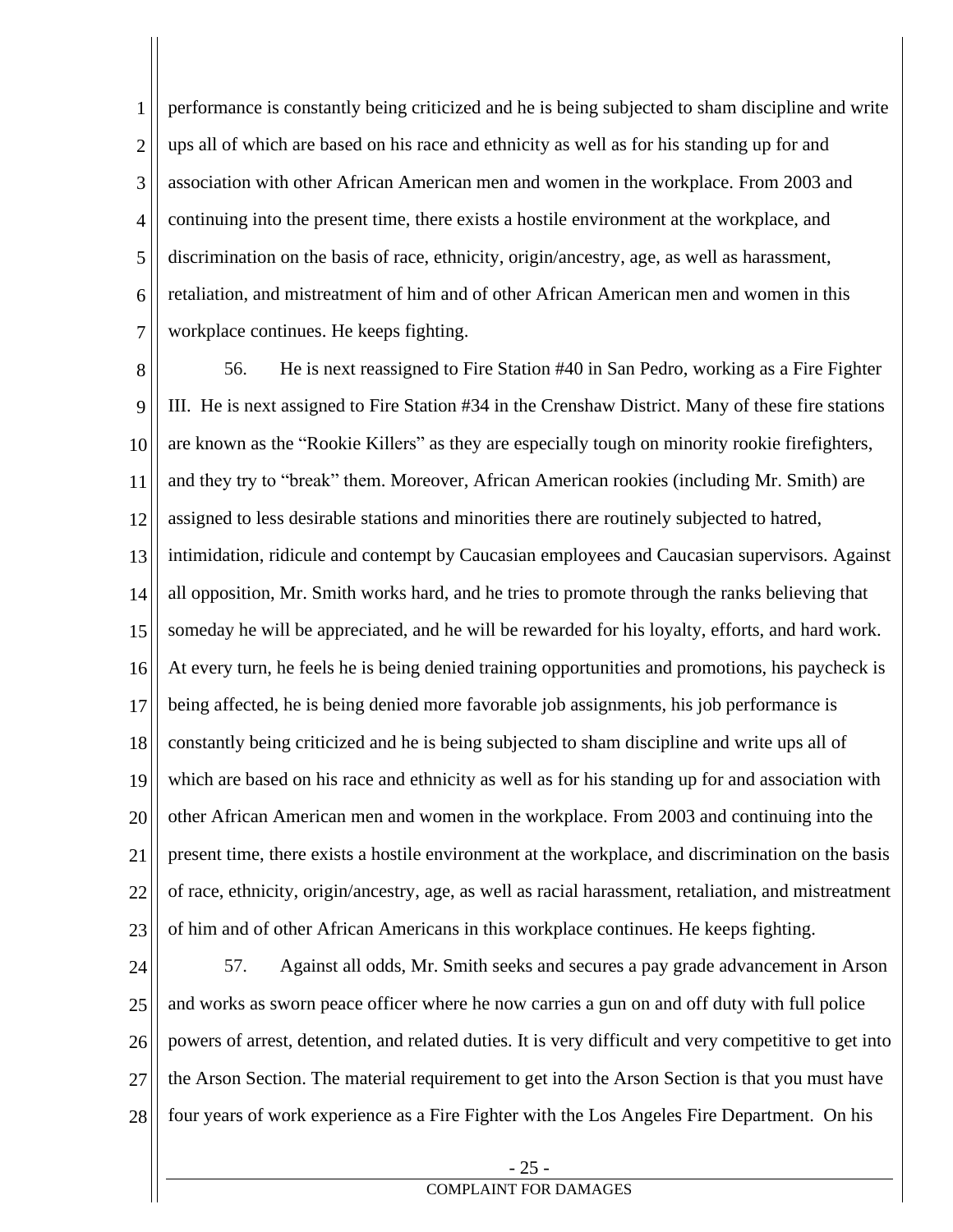1 2 3 4 5 own initiative, he participates in training (*at his own expense and on his own time through other private agencies that teach fire investigations and are certified through the State of California*) not required by the employer and obtains an Arson Investigator Certificate before he even secures a position in the Arson Section. It takes the Caucasian chain of command two years to sign off on and approve Mr. Smith's certification and his employment.

6 7 8 9 10 11 12 13 14 15 58. Before he gets into the Arson Section, Mr. Smith on his own time and effort, spend time riding out with Arson Investigators so that he could get into the Unite. To this end, Mr. Smith expresses an interest in shooting practice. Mr. Smith is denied the opportunity to participate in shooting training at the location known as Eagle's Nest where Caucasian members of the Fire Department have an open invitation (purely voluntary) to get extra training on firearms and tactics. This is a known practice made available only to the Caucasians and Hispanic persons, but African American Fire Department employees including Mr. Smith are denied these opportunities. Ms. Smith's supervisors in Arson repeatedly deny Mr. Smith the opportunity to participate in Eagle's Nest. Eventually, he passes a written test, an oral interview and undergoes an extensive background check.

16 17 18 19 20 21 22 23 24 25 26 59. In December of 2012, he is assigned to A-Unit 1 working out of Fire Station #17 located at Santa Fe Avenue and Olympic in what is known as the Fashion District. His Field Training Officer is Les Wilkerson. During the second half of 2013, Mr. Smith is supposed to rotate to A Unit 2 with another investigator who is Caucasian. Dan Gayton is this investigator and Mr. Smith becomes aware is that Mr. Gayton states "I'm going to put a boot on his neck!" referring to Mr. Smith. Mr. Smith is then kept in A Unit 1, and teams up with Michael Neu to avoid any confrontation with the other investigator who is a racist and a bigot. Mr. Smith passes probation and becomes a fully sworn Arson Investigator notwithstanding this opposition. The Caucasian management and chain of command, and those Caucasian co-workers "in bed with management" are not happy. Investigator Smith keeps fighting. Currently, Investigator Smith remains assigned to A-Unit 1.

27 28 60. These encounters and exchanges which begin as isolated, subtle, and discrete racist events, increase in aggression and hostility over time towards Mr. Smith and other African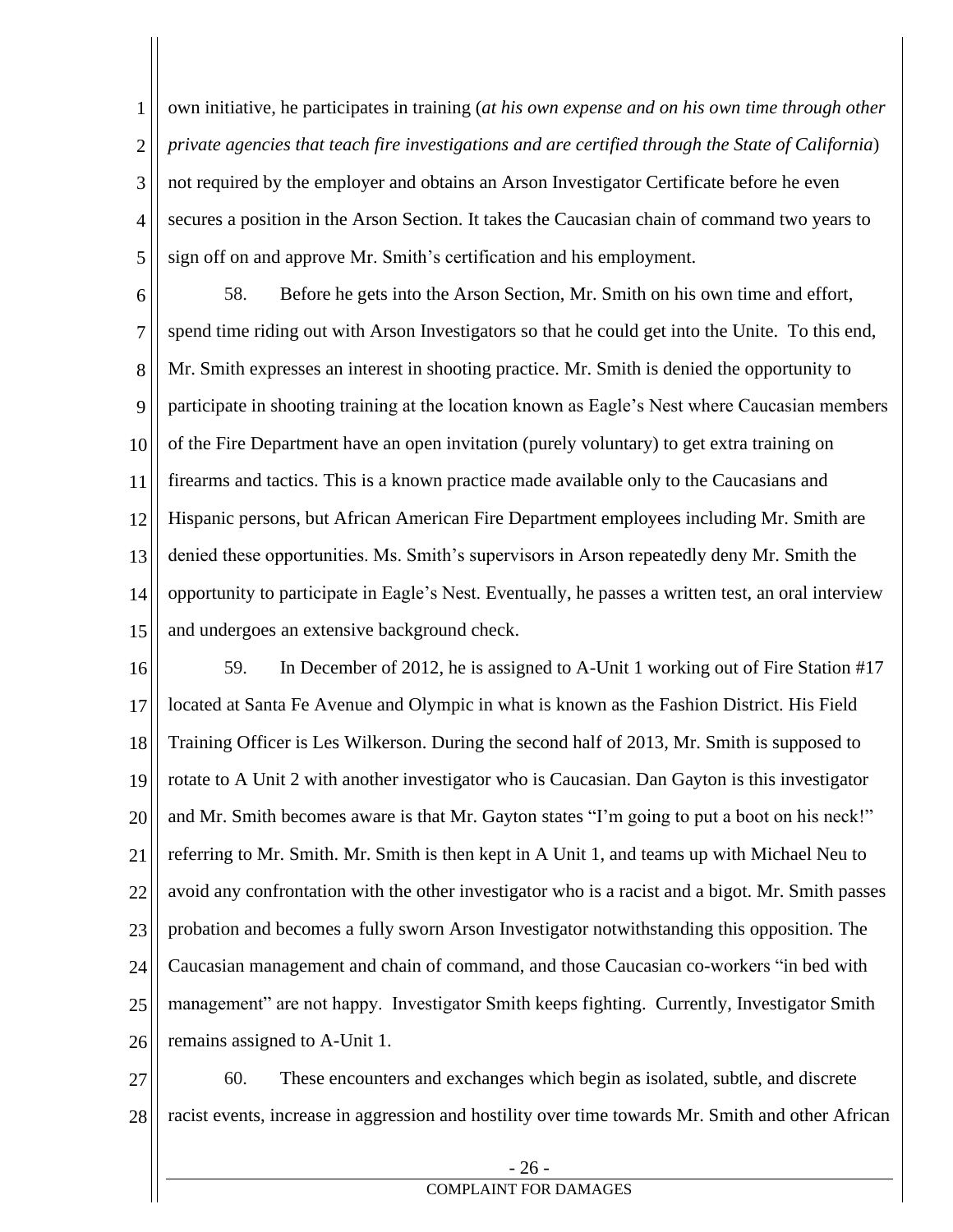1 2 3 4 Americans in the work force, and the retaliation, harassment and discrimination against Mr. Smith management and the agency's culture intensifies and continues. This is an employer governed by the "good old white boys club" and one in which African American employees are abused, denigrated, ignored, and disrespected.

5 6 7 8 9 10 11 12 13 14 61. Between 2003 and continuing through the present time, Mr. Smith is denied opportunities for promotion, training and professional advancement or assignment to more desirable positions. The employer, through its supervisors (including Captain Michael Rueda and Chief Robert Nelson), also create unspecified and inconsistent standards for workplace qualifications to include if or when Mr. Smith needs additional certification to shoot a weapon. Continuing into the present time, there still exists a hostile environment at the workplace, and discrimination on the basis of race, ethnicity, origin/ancestry, age, as well as harassment, retaliation, and mistreatment of Mr. Smith and of other African American men and women in this workplace continues. He keeps fighting. Without court intervention now, things will never change.

15 16 17 18 19 20 21 22 23 24 25 26 27 62. From 2003 and continuing into 2015, there exists a hostile environment at the workplace, hostility towards African Americans (including at Mr. Smith), and discrimination on the basis of race, ethnicity, origin/ancestry, age, harassment, retaliation, and mistreatment of African American men (including Mr. Smith) and women in the workplace continues. In this time frame, Mr. Smith observes and becomes aware of other African American male employees who are also denied training, promotional opportunities, or advancement while their Caucasian counterparts/employees/ candidates/applicants receive more favorable treatment by management and supervisors who are part of the "white boys club". Moreover, Mr. Smith and other African Americans co-workers, are criticized in their work performance and are falsely accused of misconduct or violating unspecified department policies. Also, Mr. Smith and other African American men and women in the Fire Department are written up for trivial, minor, or falsified accusations while their Caucasian counterparts are not equally disciplined or are not disciplined if at all for the same alleged infractions or policy violations. Additionally, Mr. Smith continues to

28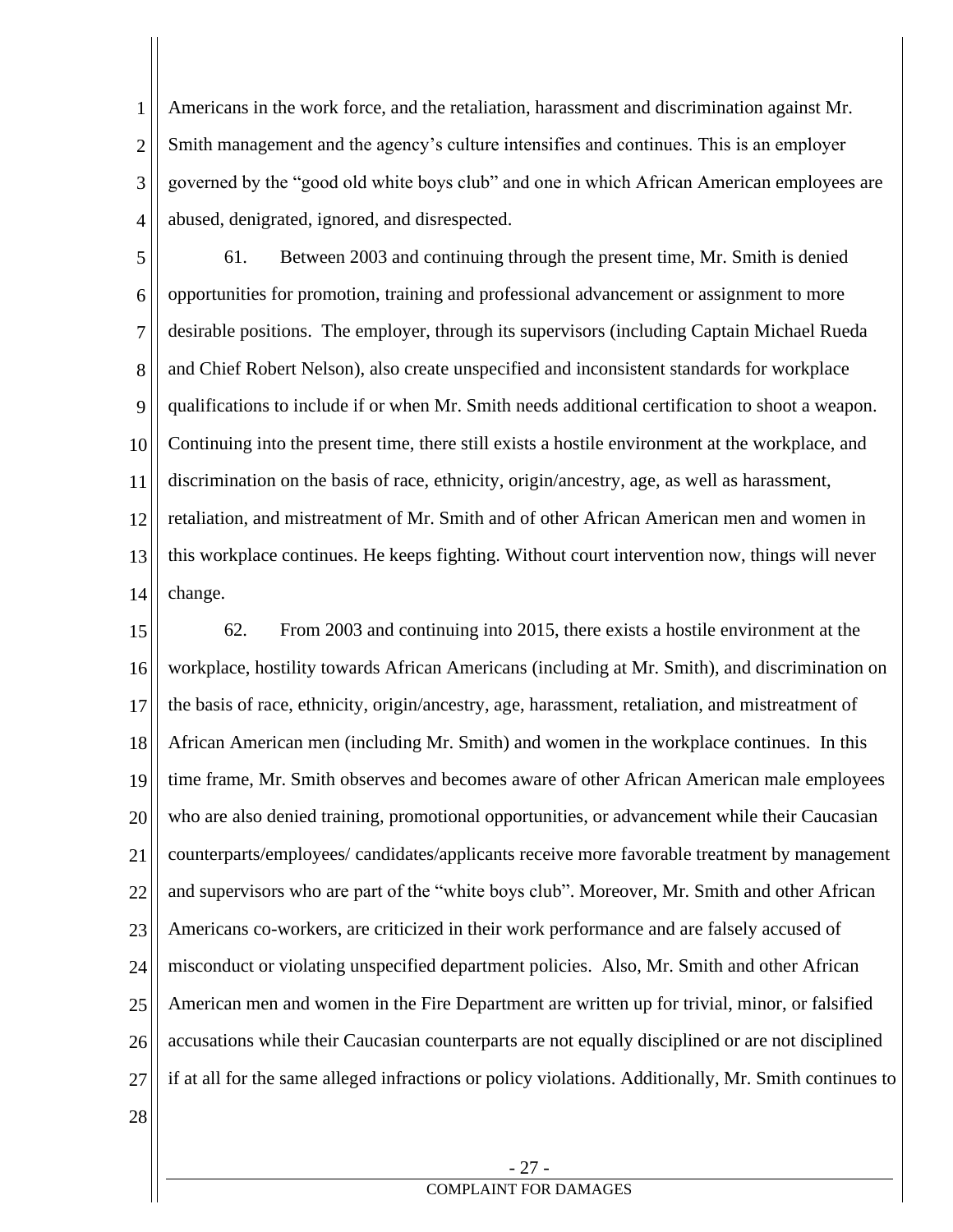1 2 be harassed by the Caucasian chain of command about qualifying to shoot a weapon even though he met all certifications required by the employer.

3 4 5 6 7 8 9 10 11 63. Continuing into 2015, Mr. Smith remains the target of the hateful and bigoted Caucasian chain of command, management, supervisors, and co-workers blindly loyal to the racist and bigoted management. His job performance is always questioned, he is held to different standards, he is criticized in his decisions, and he is falsely accused of misconduct or other violation of unspecified workplace policies. These encounters and exchanges increased the racial hostility and race discrimination in the workplace towards Mr. Smith, and the racist and hateful culture at this agency intensifies and continues. This is an employer still governed by the "good old white boys club" and one in which African American employees are abused, denigrated, ignored, and disrespected.

12 13 14 15 16 17 18 19 20 21 22 23 24 64. Continuing into 2016, Mr. Smith remains the target of the Caucasian management, supervisors, and co-workers blindly loyal to racist and bigoted management. He is still being harassed about qualifying to hold a weapon when no such certification is required by workplace rules. Caucasian investigators were not required to requalify, yet management insisted that Mr. Smith do so. His job performance is always questioned, he is held to different standards, he is criticized in his decisions, and he is falsely accused of misconduct or other violation of unspecified workplace policies. To this end, his credibility is attacked affected court testimony, and he is criticized for evidence handling and chain of custody issues while his Caucasian counterparts are not similarly criticized. These encounters and exchanges increase the racial hostility in the workplace towards Mr. Smith, and the retaliation, racial harassment and race discrimination against Mr. Smith intensifies and continues. This is an employer still governed by the "good old white boys club" and one in which African American employees are abused, denigrated, and disrespected.

25 26 27 28 65. Continuing into 2017, Mr. Smith remains the target of the Caucasian management, supervisors, and co-workers blindly loyal to the racist and bigoted management. His job performance is always questioned, he is held to different standards, he is criticized in his decisions, and he is falsely accused of misconduct or other violation of unspecified workplace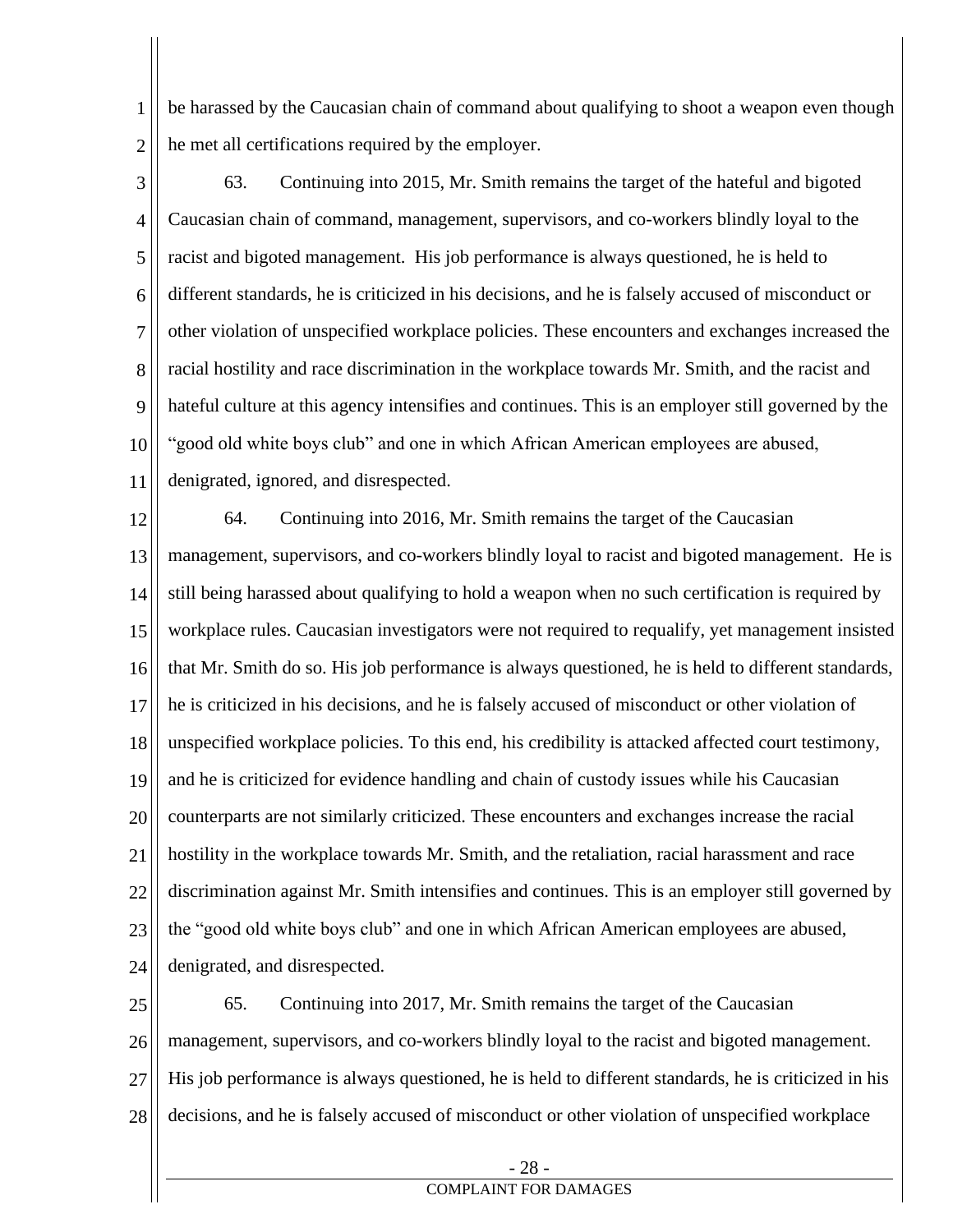1 2 3 4 5 6 7 policies. These encounters and exchanges increased the hostility in the workplace towards Mr. Smith, and the retaliation, harassment and discrimination against Mr. Smith management and the agency's culture intensifies and continues. To this end, he is accused of not doing his job and failing to respond to the scene of an incident which is a baseless accusation. His Caucasian counterparts are not similarly criticized for legitimate infractions of the workplace rules. This is an employer still governed by the "good old white boys club" and one in which African American employees are abused, denigrated, and disrespected.

8 9 10 11 12 13 14 15 16 17 18 19 20 21 22 66. Continuing into 2018, Mr. Smith remains the target of the Caucasian management, supervisors, and co-workers blindly loyal to racist and bigoted management. His job performance is always questioned, he is held to different standards, he is criticized in his decisions, and he is falsely accused of misconduct or other violation of unspecified workplace policies. These encounters and exchanges increased the hostility in the workplace towards Mr. Smith, and the retaliation, harassment and discrimination against Mr. Smith management and the agency's culture intensifies and continues. To this end, he is accused of not doing his job and failing to respond to the scene of an incident which is a baseless accusation. His Caucasian counterparts are not similarly criticized for legitimate infractions of the workplace rules. This is an employer still governed by the "good old white boys club" and one in which African American employees are abused, denigrated, and disrespected. These encounters and exchanges increase the racial hostility in the workplace towards Mr. Smith, and the retaliation, racial harassment and race discrimination against Mr. Smith intensifies and continues. This is an employer governed by the "good old white boys club" and one in which African American employees are abused, denigrated, and disrespected.

23

24 25 26 27 28 67. Continuing into 2019, Mr. Smith remains the target of a very racists and bigoted Caucasian management, supervisor, and co-workers blindly loyal to racist and bigoted management. His job performance is always questioned, he is held to different standards, he is criticized in his decisions, and he is falsely accused of misconduct or other violation of unspecified workplace policies. These encounters and exchanges increased the hostility in the workplace towards Mr. Smith, and the retaliation, harassment and discrimination against Mr.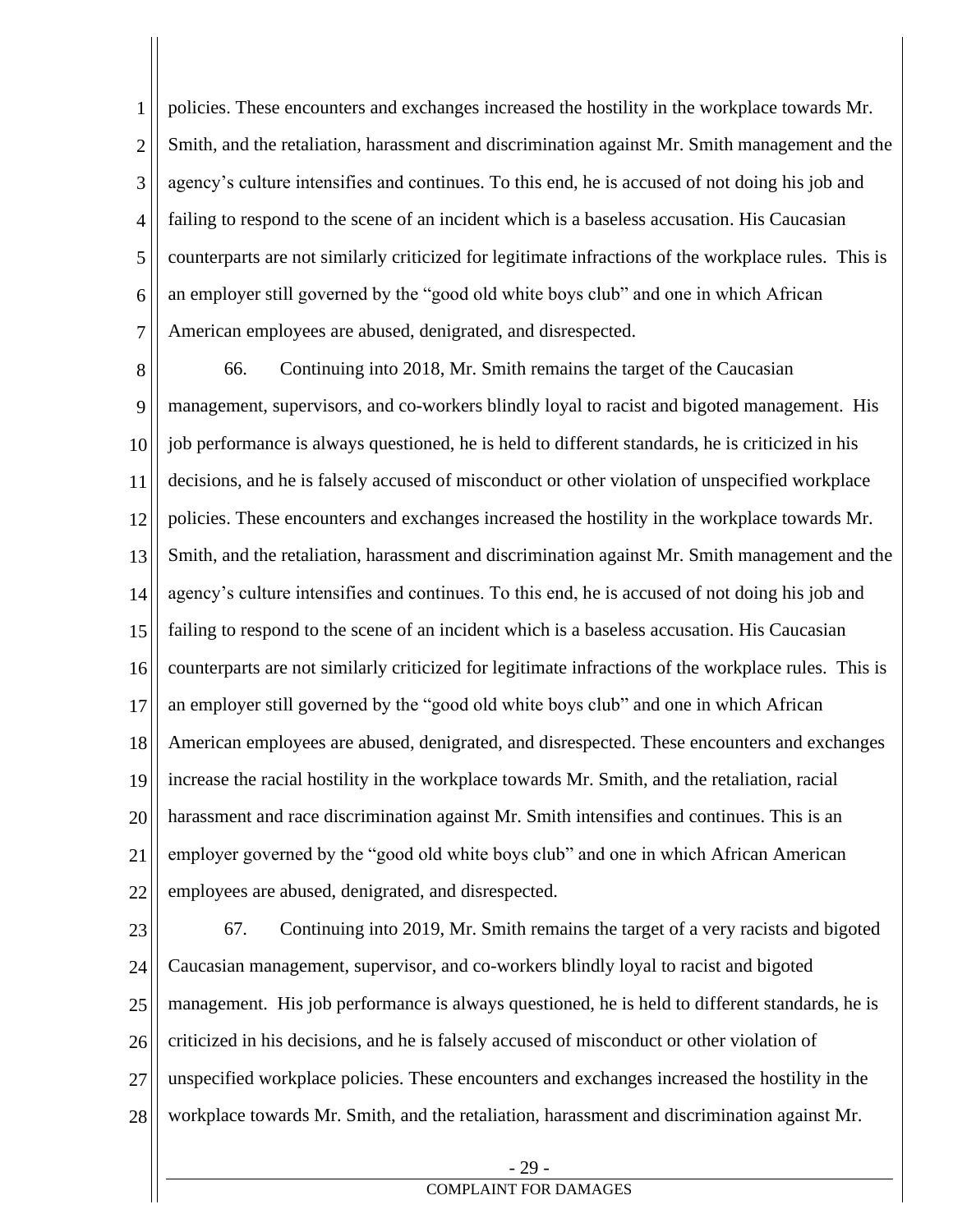1 2 3 4 5 Smith management and the agency's culture intensifies and continues. To this end, he is accused of not doing his job and failing to respond to the scene of an incident which is a baseless accusation. His Caucasian counterparts are not similarly criticized for legitimate infractions of the workplace rules. This is an employer still governed by the "good old white boys club" and one in which African American employees are abused, denigrated, and disrespected.

6 7 8 9 10 11 12 13 14 15 16 17 18 19 20 21 22 23 24 25 26 27 68. On February 9, 2019, while working with another African American investigator, Mr. Smith answers his phone and is informed that the A-Unit 1 is showing overdue for a dispatch. He informs the dispatcher to place him in route to the scene. Once at the scene, he and his partner are accused of ignoring the dispatch by the Fire Chief Castillo who refuses to listen to anything he has to say. Mr. Smith does his job at the scene and investigates the matter very thoroughly. Shortly thereafter, his partner is interrogated about their actions at the scene. They are then being investigated. They then participate in a phone conference with a supervisor who conducts an investigation of their response and action and finds they did nothing wrong. The chain of command informed him the matter is considered closed without any further explanation. There is record of this in his personnel file which affects promotion and advancement, and the matter is never rescinded from his file. Later that night, Mr. Smith receives a call that he is to respond to the scene of an incident. After he arrives on scene with his partner, he is again accused by Chief Castillo of not properly responding to the scene. Mr. Smith is then referred to the Professional Standards Division (PSD) investigation and potential discipline pending for what the Caucasian management says is a delayed response and poor customer skills. Meanwhile, three Caucasian investigators who refuse to respond to the scene are not counseled, investigated, referred to PSD or otherwise reprimanded in any way. Alleged violations of agency policy are not consistently enforced or implemented by management as against the African American employees as compared to their white counterparts, and the Caucasian management is outwardly hostile to African American subordinates. These encounters and exchanges increase the hostility in the workplace towards Mr. Smith, and the retaliation, harassment, and discrimination against him by the racist Caucasian management intensifies and continues. This is

28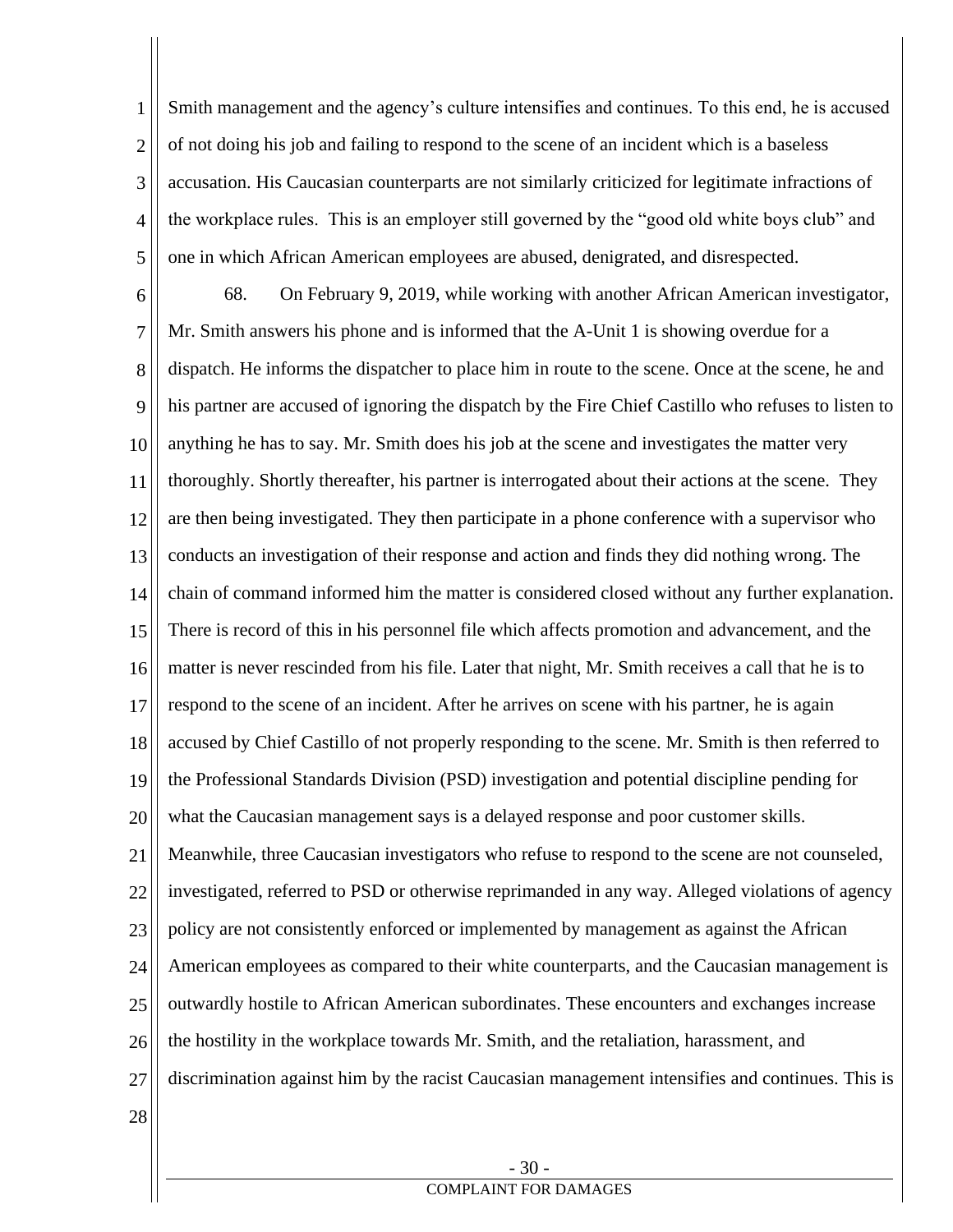1 2 an employer governed by the "good old white boys club" and one in which African American employees are abused, denigrated, and disrespected.

- 3 4 5 6 7 8 9 10 11 12 13 14 15 16 17 18 19 20 21 22 23 24 69. In March of 2019, Mr. Smith is requested to attend a meeting on March 14, 2019, but the nature of the meeting is not made clear to him. Once at the meeting with his partner Les Wilkerson, Mr. Smith is berated and verbally abused by Chief Castillo. Senior Investigator Robert McLoud is also present at this meeting to be a witness and to provide moral support. Chief Castillo is upset at the fact that witnesses are present. Sensing that management is getting increasingly hostile, Mr. Smith attempts to leave the conference room, but Chief Castillo prevents him from leaving and then physically threatens, assaults, and batters him. The Chief says, "you are not going anywhere, sit down!" Mr. Smith asks for a witness to be present at the meeting and this is why Mr. Wilkerson is there, but this infuriates Chief Castillo who continues threatening, taunting, and verbally abusing Mr. Smith and will not allow him to leave. The men looked to Captain LaRue for some help, but he fails to intervene or deescalate the situation. Mr. Smith then calls the LAPD dispatch and reports a disturbance in the Arson Office. Mr. Smith then, through the Fire Radio, requests other command staff at the fire department to come immediately to the Arson Office. This infuriates the Fire Chief. Mr. Smith again decides that it is best to remove himself from this situation and he again attempts to leave the conference room. Mr. Smith does not raise his voice or act aggressively in any way at any time in this exchange with Chief Castillo. In fact, Chief Castillo blocks the doorway preventing the men from leaving the room. Chief Castillo is screaming at the top of his lungs berating and insulting Mr. Smith and then demands that his Captains (Halloran and LaRue) call Chief Nelson (who is Chief Castillo's boss and supervisor). The Los Angeles Police Department responds to the scene of the incident. Mr. Smith and Mr. Wilkerson fully cooperate with the police. No substantive discussion occurs, and the meeting never gets started given Chief Castillo's shocking and abusive behavior.
- 25 26 27 28 70. After they leave the meeting, Mr. McLoud, Mr. Smith, and Mr. Wilkerson learn that they are being investigated for not working up one of their cases from months earlier. They are not accused of workplace misconduct, investigated, and disciplined. Mr. Smith defended himself and did nothing wrong in the heated exchange initiated by Chief Castillo.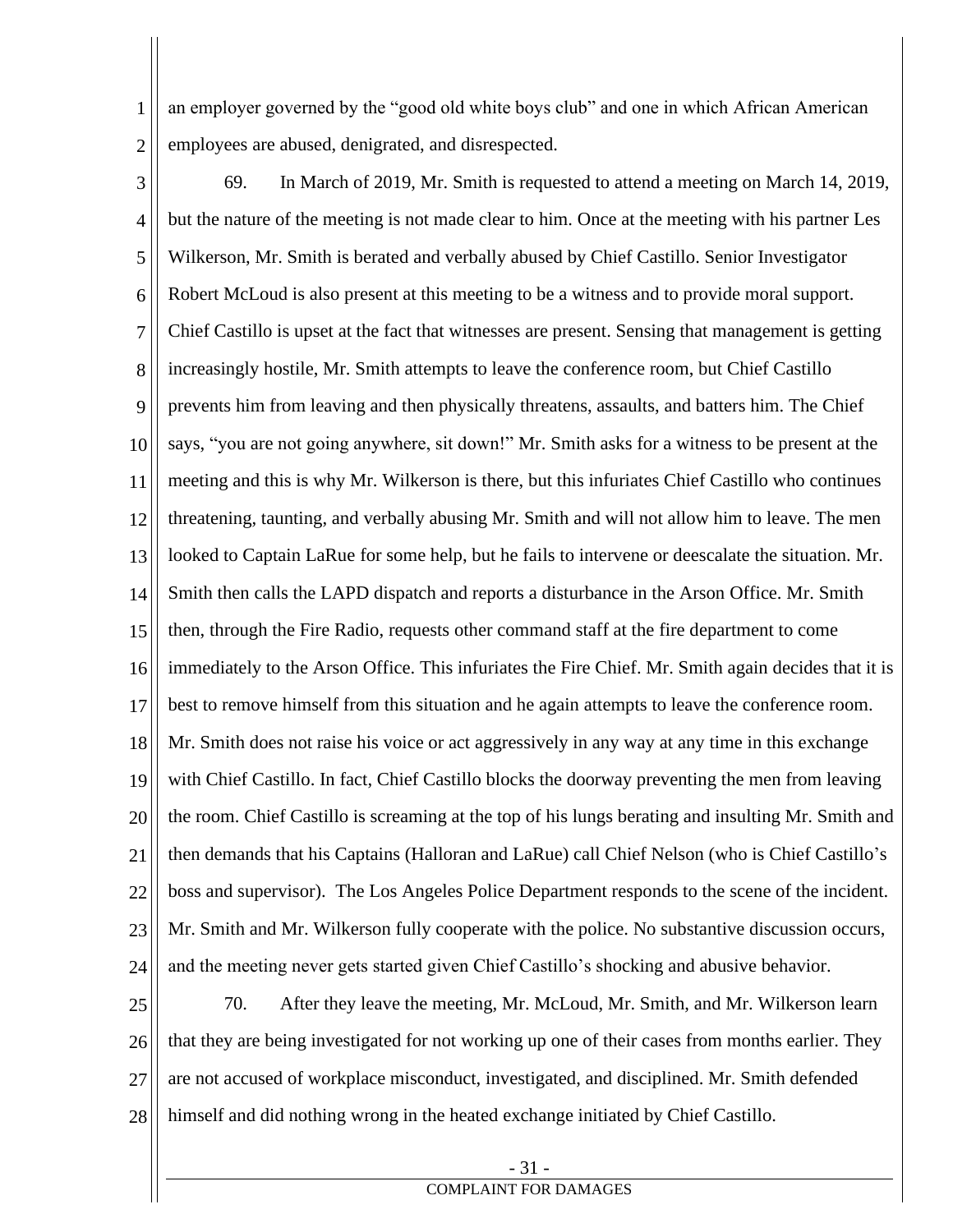1 2 3 4 5 6 7 8 9 10 11 12 13 14 15 16 17 18 19 20 21 22 23 24 25 71. This retaliation, racial harassment and race discrimination and their related encounters and exchanges continue into 2019 and increase the racial hostility in the workplace towards Mr. Smith and other African Americans in the workplace. The agency's anti-black culture intensifies and continues. This is an employer governed by the "good old white boys club" and one in which African American employees are abused, denigrated, and disrespected. No criminal charges are ever filed against either Mr. Smith or Mr. Wilkerson. After this exchange, Mr. Smith is directed by the employer to provide a urine sample and is accused of being under the influence of drugs. He agrees to undergo toxicology tests the results of which are all negative. To make matters worse, the employer then takes photographs of Mr. Smith and disseminates throughout the Fire Department suggested he has anger management issues and is a danger in the workplace. The employer also spreads false rumors about the plaintiff's having a dangerous temperament and being under the influence the drugs. Following this "blow up" at the Arson Office, things only get worse. The plaintiff is asked to turn in his badge and his weapon. Mr. Smith is later accused of having anger management issues and being the aggressor in the exchange with the Chief at the Arson Office. He is referred to a mental health care provider by Chief Castillo. He is cleared to return to work by the mental health care professional and is not deemed to be a danger to himself or others at any time. The plaintiff is disciplined when he did nothing wrong. This creates a permanent stain on job performance and his work record, and prevents advancement, promotion or obtaining coveted assignments in this agency. Mr. Smith is placed off work for 77 days (through about May 20, 2019), on a paid leave but during which he loses overtime opportunities and other work opportunities. At the expiration of the 77 days, he is returned to A-Unit 1. Two weeks prior to his return, he gets a call from Risk Management and is told that he is being assigned to Homeland Security. He reports to Homeland Security for two weeks where is relegated to desk duty, but he is denied overtime opportunities or more favorable job assignments.

26 27 28 72. Ultimately, Mr. Smith is written up for "failing to respond" to an incident. Mr. Smith is not written up for any workplace violence or for the encounter with the Fire Chief. The investigation within the Professional Standards Division on this issue remains pending.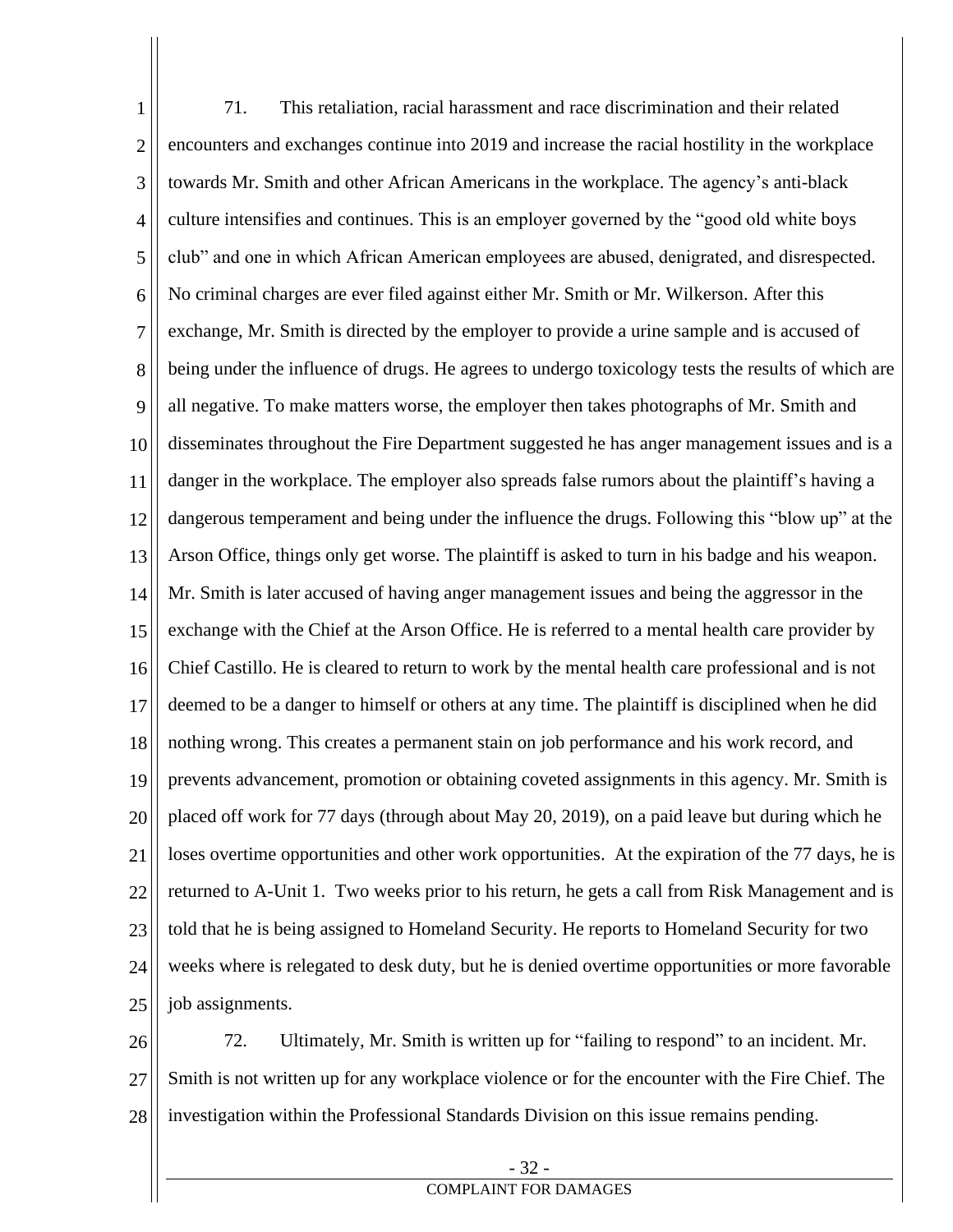1 2 3 4 5 6 7 8 Caucasian employees who actually engage in workplace violence or misconduct or engage in other clear violations of established policies and workplace rules are not punished at all or as severely as plaintiff and other African Americans in the workplace accused of any level of misconduct. These encounters and exchanges increase the hostility in the workplace towards Mr. Smith, and the retaliation, harassment, and discrimination against him by the racist Caucasian management intensifies and continues. This is an employer governed by the "good old white boys club" and one in which African American employees are abused, denigrated, and disrespected.

9 10 11 12 13 14 15 16 17 18 19 73. Continuing into 2020, Mr. Smith remains the target of the racist and bigoted Caucasian management, supervisors, and co-workers blindly loyal to racist and bigoted management. His job performance is always questioned, he is held to different standards, he is criticized in his decisions, he is required to adhere to unspecified "policies" or policies that are always changing, he is being disciplined, he is being investigated, and he is falsely accused of misconduct or other violation of unspecified workplace policies. These encounters and exchanges fuel and increase the racial hostility in the workplace towards Mr. Smith, and the retaliation, racial harassment and race discrimination against Mr. Smith intensifies and continues. His Caucasian counterparts are not similarly criticized for legitimate infractions of the workplace rules. This is an employer still governed by the "good old white boys club" and one in which African American employees are abused, denigrated, and disrespected.

20 21 22 23 24 25 26 27 28 74. In April 2020, Mr. Smith is once again accused of not responding to a call. This incident involves a domestic violence call where LAPD responded and the male suspect threatened to set fire to someone, but this never happens. Given that the situation involves suspected arson, Mr. Smith responds to the scene to investigate a fire. Once at the scene, he confirms no fire is set and thus there are no arson suspects. The matter remains within the jurisdiction of the LAPD to investigate domestic violence only. Mr. Smith prepares a report of what he saw and what he did entirely consistent with department policy. He is then informed that he is being investigated by the Professional Standards Division for allegedly not responding to a call. This investigation in remains pending. This is a stain on his work record and prevent

- 33 -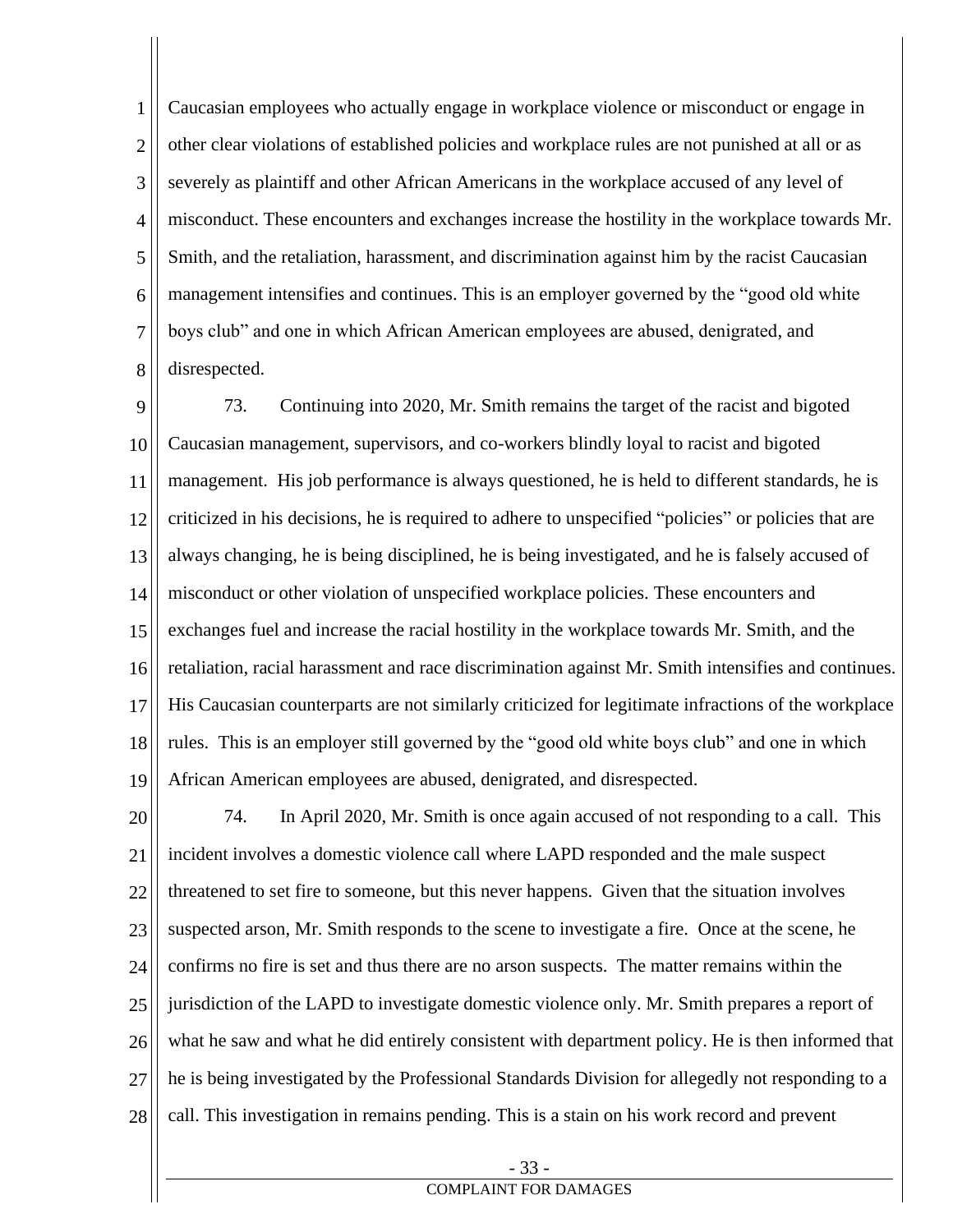1 2 3 4 advancement, promotion, or assignment to coveted positions. His Caucasian counterparts are not similarly criticized for legitimate infractions of the workplace rules. This is an employer still governed by the "good old white boys club" and one in which African American employees are abused, denigrated, and disrespected.

5 6 7 8 9 10 75. On or about October 22, 2020, the plaintiff becomes the target of an investigation and is accused of insubordination and failure to do his job in relation to incidents of November 7, 2019. The plaintiff is appealing this discipline which resulted in a suspension without pay, as it is part and parcel of ongoing racism and bigotry directed against him. The plaintiff is being disciplined for not qualifying at a shooting range when the white investigators were not required to similarly qualify and there is no written policy at the agency requiring such qualification.

11 12 13 14 15 16 76. On or about November 6, 2020, this plaintiff receives a notice of suspension suspending the plaintiff for five days for alleged insubordination related to events that allegedly occurred in November 2019. Plaintiff contends that these adverse employment actions are part and parcel of the employer's racial harassment and race discrimination against the plaintiff and create a permanent stain on the plaintiff's otherwise solid work performance record and prevent the plaintiff from promoting or otherwise advancing within the agency.

17 18 19 20 21 22 23 77. The employer defendant has a Professional Standards Division ("PSD") which allegedly is the only avenue available to any employee who is being abused or mistreated in the workplace. In reality, this is a sham process where the racist and bigoted chain of command who are essentially investigating themselves, nothing gets done, and nothing changes. Moreover, there is no human resource department for employees who are being mistreated on the job and are the subject of race discrimination. The plaintiff complains to PSD on numerous occasions to the employer, but his pleas are ignored and fall on deaf ears.

24 25 26 27 28 78. The Fire Department, as an agency, is very good at putting out fires and rescue services. However, what is sorely lacking in this Department is respect and fairness in dealings with minority employees, especially African Americans. This agency has a very hostile attitude toward and disdain of its African American work force, and routinely and regularly engages in adverse employment actions against them to include sham investigations, fabrication of claims of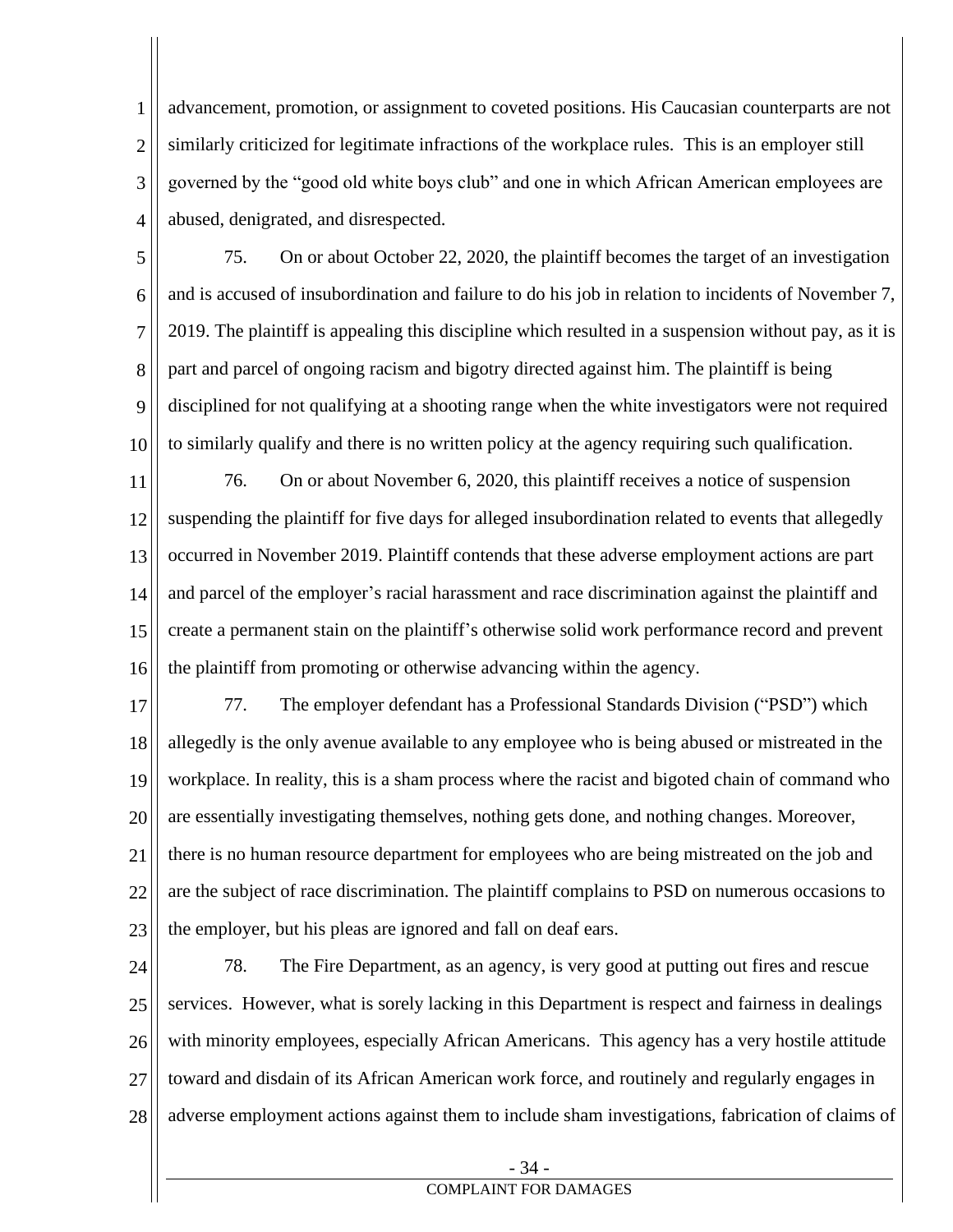1 2 3 4 5 6 workplace misconduct, failure to promote, failure to have a fair and transparent promotion process, failure to consistently apply workplace policies and rules, failure to discipline employees consistently and honestly. The "higher ups" at the Department, who tend to be white males, hold very racists and bigoted attitudes, and they do not believe in diversity, equity, or inclusion. Those minorities who don't "play their game" are left on their own, with no support at the office or on the scene and are given the ice treatment.

7 8 9 10 11 12 13 14 15 16 17 79. The Fire Department, as an agency, is very good at putting out fires and rescue services. But what is sorely lacking in this Fire Department is respect and fairness in dealings with minority employees, especially African Americans. This agency has a very hostile attitude toward and disdain of its African American work force, and routinely and regularly engages in adverse employment actions against them to include sham investigations, sham allegations of workplace misconduct, failure to promote, poor ratings in promotions process, failure to investigate complaints of workplace mistreatment and discrimination, and failure to consistently apply workplace policies and rules. The decision makers and "higher ups" at the Department, who tend to be Caucasian men, hold very racists and bigoted attitudes, and do not believe in diversity, equity, or inclusion in the workplace. Those minorities who don't "play their game" are abused and mistreated in the workplace and their work lives are made miserable.

18 19 20 21 22 80. The Los Angeles Fire Department has a checkered history of racial harassment, intimidation and retaliation and has been the subject of many court actions that have exposed such bad behavior. Nevertheless, the culture of hatred and racism continues unabated and there have been no sincere reforms implemented to bring about an end to such racist hostility and racial abuse.

23 24 25 26 27 28 81. Mr. Smith repeatedly files complaints and grievances with his union about mistreatment and racial abuse in the workplace. Union representatives, which represents more than 3,000 rank-and-file members, will testify that nothing has changed much with the department's disciplinary process that is still not fair, transparent or in compliance with written rules and processes. The union representatives will also testify that this is not an indictment of the fire fighters or investigators, but an indictment of the Caucasian management at the Fire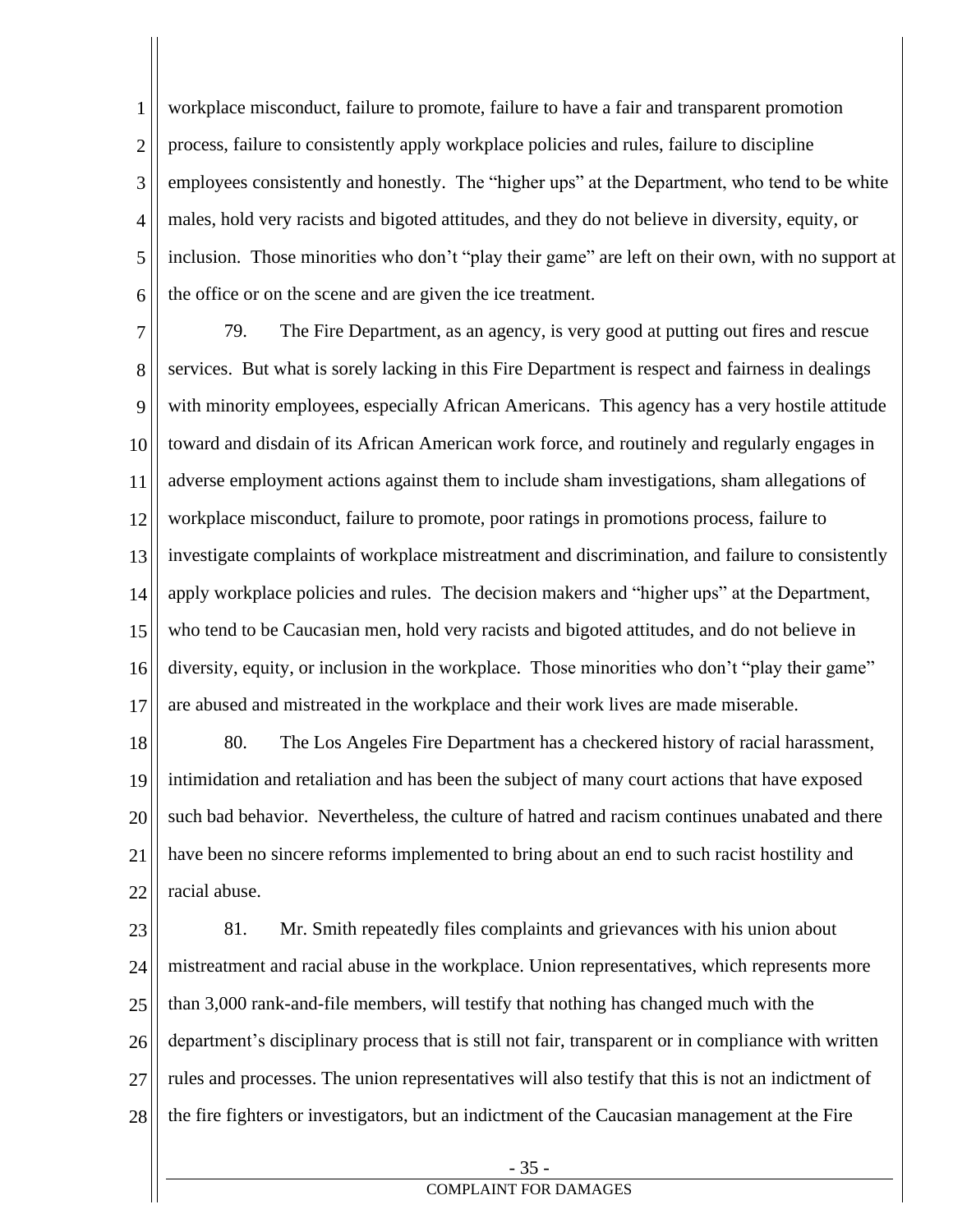1 2 3 4 Department that is fueled with racism and hate. Mr. Smith has exhausted his administrative remedies under any union, any contractual agreements, union agreement, employment agreement or other collective bargaining agreement, or any workplace policies and procedures and/or any such exhaustion is not required or has been otherwise excused.

5 6 7 8 9 10 11 12 13 14 15 82. From his hire date and continuing through the present time, there exists a hostile environment at the workplace, hostility towards African Americans, and discrimination on the basis of race demonstrated through a series of related acts perpetrated by the Caucasian chain of command and directed at the African American men and women in the workplace. In this time frame, Mr. Smith observes and becomes aware of other African American employees who are denied promotional opportunities for advancement and Caucasian/white employees/ candidates/applicants receive more favorable treatment by management and supervisors who are part of the "gold old white boys club", and other African American men as well as other women (of all ethnicities and races including Caucasian and African American women) are falsely accused of misconduct or are falsely accused of violating employer policies, denied promotions, among other adverse employment actions.

16 17 18 19 20 21 22 23 24 83. There is a repeated pattern and practice of racism and bigotry that permeates this agency through the highest levels in the supervisory hierarchy, and this has been Mr. Smith's employment experience from day one on the job. What began as a series or isolated, discrete, or subtle acts of hatred towards African Americans, morphed over time and transcended all boundaries of decency and humanity. The plaintiff is trying to work with and change these racist and hostile attitudes, he is patient, he is kind, but he can no longer tolerate such racism, bigotry, and oppression. He looks now to the Court for assistance to make valuable and much needed changes in this organization, not only for himself by for other African American employees and future minority recruits who aspire to do great things for their community.

25 26 27 84. Mr. Smith was the victim of associational race discrimination that he witnessed or become aware of that was not just against African Americans but also other minority employees in the agency to include Hispanic employees and other minority groups.

28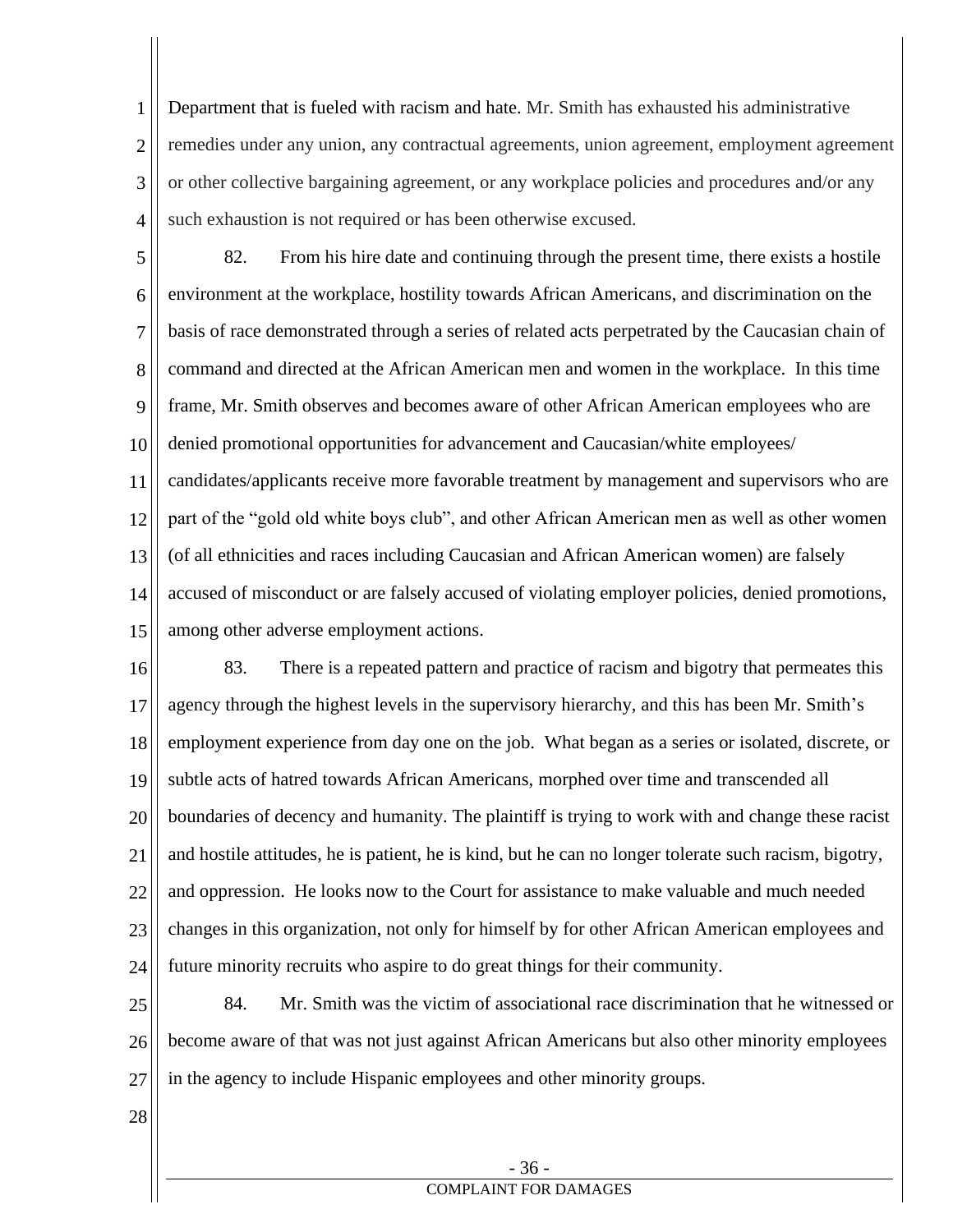4

1

## **FACTUAL ALLEGATIONS REFERRING OR RELATED TO PLAINTIFF JUSTIN DAVIS**

5 6 7 8 9 10 85. Justin Davis is an outstanding human being and an invaluable member of the firefighting community. He is a good and valuable employee who devotes his very best efforts to serving his employer, the City of Los Angeles, and the Los Angeles Fire Department. He takes great pride in his work and his work ethic. He takes great pride in his level of attention, respect and commitment to his supervisors, his co-workers and most importantly the community that he serves.

11 12 13 14 15 16 17 18 86. Mr. Davis has devoted a significant part of his life to preserving and promoting life safety and community welfare through his good work in firefighting and arson investigations. Mr. Davis is an African American male over the age of 40 years and a resident of the City of Los Angeles, County of Los Angeles, State of California. Mr. Davis remains employed as a Senior Arson Investigator for the City of Los Angeles Fire Department. He has been the victim of going, repeated, pervasive, systemic, and continuous harassment, discrimination, and retaliation on the basis of his race (African American) at his place of employment.

19 20 21 22 87. The employer is the City of Los Angeles, the Los Angeles City Fire Department, the Los Angeles Fire Department, the LAFD, the Fire Prevention Bureau or the FPB. The employer's principal place of business is located at 200 North Main Street, 16<sup>th</sup> floor, Los Angeles, California 90012, (213) 978-3000.

23 24

25 26 88. The supervisors at issue for this plaintiff include Captain Timothy Halloran, Captain Patrick Leonard, and Battalion Chief Scott Anderson, Chief Robert Nelson, Chief Ralph Terrazas (the Caucasian "chain of command" or the "management team") who remain employees of the employer.

- 27
- 28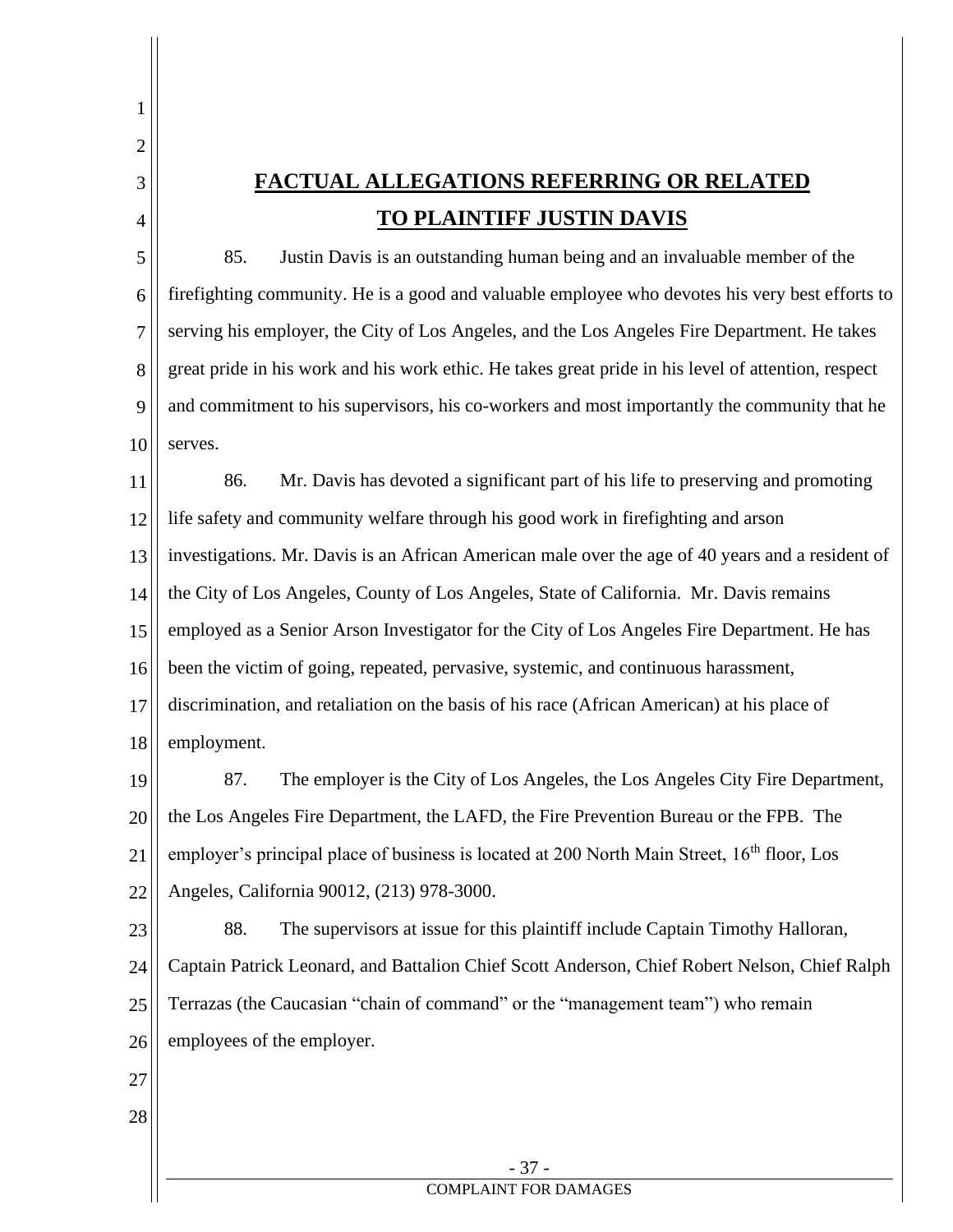1 2 3 4 5 6 7 8 9 89. The Los Angeles City Fire Department (the "employer") employs over 3,500 uniformed personnel and has 103 neighborhood fire stations across its 470 square-mile jurisdiction, protecting approximately four million people living within the City of Los Angeles. Simply put systematic racial discrimination, inequality, harassment, and retaliation are deeply rooted within the history and culture of the Los Angeles Fire Department. It is active and openly unashamed. It is apparent that the harassment, abuse, and retaliation is encouraged at the highest levels of the Los Angeles Fire Department in that the executive management of the LAFD refuses to intervene, even after numerous employees have reported the misbehavior and unfair treatment.

10 11 12 13 14 15 16 17 18 19 20 21 22 23 24 25 26 27 28 90. It is painfully apparent that the racial harassment, racial abuse, race discrimination and race retaliation is encouraged at the highest levels of the Los Angeles Fire Department in that the executive management of the LAFD has refused to intervene, even after numerous employees have reported the misbehavior and unfair treatment over the years. Numerous investigators and civilian employees have complained and have made notification about this mistreatment to the Fire Commissioners, Fire Chief, Chief of Staff, Deputy Chief, Professional Standards Division, Los Angeles Fire Department African American Association, Mayor's Office, the Los Angeles City Council, the Los Angeles Mayors Office, various civic leaders and to the Federal Bureau of Investigation. As a result of the investigators' good faith complaints and opposition to race discrimination and harassment the supervisors at the Los Angeles Fire Department's Arson section retaliated against this plaintiff and his fellow African American investigators by subjecting them to demeaning and hostile treatment, sham discipline, sham write ups, unwarranted discipline, removal from coveted assignments, denial of promotional opportunity and removal from a coveted position at the FBI's Joint Terrorism Taskforce. To avoid this derogatory outcome, investigators have repeatedly asked for diversity within their chain of command. For years Investigators have requested an immediate chain of command that effectively reflects the diverse communities which they serve. Through the present time, diversity within the chain of command at the Fire Department is sorely lacking and requests for change have been repeatedly ignored and denied. As such, Investigator Davis has been subjected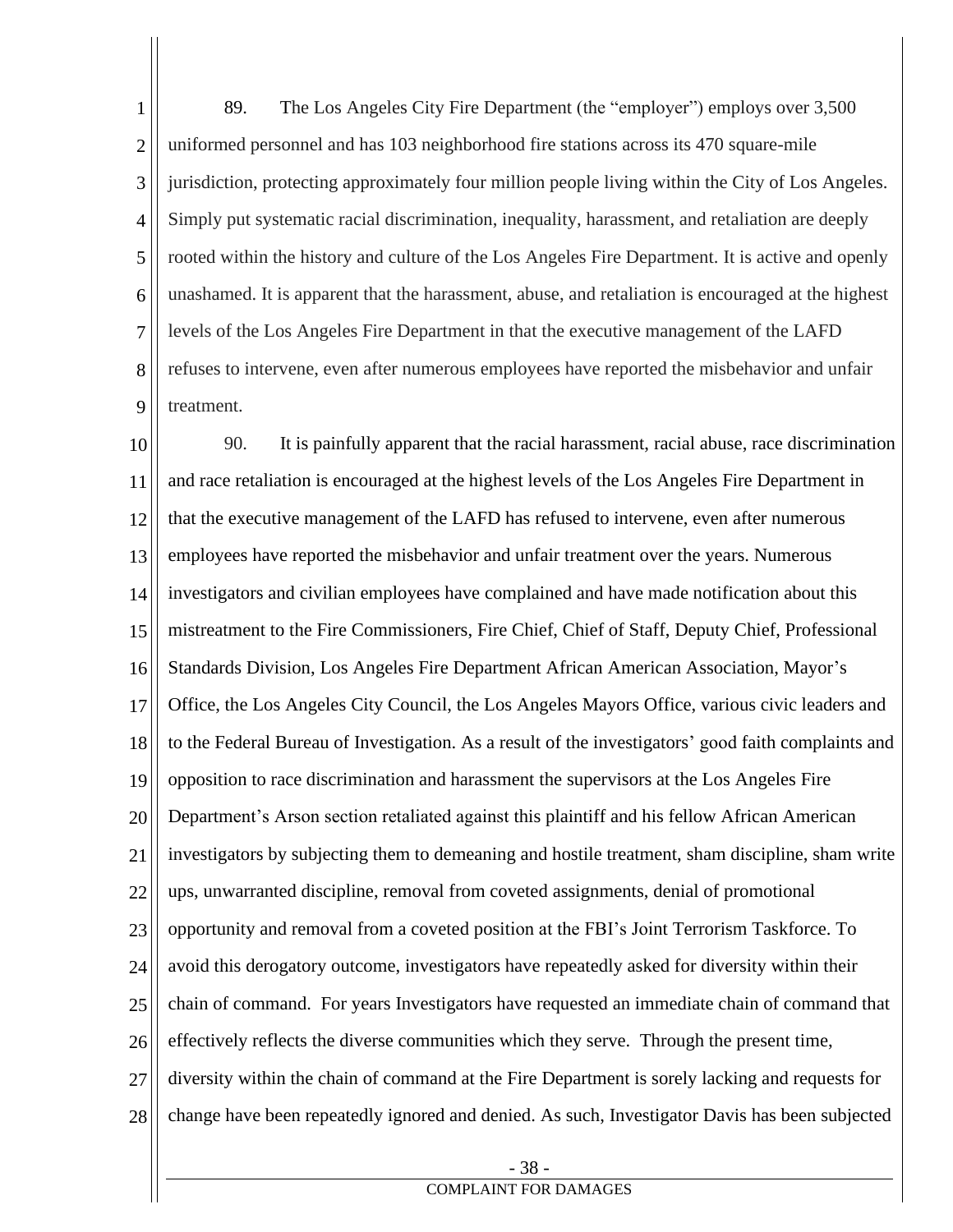1 2 3 4 to a higher and stricter level of scrutiny than his similarly situated white co-workers. The African Americans employees, including Investigator Davis (and in this case several Hispanic members of the Arson Section) were repeatedly reprimanded, disciplined, and retaliated against by their all-white supervisory staff.

5 6 7 8 9 10 11 91. The supervisors in the Los Angeles Fire Department Arson section along with the LAFD Command staff have displayed unabashed hatred and hostility towards Black men and women and are a sad but quintessential example of systemic racism that exists within the LAFD. 92. Justin Davis is first hired with the City of Los Angeles Fire Department in 2000. From 2000 to 2007, Mr. Davis worked as a firefighter. From 2007 to 2012, he worked as an Arson Investigator assigned to the Arson section where he worked alongside Investigator Leslie Wilkerson.

12 13 14 15 16 17 18 19 20 21 22 23 24 25 26 27 93. In 2012, he interviews for and is promoted to a highly coveted position working full-time on the FBI's (JTTF) Joint Terrorism Taskforce. The requirements for the position were expansive, including but not limited to successful completion of an in-depth background and polygraph examination, ability to attain a top-secret security clearance, successful completion of training at FBI headquarters in Quantico, Virginia, among other rigorous requirements The final step is to successfully become federally deputized by the United States Marshall's Office. This step was critical as it provided the authority for this plaintiff to work on federally mandated terrorism cases. What is also significant about this deputation process is that Task Force Officers working with the FBI are not allowed to have any internal departmental complaints pending, impending or even in existence. From 2012 to 2019, a letter of good standing was bi-annually required and provided to the FBI by the taskforce members (including the plaintiff) indicating that he or she was not under investigation and had not been the subject of any workplace or other complaints of any kind. Mr. Davis had a flawless performance record and no record of any concerns or complaints about his job performance. This all changed in year 2017 and continues to the present time orchestrated by the racist and bigoted all white command staff and management team.

28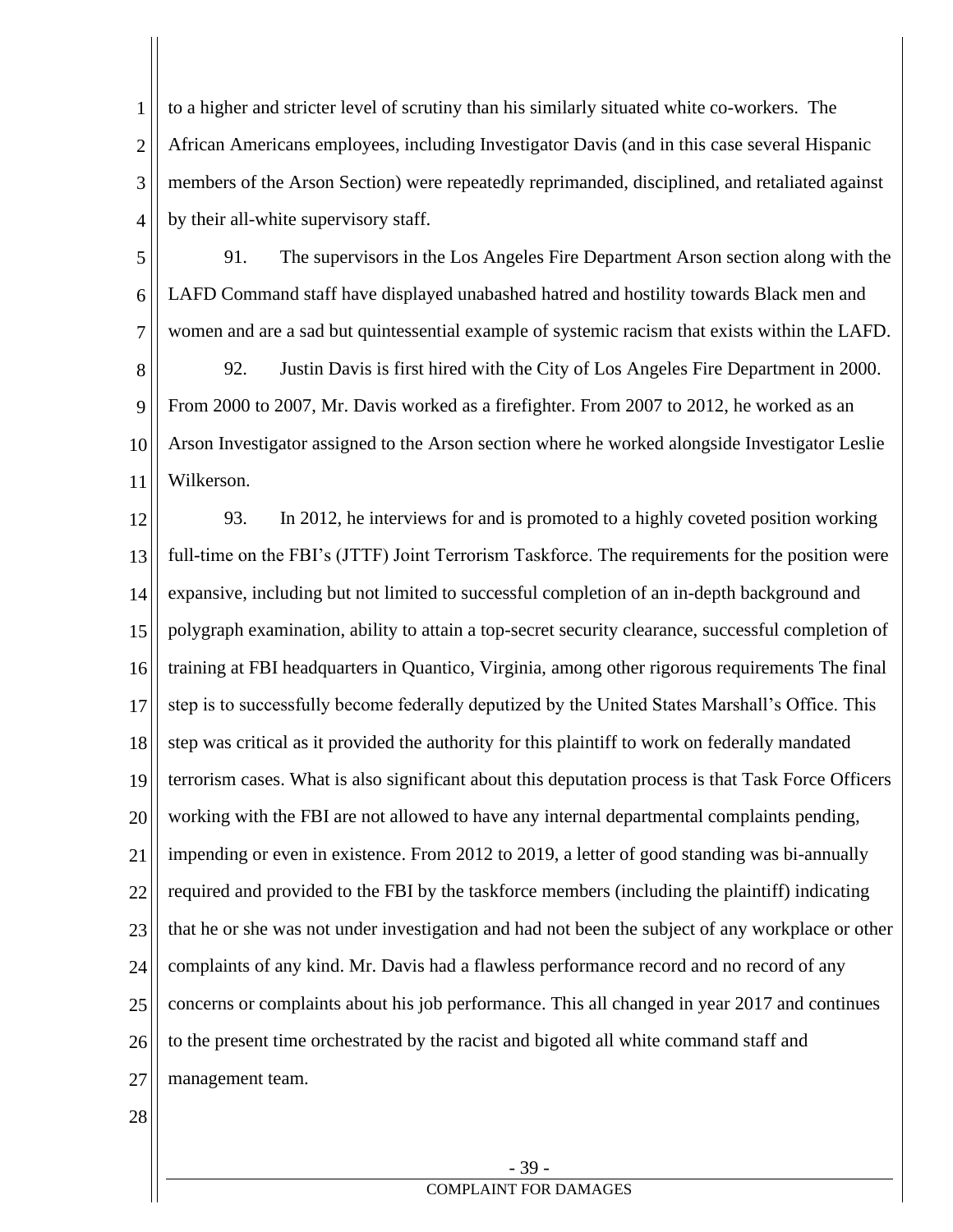1 2 3 4 5 6 7 8 9 10 11 12 13 14 94. Arson Supervisor Captain Patrick Leonard was formerly an Arson Investigator for approximately two years in 2014 and 2015. The employee is informed that Leonard was removed from the Arson section by the LAFD due to personnel issues, creating a hostile work environment, and due to ineffective supervision of the team. The employee is further informed that Captain Leonard sued the LAFD relating to his reassignment and/or demotion, but ultimately lost his lawsuit. Sometime in 2017 after Patrick Leonard had been removed and was no longer working in the Arson Section, he was questioned by Fire Department members as to why he was removed from the Arson Section. Captain Leonard told several firefighters hat he was removed because the "LAFD wanted to change the demographics of the Arson section and hire more black people." The firefighters commented that the statements made by Captain Leonard were inappropriate and it was clear that he harbored some form of ill will and racial animus towards the African American investigators and blamed them for his removal from the Arson section. Notwithstanding his history of racist behavior, Captain Leonard promoted to the rank of Captain I and then to the rank of Captain II for reasons that seem baffling to all.

15 16 17 18 19 20 21 22 23 24 25 95. In 2019, Captain Leonard was allowed by Assistant Chief Robert Nelson to return to the Arson section as a Supervisor Captain II. The supervisor was rewarded for bad behavior to the astonishment of the team, including Mr. Davis. As a Supervisor in the Arson Section, Captain Leonard disproportionately treats the African Americans (including plaintiff) and Hispanic employees with a total lack of respect, dignity, courtesy, and consideration. He has a history of lying, writing negative frivolous complaints about the African Americans that he supervises, and making derogatory comments about the African American and Hispanic staff and employees under his command. This offensive, racist and bigoted conduct and commentary continues in a repeated, pervasive, and hostile manner by Captain Leonard (authorized, approved and ratified by the Caucasian chain of command) towards this plaintiff and other African Americans in the workplace from 2017 and continuing into 2019.

26 27 28 96. In or about April 2019, Mr. Davis is wrongfully accused of misappropriation and other wrongful conduct. Captain Leonard and the plaintiff had just attended a joint meeting with the FBI and LAPD at LAPD Headquarters at 100 West 1<sup>st</sup> Street, Los Angeles. After the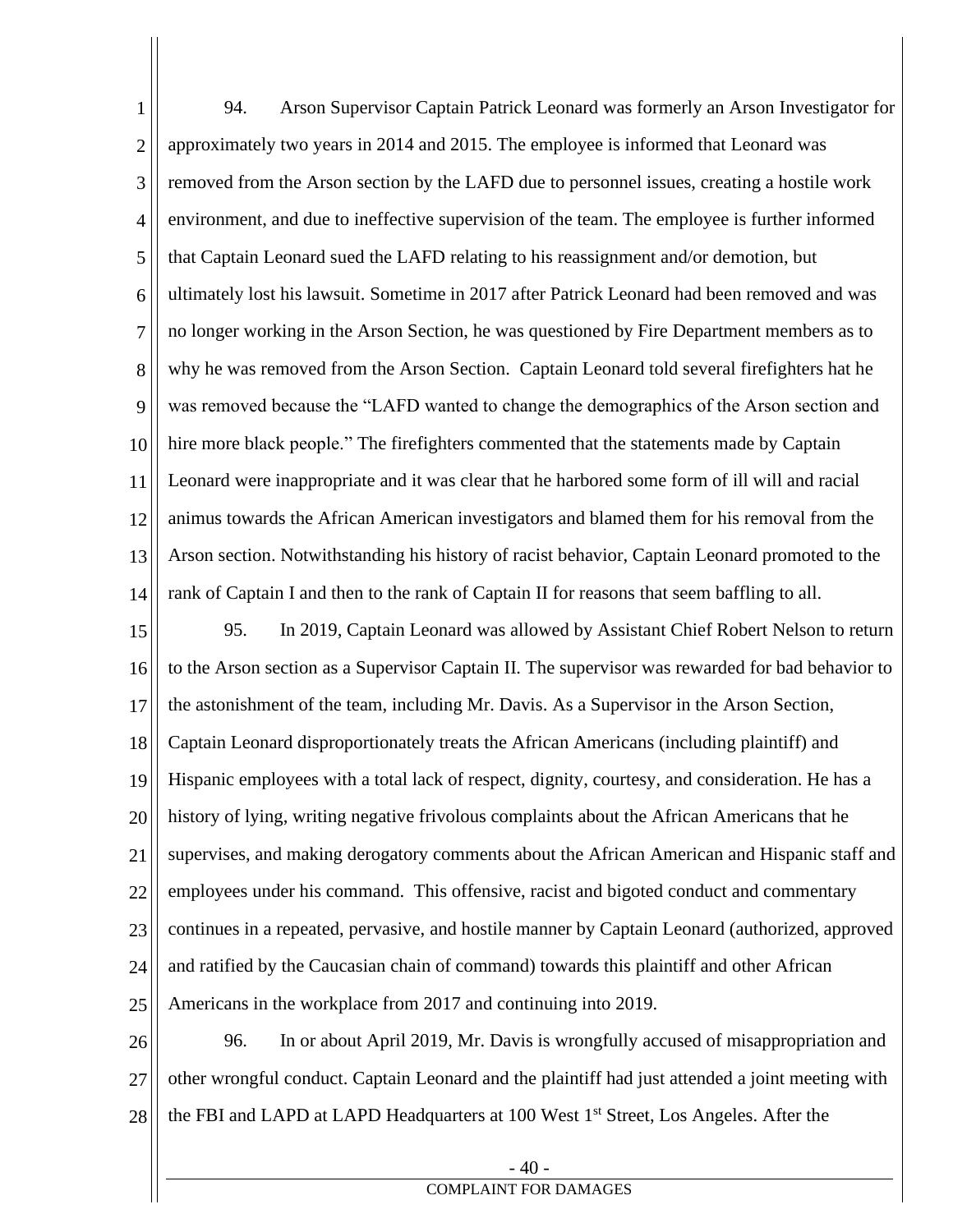1 2 3 4 meeting, the plaintiff walked with Captain Leonard to his vehicle and asked him if he had any updates within the section or from Chief Robert Nelson. He said that Chief Nelson had concerns about Mr. Davis' timekeeping and specifically felt that he was actually not showing up to work at the task force and that he was taking vacation days off and not informing Arson Supervisors.

5 6 7 8 9 10 11 12 13 14 15 16 17 18 97. This had been the first time that Mr. Davis had heard of any such concerns. For the past nine years while working at the FBI's offsite locations on this coveted taskforce assignment, Mr. Davis had never been accused of not coming to work and/or not performing his work duties. In fact, he had nothing but positive reviews regarding his work ethic and the time he had spent doing his job. He was the only person among thousands of LAFD employees who held this unique, coveted, and highly respected taskforce position and had always been fully transparent with his supervisors. In the preceding conversations had he never heard anything like these accusations of misconduct directly or indirectly from Chief Robert Nelson. The plaintiff's personal and professional integrity were being attacked which threatened his continued involvement with this taskforce. He responded to Captain Leonard that these accusations were racist, untrue, baseless, and totally ridiculous. He informed Captain Leonard that he has an impeccable record, and he invited an audit or internal investigation of his time keeping. In fact, it is very likely that the city owed the plaintiff money as he frequently completed after hours work or worked on his days off for which he was rarely, if ever, compensated.

19 20 21 22 23 24 25 26 27 28 98. To date, Mr. Davis has not received any complaints, nor has there been any internal investigations initiated by the FBI or the LAFD regarding his timekeeping. Moreover, the FBI chain of command never complained about any aspect of the plaintiff's job performance. Plaintiff believes this yet another unfounded racially motivated incident aimed at defaming him to unjustly remove him from the FBI taskforce and unjustly harass him based on his race. This offensive conduct and commentary continue in a repeated, pervasive, and racially hostile manner by Captain Leonard (authorized, approved and ratified by the Caucasian management) towards this employee and other African Americans in the workplace was continuing into 2019. Only the black investigators time keeping was being questioned and the white investigators were never similarly questioned about their days off, vacation days or their comings and goings while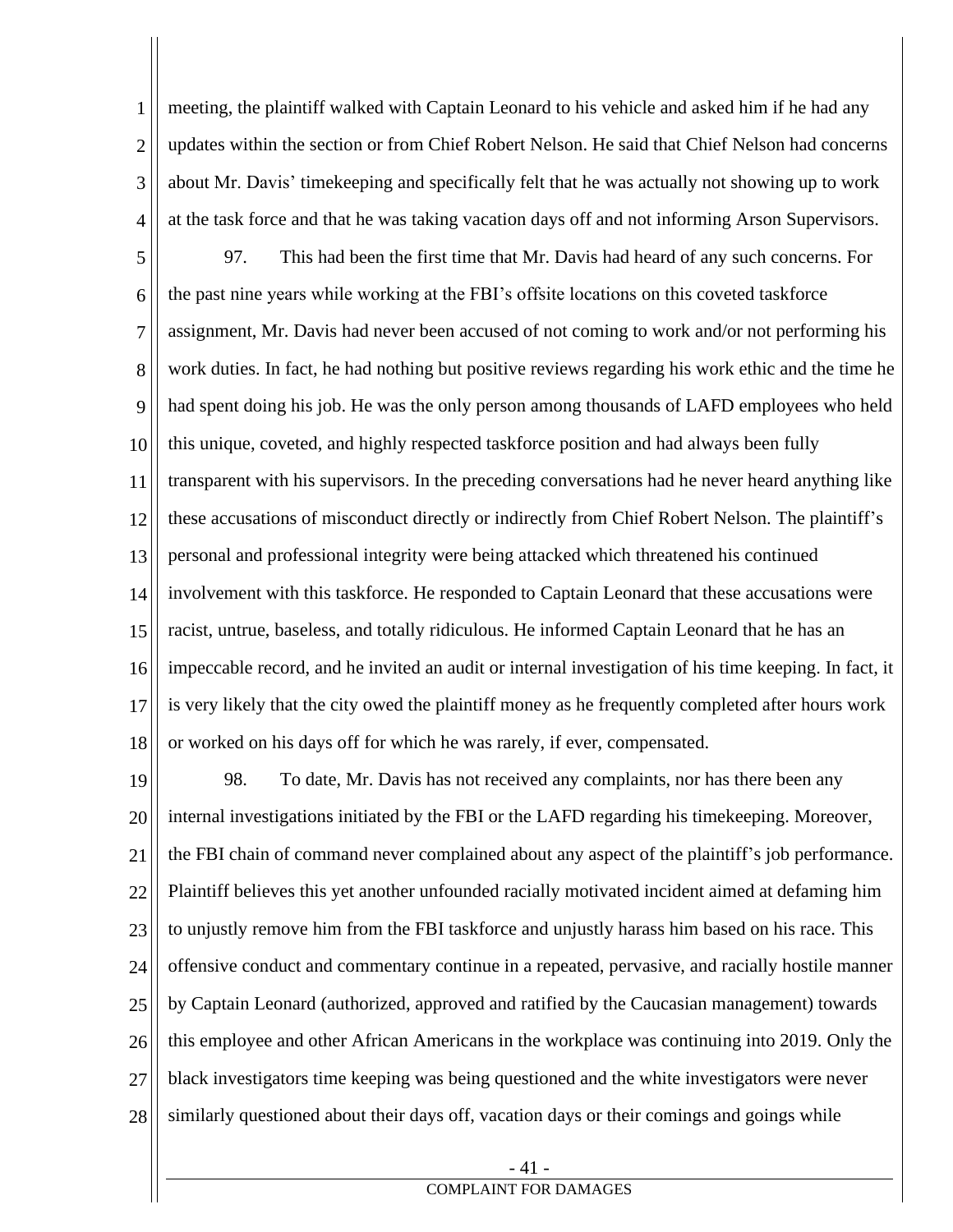1 2 serving on various taskforces. This investigation and witch hunt of the plaintiff by the racist and bigoted chain of command continues.

3 4 5 6 7 8 9 10 11 99. In June 2019, Mr. Davis was speaking with Homeland Security Assistant Chief Robert Nelson in the parking lot of the Frank Hotchkins Memorial Training Center. He would frequently report to Chief Nelson regarding pertinent matters related to the Los Angeles area. They had a brief conversation about updates within the Homeland Security Division. Chief Nelson told him that a federal grant of funds had been secured for Mr. Davis' position with the FBI. Chief Nelson told him that he did not see the plaintiff's position being eliminated or phased out for any reason in the foreseeable future. Chief Nelson, however, then made derogatory comments as to why or how plaintiff had held the position for as long as he did give that he was a subpar or average employee and not good at his job.

12 13 14 15 16 17 18 19 20 21 22 23 24 100. Chief Nelson said that Mr. Davis does not have any loyalty rights to remain in the taskforce position and the only reason why he had been in the position for so long was because he is Black. Chief Nelson said personally he "didn't give a shit" about Mr. Davis. He also said that the only thing he is really concerned about is pleasing his white boss and fulfilling the tasks his boss asks of him. Mr. Davis told Chief Nelson that his comments were harsh, offensive, and unnecessary, and he repeated that he "didn't give a shit" about the plaintiff again and this time added "it's not personal, it's just business." It was very personal given this supervisor demonstrated hatred towards African Americans in the workplace. Chief Nelson's comments were discriminatory and highly racially insensitive, especially for a supervisor on the LAFD. This offensive conduct and commentary continue in a repeated, pervasive, and hostile manner by Chief Nelson and Captain Leonard (authorized, approved and ratified by a Caucasian management) towards this employee and other African Americans in the workplace was continuing into 2019.

25 26 27 28 101. Mr. Davis has also been the subject of associational race discrimination. On or about September 9, 2019, Mr. Davis spoke with Chief Scott Anderson about his email announcing he will be conducting "mandatory line-up" at the firing range**.** Line-Up is an all members meeting to discuss various administrative matters and general LAFD news. This was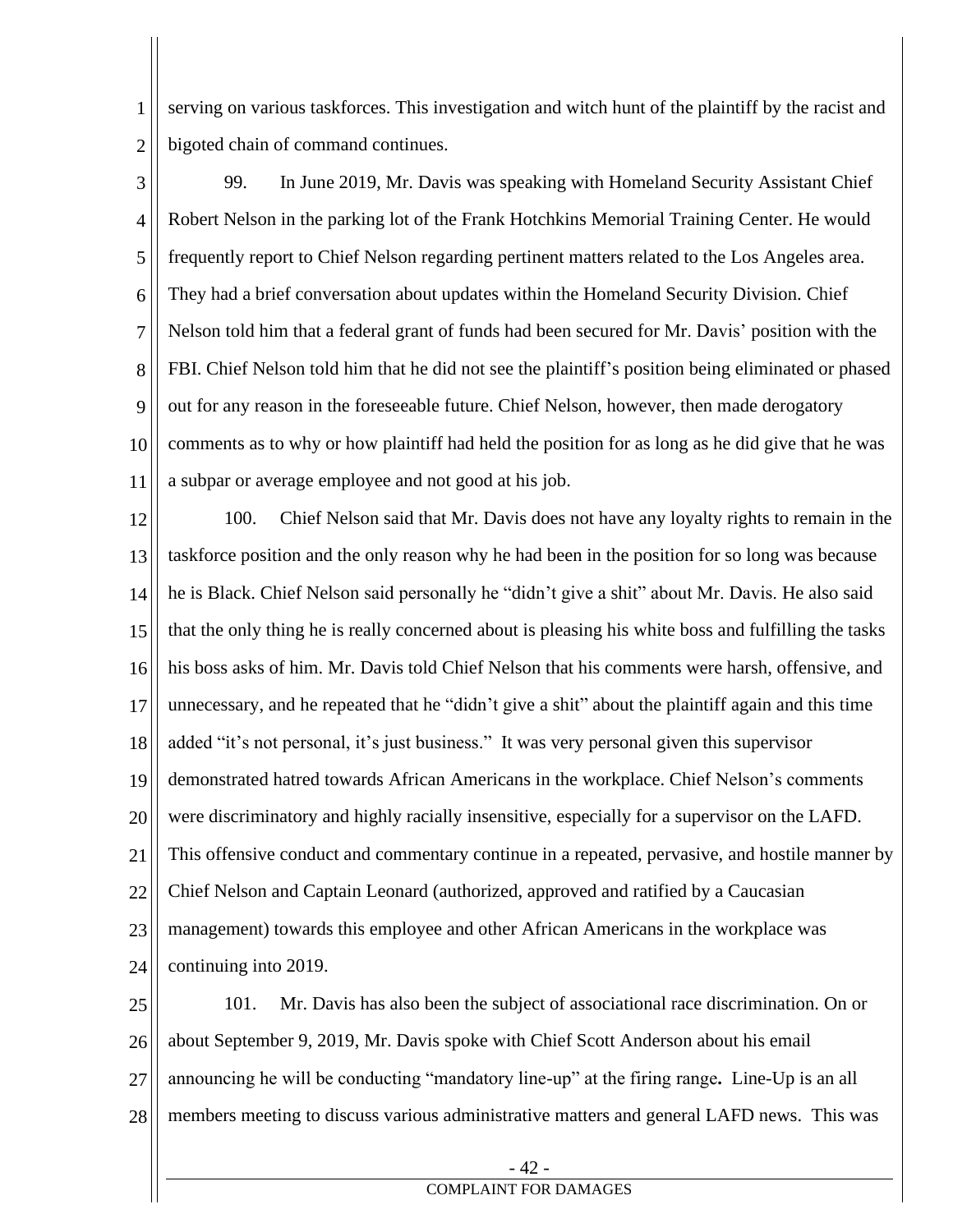1 2 3 4 5 6 7 8 9 10 11 12 13 14 15 16 17 an anomaly as this has never been done before in the history of the section. As Chief Anderson was new to the unit, Mr. Davis explained to Chief Anderson that their range days are typically for shooting, and he should consider rethinking this for a number of reasons. First, LAPD firearms instructors would like to start the range day by giving a safety brief and begin shooting without any unnecessary delays as occupancy of the range is an expense. Second, if a substantial amount of time is spent on "line up," then it would take time away from actual shooting and conducting the perishable skills training. Third, during summer it is better to begin shooting early as possible to avoid the afternoon heat. Fourth, most important, he told Chief Anderson that it appears the mandatory line ups at the firing range were being erroneously created to target Investigators Joseph Smith and Leslie Wilkerson as they usually did not attend firearms range days. Chief Anderson became upset and reminded Mr. Davis that he was the commander of the Arson Section and that any decision that he makes controls regardless of what any investigator thought. Chief Anderson then said that if he wanted to, he could order us to play "Tic Tac Toe," and our response needed to be to play "Tic Tac Toe." Chief Anderson then at this moment was clearly upset and threatened Mr. Davis and warned against him having any "battles" with him, because Anderson would win "every time." He said it did not matter what we thought and that the LAFD white administration would always back his leadership and decisions.

18 19 20 21 22 23 24 102. Everyone knew that this new directive was directed at African American investigators Joe Smith and Leslie Wilkerson. Similarly situated Caucasian Arson Investigators were not required to attend firearms training days. Additionally, Mr. Davis found this sudden approach in firearms training highly unusual, because a few months prior Mr. Davis personally requested to attend a three-day advanced firearms training class with the LAPD and this request was denied by Captain Halloran. He also requested to attend an FBI firearms instructor class and this request was also denied by the white chain of command.

25 26 27 28 103. Battalion Chief Scott Anderson along with Captains Leonard and Halloran were responsible for particularly racist and derogatory events that occurred on September 25 and 26, 2019. The event was particularly offensive and egregious to the African American members. Chief Anderson called a "Mandatory" all members meeting in an email dated Tuesday

### - 43 -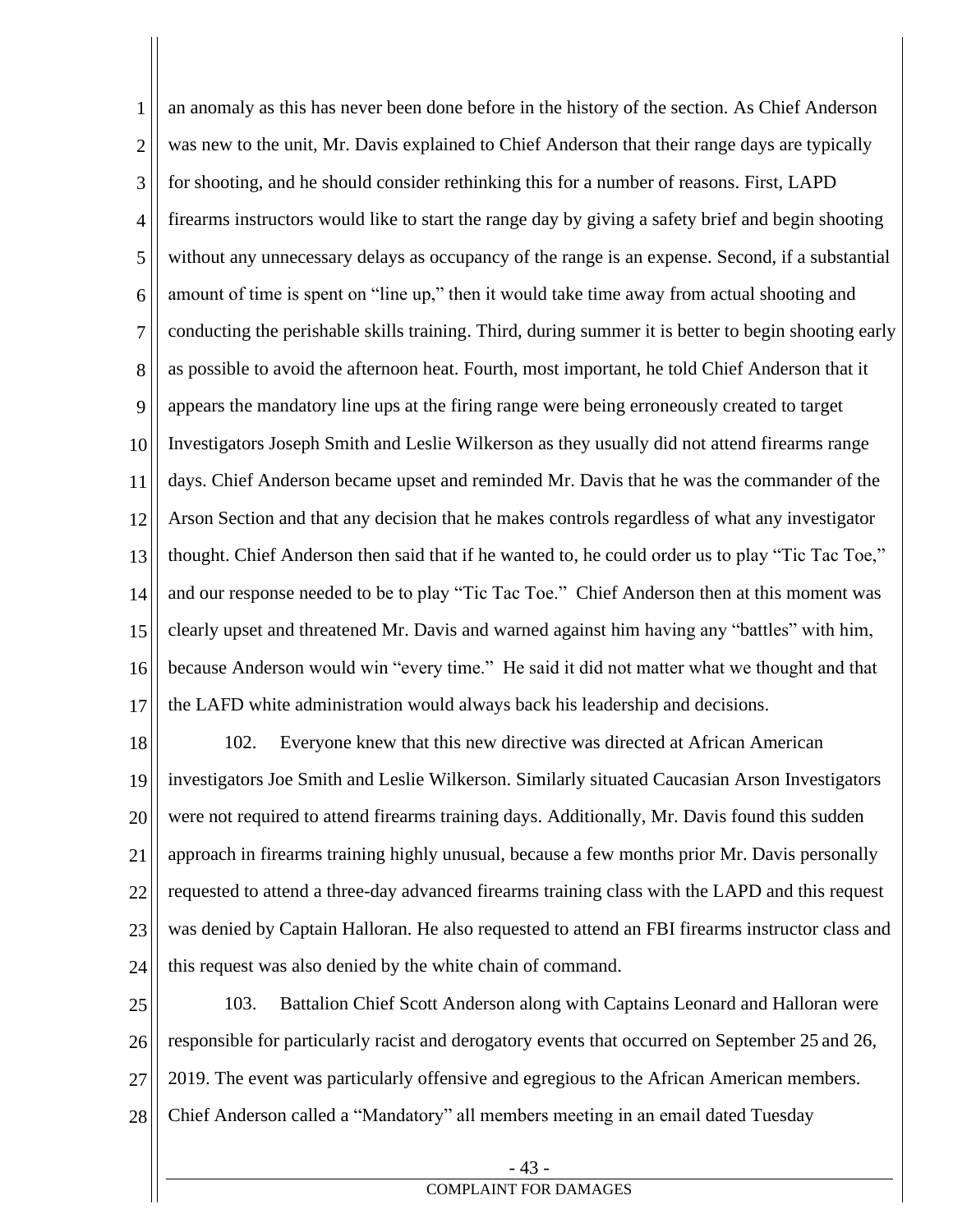1 2 3 4 5 6 7 8 9 10 11 12 13 14 15 16 17 18 19 20 21 September 24, 2019. In the email Chief Anderson writes, "I have found that an immediate lineup is necessary and required of me as your supervisor." Chief Anderson began the meeting by having a conversation about respect and dignity. Things then took a bizarre turn when Chief Anderson held up a picture of Mickey Mouse from the well-known animated film "Fantasia 2000" produced by Disney. In the picture, Mickey Mouse is dressed up as the "Sorcerer's Apprentice" and is wearing a burgundy robe along with a long pointy sorcerer's cap. Chief Anderson became upset and began to berate the members of the section regarding how inappropriate and offended he was over the picture. He indicated that the picture was posted on the dry eraser board near his office. Chief Anderson alleged that a Los Angeles Police Officer was in the Arson office and saw this picture and was "highly offended." Chief Anderson said that the LAPD officer told him that someone in the Arson section is calling him a "Grand Wizard of the Ku Klux Klan" and asked Anderson what he was going to do about this. Chief Anderson explained how disappointed he was in the section and continued to chastise all those who were present. Chief Anderson said that he believes he knows who is responsible for posting the picture and that he has documented the incident with the Professional Standards Division (PSD). He further indicated that PSD has instructed him to "personally investigate the matter in house." Chief Anderson then passed out copies of the Rules and Regulations. The first obvious question is who and what is the rank of this LAPD Officer? Chief Anderson's actions were insensitive, and he seemed to purposefully create an unnecessary and unwarranted racial divide. While Mr. Davis was not responsible for posting the picture, the meeting set an accusatory tone and made the African American investigators feel awkward, uneasy, uncomfortable, and targeted.

22 23 24 25 26 27 28 104. Unfortunately, this incident becomes more bizarre. During the time of the initial meeting Investigator Joseph Smith was out of the country and unable to attend. On or about October 17, 2019, Investigator Joseph Smith was summoned to the Arson Office by Battalion Chief Scott Anderson and Patrick Leonard. Smith was told a similar account about the LAPD Officer being offended from a picture that was posted in the Arson Office. Smith was also told that this officer suggested to Anderson that someone in the Arson Office was calling Anderson the "Grand Wizard of the Ku Klux Klan." Investigator Joseph Smith is adamant that the picture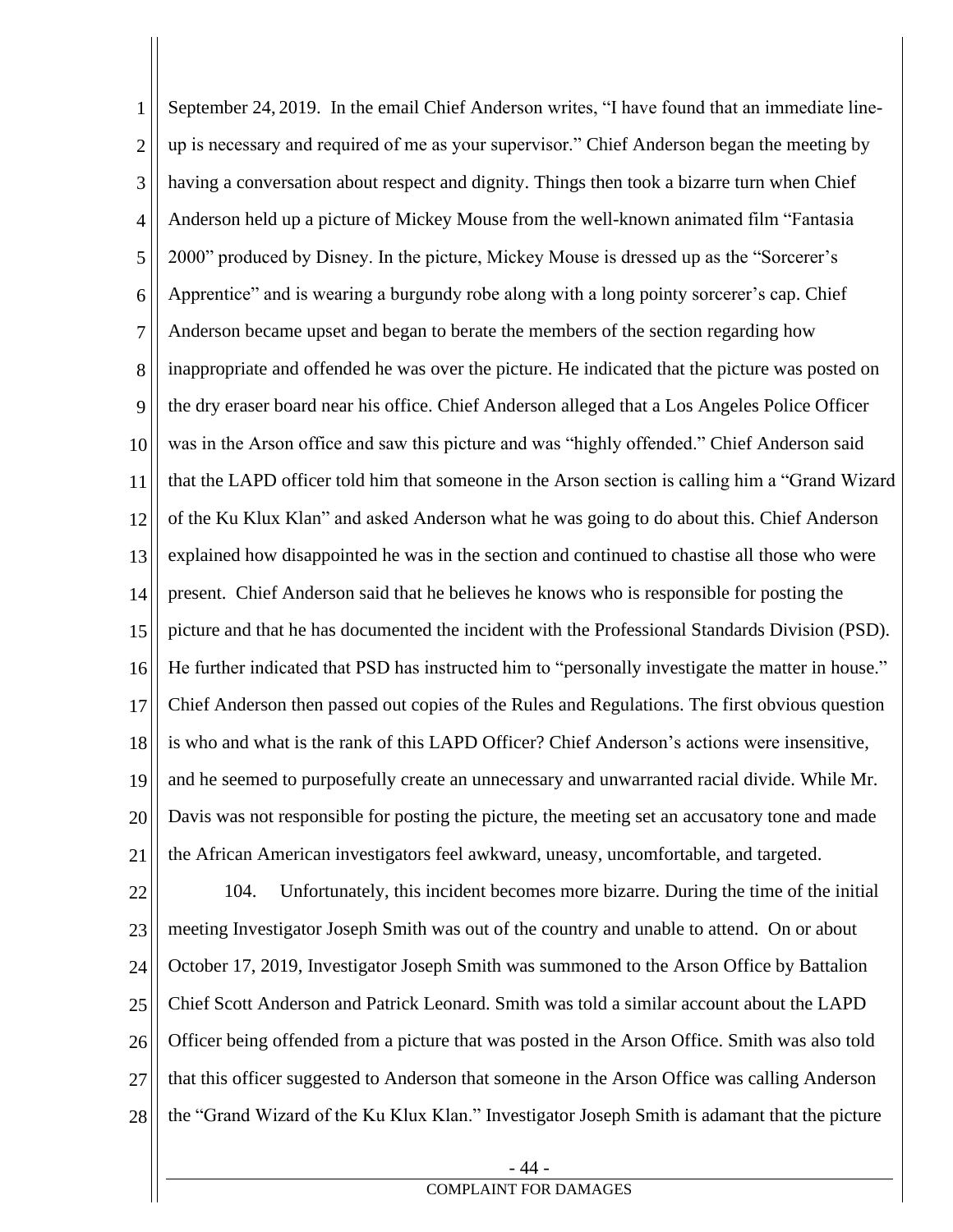1 2 3 4 5 6 7 8 9 10 11 12 13 14 15 16 17 18 19 20 that Anderson showed him was NOT from Mickey Mouse Fantasia and the Sorcerer's Apprentice. Investigator Smith describes the picture shown to him as being a "witch on a broom, with a long pointy hat." Why was Investigator Smith not shown the same picture as all of the other investigators and civilian staff saw during the original line up on September 25 and 26, 2019? Yet, and most unusually, he was told the same story. Anderson told Smith not to worry, because he realized that Smith had been out of town, and he did not suspect him as being responsible for anything. Anderson also told Smith he was conducting the investigation himself at the request of the Professional Standards Division. This was not in compliance with department policy as a supervisor accused of misconduct cannot investigate himself. As of this date, Chief Anderson has not provided any follow up or updates related to this incident. No witnesses were interviewed. No sincere and transparent investigation was done. The investigation remains pending, and the issue is not resolved. Mr. Davis and the other African American investigators found this incident to be both humiliating and degrading to them and to all African American employees in this workplace. Mr. Davis considers this another quintessential example of workplace racial harassment and race discrimination in a racially charged work environment. As a unit, they attempted to discuss this matter with Chief Anderson, but were met with negative results and a refusal by the department to investigate this racist episode. This pattern and practice of harassment on the basis of race, discrimination on the basis of race and retaliation for voicing complaints about a hostile, offensive and racist work environment continues into 2019 and 2020.

21 22 23 24 25 26 27 28 105. While working as an Arson Investigator in 2019, Mr. Davis interviewed for and obtained a specialized assignment working with the FBI's Joint Terrorism Taskforce. The nature of the work is related to conducting federal investigations. He also provided fire and arson related expertise at the request of the FBI when necessary. Mr. Davis was a Terrorism Liaison Officer and was considered the primary point of contact for the LAFD for any matters related to Terrorism. At the time of his removal from this position, he was the only member in the entire Los Angeles Fire Department who held this position. The official title of the LAFD Arson section is Arson "Counter Terrorism" Section. His position at the FBI was literally the only

- 45 -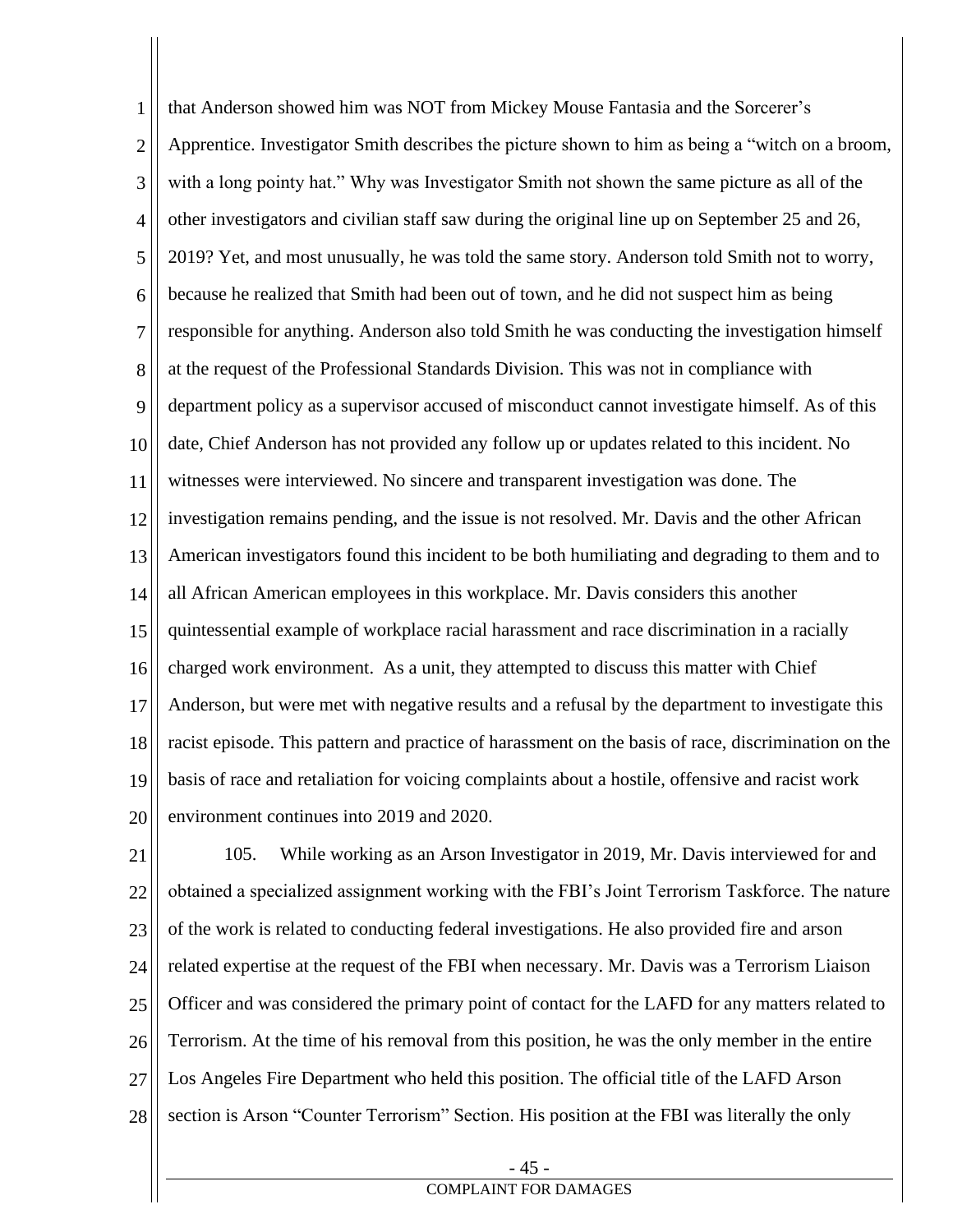1 2 3 4 5 6 7 nexus that fulfills this Counter Terrorism function. He was out of the country September 8 through September 16, 2019. On September 13, 2019, members of the Los Angeles Fire Department's Arson Counter Terrorism Command Staff, (Assistant Chief Robert Nelson, Battalion Chief Scott Anderson, Captain Patrick Leonard, and Captain Timothy Halloran) had a meeting with FBI Supervisory Special Agent BP. The meeting was requested and set up without Mr. Davis' knowledge and was initially set up by Captain Patrick Leonard on September 10, 2019.

8 9 10 11 12 13 14 15 16 17 18 19 20 21 106. Mr. Davis had previously set up a meeting with Special Agent BP on July 12, 2019, so that the newly appointed Arson command staff could learn about his position at the FBI. Throughout the years, he had set up numerous meetings for anyone interested. This meeting was mutually agreed upon with Anderson and Nelson. Days before, the meeting was cancelled by Scott Anderson. Anderson did not provide a reason for the cancellation, and he never offered to reschedule the meeting. On September 13, 2019, Special Agent BP described the meeting with the LAFD Arson command staff and supervisors Nelson, Anderson, Leonard, and Halloran as "weird and awkward". Special Agent BP said it was most unusual that Mr. Davis was not present as the LAFD's primary point of contact with the FBI. Command staff asked the following questions: How much time does Justin spend in the office? How many days a week does Justin spend in the office? How many cases is Justin working? Does Justin notify you when he takes vacation days? How can we track Justin's hours spent working? Can Justin's time be audited? The white command staff strongly suggested that plaintiff had engaged in fraud and misconduct and was being investigated and disciplined.

22 23 24 25 26 27 28 107. It became abundantly apparent why Command Staff did not want him present at this meeting as BP described the meeting as a "witch hunt." It felt to Special Agent BP like the Arson command was actively looking for "wrongdoing" or conducting an internal affairs investigation on the part of Mr. Davis trying to find wrongful conduct by him. Phan called Mr. Davis while he was out of the country on an approved vacation and informed him of the meeting, she had with the LAFD Command. The plaintiff has secured the proper approval before going on vacation. Special Agent BP inquired if Mr. Davis was under investigation by his agency. BP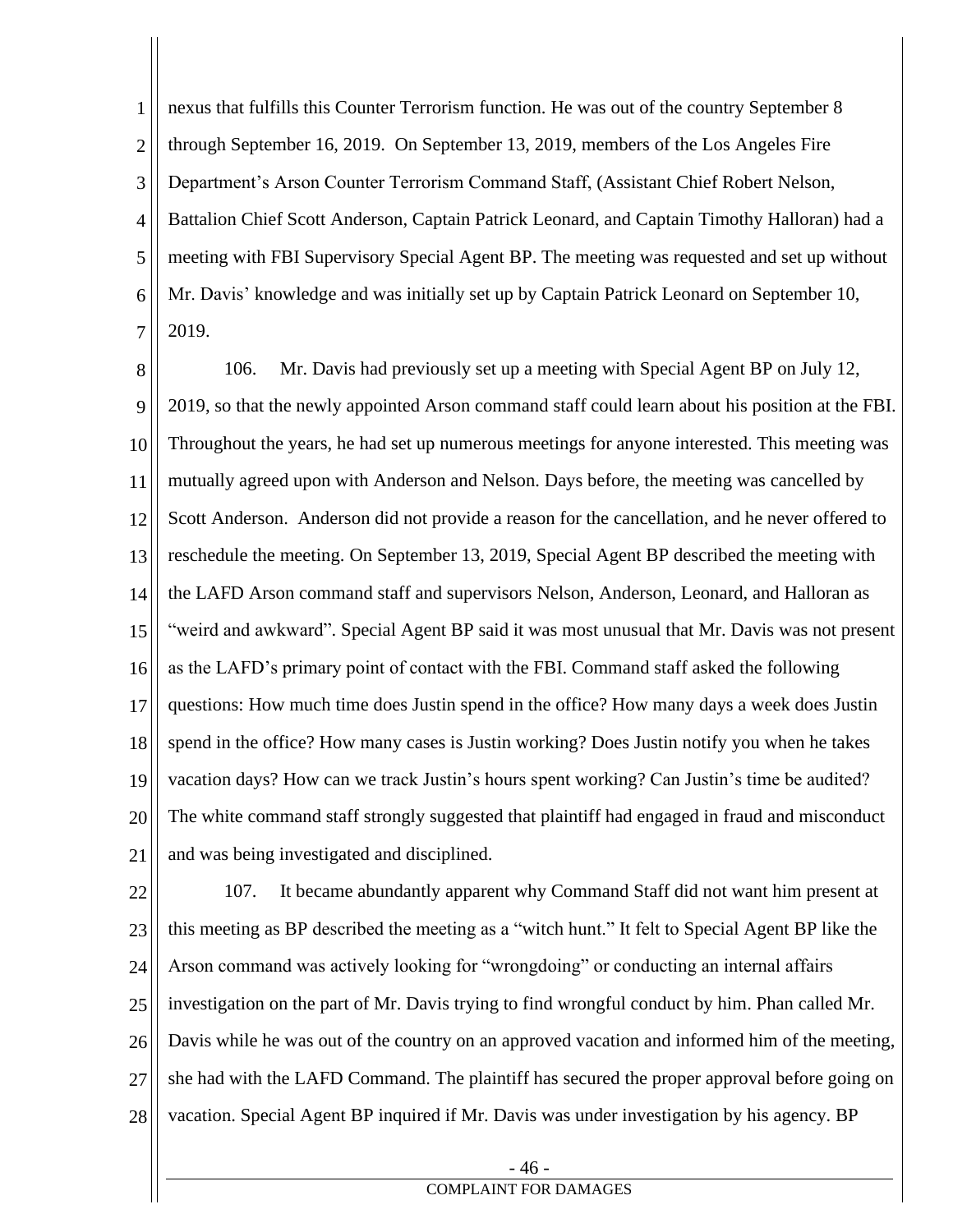1 2 3 4 5 6 7 8 9 10 explained that for unknown reasons his agency wanted to swap him out for another investigator and remove him from this assignment and replace with a white counterpart. BP said the meeting was unprofessional and felt as though the Arson command staff were acting unethically. A Los Angeles County Sheriff Deputy who is also assigned to the Taskforce was also randomly questioned about Mr. Davis by Robert Nelson. The detective later advised that she was also led to believe that Mr. Davis was under Investigation by the LAFD for fraud or other misconduct. This unwarranted treatment by the white Arson command staff led to embarrassment, humiliation and otherwise tarnished Mr. Davis' nine-year positive track record and work history with the FBI. Mr. Davis was never notified that he was the subject of a PSD or other workplace investigation.

11 12 13 14 15 16 17 18 19 20 21 22 23 24 25 26 27 108. Mr. Davis was later removed from the FBI position and assignment in January 2020 and was told that he was no longer assigned to the FBI's Terrorism Taskforce. Robert Nelson told FBI supervisors that Mr. Davis would return to the FBI position after a period of six months, but in a conversation with him, Nelson said that Mr. Davis should "sever ties" with the FBI and that if he conducted any work with the FBI going forward, he would not be compensated. This position with the FBI was funded by federal grant funds provided to the Los Angeles Fire Departments Homeland Security Division. These funds are requested for specific initiatives and as such the Los Angeles Fire Department has a responsibility to use these funds for their intended purpose. The Grant Fund provided to the Los Angeles Fire Department was specifically authorized to have him serve as a federally deputized Task Force Officer to be imbedded with the FBI on a full-time basis. These same grants had been requested and provided to the LAFD for numerous years without incident until Robert Nelson's tenure as Assistant Chief Robert Nelson. As this grant for the FBI position had not yet ran its course, Mr. Davis was concerned as to why Nelson would be unable to pay him for any additional work performed for the FBI. Mr. Davis is informed that the white command staff and supervisors were on a witch hunt targeted at him and the other African American investigators in Arson. Moreover, management never made any similar inquiries about job performance of Caucasian investigators

28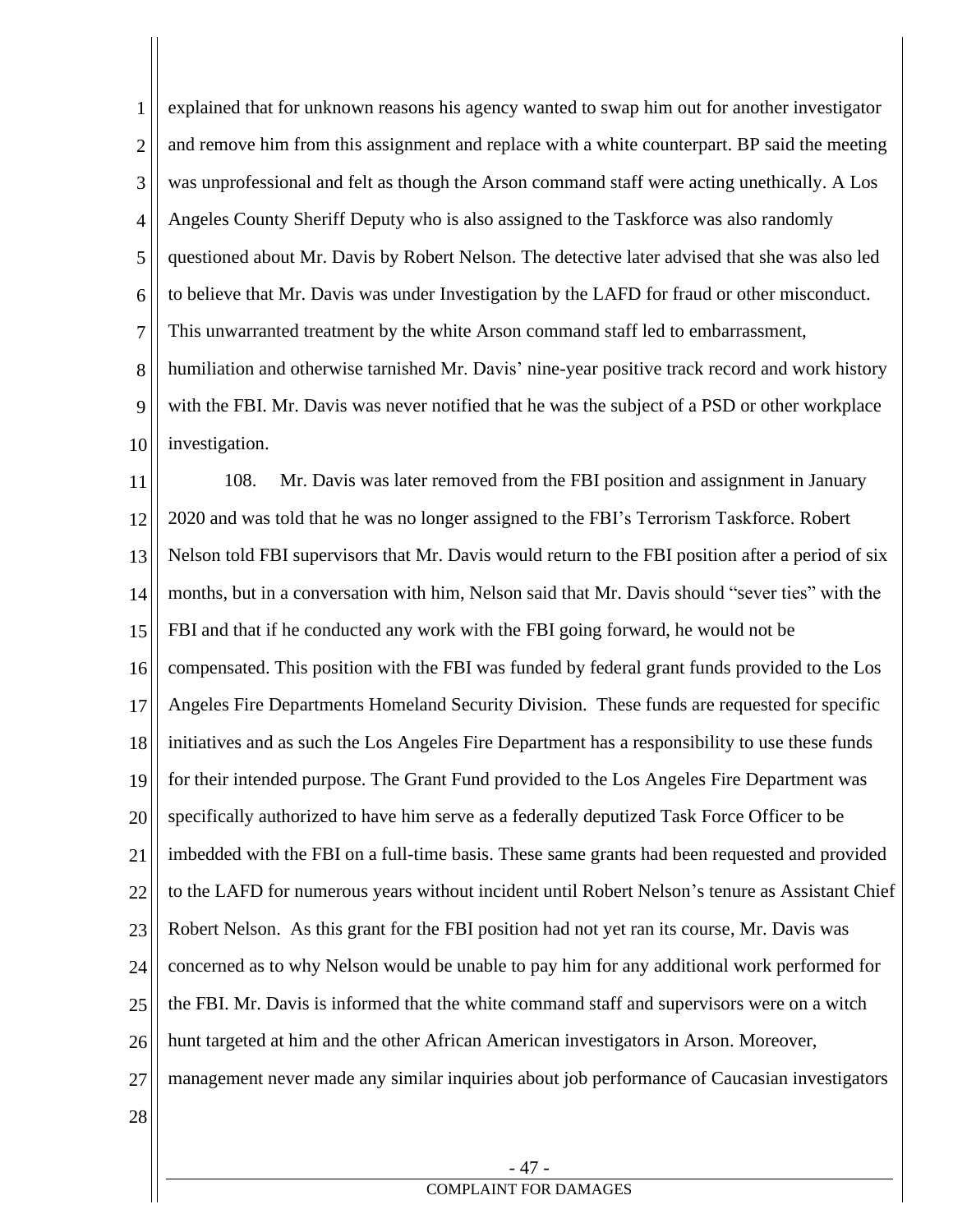1 2 assigned to work on task forces, nor where their white counterparts removed from any taskforce or other coveted assignments.

3 4 5 6 7 8 9 10 11 12 13 14 15 16 17 18 19 20 109. This racist Arson command staff colluded and conspired to remove Mr. Davis from a coveted position with the FBI. When command staff was unsuccessful in finding him guilty of any wrongdoing during their clandestine witch hunt, they then changed tactics by concocting frivolous excuses to remove him from the position. Moreover, merely questioning Special Agent BP about Mr. Davis raised "red flags" with the FBI and the absence of any inquiries or investigations or any other indicia of performance issues in the employee assigned to the task force will result in removal from the task force. Mr. Davis' removal came only after he spoke up on behalf of two African American colleagues who were being attacked on the basis of their race. So, he became the target of the Caucasian management. It has since been learned that the LAFD has been audited regarding their use of grant funds. Specifically, the Homeland Security Division under the direction of Robert Nelson has mismanaged the use of these funds and Mr. Davis is informed that there is information regarding misappropriation of funds with investigations under way. The significance of this removal is that Mr. Davis was the only one in the entire LAFD who held this position in the history of the agency that it has been made available. A white male Arson Investigator was previously allowed to retire from the same position with the FBI. This pattern and practice of harassment on the basis of race, discrimination on the basis of race and retaliation for voicing complaints about a hostile, offensive and racist work environment continues into 2020.

21 22 23 24 25 26 27 110. Once officially returned to the Arson Section, Mr. Davis requested to remain on a Day Shift schedule which consisted of a 4-10 schedule. He asked for this assignment because he had never been assigned to work the special investigations unit and had a significant amount of seniority to do so. His requests were denied yet arrangements had been made for his Caucasian counterparts in the past to do so. Instead, he was forced into working a 24-hour platoon duty schedule, when he had not done so in nine years which causes him stress, strain, and undue hardships on his family life. It wis clear to him that concessions are being made for Caucasian

28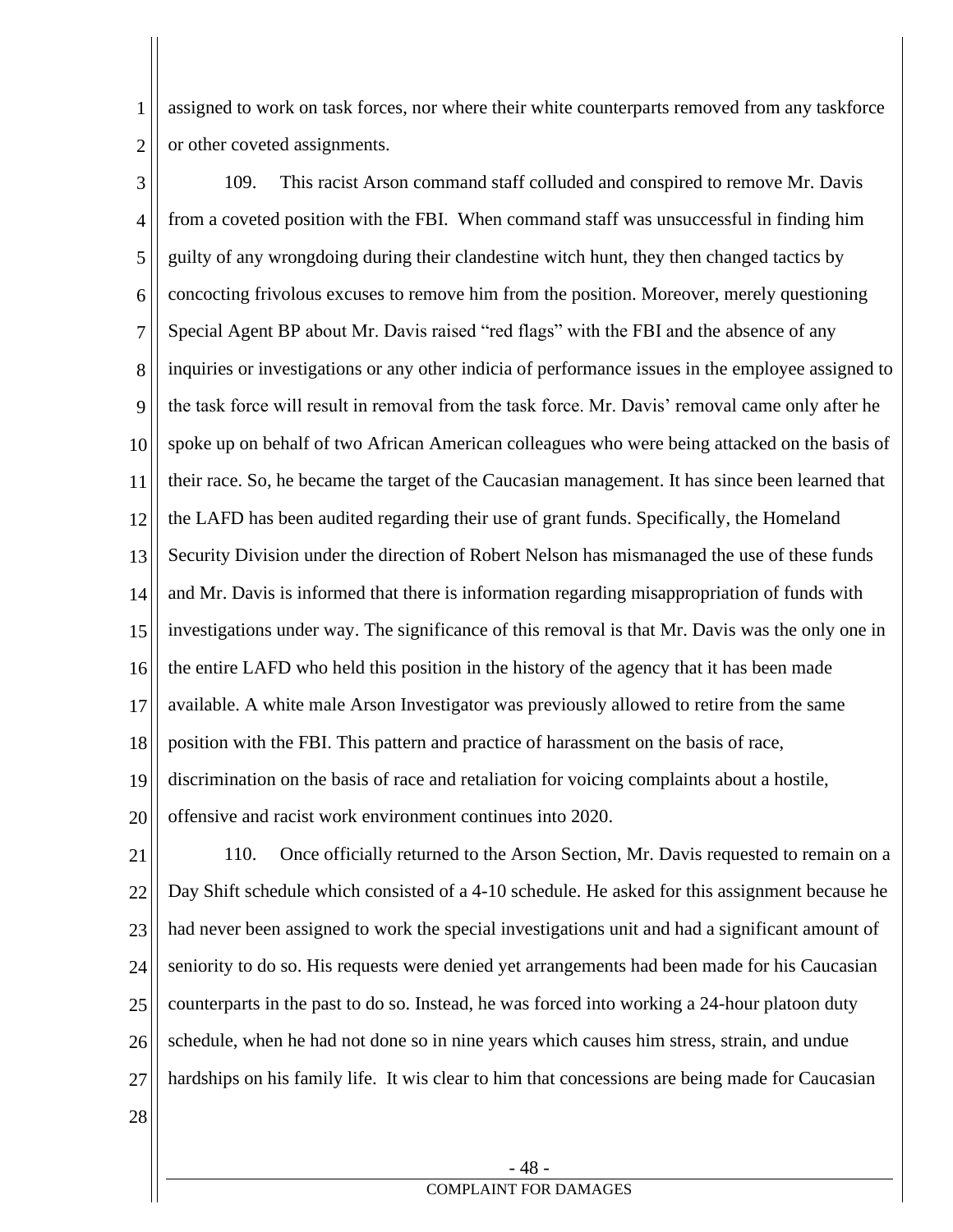investigators that are not similar made for the African American Investigators. Now, the plaintiff is getting less desirable assignments, among other adverse employment actions.

2

1

3 4 5 6 7 8 9 10 11 12 13 14 15 111. IN or about September 2020 Investigator Wilkerson and Mr. Davis noticed there were not enough personnel available to cover an Arson shift. This would have left Investigator McLoud to work the shift by himself creating a safety hazard and additional workload. Learning this Investigator Wilkerson and Davis took it upon ourselves to split the shift. I would work 0800 - 2000 hours and Wilkerson would work 2000 -0800 the next morning, essentially fully covering the shift so Inv. McLoud would not be working alone. This had previously been a much appreciated and thoughtful practice prior to this command staff. After notifying the command staff of our intentions and successfully working the shift with Investigator McLoud, Wilkerson and Davis were chastised and described as rouge employees who are not manageable who "did what we want." Both Wilkerson and Davis along with several co-workers were in disbelief that such a selfless act was turned into such a derogatory incident. Several months later during a meeting with the LAFD union president Freddy Escobar this incident and said he was told by Arson command staff that investigators required additional supervision because they

16 work whenever they want and do not notify Arson supervisors.

17 18 19 20 21 22 23 24 25 26 27 28 112. Arson Command Staff then filed a frivolous complaint against Mr. Davis while he was working with Investigator Joseph Smith on April 16, 2020. The complaint suggests Joe Smith and Mr. Davis "failed to conduct and document a complete investigation of this incident." This is another example of constant race discrimination and racial harassment on the basis of Mr. Davis' race. Senior Investigator Robert McLoud spoke to District Attorney Holly Harpham who explained that she called the Arson Office and spoke with Captain Timothy Halloran about the Arson Investigation in question. Halloran never mentioned this conversation or inquired about the investigation with Mr. Davis or Joe Smith. Soon after the conversation with Halloran, a complaint was filed against the plaintiff. DA Harpham in the conversation with Investigator Robert McLoud stated that she under no circumstances asked for any complaints to be filed and also suggested no wrongdoing had occurred during the investigation. DA Harpham has had numerous conversations with Timothy Halloran regarding numerous investigations with no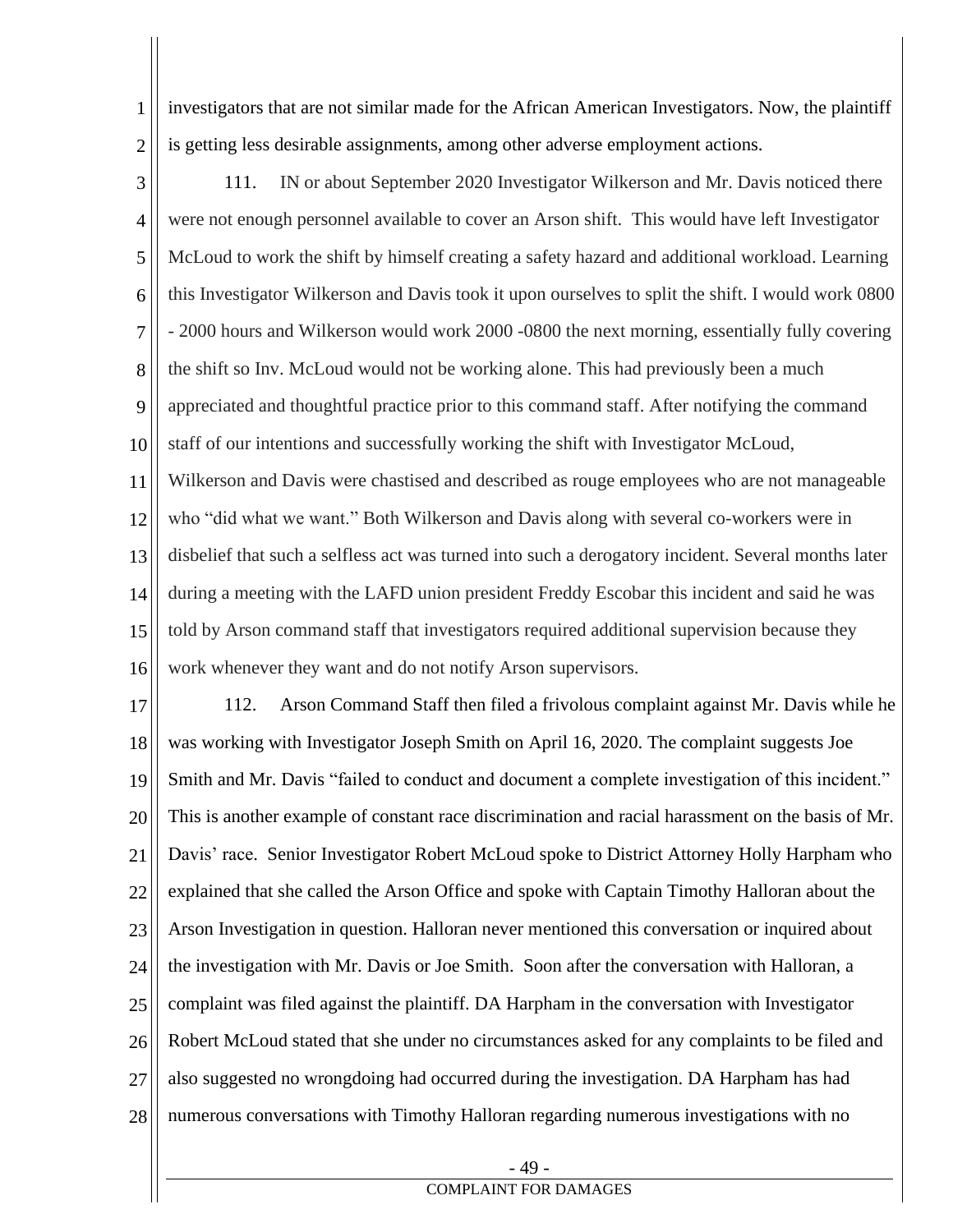1 2 3 4 5 6 7 complaints filed. Additionally, there have been grave mistakes made by his Caucasian counterparts in investigation handling or becoming the subject of complaints, along with citizen complaints and complaints from public defenders and judges for material errors or ethical violations Caucasian investigators have made. Captain Timothy Halloran was aware of these issues and problems. While he was exonerated from this wrongdoing this once again this tarnishes his work reputation and positive work history and prevents his ability to promote and advance in the department, among other adverse employment actions.

8 9 10 11 12 13 113. In March of 2020, Chief Nelson told Senior Investigator Robert McLoud that he "wished Joe Smith stop sending the emails describing harassment and retaliation to the mayor's office." Once the emails did not stop, the Fire Chief decided to send out this email regarding changing our working conditions, removing our positions, and changing our work schedules. This action by Chief Nelson was directed only at the African American investigators in the Arson section.

14 15 16 17 18 19 20 21 22 23 24 25 26 114. A letter was sent to the LAFD Union, from the Fire Chief Ralph Terrazas indicating that all investigators will be going to a Day shift schedule. The letter did not identify that COVID 19, or the Pandemic was the reason for this alleged organizational change to work schedules. The letter did not identify any reason for this alleged administrative change. This move involves a significant change in working conditions, pay and schedule. This "reorganization" will not benefit the citizens of Los Angeles, nor is it a fiscally responsible move. Also, this alleged administrative change disproportionately affects the African American employees in the workplace. This is nothing more than racial harassment and retaliation by the Los Angeles Fire Department Executive Management. The more likely cause of the move is the Fire Department retaliating against the African American members of the Arson section for taking a stand against and vocalizing the real-world incidents of systemic racism within the Los Angeles Fire Department. Moreover, there was no legitimate business for this reassignment of work schedules. This was an adverse employment action against Mr. Davis.

27 28 115. While recently working with Investigator Joseph Smith, an Arson Unit was dispatched to a Major Emergency Brush Fire, located at 8300 West La Tuna Canyon Road,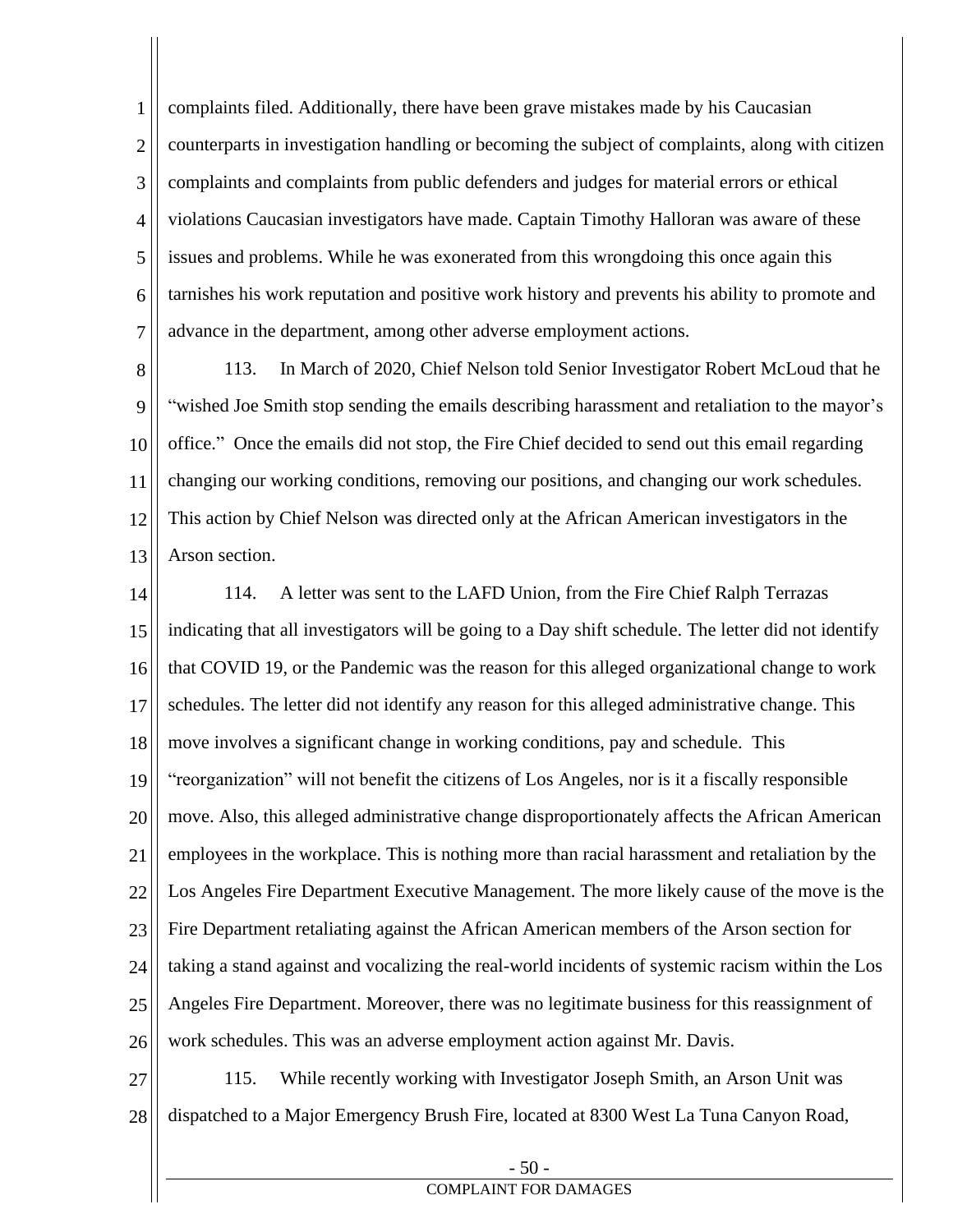1 2 3 4 5 6 7 8 LAFD Incident Number 938. The fire occurred in the area of another Arson unit, (Arson Unit 2). Mr. Davis spoke with Arson unit 2 Investigators Reily and Sato who in fact assumed responsibility and advised that they were responding to this incident. At 1723 hours, Anderson dispatched Mr. Davis and Mr. Smith to the same brush fire for unknown reasons. He cancelled the response as A Unit 2, was already responding to this incident. Additionally, they had just responded to and were finishing up paperwork for an earlier Arson arrest. Mr. Davis spoke directly to Arson Investigator Cynthia Sato who said, "I don't know why Anderson dispatched you, "We are handling this incident and you guys can cancel."

9 10 11 12 13 14 15 16 17 18 19 20 21 22 116. After canceling themselves from this incident a second time, at 1732 hours, our communications center via audible loudspeaker once again instructed them to "Respond to 8300 West La Tuna, Canyon Road per Chief Anderson." He once again called Cynthia Sato and asked her if she had any idea why Anderson is dispatching them to this incident. Sato stated that she and her partner Gordon Reilly were on scene of this incident and at the Command Post and Anderson was not on scene. Sato spoke directly to the Incident Commander Chief Zipperman and asked if he was requesting a second A Unit to this incident, which he denied. Scott Anderson was not on scene of this incident and never effectively communicated with Investigator Joseph Smith or to Mr. Davis explaining why he continually requested they respond to a brush fire with an Arson unit already on scene. While they had been exonerated from any wrongdoing related to this incident it still remains unclear why Anderson maliciously filed complaints against Mr. Davis accusing him of misconduct or workplace violence related to this incident. This is another example of ongoing harassment, retaliation, and discrimination on the basis of race by this agency and its management.

23 24 25 26 27 28 117. By July 2020, there were about 60 complaints associated with Los Angeles Fire Department Arson Section targeting the African American investigation over the course of approximately 1 ½ years. Numerous frivolous complaints about job performance have targeted, specifically the African American investigators. This has been the highest number of personnel complaints from within the section since the unit's inception in the early 1900s. The complaints have ranged from "shunning" or not speaking to command staff, to failure to respond to an

### - 51 -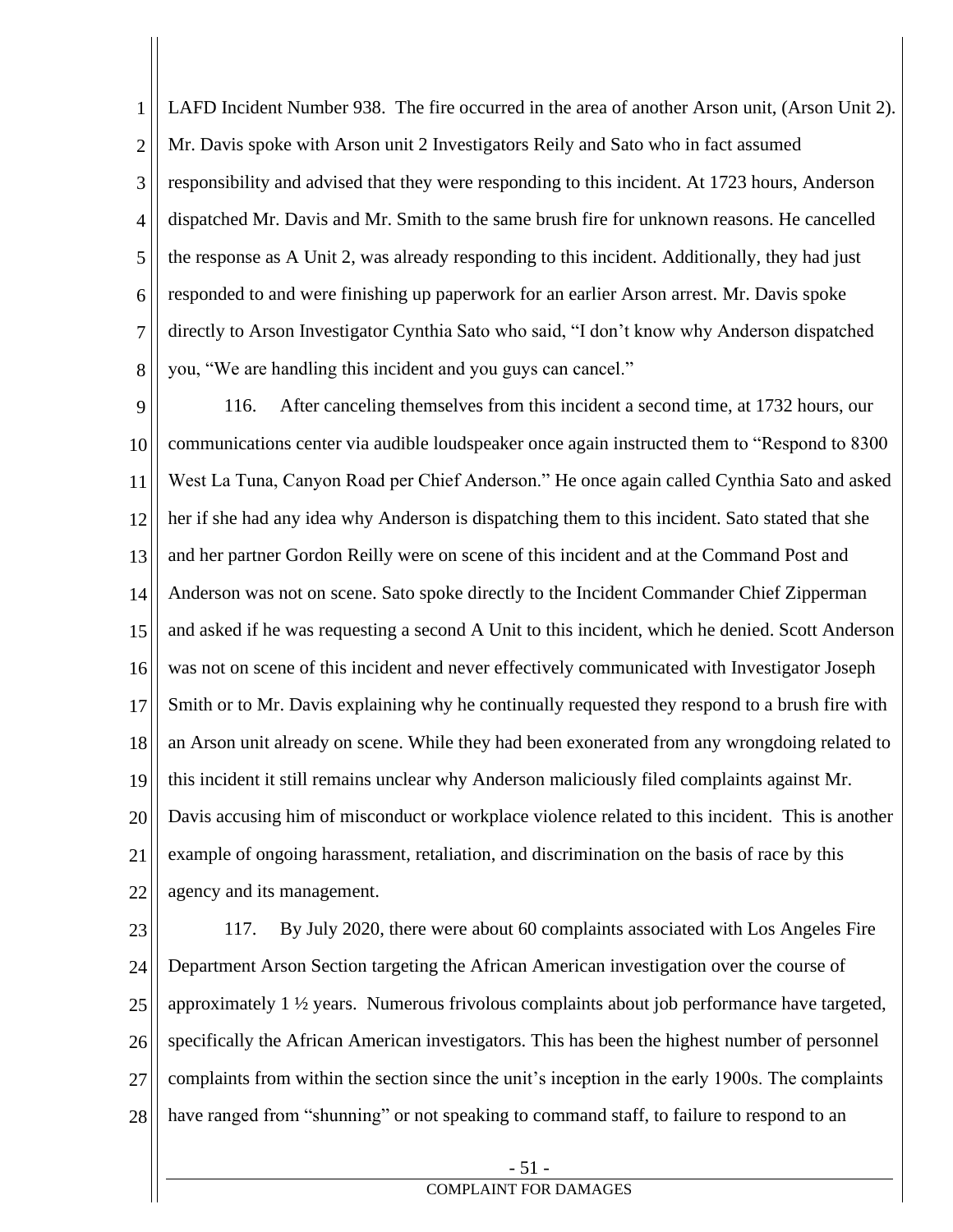1 2 3 4 5 6 7 8 incident, failure to thoroughly document an investigation, time keeping complaints and other unspecified or obscure and vague administrative complaints about these African American investigators. None of these complaints that have been filed have been found to be legitimate after investigation, yet they remain as a permanent, negative, and derogatory stain on this employee's performance record. This, in turn, affects the employee's ability to advance and promote in the agency, among other adverse employment actions. This pattern and practice of harassment on the basis of race, discrimination on the basis of race and retaliation for voicing complaints about a hostile, offensive and racist work environment continues into 2020.

9 10 11 12 13 14 15 16 17 18 19 20 21 22 23 24 25 26 118. Mr. Davis was the victim of associational race discrimination not just against African Americans but also other minority employees in the agency to include Hispanic employees and other minority groups. Here are some examples of complaints filed by the Hispanic members the Arson Section against the Arson Command Staff Robert Nelson, Scott Anderson, Patrick Leonard, Timothy Halloran, and Chief Ralph Terrazas. As a result of inaction by the Los Angeles Fire Department to address the hostile work environment that existed within the Arson Section, a union meeting took place. Hispanic arson investigators attended that meeting which took place on August 17, 2020. After the meeting was concluded, two Hispanic Arson Investigators were approached by Chief Anderson in the Arson section parking lot. The two Hispanic investigators were angrily questioned by him about what was said at the meeting. Anderson told them, "You guys will see about this tomorrow." The following day, August 18, 2020, one of the Hispanic investigators attempted to speak with Anderson but was ignored throughout the day. At the time, this Hispanic Investigator was assigned to the SAFE LA LAPD/FBI Taskforce. Later in the evening, Anderson writes an email and makes a reference in the past tense about the Hispanic investigator's assignment with the Taskforce which led him to believe it was a threat that he would be removed from his coveted task force position, similar to the way Investigator Davis had previously been unjustly removed from his specialized task force position.

27 28 119. On August 24, 2020, the Hispanic investigator was told that LAPD is dismantling the Taskforce and sending everyone back to their original assignments and therefore he was no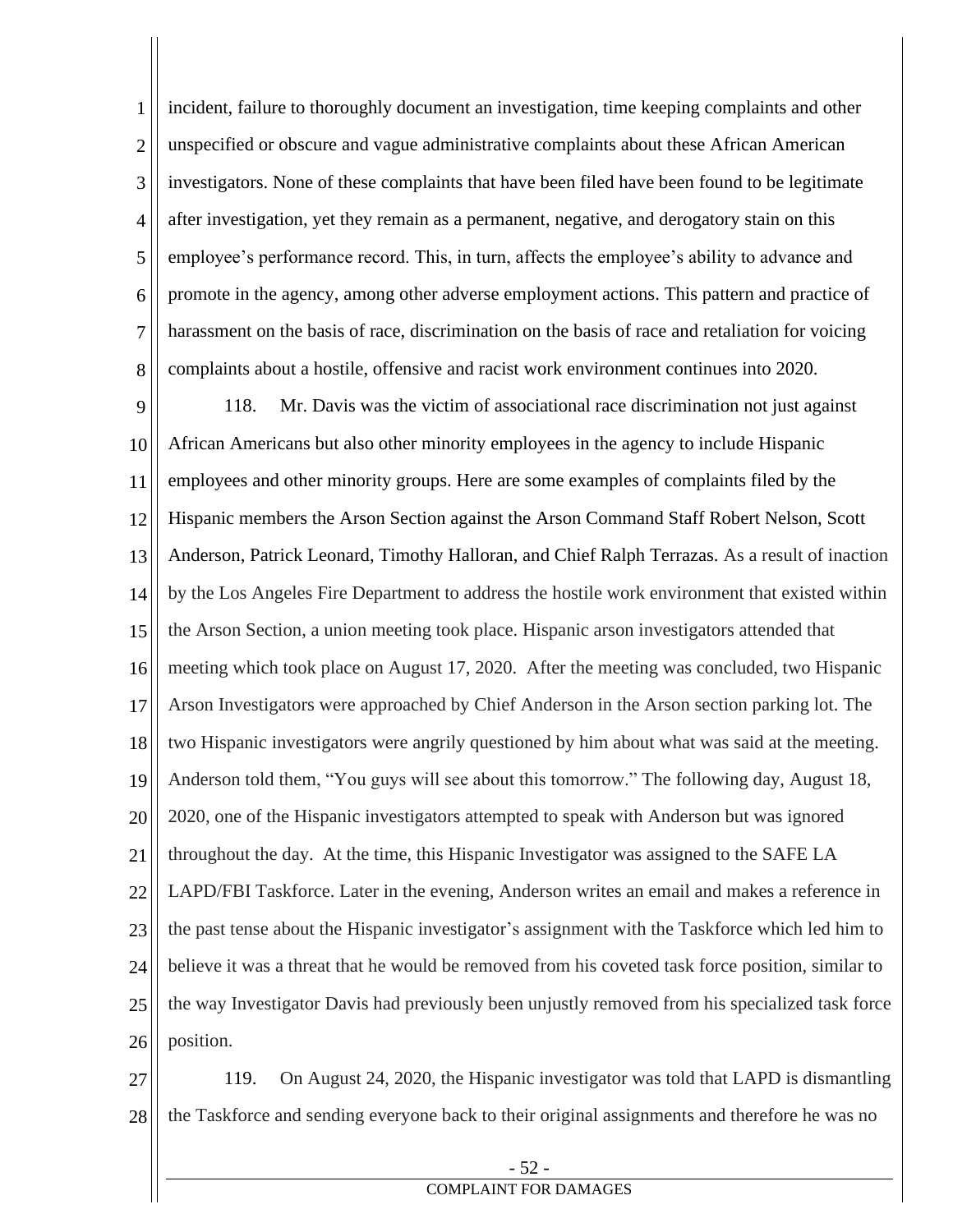1 2 3 4 5 6 7 8 longer needed. This Hispanic investigator was subsequently removed from his position and reassigned to the Arson section on effective September 13, 2020. On August 26, 2020, this Hispanic investigator spoke with other task force members and to the LAPD and learned that they were not dismantling the task force, but they are in ramping up and needed more investigators to join the task force, especially due to the civil unrest, the BLM movement, and social reforms taking place that required manpower and attention to keep the peace and keep people safe. This is another example of the lying and blatant retaliatory actions by management against subordinated on the basis of race and ethnicity.

9 10 11 12 13 14 15 16 17 18 19 20 21 22 120. The plaintiff is not being allowed to promote to the position of Senior Arson Investigator. On August 26, 2020, the Los Angeles Fire Department Arson section administered a test for a second, Senior Arson Investigator. The current Senior Investigator Robert McLoud was told that he would not be allowed to rate the applicant, which is not consistent with the agency's past practices. Ultimately, the test was administered, and Firefighter Brian Buehler was selected as the member who would promote to the position of Senior Investigator. This was highly unusual because Buehler had left the Arson section in January 2020 due to the lack of upward mobility within the Arson section. The four African Americans in the section who took the test placed the lowest on the list and were ranked disfavorably by management notwithstanding the fact that two of them have over 33 years of work experience that made them ideal candidates for the position. Buehler the Caucasian male had the least amount of work experience of all members who tested for the position. This pattern and practice of harassment on the basis of race, discrimination on the basis of race and retaliation for voicing complaints about a hostile, offensive and racist work environment continues into 2021.

23

24 25 26 27 121. In October 2020, the employee applied for and was denied the promotion to the position of Senior Investigator. The position was filled by a Caucasian employee who has less seniority and work experience than the plaintiff and the other African American candidates who applied for this position. Also, the employee is being subjected to ongoing adverse employment actions to include the following: loss of pay or benefits, getting less desirable assignments, failure to promote, closure of office locations/unit/section, and targeted in sham investigations

28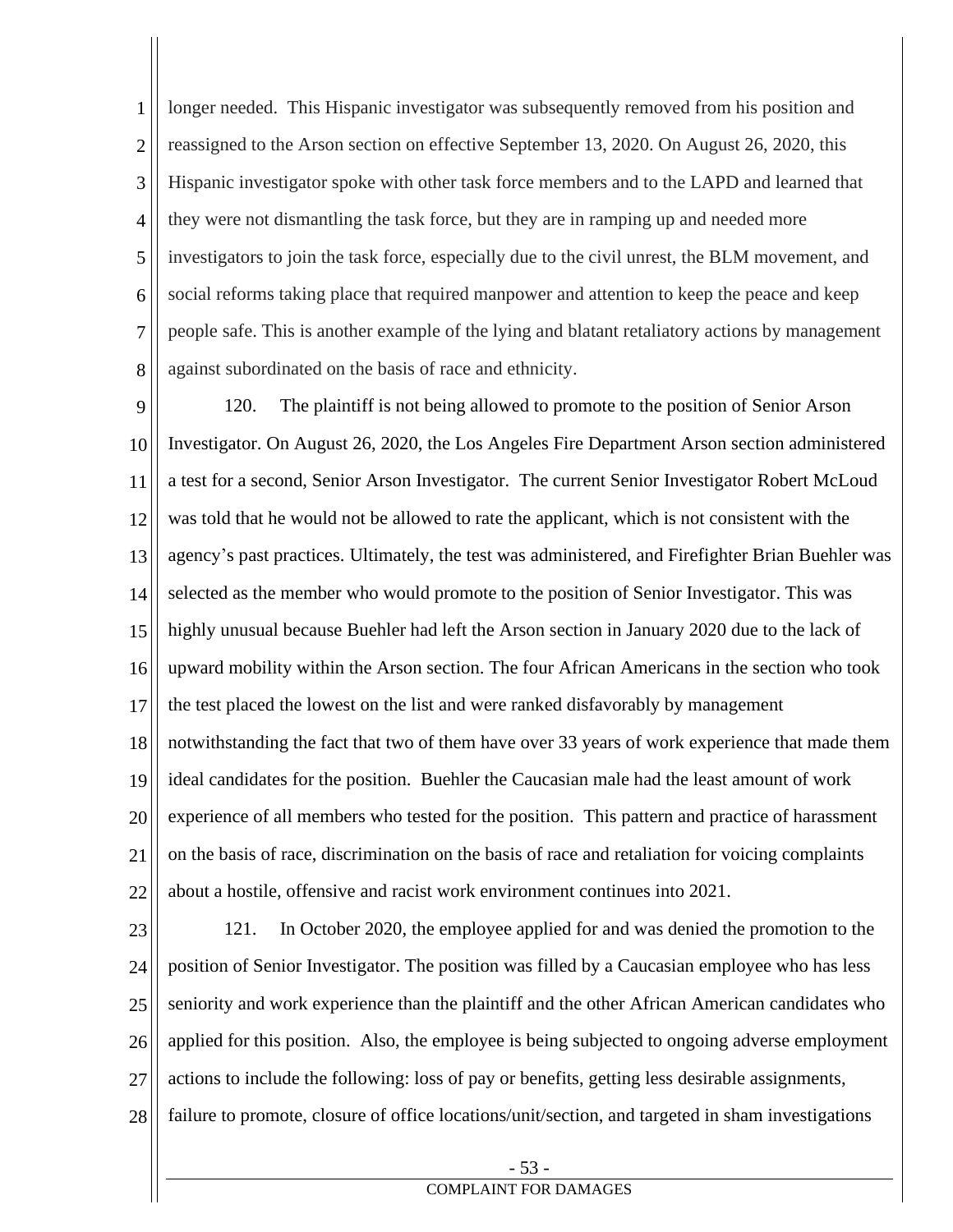1 2 3 for violations of workplace rules that do not exist, being accused of not doing their jobs, attacks on their credibility, interference with performance in assignments, and tarnishing their work record.

4 5 6 7 8 9 122. The employee is injured on the job is on a medical leave of absence. While he is out on a medical leave related to this work injury, he is the subject of a complaint initiated by the command staff. The employee is again confronted with a complaint from the Arson command staff for failure to make proper notification, which he disputed. The underlying incident occurred several months prior. The employee was investigated, and the complaint was found to be unfounded.

10 11 12 13 14 15 16 17 18 123. On or about February 22, 2021, this plaintiff is again the subject in a professional standards division investigation wherein he is accused of not doing his job insubordination, abandonment of job duties, and substandard job performance. This is yet another example of adverse employment actions targeting this plaintiff and ones that are on the basis of his race. This is yet another example of ongoing racial harassment and race discrimination against the plaintiff. On February 22, 2021, the plaintiff is also identified as a subject in another professional standards division investigation were a fellow arson investigator (who is also African American) is being accused of poor job performance, abandonment of job duties, insubordination, and substandard job performance.

19 20 21 22 23 24 25 26 27 124. On or about March 28, 2021, the employee is transferred from a 24 hour shift, to a 4 day10 hour shift and was never notified of this change in his job assignment by the chain of command. He also noticed that one of my desk drawers at his assignment had been cleaned out and contained another investigator's items. He called the newly appointed Arson Chief Roy Paige and inquired why he had been reassigned to a new shift, a new work location with new hours and not notified of this by any management. Chief Paige explained that this transfer was done under the direction of the previous Arson Chief Scott Anderson for reasons not identified, and the current Chief expressed disbelief and disappointment that he had not been notified.

28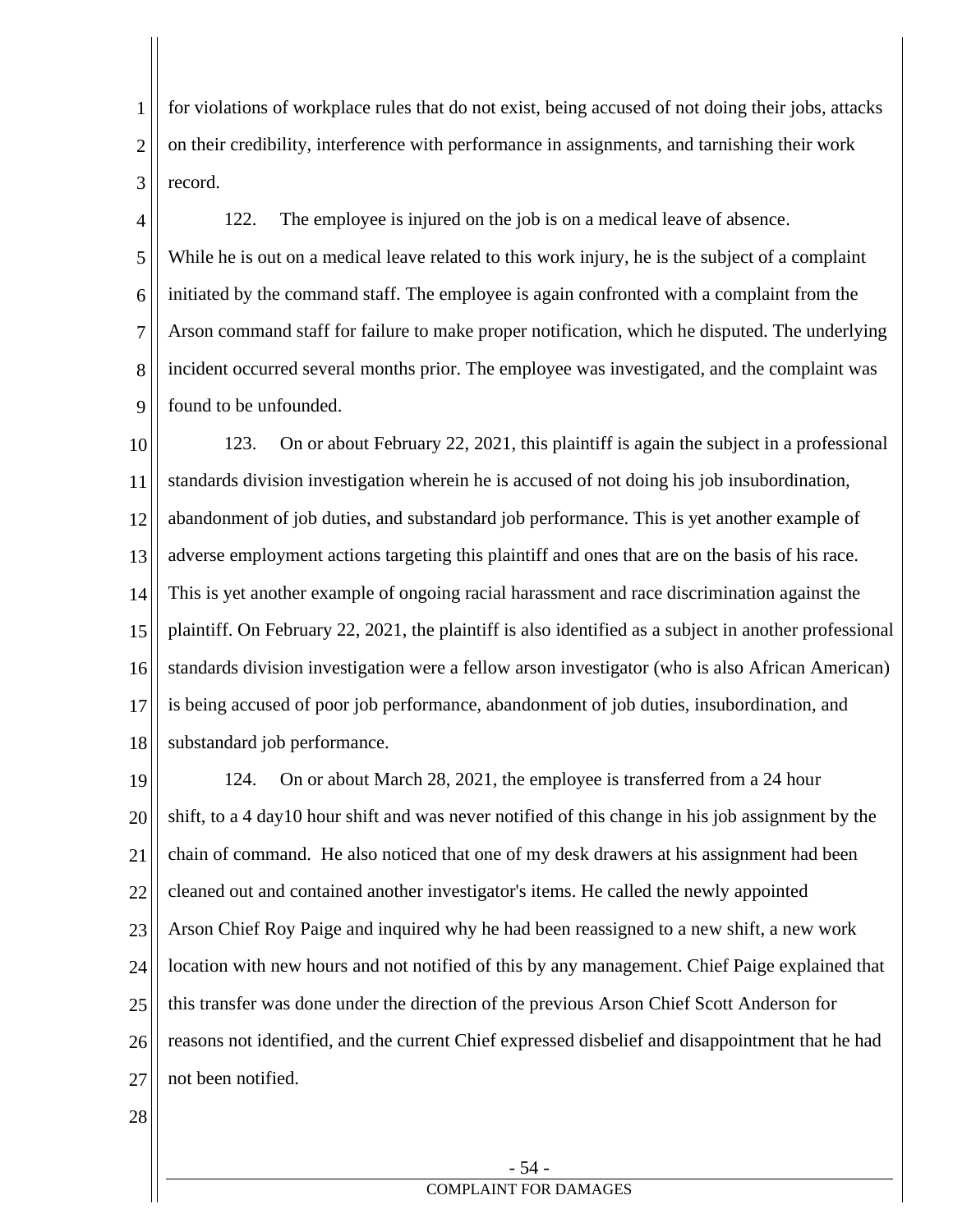1 2 3 4 5 6 7 8 9 10 11 12 13 14 125. On or about April 13, 2021, the employee inquired of management about his being reassignment to the LAFD's grant-funded FBI Joint Terrorism Task Force (JTTF) where he was previously assigned. This position had been a success for the LAFD for many years. It fulfilled the "Counter-Terrorism" narrative displayed within the Arson Counter-Terrorism Section's title and brought great value to the region and the FBI. The employee was a highly skilled and valuable member, contributing to the task force's success during his eight-year tenure in that position prior to his abrupt removal from that position in January 2020. To date, he has not been given any explanation or justification for his removal from this position. The LAFD entered into an MOU with the FBI, and the federal grant funds allocated for the JTTF position continue to be received by the LAFD. That funding now amounts to hundreds of thousands of dollars of federal grant funding that was provided for a position that has been essentially vacant for almost fifteen months. The employer's decision to remove the plaintiff from this assignment has no valid business basis and was a further act of racial hostility and racial animus. The employee's demands for reinstatement have been ignored.

15 16 17 18 19 20 21 126. The plaintiff has been voicing complaints and "blowing the whistle" in 2020 and in 2021 complaining about racial harassment, race discrimination and racially motivated mistreatment and that under the direction of Robert Nelson, there has been misappropriating FEMA's Urban Area Security Initiatives (UASI) Federal Grant funds. Funds that are being requested and allocated to the Los Angeles Fire Department to fulfill specific initiatives like the FBI Joint Terrorism Task Force and other positions are being used for other unknown reasons. This has been occurring at the direction of Robert Nelson for the last 15 months.

22 23 127. The pattern and practice of discrimination, harassment, and retaliation on the basis of this employee's race continues into the present time in 2021.

24 25 26 27 28 128. Recently on February 18, 2021, Mr. Davis is being forced out from the Arson Section and may have to consider reassignment to work as a firefighter. In addition to this impending forced and involuntary reassignment among the adverse employment actions, Mr. Davis will also suffer a substantial loss of pay in loss of promotion or advancement opportunities.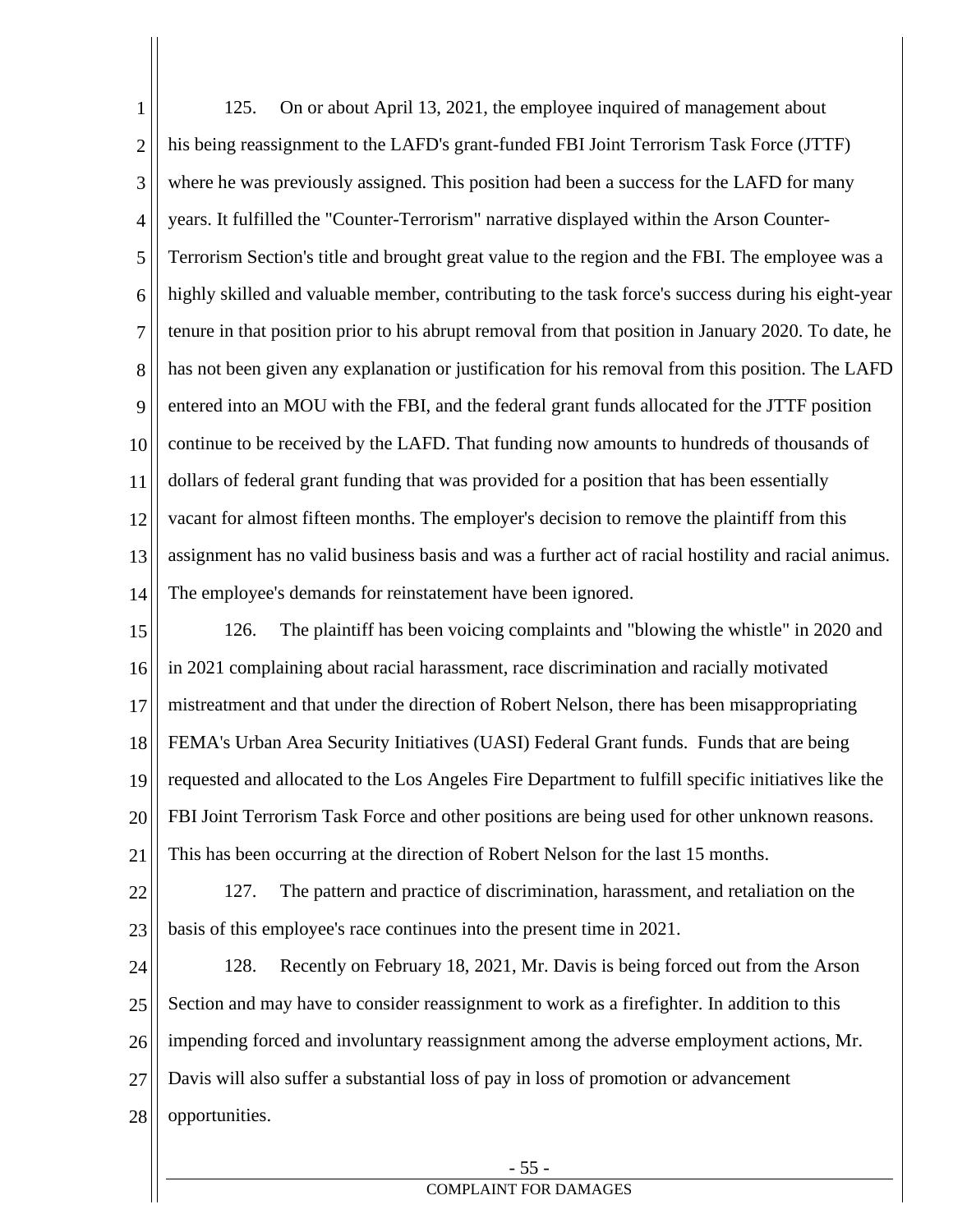1 2 3 4 5 6 7 8 9 129. On numerous occasions recently, Arson Captain Patrick Leonard has told the plaintiff and his fellow investigators that they must "ask for permission" before completing any off duty criminal investigative work. This request is highly suspect given that the investigators would routinely appear in court pursuant to subpoenas, contact witnesses after hours, interact with District attorneys and detectives at all hours of the day investigating arson incidents. It is very difficult to predict a special request or a phone call or receiving a subpoena will or will not occur after hours. This is not a simple matter of micromanaging but is targeted at the African American investigators as part of the ongoing pattern and practice of racial hostility and race discrimination in this workplace.

10 11 12 13 14 15 16 17 18 19 20 130. Mr. Davis is the victim of race discrimination on the basis of his being Black or African American, as well as the victim of retaliation and harassment on the basis of race, hostile work environment due to his race, and due to his association with other Black or African American men and women in the workplace who are also suffering similar harassment, discrimination, and retaliation. He is also subjected to age discrimination. He is also targeted for voicing complaints about unlawful discrimination in the workplace and reporting other violations of law. He is also targeted for engaging in union activity and for filing workplace grievances. While he is the direct target of this harassment, hostile work environment, discrimination, and retaliation, he also witnesses harassment, retaliation and discrimination of other African American employees which occur in his presence and outside of his presence but which he learns about.

21 22 23 24 25 26 27 28 131. There is a repeated pattern and practice of racism and bigotry that permeates this agency through the highest levels in the supervisory hierarchy, and this has been Mr. Davis' employment experience from day one on the job. He tries to work with and change these racist and hostile attitudes, he is patient and kind, but he can no longer tolerate such racism, ageism, bigotry, and oppression. He looks now to the Court for assistance to make valuable and much needed changes in this organization, not only for himself by for other African American employees and future minority recruits who aspire to do great things for the firefighting community and the residents that they serve.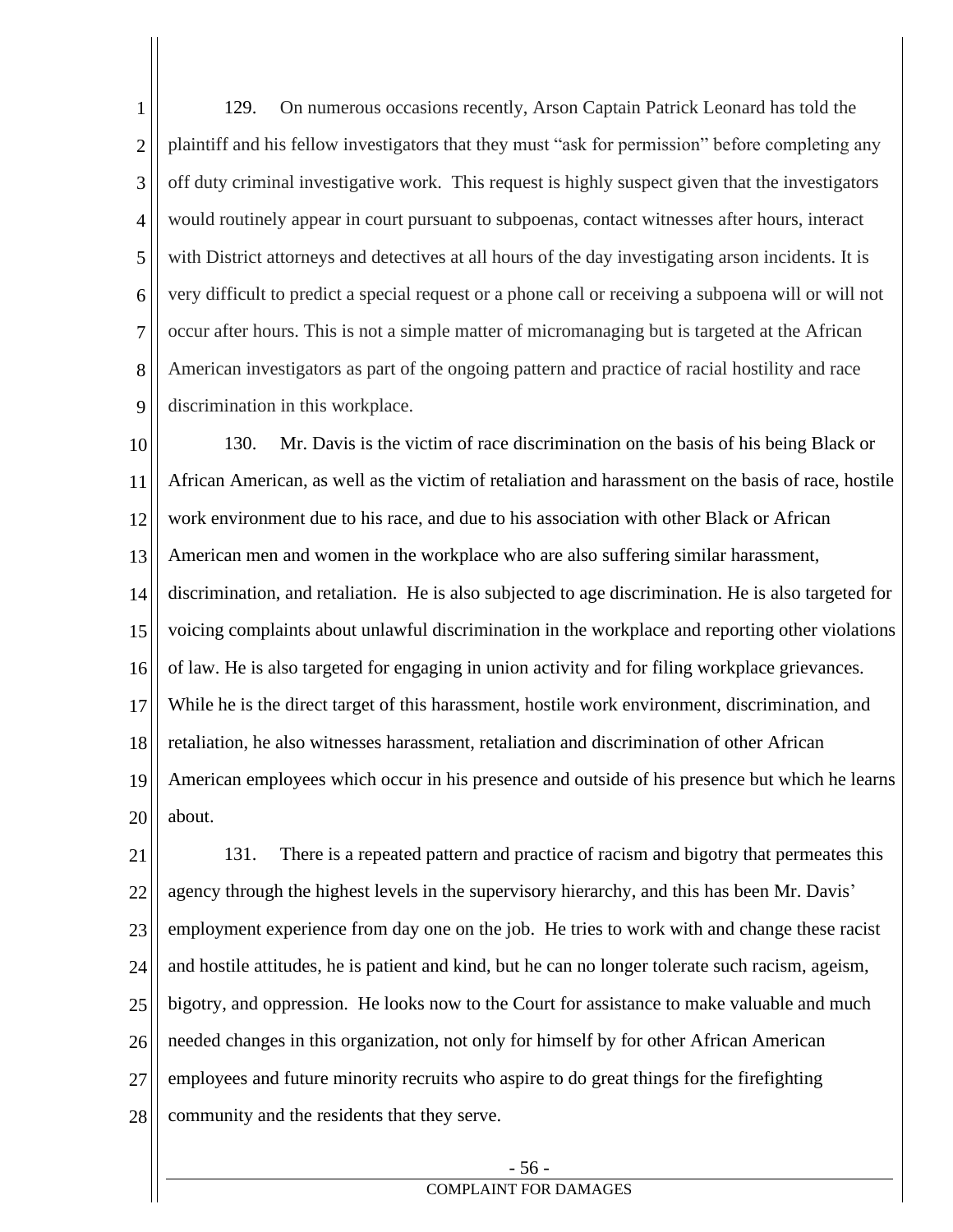1 2 3 132. Mr. Davis was the victim of associational race discrimination that he witnessed or become aware of that was not just against African Americans but also other minority employees in the agency to include Hispanic employees and other minority groups.

4 5 6 7 133. Mr. Davis has exhausted his administrative remedies under any union, any contractual agreements, union agreement, employment agreement or other collective bargaining agreement, or any workplace policies and procedures and/or any such exhaustion is not required or has been otherwise excused.

# 8

9

## **FACTUAL ALLEGATIONS REFERRING OR RELATED TO PLAINTIFF ROBERT McLOUD**

10 11 12 13 14 15 134. Robert McLoud is an outstanding human being and an invaluable member of the firefighting community. He is a good and valuable employee who devotes his very best efforts to serving his employer, the City of Los Angeles, and the Los Angeles Fire Department. He takes great pride in his work and his work ethic. He takes great pride in his level of attention, respect and commitment to his supervisors, his co-workers and most importantly the community that he serves.

16 17 18 19 20 21 22 23 135. Mr. McLoud has devoted a significant part of his life, over 36 years, to preserving and promoting life safety and community welfare through his good work in firefighting and arson investigations. He is an African American male over the age of 40 years and a resident of the City of Los Angeles, County of Los Angeles, State of California. Mr. McLoud remains employed as a Senior Arson Investigator for the City of Los Angeles Fire Department. He has been the victim of going, repeated, pervasive, systemic, and continuous harassment, discrimination, and retaliation on the basis of his race (African American) at his place of employment.

24 25 26 27 28 136. The employer is the City of Los Angeles, the Los Angeles City Fire Department, the Los Angeles Fire Department, the LAFD, the Fire Prevention Bureau or the FPB, (collectively and interchangeably referred to herein as "LAFD", the Department, the Fire Department, the organization, or the Los Angeles Fire Department). The employer's principal

### - 57 -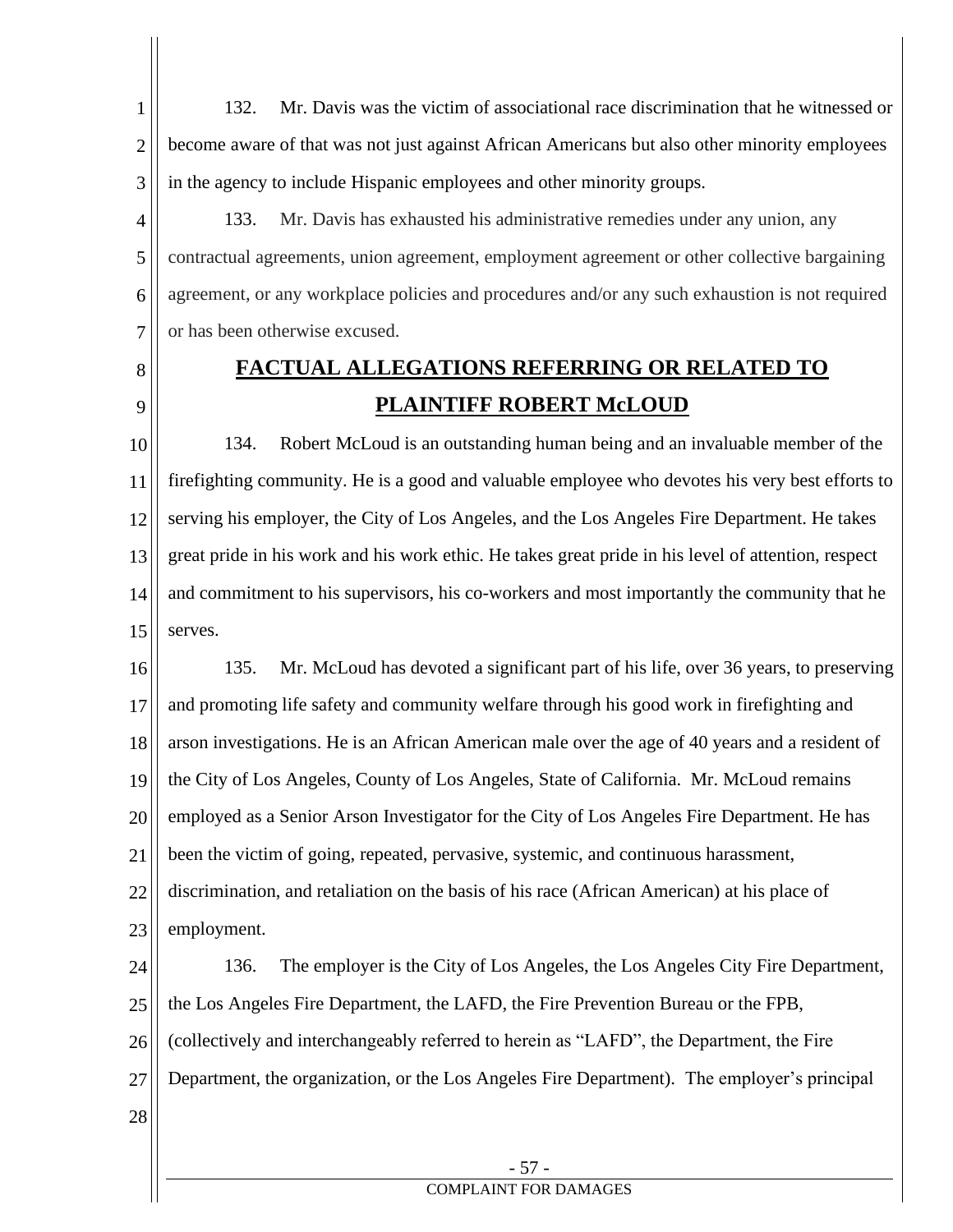1 2 place of business is located at 200 North Main Street, 16<sup>th</sup> floor, Los Angeles, California 90012, (213) 978-3000.

3 4 5 6 137. The supervisors at issue for this plaintiff include Captain Timothy Halloran, Captain Patrick Leonard, and Battalion Chief Scott Anderson, Chief Robert Nelson, Chief Ralph Terrazas (the "management" or the "management team") who remain employees of the employer.

7 8 9 10 11 12 138. The Los Angeles City Fire Department (the "employer") employs over 3,500 uniformed personnel and has 103 neighborhood fire stations across its 470 square-mile jurisdiction, protecting approximately four million people living within the City of Los Angeles. Simply put systematic racial discrimination, inequality, harassment, and retaliation are deeply rooted within the history and culture of the Los Angeles Fire Department. It is active and openly unashamed.

13 14 15 16 17 18 139. It is apparent that the harassment, abuse, and retaliation is encouraged at the highest levels of the Los Angeles Fire Department in that the executive management of the LAFD has refused to intervene, even after numerous employees have reported the misbehavior and unfair treatment. The supervisors in the Los Angeles Fire Department Arson section along with the LAFD Command staff have demonstrated a quintessential example of systemic racism that exists within the LAFD.

19 20 21 22 23 24 25 26 140. Robert McLoud is first hired on December 19, 1994, having graduated from the Fire Academy in May 1995. He completed Fire Dispatcher Training in 2002. He is promoted to Senior Arson Investigator in 2016. During the period of his employment, and continuing through the present date, the plaintiff has been the victim of racial abuse, racial hatred, racial harassment, and race discrimination perpetrated by a racist and bigoted white management and chain of command. He is also the victim of associational race discrimination not just against African Americans but also other minority employees in the agency to include Hispanic employees and other minority groups.

27 28 141. In March of 2019, Mr. Smith is requested to attend a meeting on March 14, 2019, but the nature of the meeting is not made clear to him. This plaintiff is asked to attend the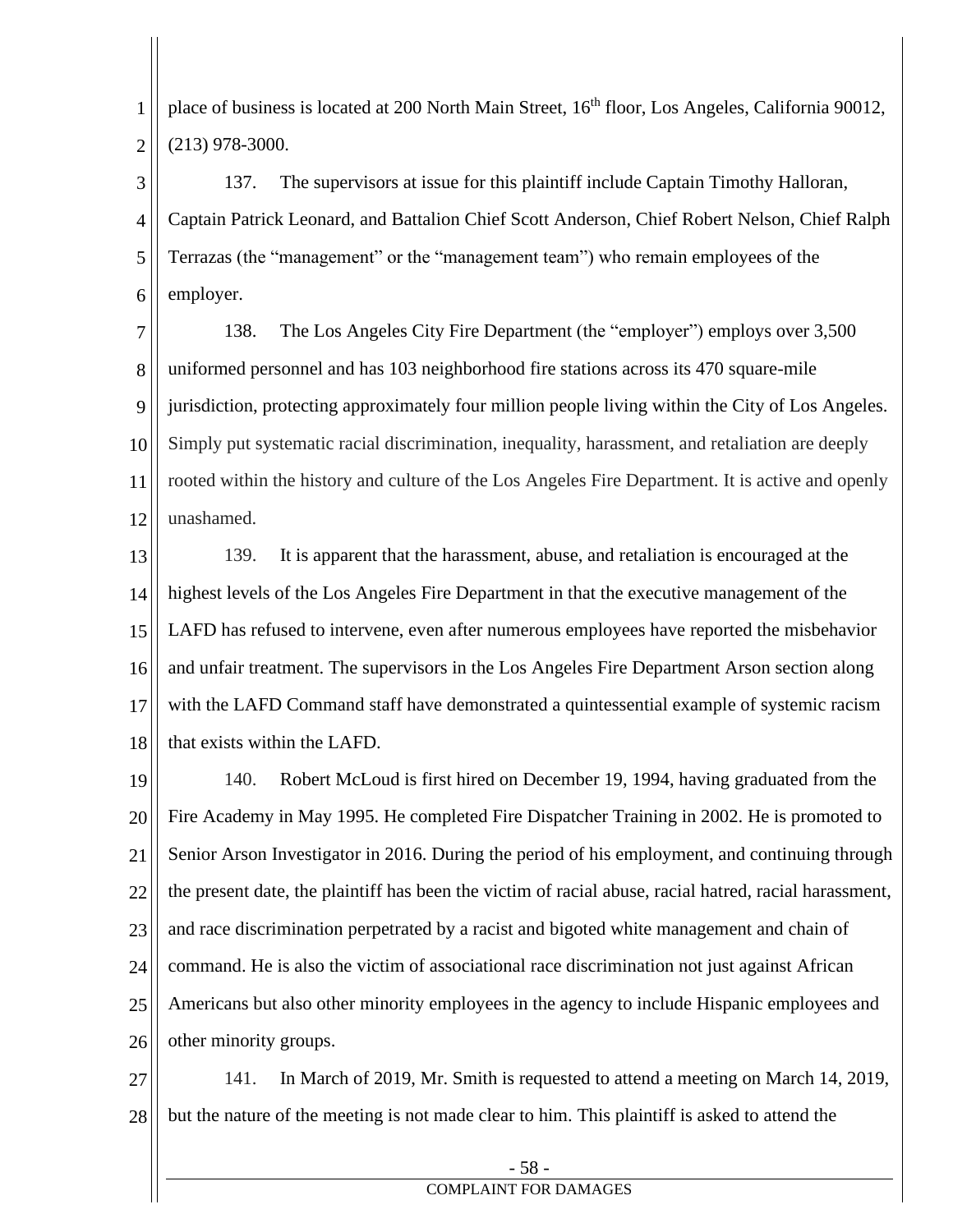1 2 3 4 5 6 7 8 9 10 11 12 13 14 15 16 17 18 19 20 21 22 meeting as a witness. Once at the meeting with his partner Les Wilkerson (who is also African American), Mr. Smith is berated and verbally abused by Chief Castillo as he accuses him of work misconduct. Senior Investigator Robert McCloud is also present in this meeting to be a witness and provide moral support. Chief Castillo is upset at the fact that witnesses are present. Sensing that management is getting increasingly hostile, Mr. Smith attempts to leave the room. Sensing tensions are rising, Mr. Smith tries to leave the conference room, but Chief Castillo prevents this and then physically assaults, taunts and batters Mr. Smith. Mr. Smith does not raise his voice or act aggressively in any way at any time in this exchange with Chief Castillo. In fact, Chief Castillo blocked the doorway preventing them from leaving the room. Chief Castillo is screaming at the top of his lungs berating and insulting Mr. Smith and then demands that his Captains (Halloran and LaRue) to call Chief Nelson (who is Chief Castillo's boss and supervisor). The Los Angeles Police Department responds to the scene of the incident. Mr. Smith, Mr. McLoud, and Mr. Wilkerson fully cooperate with the police. No substantive discussion occurs, and the meeting never gets started given Chief Castillo's shocking behavior. After they leave the meeting, Robert McLoud, Mr. Smith, and Mr. Wilkerson learn that they are being investigated for not working up one of their cases from months earlier. These racially fueled encounters and exchanges continue into 2020 and fuel and increase the hostility in the workplace towards the plaintiff, as well as the retaliation, harassment, and racial discrimination against Mr. Smith by management. The agency's anti-black culture intensifies and continues. This pattern and practice of harassment on the basis of race, discrimination on the basis of race and retaliation for voicing complaints about a hostile, offensive and racist work environment continues into 2019.

23 24 25 26 27 28 142. After he stands up for a defense fellow Investigator Smith who is the subject of race discrimination, racial harassment, and retaliation on the basis of race (African American), things only get worse for this plaintiff when he returns to work on the next business day. Chief Anderson immediately changes the locks on the gun and ammunition cabinets and makes clear that only himself and Captain Halloran have access. Mr. McLoud's case review duties and responsibilities are taken away from him and are given to Captain Leonard and Captain Halloran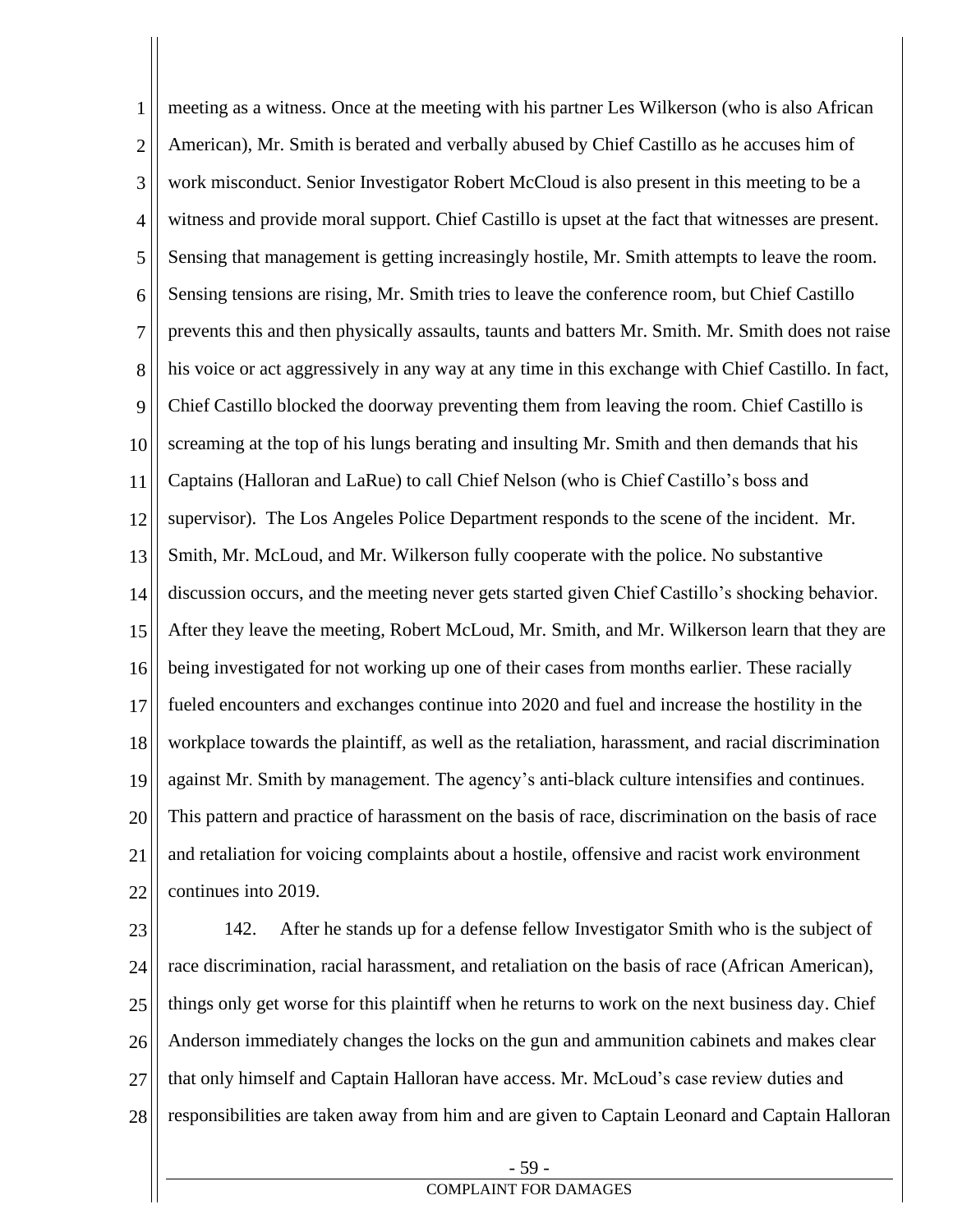1 2 3 4 5 6 7 8 without explanation. He meets with Chief Anderson who provides them with an outline of expectations and now this plaintiff's job performance is being criticized and questioned at every turn. The Chief now suggests they meet regularly in order to monitor his performance, even though plaintiff's job performance was not a problem or issue, and he has years of skill and experience in this line of work. The Chief even makes a comment that Investigator Smith needed some assistance and or guidance as to how to do his job. Mr. McLoud stated that Investigator Smith is a very skilled and seasoned investigator, and that the Chief was exceeding his boundaries by attacking him.

9 10 11 12 13 14 15 16 17 18 19 20 21 22 23 24 25 26 27 143. In this time frame, Chief Anderson had portraits of retired investigators, some of whom are now deceased, removed from the wall of the unit. He placed two large grease boards on the wall of that area and told investigators this was Mr. McLoud's idea. He denies this and asks the Chief not to disparage his character or reputation, or suggest he had anything to do with this display. A cartoon of Mickey Mouse wearing a large wizard's hat is displayed on the Greece Board. It remained there for significant period of time. This clearly portrayed the image of a Klansmen or a member of the "Ku Klux Klan" which was highly offensive to the plaintiff and other African Americans in the workplace. Chief Anderson then called an emergency meeting in which he passed around additional copies of these offensive photographs. He then tried to insinuate that one of the investigators had displayed them on the grease board, which was false and untrue. Chief Anderson asked the team if someone was accusing him of being racist by displaying a character that resembled a historically racist bigot from the days that slavery was condoned. Chief Anderson then systemically began to target the African American investigators for this incident and accused Investigators Smith and McLoud of creating this controversy. Chief Anderson also professed that he is not a racist especially when confessing that his "daughter dates a black guy." A few days following this "emergency meeting", Chief Anderson informs the employee that Chief Nelson no longer want him sleeping in his office at the Frank Hotchkins location even when he worked a 24-hour shift. In speaking with Chief Nelson at a later point, Mr. McLoud confirmed he had no idea what Chief Anderson was talking about.

28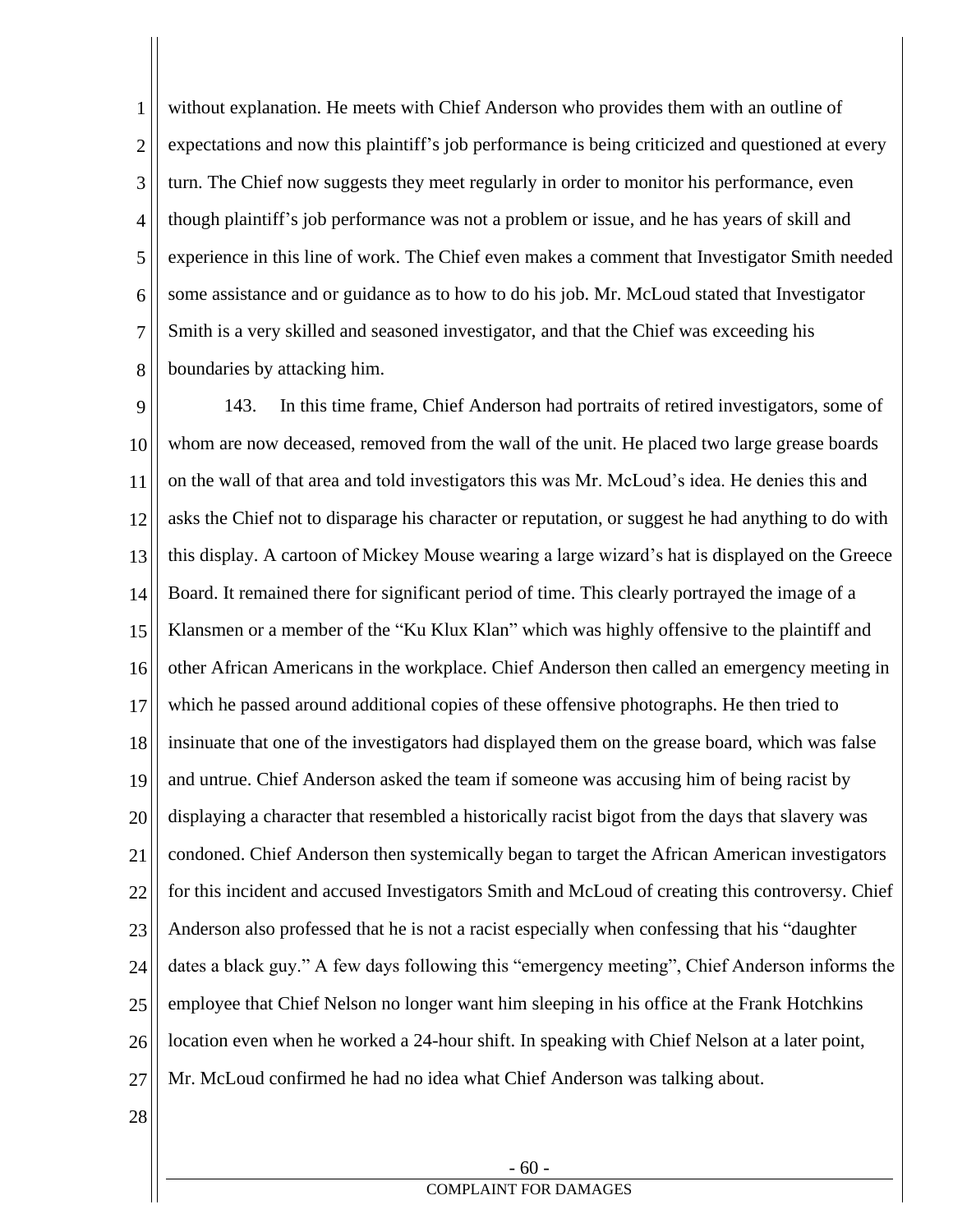1 2 3 144. This pattern and practice of harassment on the basis of race, discrimination on the basis of race against the plaintiff, and retaliation against the plaintiff for voicing complaints about a hostile, offensive and racist work environment continues into 2019.

- 4 5 6 7 8 9 10 11 12 13 14 15 16 17 18 145. In the time frame of July 2019, an announcement for a second Senior Investigator positions is made. There were five eligible investigators who expressed an interest in this position. This was in effect a promotion in a more desirable position and a positive move in terms of professional development and promotion within this agency. The arson command staffs and management team, comprised of Caucasian persons, made exceptional efforts to change the minimum requirements for the Senior Investigator position to ensure that the black applicants and candidates did not meet those qualifications. Notwithstanding his skill and experience on the job coupled with the fact that he was working as a Senior Investigator, Mr. McLoud is told that he will not be allowed to be a rater for this position. This was contrary to past tradition and practice of the agency that allowed Senior Arson Investigators to be raters of applicants interested in applying for the position of Senior Investigator. The past practice and traditions of this agency were that a Senior Arson Investigator was considered a supervisor of arson investigations in his or her section. This practice had been allowed for years for the Caucasian Senior Investigators, but when Mr. McLoud insisted on his rights to serve in a supervisory capacity, he was immediately shut down.
- 19 20 21 22 23 24 25 26 27 28 146. By July 2020, there were about 60 complaints associated with Los Angeles Fire Department Arson Section targeting the African American investigation over the course of approximately 1 ½ years. Numerous frivolous complaints about job performance have targeted, specifically the African American investigators. This has been the highest number of personnel complaints from within the section since the unit's inception in the early 1900s. The complaints have ranged from "shunning" or not speaking to command staff, to failure to respond to an incident, failure to thoroughly document an investigation, time keeping complaints and other unspecified or obscure and vague administrative complaints about these African American investigators. None of these complaints that have been filed have been found to be legitimate after investigation, yet they remain as a permanent, negative, and derogatory stain on this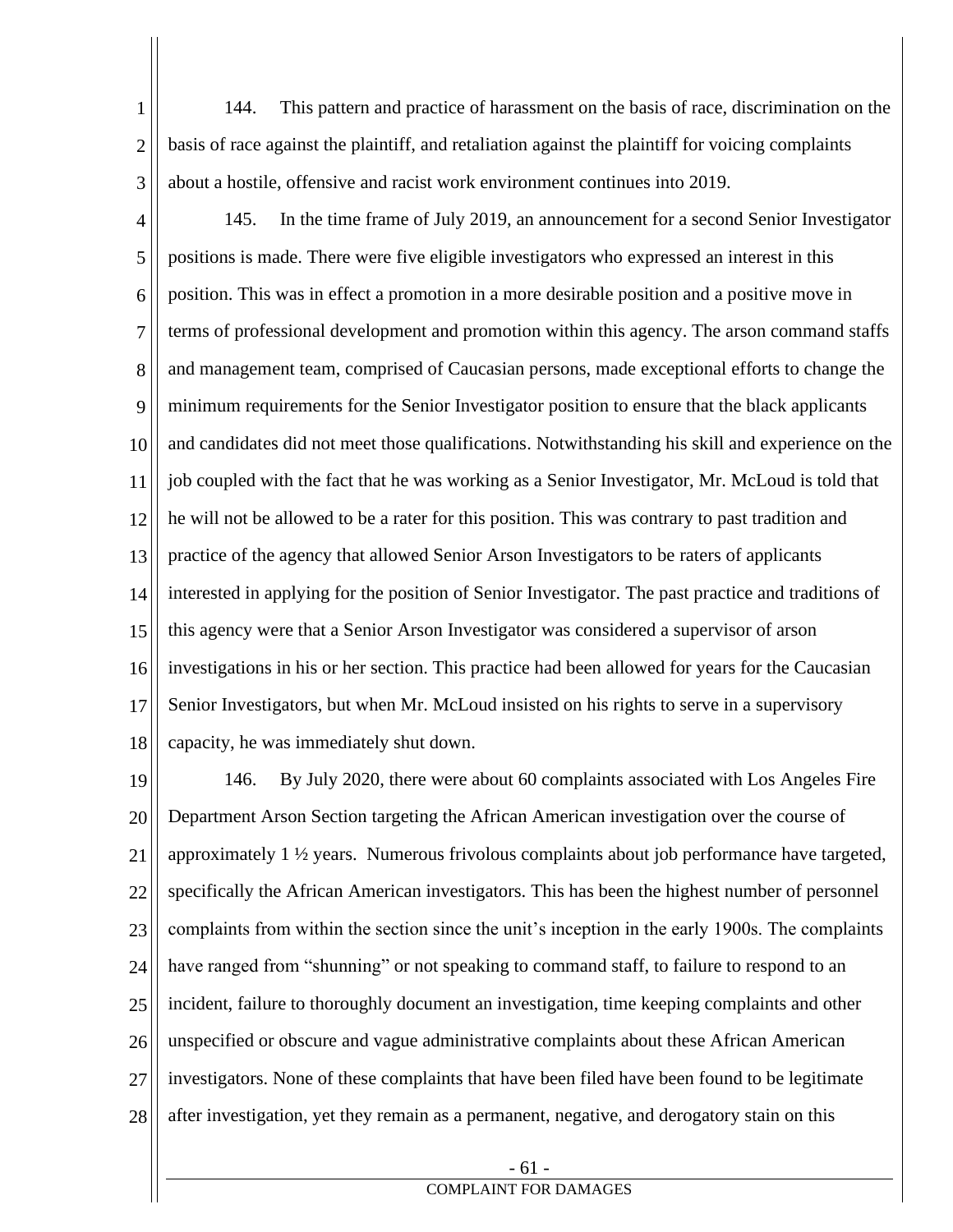1 2 3 4 employee's performance record. This, in turn, affects the employee's ability to advance and promote in the agency, among other adverse employment actions. This pattern and practice of harassment on the basis of race, discrimination on the basis of race and retaliation for voicing complaints about a hostile, offensive and racist work environment continues into 2020.

5 6 7 8 9 10 11 12 13 14 15 16 17 18 147. On August 26, 2020, the Los Angeles Fire Department Arson section administered a test for a second, Senior Arson Investigator position. Senior Investigator Robert McLoud is once again told that he would not be allowed to rate the applicant, which is not consistent with the agency's past practices. This plaintiff is excluded from the interview and rating process. Ultimately, the test was administered, and Firefighter Brian Buehler was selected as the member who would promote to the position of Senior Investigator. This was highly unusual because Buehler (who is Caucasian) had left the Arson section in January 2020 due to the lack of upward mobility within the Arson section. The four African Americans in the section who took the test placed the lowest on the list and were ranked most disfavorably by White management notwithstanding the fact that two of them have over 33 years of work experience that made them ideal candidates for the position. Buehler (the Caucasian male) had the least amount of work experience of all members who tested for the position. This pattern and practice of harassment on the basis of race, discrimination on the basis of race and retaliation for voicing complaints about a hostile, offensive and racist work environment continues into 2021.

19 20 21 22 23 24 25 26 27 148. Mr. McLoud is the victim of race discrimination on the basis of his being Black or African American, as well as the victim of retaliation and harassment on the basis of race, hostile work environment due to his race, and due to his association with other Black or African American men and women in the workplace who are also suffering similar harassment, discrimination, and retaliation. He is also subjected to age discrimination. He is also targeted for voicing complaints about race discrimination in the workplace and reporting other violations of law. He is also targeted for engaging in union activity and for filing workplace grievances. While he is the direct target of this harassment, hostile work environment, discrimination, and retaliation, he also witnesses racial harassment, retaliation and race discrimination against other

28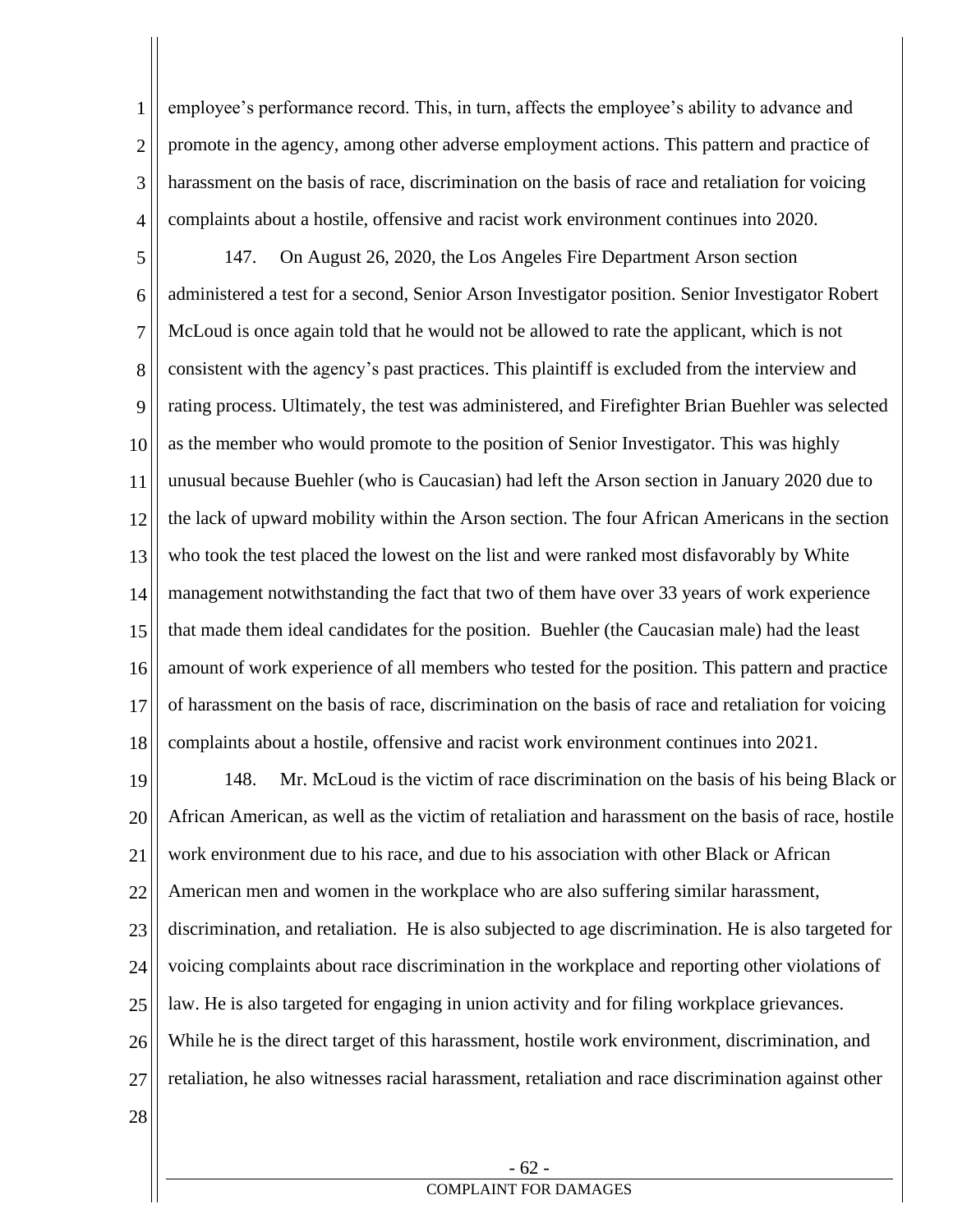1 2 African American employees which occurs in his presence and outside of his presence but which he learns about.

3 4 5 6 7 8 9 10 149. There is a repeated pattern and practice of racism and bigotry that permeates this agency through the highest levels in the supervisory hierarchy, and this has been Mr. Davis' employment experience from day one on the job. He tries to work with and change these racist and hostile attitudes, he is patient and kind, but he can no longer tolerate such racism, ageism, bigotry, and oppression. He looks now to the Court for assistance to make valuable and much needed changes in this organization, not only for himself by for other African American employees and future minority recruits who aspire to do great things for the firefighting community and the residents that they serve.

11 12 13 150. Mr. McLoud was the victim of associational race discrimination that he witnessed or become aware of that was not just against African Americans but also other minority employees in the agency to include Hispanic employees and other minority groups.

14 15 16 17 151. Mr. McLoud has exhausted his administrative remedies under any union, any contractual agreements, union agreement, employment agreement or other collective bargaining agreement, or any workplace policies and procedures and/or any such exhaustion is not required or has been otherwise excused.

- 18
- 19

## **FACTUAL ALLEGATIONS REFERRING OR RELATED TO PLAINTIFF SEAN MORRIS**

20 21 22 23 24 25 152. Sean Morris is an outstanding human being and an invaluable member of the firefighting community. He is a good and valuable employee who devotes his very best efforts to serving his employer, the City of Los Angeles, and the Los Angeles Fire Department. He takes great pride in his work and his work ethic. He takes great pride in his level of attention, respect and commitment to his supervisors, his co-workers and most importantly the community that he serves.

26 27 153. Mr. Morris has devoted a significant part of his life to preserving and promoting life safety and community welfare through his good work in firefighting and arson

28 investigations. Mr. Morris is an African American male over the age of 40 years and a resident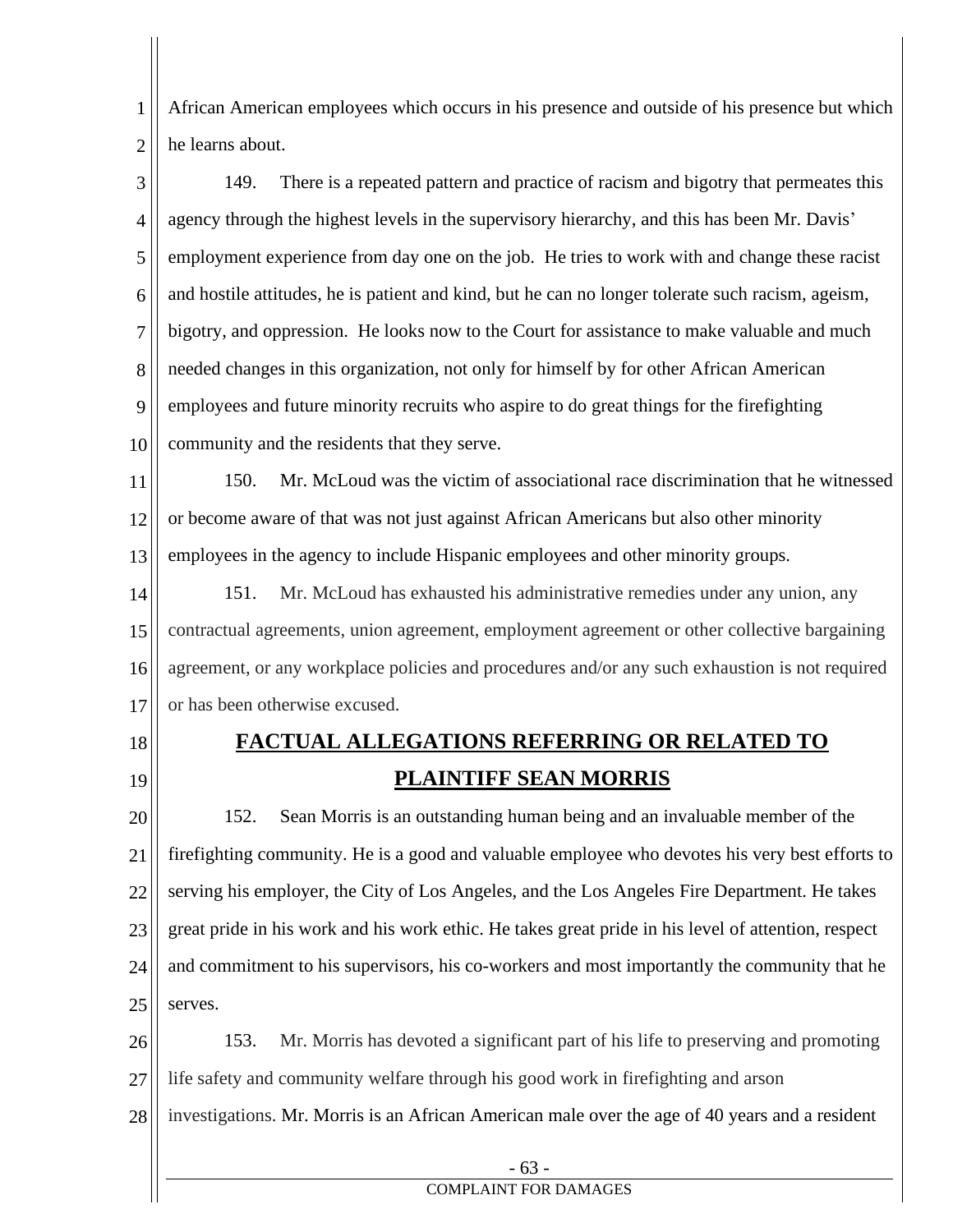1 2 3 4 5 of the City of Los Angeles, County of Los Angeles, State of California. The plaintiff remains employed as a Senior Arson Investigator for the City of Los Angeles Fire Department. He has been the victim of going, repeated, pervasive, systemic, and continuous harassment, discrimination, and retaliation on the basis of his race (African American) at his place of employment.

6 7 8 9 154. The employer is the City of Los Angeles, the Los Angeles City Fire Department, the Los Angeles Fire Department, the LAFD, the Fire Prevention Bureau or the FPB. The employer's principal place of business is located at 200 North Main Street, 16<sup>th</sup> floor. Los Angeles, California 90012, (213) 978-3000.

10 11 12 13 155. The supervisors at issue for this plaintiff include Captain Timothy Halloran, Captain Patrick Leonard, and Battalion Chief Scott Anderson, Chief Robert Nelson, Chief Ralph Terrazas (the "management" or the "management team") who remain employees of the employer.

14 15 16 17 18 19 20 21 22 The Los Angeles City Fire Department (the "employer defendant") employs over 3,500 uniformed personnel and has 103 neighborhood fire stations across its 470 square-mile jurisdiction, protecting approximately four million people living within the City of Los Angeles. Simply put systematic racial discrimination, inequality, harassment, and retaliation are deeply rooted within the history and culture of the Los Angeles Fire Department. It is active and openly unashamed. It is apparent that the harassment, abuse, and retaliation is encouraged at the highest levels of the Los Angeles Fire Department in that the executive management of the LAFD refuses to intervene, even after numerous employees have reported the misbehavior and unfair treatment.

23 24 25 26 156. It is apparent that the harassment, abuse, and retaliation is encouraged at the highest levels of the Los Angeles Fire Department in that the executive management of the LAFD has refused to intervene, even after numerous employees have reported the misbehavior and unfair treatment.

27 28 157. Numerous Investigators and civilian employees have complained and have made notification about this mistreatment to the Fire Commissioners, Fire Chief, Chief of Staff,

### - 64 -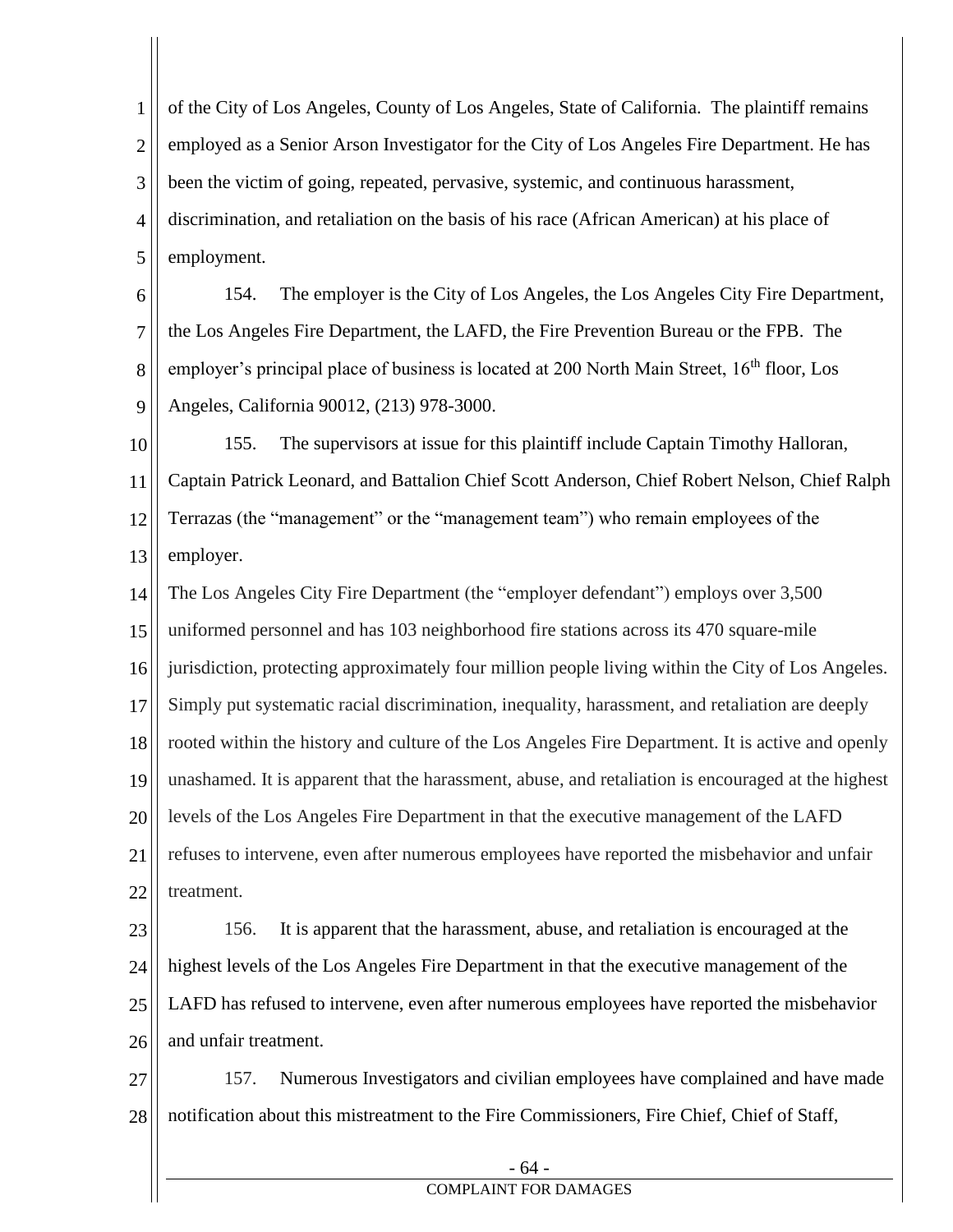1 2 3 4 5 6 7 8 Deputy Chief, Professional Standards Division, Los Angeles Fire Department African American Association, Mayors Office, Los Angeles City Council, Los Angeles Mayors Office, various civic leaders and to the Federal Bureau of Investigation. As a result of the Investigators' good faith complaints and opposition to race discrimination and harassment the supervisors at the Los Angeles Fire Department's Arson section retaliated against Davis and his fellow African American Investigators by subjecting them to demeaning and hostile treatment, unwarranted discipline, denial of promotional opportunity and removal from a coveted position at the FBI's Joint Terrorism Taskforce

9 10 11 12 13 14 15 16 17 158. To avoid this derogatory outcome, investigators have repeatedly asked for diversity within their chain of command. For years Investigators have requested an immediate chain of command that effectively reflects the diverse communities in which they serve. As of this writing all request for diversity within the chain of command have been repeatedly denied. The African Americans, including Investigator Mr. Morris and in this case several Hispanic members of the Arson section, were repeatedly reprimanded, disciplined, and retaliated against by their all-white supervisory staff. The supervisors in the Los Angeles Fire Department Arson section along with the LAFD Command staff have displayed unabashed the quintessential example of systemic racism that exist within the LAFD.

18 19 20 21 22 23 24 25 159. Mr. Morris, an African American male over the age of 40, is initially hired with the Los Angeles fire Department and 2006. In 2013 he joined the Arson Unit. While initially, the racial animus and hostility in the workplace was very subtle, isolated, and even discreet by the all-white supervisory staff, as time went on, they became more bold and more brazen in their hatred of African Americans and other minorities in the workplace. This pattern and practice of harassment on the basis of race, discrimination on the basis of race and retaliation for voicing complaints about a hostile, offensive and racist work environment became very fueled in 2017 and continues into 2021, to the present time.

26 27 28 160. From 2017 through the present time, Mr. Morris has been the subject of racial hatred and racial animus which has taken on many forms from the most obvious examples to subtle and discreet, yet repeated hostility and harassment in the workplace. Mr. Morris has been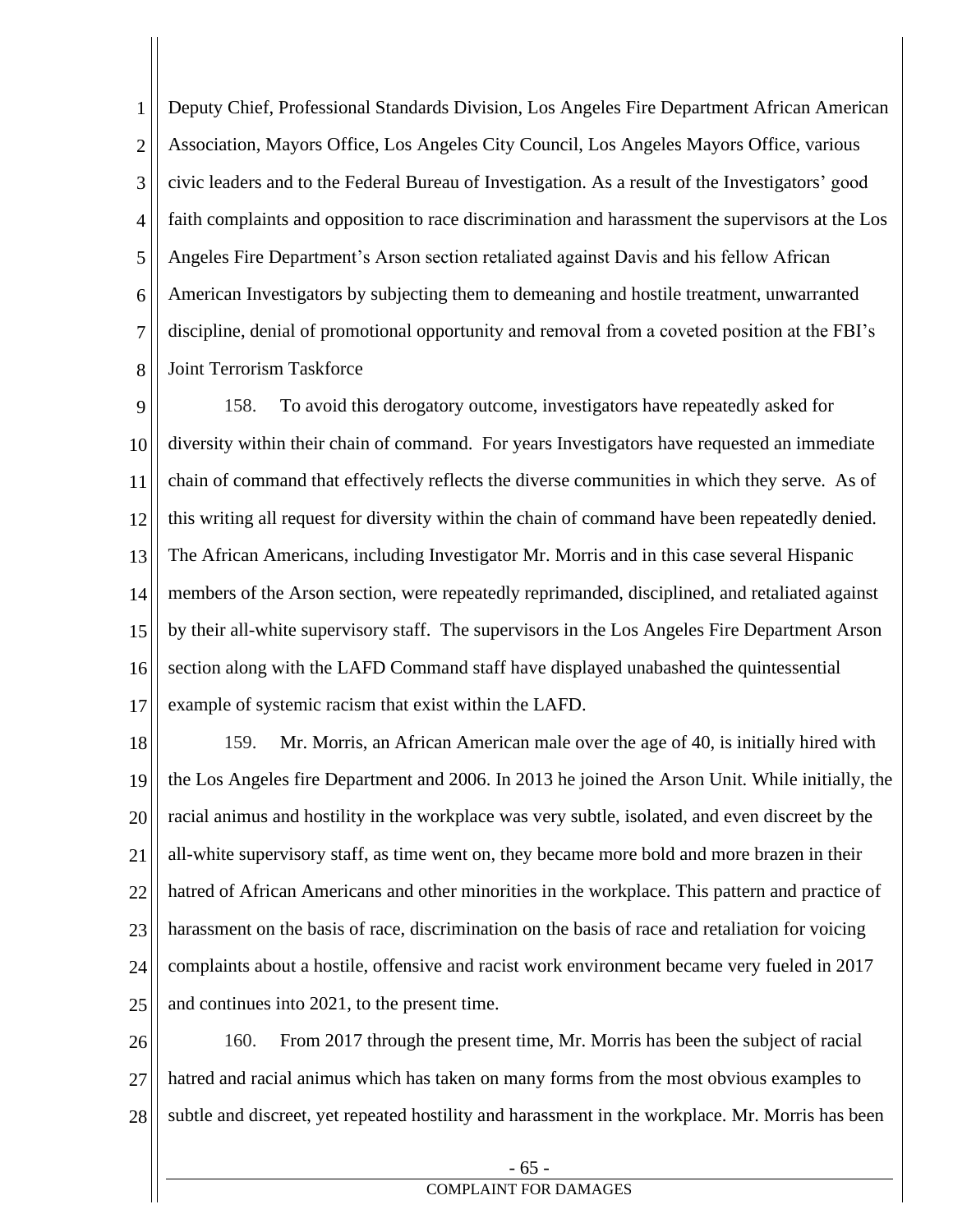1 2 3 4 5 6 7 8 9 10 11 subjected to numerous adverse employment actions in this time frame including but not limited to the following: loss of pay or benefits, getting less desirable assignments, failure to promote, closure of office locations/unit/section, unilateral changes to job assignments or work shifts, loss of opportunity for task force assignments, being denied privileges that were routinely handed out to Caucasian investigators, picking on every aspect of the employee's job performance, and targeted in sham investigations for violations of workplace rules that do not exist, being accused of not doing their jobs, attacks on their credibility, interference with performance in assignments, and tarnishing their work record. These are a series of related acts perpetrated by the same Caucasian decision makers, the same Caucasian chain of command and the same Caucasian management and supervisory staff. This pattern and practice of racial hostility and race discrimination continues into 2018.

12 13 14 15 16 17 18 19 161. During the years 2017 and 2018, Mr. Morris perceives that the command staff and the Caucasian investigators are "monitoring" him in a manner differently than it supervises its employees in the ordinary course of business. The Caucasian command staff directed the various Caucasian investigators spy on him and watch all of his comings and goings. The employee has no problems with his work performance and no investigations are pending in against him at that time. This increased micromanaging and scrutiny created the impression that he was under investigation for violation of some unspecified policy which in turn affects his ability to promote and move up in the agency.

20 21 22 23 24 25 26 162. In this time frame, there are numerous instances when Mr. Morris was not given backup or additional assistance when responding to calls. But then, Mr. Morris is accused of not following protocols in such situations. Even Mr. Morris's report writing skills are being criticized and critiqued. When Caucasian investigators submitted virtually identical reports they were praised for their efforts. This pattern and practice of harassment on the basis of race, discrimination on the basis of race and retaliation for voicing complaints about a hostile, offensive and racist work environment continues into 2017 and 2018.

27 28 163. The employee becomes the subject of the complaint and is accused of not recalling his having answered a phone for a follow-up call. Mr. Morris is accused of not doing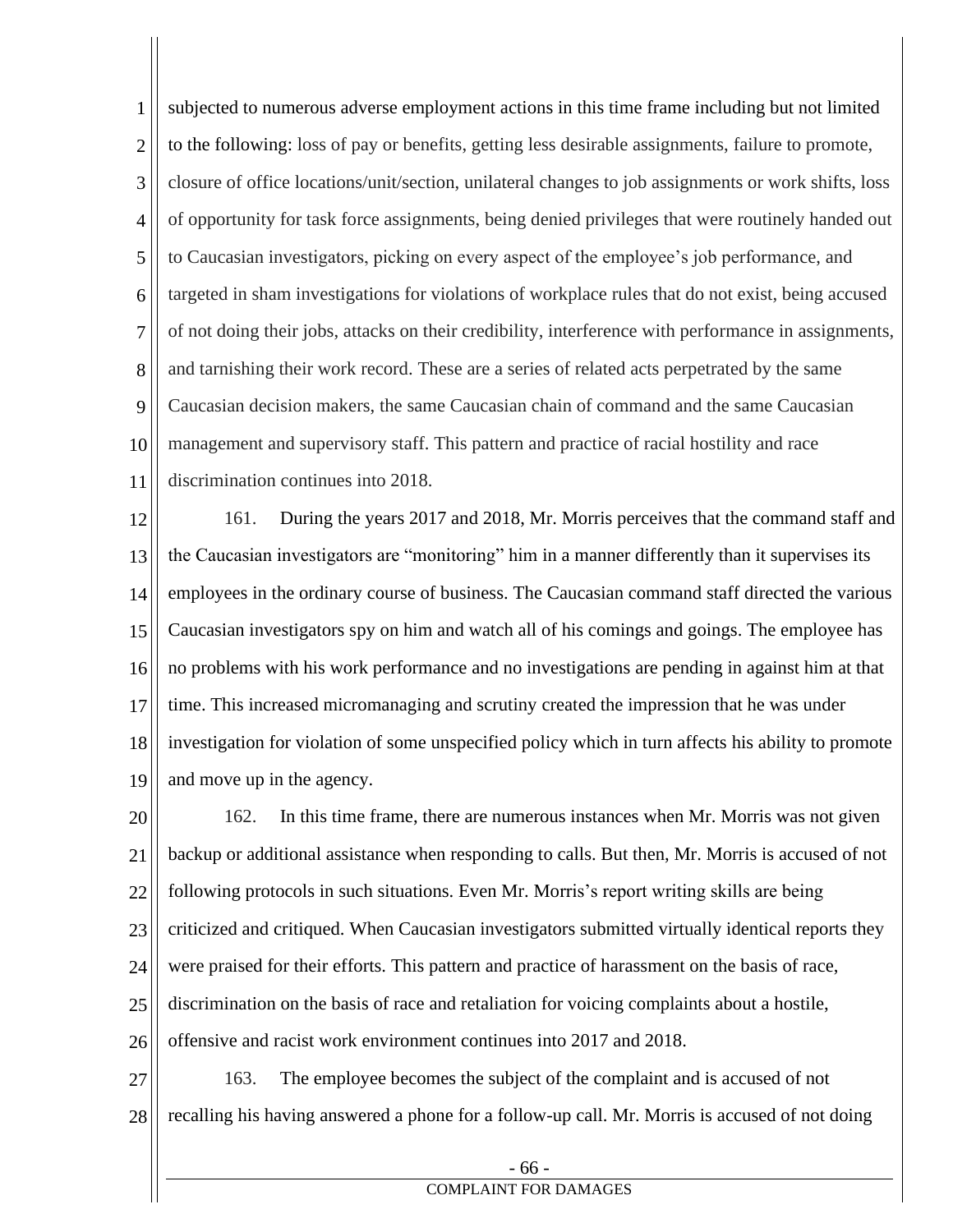1 2 3 4 his job at all or not doing his job thoroughly when it was his Caucasian counterpart who in fact was not doing his job was never criticized or reprimanded. This pattern and practice of racial harassment, and discrimination on the basis of race and retaliation for voicing complaints about a hostile, offensive and racist work environment continues into 2018 and 2019.

- 5 6 7 8 9 10 11 12 13 164. In 2018, Mr. Morris was issued a reprimand in his file for not securing his firearm on the scene. Someone had reported to the command staff that this about allegedly occurred. As to Morris was immediately given a reprimand that was placed in his file. There was no information provided to Mr. Morris as to the source of this alleged complaint, nor was he given any opportunity to explain or defend himself. He was not allowed to submit a rebuttal. The matter was memorialized in his file and is a permanent record of an accusation of misconduct that he was never allowed to refute. This pattern and practice of harassment on the basis of race, discrimination on the basis of race and retaliation for voicing complaints about a hostile, offensive and racist work environment continues into 2018 and 2019.
- 14 15 16 17 18 19 20 21 22 23 24 25 165. In this time frame, Mr. Morris was injured on duty and needed some time off of work. He was forced to use his own sick time by the Caucasian management team. He was then ordered to provide a doctor's note upon his return to duty as a condition of using his own sick time for these days off that he needed to heal and get better. Other investigators in the section, all of whom are Caucasian, had called us sick on multiple occasions and had exceeded their paid time and yet were never forced to use their own sick time or submit a doctor's note verifying that they used their own sick time over allowed to return to work. Mr. Morris is informed that with particular Caucasian investigators, they would request to be paid for time off even when they were not entitled to such benefits and were not always truthful about being too ill to work. This pattern and practice of harassment on the basis of race, discrimination on the basis of race and retaliation for voicing complaints about a hostile, offensive and racist work environment continues into 2019 and 2020.

26 27 28 166. On August 26, 2020, the Los Angeles Fire Department Arson section administered a test for a second, Senior Arson Investigator position. The plaintiff applied for this promotion. Senior Investigator Robert McLoud was told that he would not be allowed to rate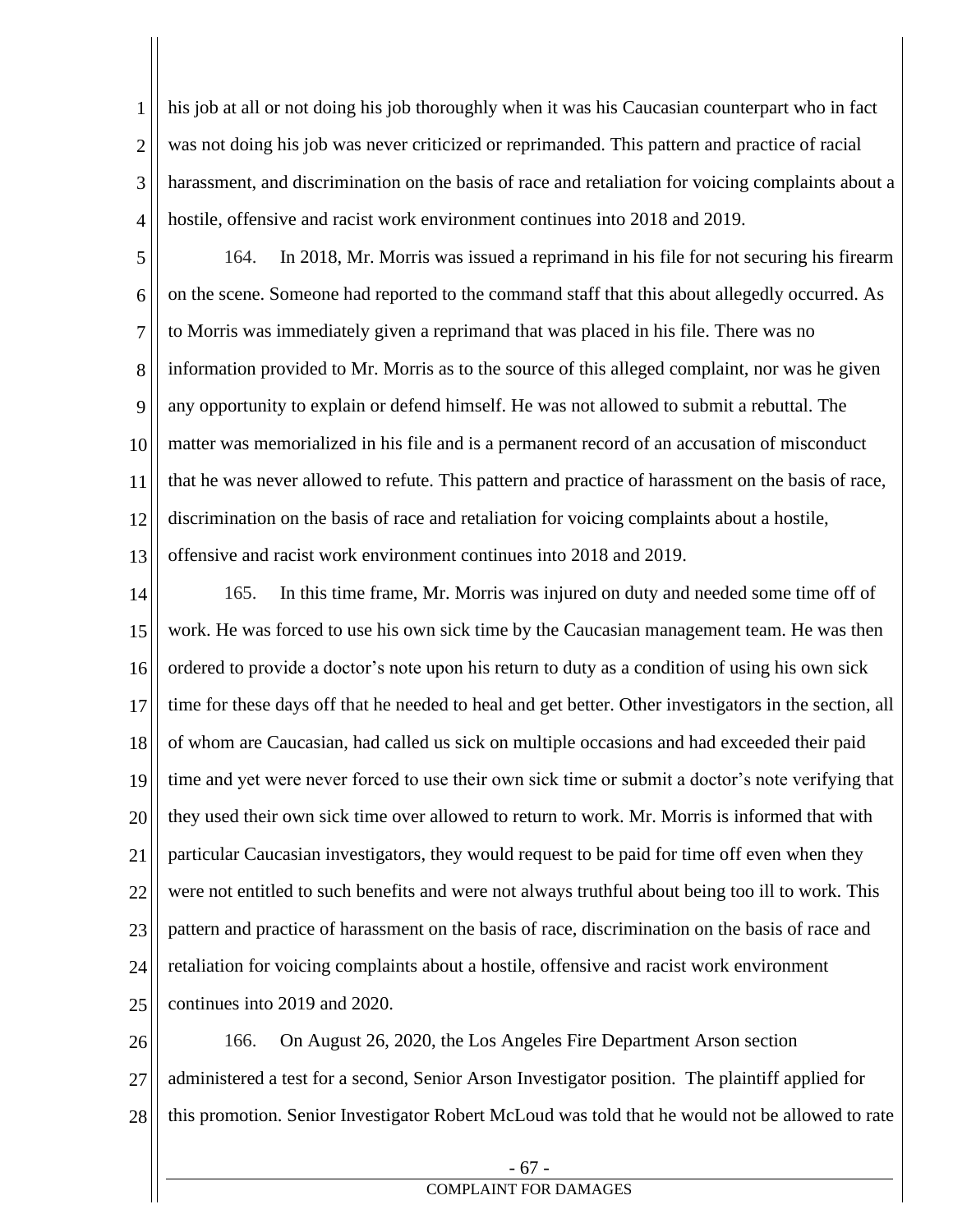1 2 3 4 5 6 7 8 9 10 11 the plaintiff or any other applicants, which was not consistent with the agency's past practices. Ultimately, the test was administered, and Firefighter Brian Buehler was selected as the member who would promote to the position of Senior Investigator. This was highly unusual because Buehler (who is Caucasian) had left the Arson section in January 2020 due to the lack of upward mobility within the Arson section. The four African Americans in the section who took the test placed the lowest on the list and were ranked disfavorably by management notwithstanding the fact that two of them have over 33 years of work experience that made them ideal candidates for the position. Buehler the Caucasian male had the least amount of work experience of all members who tested for the position. This pattern and practice of harassment on the basis of race, discrimination on the basis of race and retaliation for voicing complaints about a hostile, offensive and racist work environment continues into 2021.

12 13 14 15 16 17 18 19 20 21 22 23 24 25 26 27 28 167. Mr. Morris is the victim of associational race discrimination not just against African Americans but also other minority employees in the agency to include Hispanic employees and other minority groups. As a result of inaction by the Los Angeles Fire Department to address the hostile work environment that existed within the Arson Section towards Hispanic employees, a union meeting took place. Hispanic arson investigators attended that meeting which took place on August 17, 2020. After the meeting was concluded, two Hispanic Arson Investigators were approached by Chief Anderson in the Arson section parking lot. The two Hispanic investigators were angrily questioned by him about what was said at the meeting. Anderson told them, "You guys will see about this tomorrow." The following day, August 18, 2020, one of the Hispanic investigators attempted to speak with Anderson but was ignored throughout the day. At the time, this Hispanic Investigator was assigned to the SAFE LA LAPD/FBI Taskforce. Later in the evening, Anderson writes an email and makes a reference in the past tense about the Hispanic investigator's assignment with the Taskforce which led him to believe it was a threat that he would be removed from his coveted task force position, similar to the way Investigator Davis had previously been unjustly removed from his specialized task force position. On August 24, 2020, the Hispanic investigator was told that LAPD is dismantling the Taskforce and sending everyone back to their original assignments and therefore he was no

### - 68 -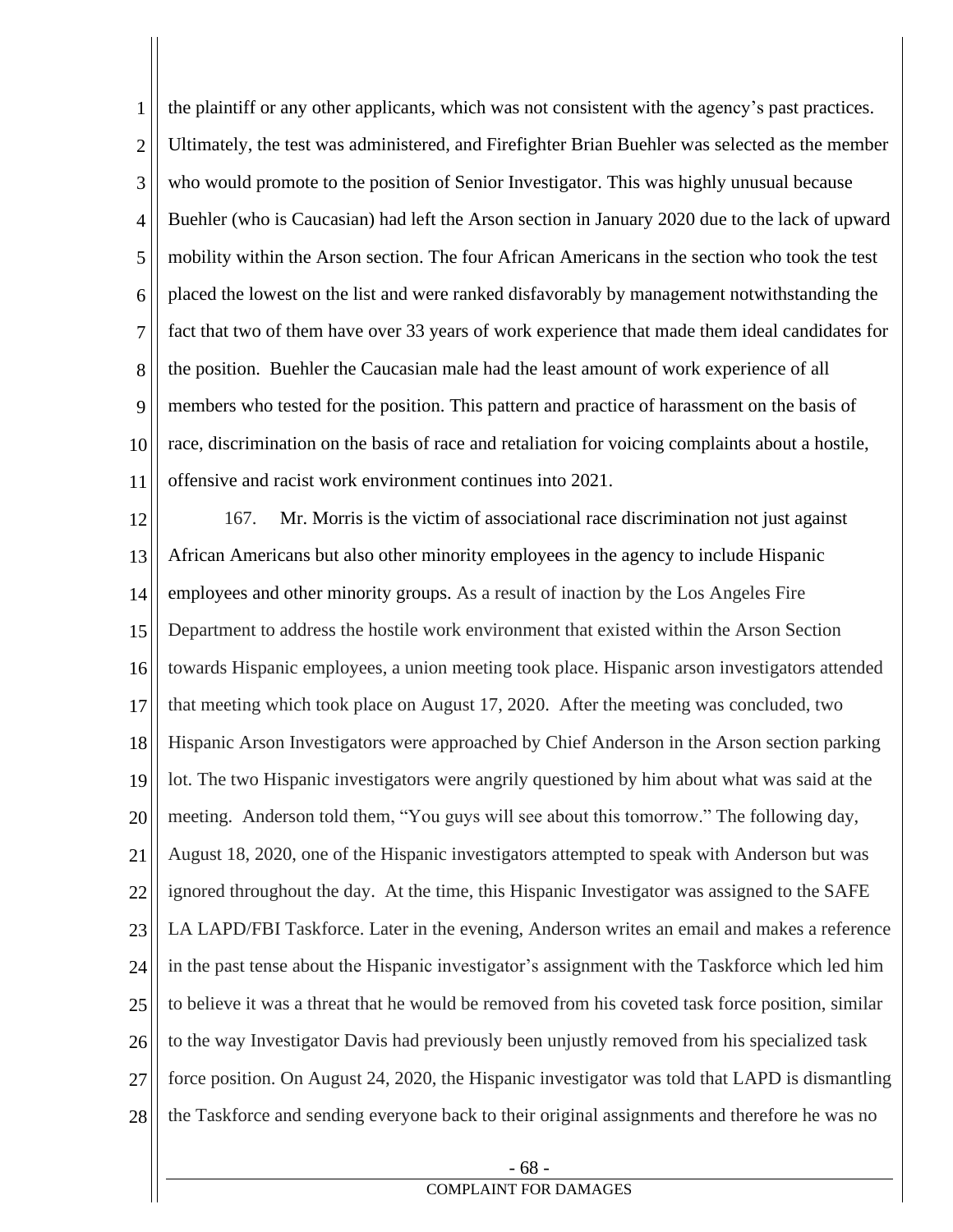1 2 3 4 5 6 7 8 longer needed. This Hispanic investigator was subsequently removed from his position and reassigned to the Arson section on effective September 13, 2020. On August 26, 2020, this Hispanic investigator spoke with other task force members and to the LAPD and learned that they were not dismantling the task force, but they are in ramping up and needed more investigators to join the task force, especially due to the civil unrest, the BLM movement, and social reforms taking place that required manpower and attention to keep the peace and keep people safe. This is another example of the lying and blatant retaliatory actions by management against subordinated on the basis of race and ethnicity.

9 10 11 12 13 14 15 16 168. Mr. Morris applied for the Senior Arson Investigator position in October 2020. There were three members of the Arson Section that were given preferential treatment by the command staff for this position. The requirements or qualifications for the position were changed, eliminated, or lessened and ultimately the process was postponed until those persons became eligible for the position. These persons were Caucasian and favored by the command staff. This pattern and practice of harassment on the basis of race, discrimination on the basis of race and retaliation for voicing complaints about a hostile, offensive and racist work environment continues into 2020 and 2021.

17 18 19 20 21 22 23 24 25 26 27 169. Mr. Morris is the victim of race discrimination on the basis of his being Black or African American, as well as the victim of retaliation and harassment on the basis of race, hostile work environment due to his race, and due to his association with other Black or African American men and women in the workplace who are also suffering similar harassment, discrimination, and retaliation. He is also subjected to age discrimination. He is also targeted for voicing complaints about unlawful discrimination in the workplace and reporting other violations of law. He is also targeted for engaging in union activity and for filing workplace grievances. While he is the direct target of this harassment, hostile work environment, discrimination, and retaliation, he also witnesses harassment, retaliation and discrimination of other African American employees which occur in his presence and outside of his presence but which he learns about.

28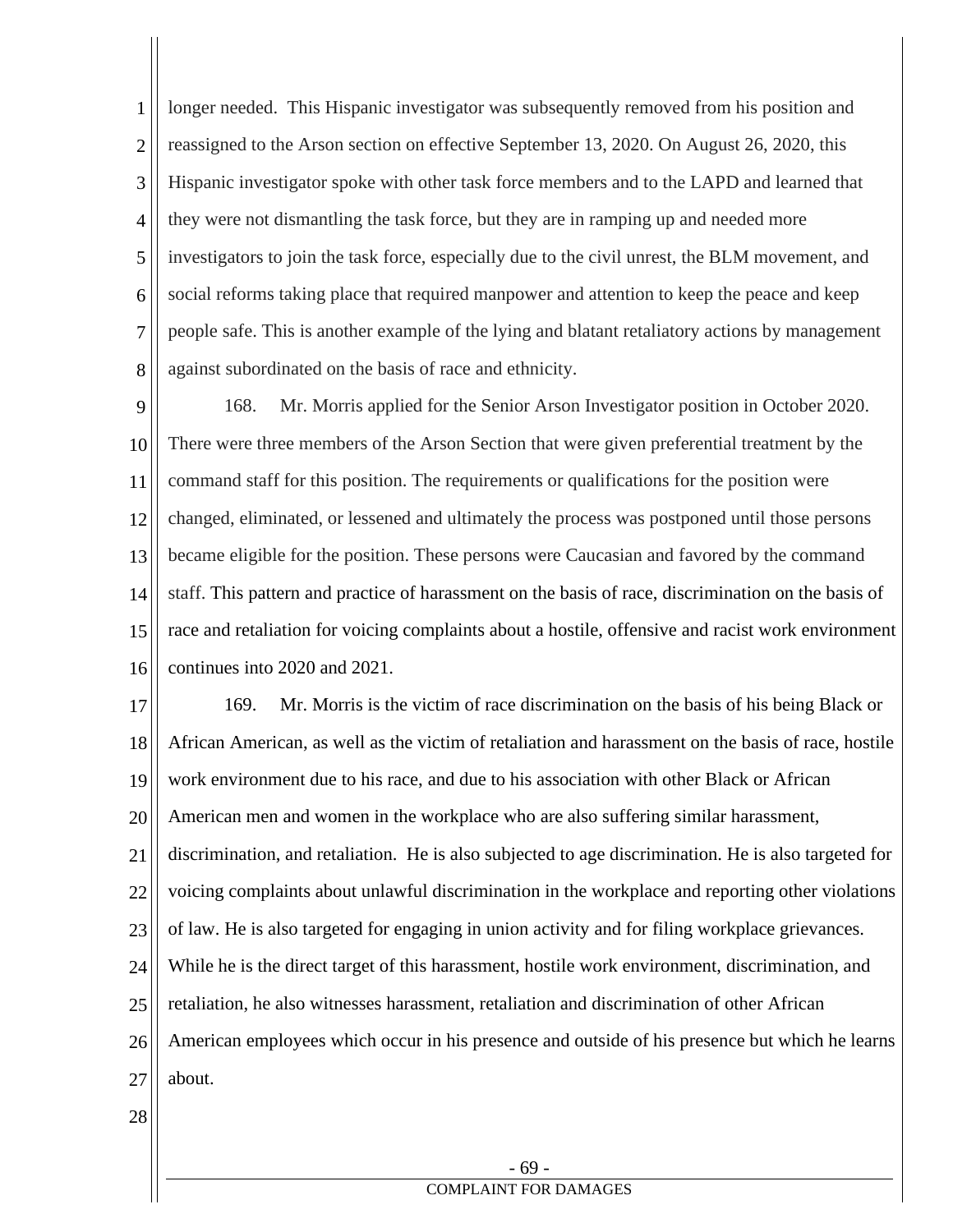1 2 3 4 5 6 7 8 170. There is a repeated pattern and practice of racism and bigotry that permeates this agency through the highest levels in the supervisory hierarchy, and this has been Mr. Morris' employment experience from day one on the job. He tries to work with and change these racist and hostile attitudes, he is patient and kind, but he can no longer tolerate such racism, ageism, bigotry, and oppression. He looks now to the Court for assistance to make valuable and much needed changes in this organization, not only for himself by for other African American employees and future minority recruits who aspire to do great things for the firefighting community and the residents that they serve.

9 10 11 171. Mr. Morris was the victim of associational race discrimination that he witnessed or become aware of that was not just against African Americans but also other minority employees in the agency to include Hispanic employees and other minority groups.

12 13 14 15 172. Mr. Morris has exhausted his administrative remedies under any union, any contractual agreements, union agreement, employment agreement or other collective bargaining agreement, or any workplace policies and procedures and/or any such exhaustion is not required or has been otherwise excused.

16

17

## **FACTUAL ALLEGATION REFERRING OR RELATED TO PLAINTIFF MARIO NEWTE**

18 19 20 21 22 23 24 173. Arson Investigator Mario Newte is an outstanding human being and an invaluable member of the firefighting community. He is a good and valuable employee who devotes his very best efforts to serving his employer, the City of Los Angeles, and the Los Angeles Fire Department. He takes great pride in his work and in his work ethic. He takes great pride in his level of attention, respect, and commitment to his supervisors, to his co-workers, to following all workplace rules, and most importantly to the needs of the community that he serves and protects.

25 26 27 28 174. Mr. Newte has devoted over 32 years of his life to preserving and promoting life safety and community welfare through his good work in firefighting and arson investigations. Mr. Newte is an African American male over the age of 40 years and a resident of the City of Los Angeles, County of Los Angeles, State of California. Mr. Newte remains employed as an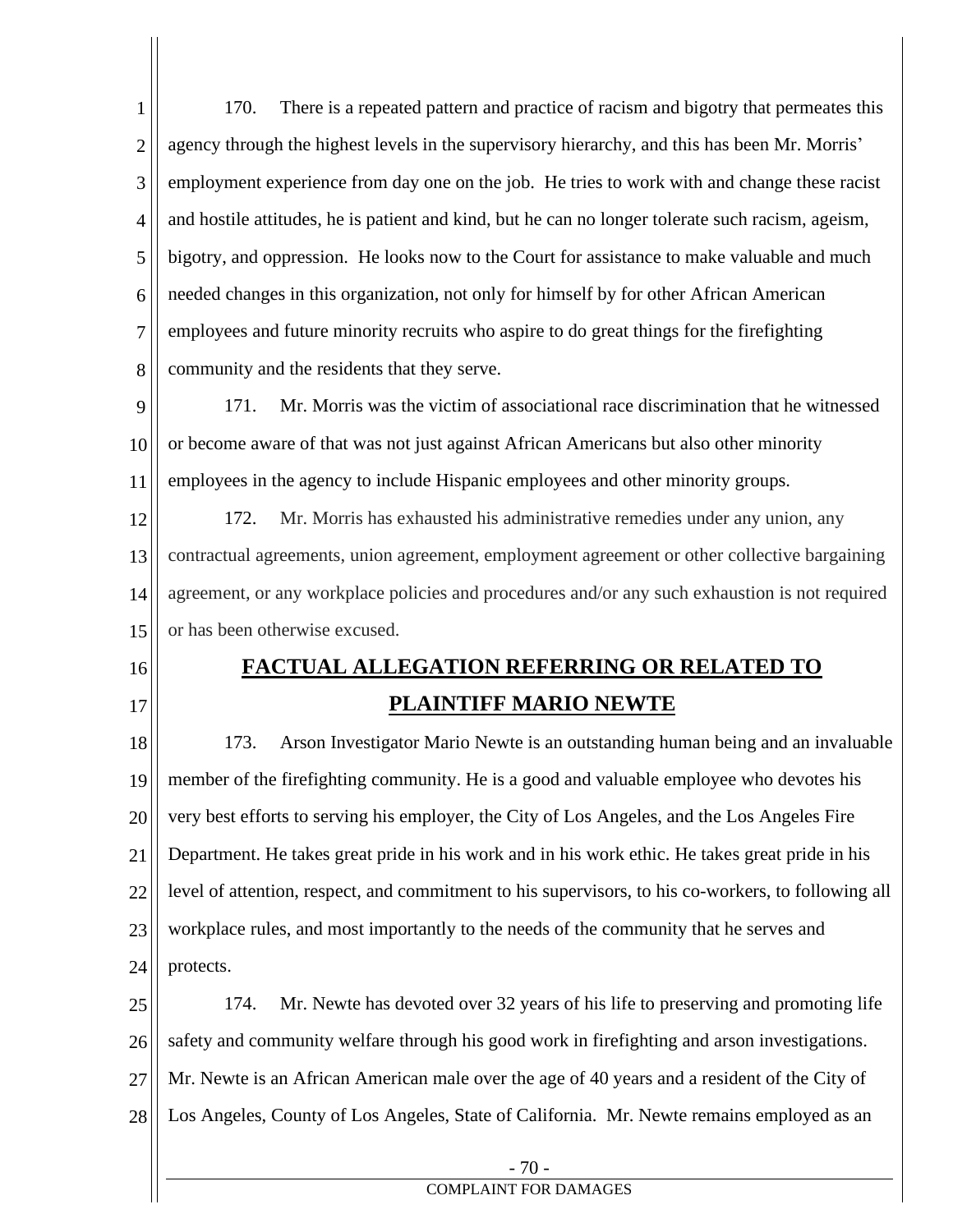1 2 3 Arson Investigator for the City of Los Angeles Fire Department. He has been the victim of going, repeated, pervasive, systemic, and continuous harassment, discrimination, and retaliation on the basis of his race (African American) at his place of employment.

4

5 6 7 8 9 10 175. The employer is the City of Los Angeles, the Los Angeles City Fire Department, the Los Angeles Fire Department, the LAFD, the Fire Prevention Bureau or the FPB. The employer's principal place of business is located at 200 North Main Street, 16<sup>th</sup> floor, Los Angeles, California 90012, (213) 978-3000. The Los Angeles City Fire Department (the "employer") employs over 3,500 uniformed personnel and has 103 neighborhood fire stations across its 470 square-mile jurisdiction, protecting approximately four million people living within the City of Los Angeles.

11 12 13 176. The supervisors at issue for this plaintiff are Captain Timothy Halloran, Captain Patrick Leonard, and Battalion Chief Scott Anderson (the "management" or the "management team") who remain employees of the employer.

14 15 16 17 18 19 20 21 22 23 24 25 177. Mario Newte is hired by the employer defendant on April 20, 1989. He begins his assignment as a Fire Fighter I and following his having successfully completed the Fire Academy, he secures his EMT certification. After having successfully completed the Fire Academy, he becomes a Fire Fighter II, and is assigned to Station 81 (San Fernando Valley). After four months in this position, he is reassigned to Fire Station 98 (Pacoima) and then he is reassigned to Fire Station 75 (Mission Hills). He successfully passes the probationary period. He spends about five years working as a Fire Fighter III. In or about 1992, he is working as a Fire Fighter III and rotating among fire stations in the San Fernando Valley. He also works as a Fire Instructor in this time frame for about four to five years. He is assigned to work as an instructor where he trained Los Angeles City personnel, public agency employees, Los Angeles County employees, and private agency employees on basic firefighting, basic first aid, as well as search and rescue in preparation for a major disaster.

26 27 28 178. In or about December 2000, he leaves the instructor position and is assigned to the Arson Counter Terrorism Section (also known as the Arson Investigation Unit). He undergoes an interview and is selected by the panel to work in this highly specialized unit. He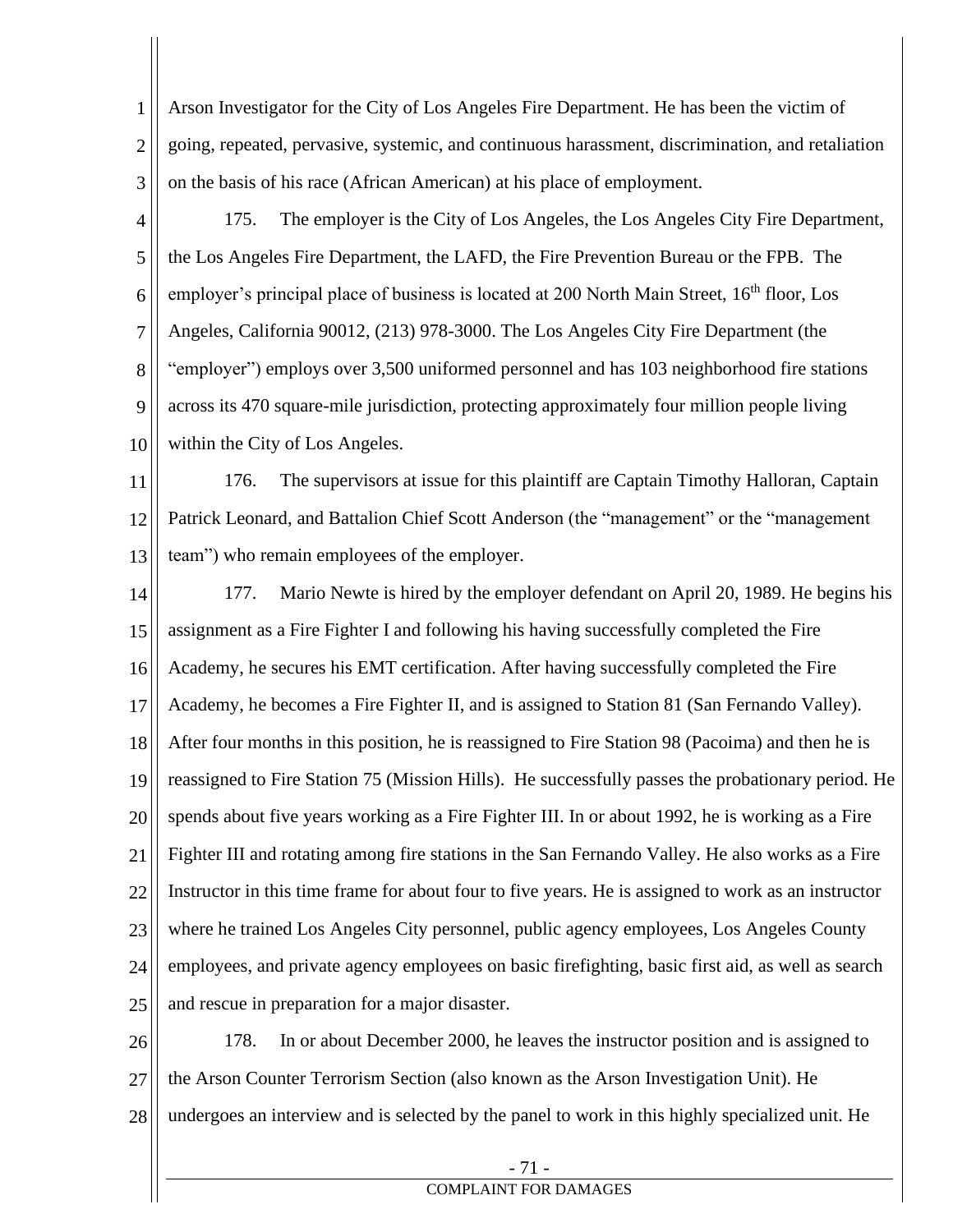1 2 3 4 5 6 7 becomes an Arson Investigator and is assigned to Fire Station 25. He is now part of the Arson Counter Terrorism Section (also known as the Arson Investigation Unit). Before he is assigned to the Arson Section, he has successfully acquired the California State Fire Marshal Certification for Fire Investigation 1A, 1B, 2A, 2B and PC 832. He also acquires the California State Fire Marshal Certification for Firefighter 1  $\&$  2 and Investigator 1  $\&$  2. He rotates through different stations in this time frame, including stations 99 and 25. In 2008, the employee is assigned to Special Investigations, working a 4/10 schedule, at the arson office, which was a rotating shift.

8 9 10 11 12 179. For the approximate last 10 years, he has been the subject of what began as discrete, subtle, and isolated instances of racial harassment and race discrimination but which over time have become more severe and pervasive. He has complained about this, but no one listens or offers any assistance. The complaints to the employer about the racially fueled environment that exists at this agency fall on deaf ears.

13 14 15 16 17 18 19 20 21 22 23 24 25 26 180. In recognition of his outstanding work efforts, Mr. Newte is asked to become a federal agent and join a federal taskforce through the Bureau of Alcohol Tobacco and Firearms (ATF) and is involved with the House of Worship Taskforce. He becomes deputized as a House of Worship Officer in or about 2010. He remains in this position and works on ATF cases and arson investigations. His work efforts are devoted to responding to and investigating any church incident, church fire or church related hate crimes. In the years he has worked in this position, he has received positive performance evaluations and praise by his federal agency colleagues and supervisors on the federal level. Mr. Newte routinely serves as a character witness on various federal task forces. He was chosen for this position over other employees with more seniority but less impressive work history. Given the unique nature of this federal task force assignment, Mr. Newte has a supervisor on both the Fire Department side and a Supervisor on the Federal Task Force/ATF side. Commencing in or about 2018 and while assigned to this federal task force, Mr. Newte's supervisors and chain of command now includes Captain Timothy Holleran, Captain Patrick Leonard, and Battalion Chief Scott Anderson (Anderson was recently reassigned).

27 28 181. Even though he is assigned to a federal task force, he is still getting paid by the defendant employer and he officially remains a city employee although his work efforts are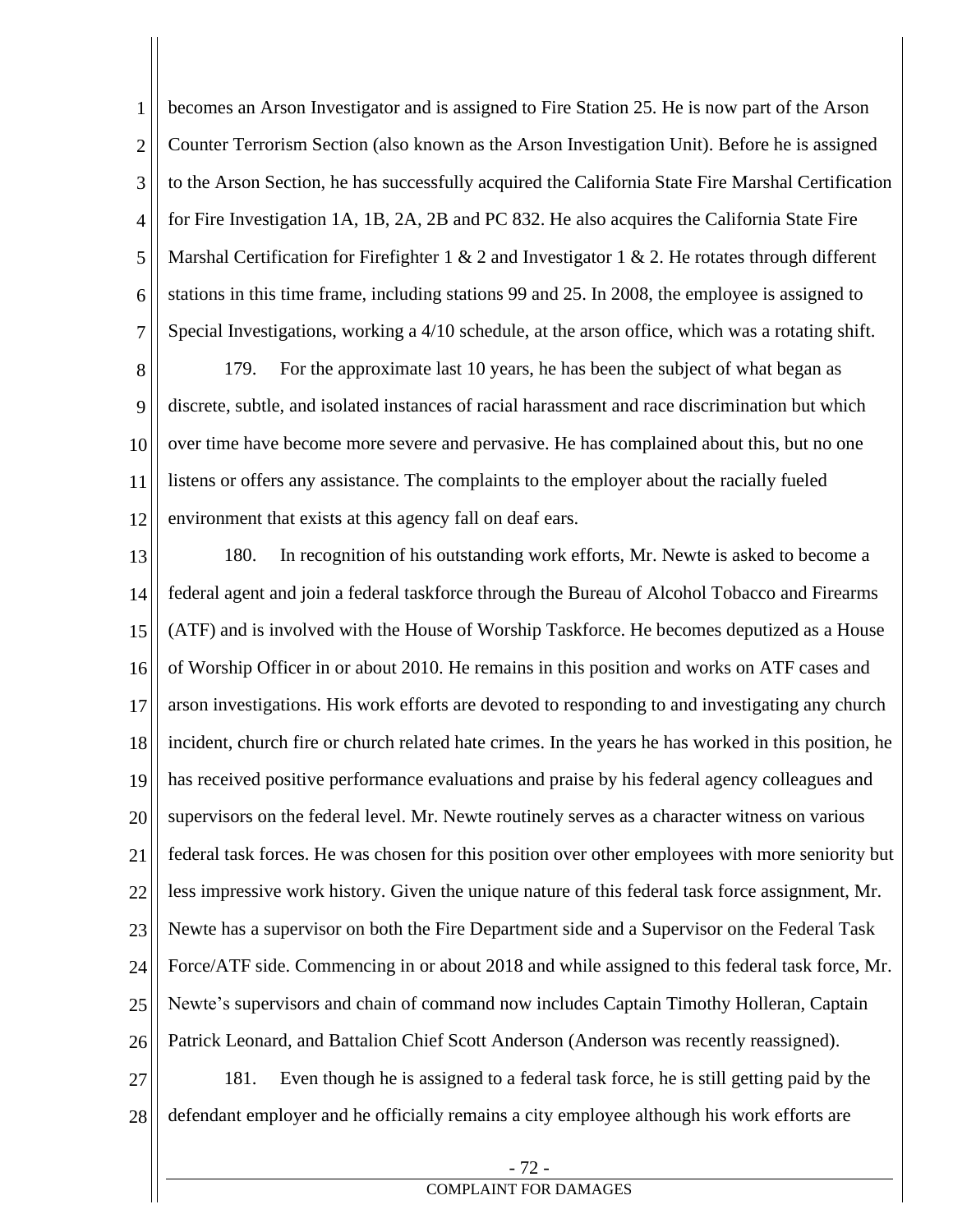1 2 3 4 5 6 7 8 9 10 focused on the federal task force assignments. He remains assigned to physically be working at the employer's premises, he is given the employer's resources to use in his job, and he continues to report to the supervisors at the city. He is informed that the City is receiving federal funds for his work on this task force that subsidizes his wages. In this position, he works with fire investigators from the South Bay fire/arson task force including working with investigators at the Torrance Fire Department, Manhattan Beach Fire Department, Redondo Beach Fire Department, El Segundo Fire Department, Culver City Fire Department, Santa Monica Fire Department, and the Beverly Hills fire Department. He also works with other fire departments and other agencies outside of the City of Los Angeles Fire Department. He also assists special agents from the United States Naval Criminal Investigation Service (NCIS) in their investigations.

11 12 13 14 15 16 17 18 182. From 2018 and continuing through the present, there exists a racially hostile, aggressive, and tense work environment with harassment, retaliation and discrimination directed at African American employees, including Mr. Newte, due to their race. Upper management, decision makers and supervisors (including Captain Timothy Holleran, Captain Patrick Leonard, and Battalion Chief Scott Anderson) are taking retaliatory and discriminatory actions, outside the scope of ordinary personnel or management decisions, against him. They are targeting African American employees, including Mr. Newte, for discipline, reprimand, ostracizing, and even termination without any cause or justification.

19 20 21 22 23 24 25 26 27 28 183. Mr. Newte has been the subject of numerous adverse employment actions from 2018 and continuing through the present to include failure to promote, poor rankings or ratings in the testing process, sham write ups, sham investigations, Caucasian counterparts being given more opportunities at work, selective enforcement of workplace rules and policies, attempted removal or sabotaging of him in elite positions and coveted task force assignments, generating false complaints resulting in investigations which in turn affected his ability to maintain his credentials which are needed to stay on this federal task force, accusing him of not responding properly or not responding at all to incidents which is false and untrue, hostility in the workplace, being excluded from investigative meetings; denial of promotional opportunities; denial of fair opportunity for advancement and promotion; denial of job training, professional development or

# - 73 -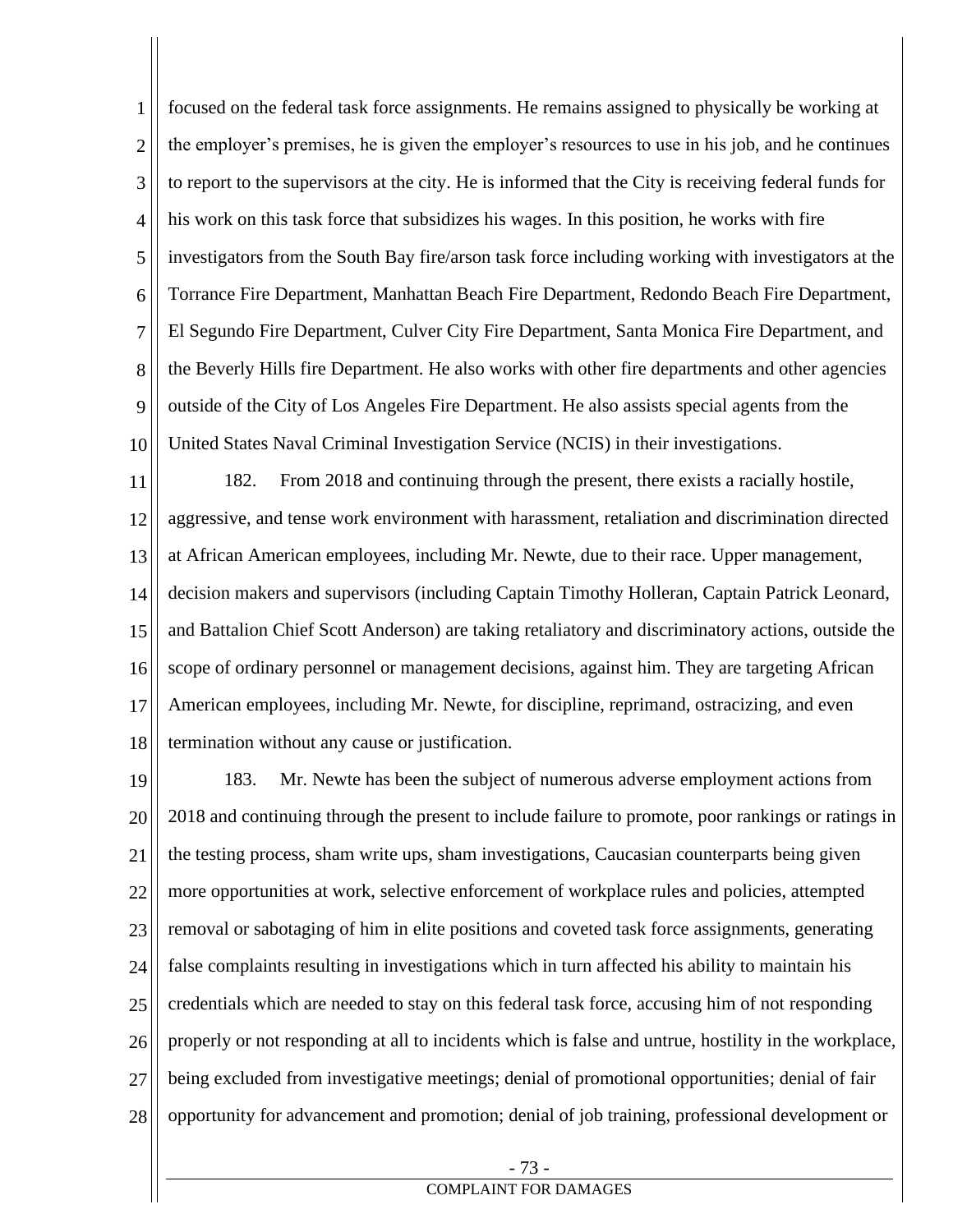1 2 3 4 5 6 7 8 9 10 11 12 13 continuing education opportunities; denial of testing for or applying for alternative or higher positions in the agency; reassignment to less desirable positions, being subjected to sham accusations of workplace misconduct and not being provided a fair or reasonable opportunity to defend oneself; forced to comply with ad hoc and ever changing "rules" in the work place that are not identified in any written policies or written procedures but rather are the whim and personal desire of Caucasian management and supervisors who have disdain and disrespect for Mr. Newte and other African-Americans in the workplace, not being allowed to fairly promote to the position of Senior Investigator, allowing persons with less seniority and work experience but who are Caucasian to promote over him, he is not held to the same standards as his Caucasian counterparts; his job performance is always being questioned; he is criticized for his decisions and exercise of judgment, and he is falsely accused of misconduct or other violations of unspecified workplace policies--- all of which is based on and motivated by the employee's race (African American).

14 15 16 17 18 184. It is significant to note that Mr. Newte has not been the subject of any work performance criticisms or character assassination by his federal agency coworkers, supervisors, or managers. The criticisms and attacks on his credibility, his integrity, his job performance, and his entire being in this career have been by those Caucasian supervisors and managers at the City of Los Angeles and its Fire Department who are racist and intolerant bigots.

19 20 21 22 23 24 25 26 27 28 185. One of his supervisors Captain Leonard was removed from his supervisory role over the plaintiff and other African Americans in the workplace. The employee is informed and believes that Captain Leonard's removal was due to complaints by subordinates as well as upper management's concerns about his fitness to do the job and manage employees. To the employee's shock and surprise, however, Captain Leonard was recently brought back to the arson unit and is now Mr. Newte's supervisor once again. Captain Leonard's racially offensive and racially hostile conduct, actions, decisions, and viewpoints continue unabated, and in fact have increased in levels of hostility, intensity, and aggression towards this employee. Captain Leonard continues to accuse the employee of not doing his job, of not doing his job well, of policy violations, and violations of nonexistent workplace "rules", among other adverse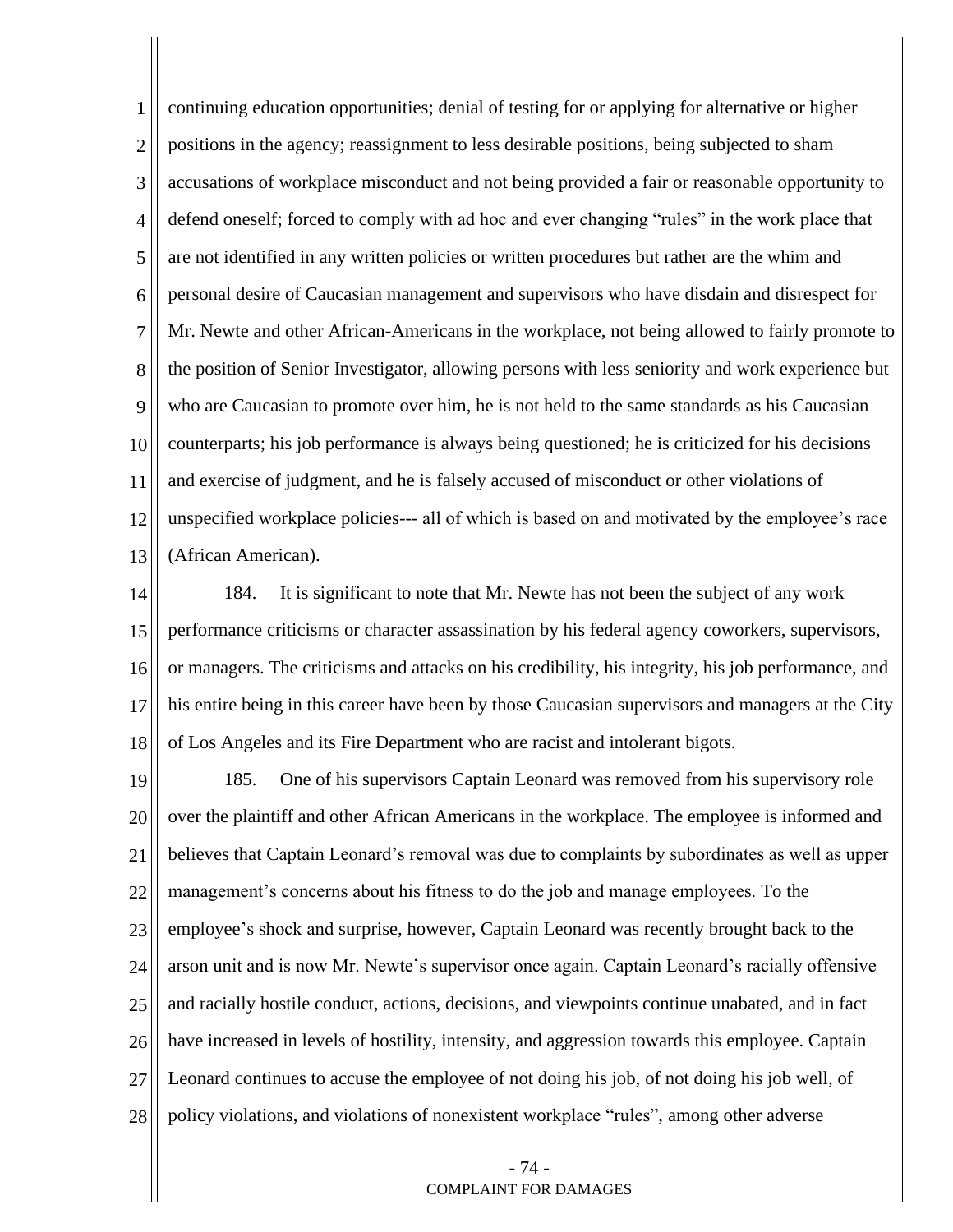1 2 3 4 5 6 7 employment actions. This supervisor continues to accuse this employee of failing to do his job by either not responding soon enough to a call, by responding ineffectively to a call, or by not responding to a call at all without any factual or other bases. This supervisor acts disproportionately more harshly and aggressively towards this employee and other African Americans in the workplace as compared to their Caucasian counterparts. The actions by this supervisor toward this employee generated from a deep seeded hatred and deep-rooted hostility towards African American men and women.

8 9 10 11 12 13 14 15 16 17 18 19 20 21 22 23 24 25 26 27 186. The following is one of many examples of ongoing harassment, discrimination and retaliation directed at Mr. Newte on the basis of his race by his racist and bigoted managers and supervisors. On April 12, 2020, Mr. Newte responds to the scene of an arson investigation. He gets to the scene, he is present on scene for 30 minutes, then he goes home for the conclusion of his shift. The next day, he notifies Captain Leonard about his response and investigation on scene. He prepares a report of this investigation, and he concludes that this was not considered a hate crime involving a house of worship. In fact, a homeless person was camped out in front of a church and was cooking or doing drugs when he/she inadvertently set a church on fire. Captain Leonard acknowledges that Mr. Newte followed proper notification procedures when notifying him of his conclusions about this arson investigation. Mr. Newte does not hear anything further and assumes he had done his job appropriately, thoroughly, and consistent with department policies and procedures. However, on June 30, 2020, Mr. Newte gets an email from Captain Leonard about a formal complaint lodged against him and he is also informed that Chief Anderson and Captain Halloran have been assigned to investigate the case. He is asked to appear for an interview. Mr. Newte volunteers to appear for an interview, but that interview never happens. No interview is ever scheduled. No witnesses are interviewed or identified. Nothing is done with this formal complaint by management. However, with such a formal complaint pending, this risks Mr. Newte's position on the ATF Task Force as it refers to potential or impending discipline. Assignment to the task force requires a record free of any pending personnel investigations or disciplinary actions on the employer's record.

28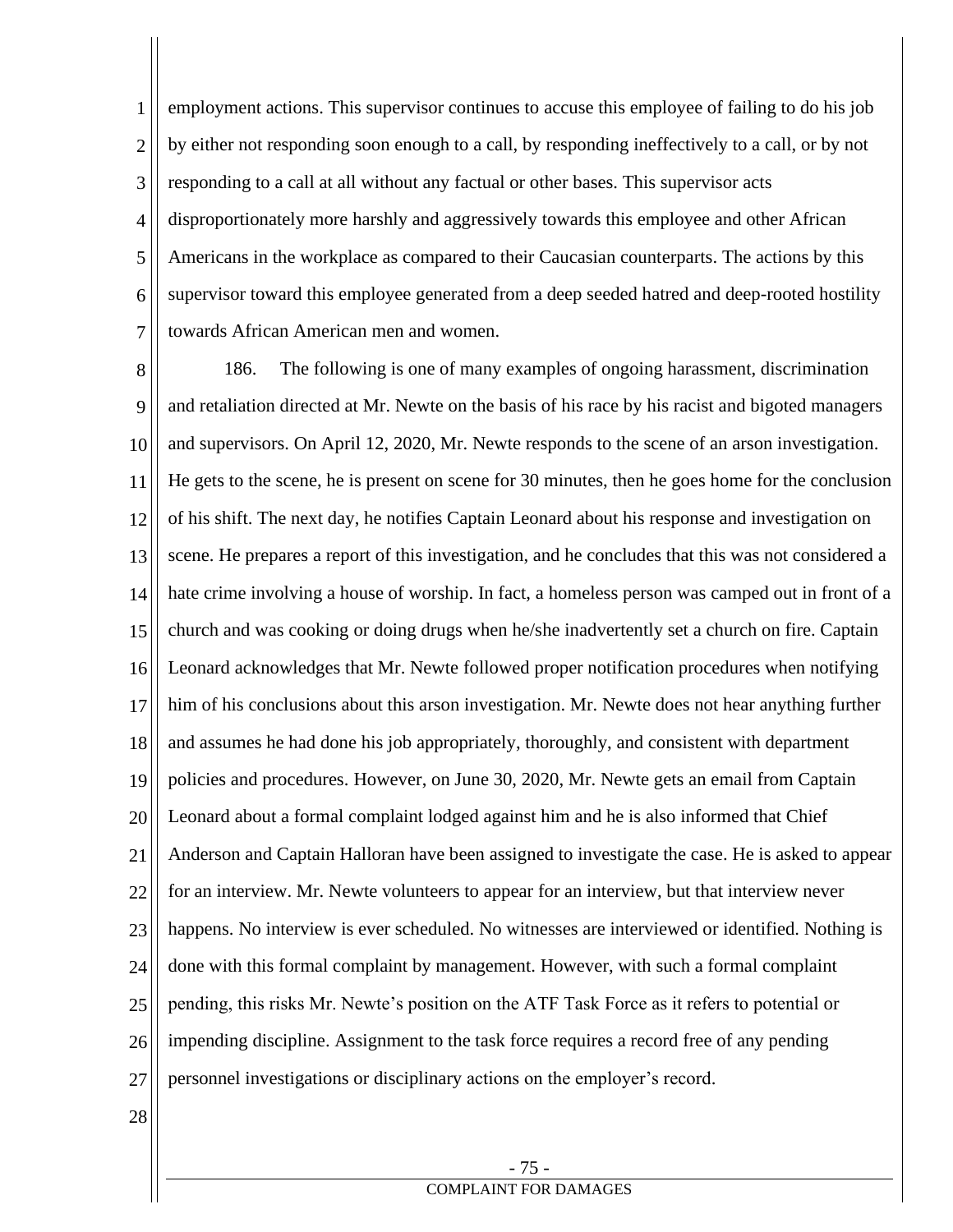1 2 3 4 5 6 7 8 187. Between April 12, 2020, and continuing through February 21, 2021, this employee continues to be the target of totally baseless accusations of inadequate job performance or lack of honesty on the job. His position in the federal task force remains threatened and in jeopardy and his federal credential has not been renewed given the pending personnel investigation by the white management. His work vehicle is taken away from him due to this pending personnel matter. Any personnel investigation targeted at a member of this task force, requires that the employee or taskforce member be totally exonerated from any charges or accusations of misconduct raised against him or her.

9 10 11 12 13 14 15 16 188. In February 2021, Mr. Newte sought to renew his federal credential which allows him to continue to work on the ATF task force, empowers him with the authority of the federal government, allows him the jurisdiction to investigation complaints outside of the jurisdiction of the City of Los Angeles, and gives him the authority to perform a host of work duties at the federal level required for participation on this ATF task force. In order to renew this ATF credential, the employee or taskforce member must not have any investigations pending against him or her. The plaintiff has been unable to renew his credentials that are required in order for him to continue his work on this taskforce.

17 18 19 20 21 22 23 24 25 26 27 28 189. Mr. Newte was informed that his credential was not going to be renewed given that he was involved in a pending personnel investigation in which he is the subject of a workplace complaint. Mr. Newte had no knowledge of such matters, and this came as a total shock to him. On February 21, 2021, Mr. Newte becomes aware that he is the target of another sham personnel investigation by the employer. Therein, it is alleged that Arson Investigator Newte engaged in misconduct on the job related to a call on May 26, 2020. Mr. Newte was never questioned about this call closer in time to May 26, 2020, nor did any supervisor accuse him of misconduct at or near the time he conducted that investigation. This personnel investigation matter remained pending which affected his standing and continued participation in the federal task force. Mr. Newte's background check to renew his position with the Bureau of Alcohol, Tobacco & Firearms (ATF) is being held up by these baseless personnel complaints that remain pending or for which there were no conclusions in regard to the matters being deemed

# - 76 -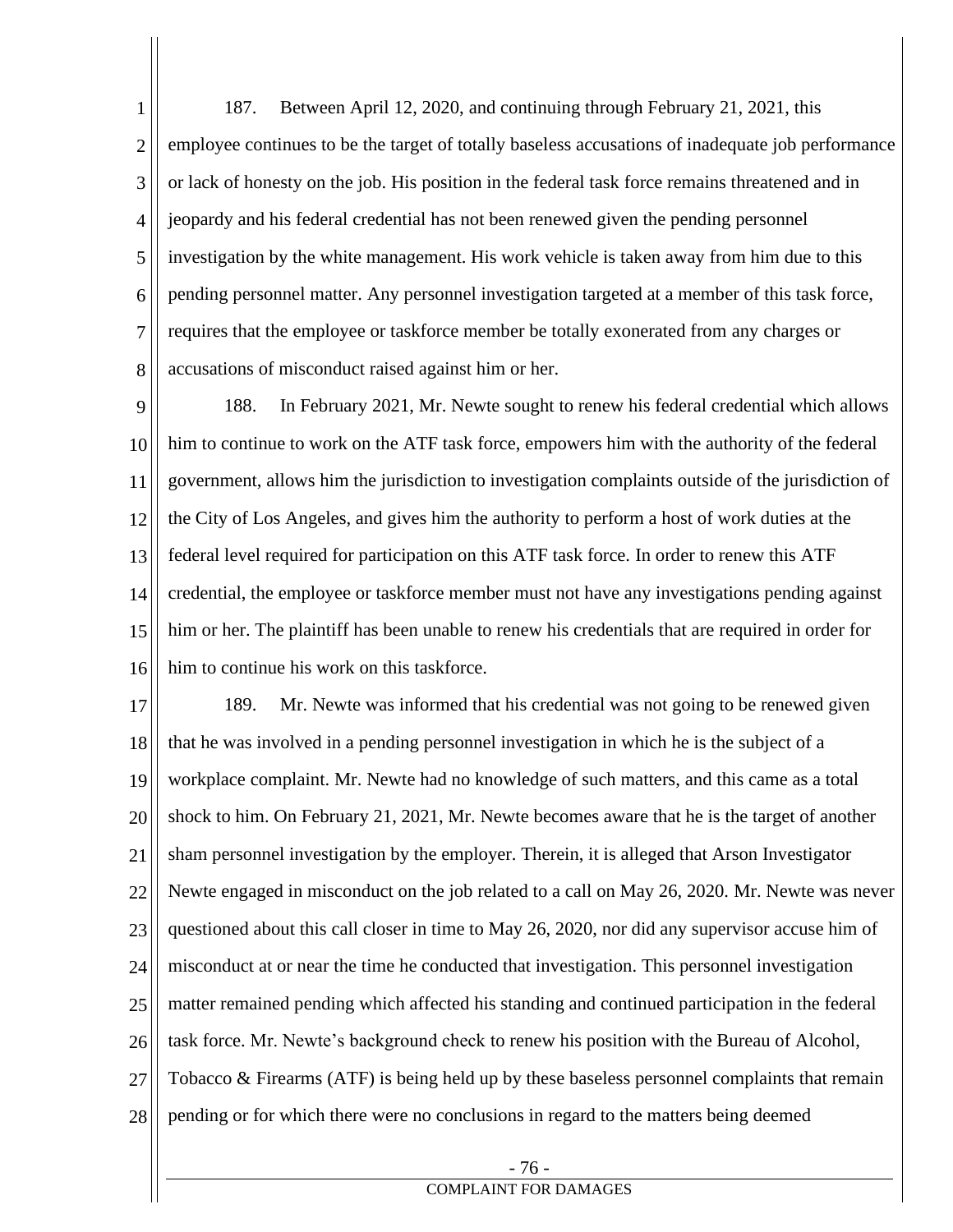1 2 3 4 5 6 7 8 9 10 11 12 13 14 "unsubstantiated" or lacking in merit. In the approximate ten years that he has been assigned to work on this ATF Federal task force, Mr. Newte has never had an issue with passing background check, which occurs every two years. On April 14, 2021, the employer informs Investigator Newte that the complaint against him was "closed" without further explanation or information. Mr. Newte was not exonerated in this matter. Given the initiation of the complaint, the fact that the personnel complaint was pending, and merely identifying the matter as being "closed", raises more questions than it answers and continues to hold up Mr. Newte's federal credential, vehicle allowance and other work-related privileges related to his assignment on this coveted federal task force. Management's actions are also preventing Investigator Newte from applying for promotion or advancement in the department (including to the position of Senior Investigator), is affecting his continued participation in the ATF taskforce, is affecting his ability to promote in the department, is affecting his ability to do his job and the scope of his jurisdiction on this ATF taskforce, and is confining him to less desirable work assignments, among other ongoing adverse employment actions.

15 16 17 18 190. During his employment, Mr. Newte has also been the subject of associational discrimination having witnessed other African American co-workers and colleagues be racially harassed, racially discriminated against and retaliated against on the basis of their race. This also includes racism towards other minorities.

19 20 21 22 23 24 25 26 27 28 191. These encounters and exchanges our increasing the hostility in the workplace towards him, and the retaliation, harassment, and discrimination against Mr. Newte by the employer's management, supervisors and the employer's overall racist culture intensifies and continues. This is an employer still governed by the "white boys club" and one in which African American employees are abused, excluded, denigrated, and disrespected. From 2018 and continuing into the present time, there exists a hostile environment at the workplace, and discrimination on the basis of race, ethnicity, origin, ancestry, heritage, color, creed, as well as harassment, retaliation, and mistreatment of him and of other African American men and women in this workplace continues. African American employees are abused, excluded, denigrated, and disrespected.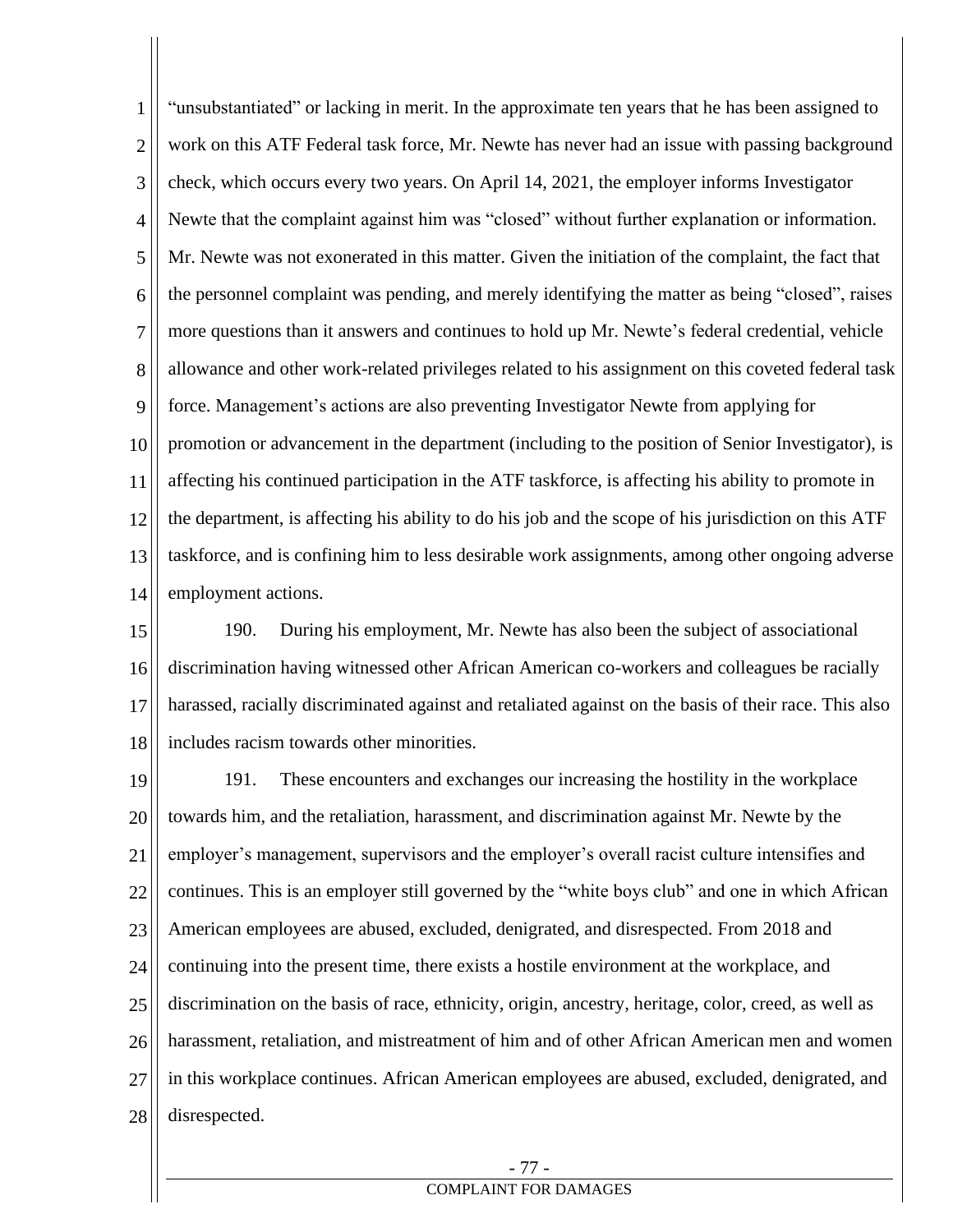1 2 3 4 5 6 7 8 9 10 11 192. Mr. Newte is the victim of race discrimination on the basis of his being Black or African American, as well as the victim of retaliation and harassment on the basis of race, hostile work environment due to his race, and due to his association with other Black or African American men and women in the workplace who are also suffering similar harassment, discrimination, and retaliation. He is also subjected to age discrimination. He is also targeted for voicing complaints about race discrimination in the workplace and reporting other violations of law. He is also targeted for engaging in union activity and for filing workplace grievances. While he is the direct target of this harassment, hostile work environment, discrimination, and retaliation, he also witnesses racial harassment, retaliation and race discrimination against other African American employees which occur in his presence and outside of his presence but which he learns about.

12 13 14 15 16 17 18 19 193. There is a repeated pattern and practice of racism and bigotry that permeates this agency through the highest levels in the supervisory hierarchy, and this has been Mr. Newte's employment experience from day one on the job. He tries to work with and change these racist and hostile attitudes, he is patient and kind, but he can no longer tolerate such racism, ageism, bigotry, and oppression. He looks now to the Court for assistance to make valuable and much needed changes in this organization, not only for himself by for other African American employees and future minority recruits who aspire to do great things for the firefighting community and the residents that they serve.

20 21 22 194. Mr. Newte was the victim of associational race discrimination that he witnessed or become aware of that was not just against African Americans but also other minority employees in the agency to include Hispanic employees and other minority groups.

23 24 25 26 195. Mr. Newte has exhausted his administrative remedies under any union, any contractual agreements, union agreement, employment agreement or other collective bargaining agreement, or any workplace policies and procedures and/or any such exhaustion is not required or has been otherwise excused.

- 27
- 28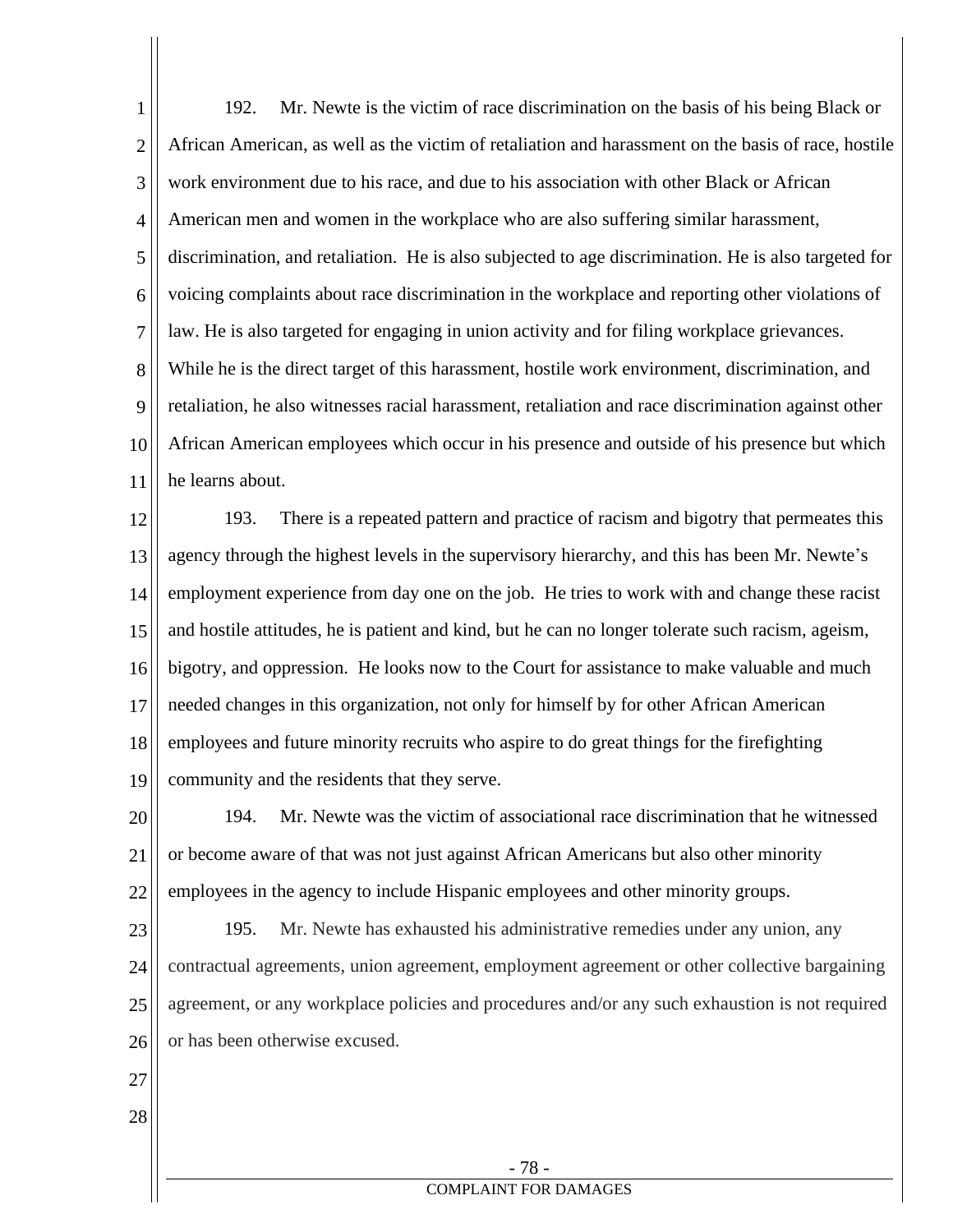1 2 3 4 5 6 **CAUSES OF ACTION PRESENTED FIRST CAUSE OF ACTION FOR DISPARATE TREATMENT – DISCRIMINATION ON THE BASIS OF RACE IN VIOLATION OF CALIFORNIA GOVERNMENT CODE SECTIONS 12900 AND 12940(a)] AGAINST THE EMPLOYER DEFENDANT AND DOES 1 THROUGH 100 INCLUSIVE.**

7 8 196. Plaintiffs incorporate by reference the allegations contained in Paragraphs 1 through Paragraph 196 of this Complaint as though fully set forth herein.

9 10 11 12 13 14 15 16 197. Plaintiffs allege that the defendants wrongfully discriminated against them on the basis of their race-- African American. Plaintiffs also allege as follows: (1) that defendant is an employer; (2) that plaintiffs are employees of the defendant; (3) that defendants engaged and are engaging in adverse employment actions towards the plaintiffs; (4) that plaintiffs' race was a motivating reason for the employer defendant's engaging in adverse employment actions towards the plaintiffs; (5) that the plaintiffs were and are being harmed; and (6) that the plaintiffs' race was and is a substantial motivating reason for the employer defendant's decision to engage in adverse employment actions towards the plaintiffs.

17 18 19 20 21 22 23 24 25 26 27 28 198. As a direct and legal result of the employer defendant's unlawful employment practices as alleged above, plaintiffs suffered and continue to suffer economic and non-economic damages to an extent and amount according to proof at the time of trial. Economic damages shall include, but are not limited to, all claims for lost wages, benefits, salary increases and income, both past and future. Non-economic damages shall include but are not limited to the fear, humiliation, emotional distress, and mental, or emotional or physical pain and anguish that has been and/or will foreseeably be experienced by plaintiffs, all to their damages and detriment, in a sum according to proof at trial. Plaintiffs contend that they have been and continue to be subjected to numerous adverse employment actions by the employer defendant [including but not limited to, unfair and excessive job performance criticism, negative performance appraisals, accusations of misconduct, accusation of workplace policies, increased workloads, less desirable work assignments, sham investigations targeted at the plaintiffs, loss of task force or other

- 79 -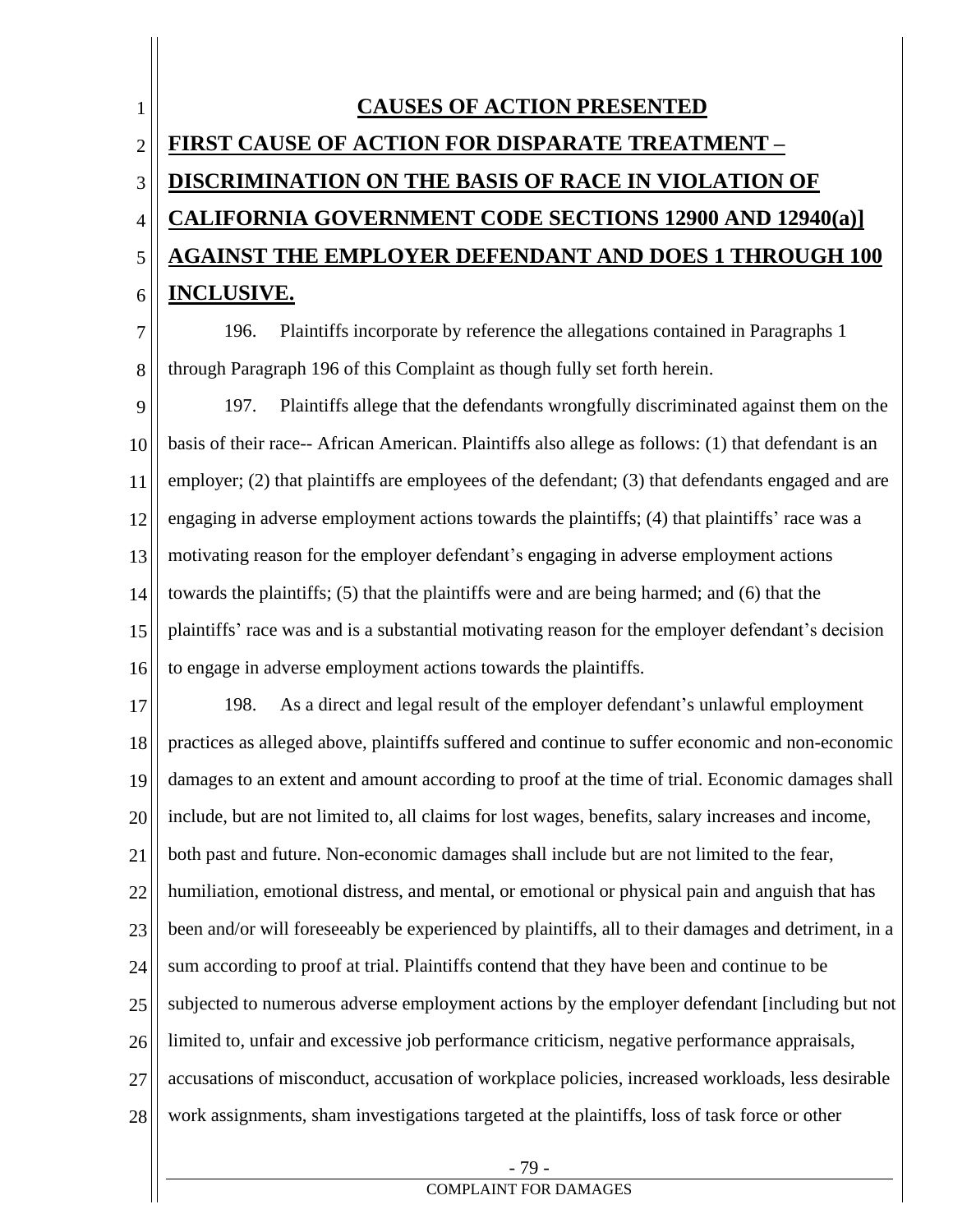1 2 3 4 coveted assignments, removal from task force or other coveted assignments, less workplace accommodations, failure to promote, demotion, discrimination and retaliation against other African Americans in the workplace, racially hostile work environment, loss of pay or financial opportunities at work, among other adverse employment actions not specified herein.].

5 6 7 199. Plaintiff are entitled to all compensatory damages recoverable under California law, as well as attorney's fees as provided by statute under California Government Code Section 12965 and Code of Civil Procedure Sections 1032 and 1033.

8

#### 9 **SECOND CAUSE OF ACTION FOR DISPARATE IMPACT –**

### 10 11 12 13 **DISCRIMINATION ON THE BASIS OF RACE AS TO EMPLOYMENT PRACTICES AND SELECTION POLICY IN VIOLATION OF CALIFORNIA GOVERNMENT CODE SECTIONS 12900 AND 12940(a) AGAINST THE DEFENDANT EMPLOYER AND DOES 1 THROUGH 100**

#### 14 **INCLUSIVE.**

15 16 200. Plaintiffs incorporate by reference the allegations contained in Paragraphs 1 through Paragraph 199 of this Complaint as though fully set forth herein.

17 18 19 20 21 22 23 24 25 26 27 201. Plaintiffs claim that the employer defendant had an employment practice or selection policy that wrongfully discriminated against them on the basis of their race. Plaintiffs also allege as follows: (1) that defendant was an employer; (2) that plaintiffs are employees of the defendant; (3) that the employer defendant had an employment practice or selection policy for promotion, favorable assignments (including to the position of Senior Investigator or assignment to coveted task forces) that had and has a disproportionate adverse effect on African American employees at the Fire Department; (4) that the plaintiffs are African American; (5) that the plaintiffs have been and are being harmed; (6) that the employer defendant's employment practice and selection policy was and is a substantial factor in causing the plaintiffs' harms; and (6) that the plaintiffs' race was and is a substantial motivating reason for the defendant's decision to engage in adverse employment actions towards the plaintiffs.

28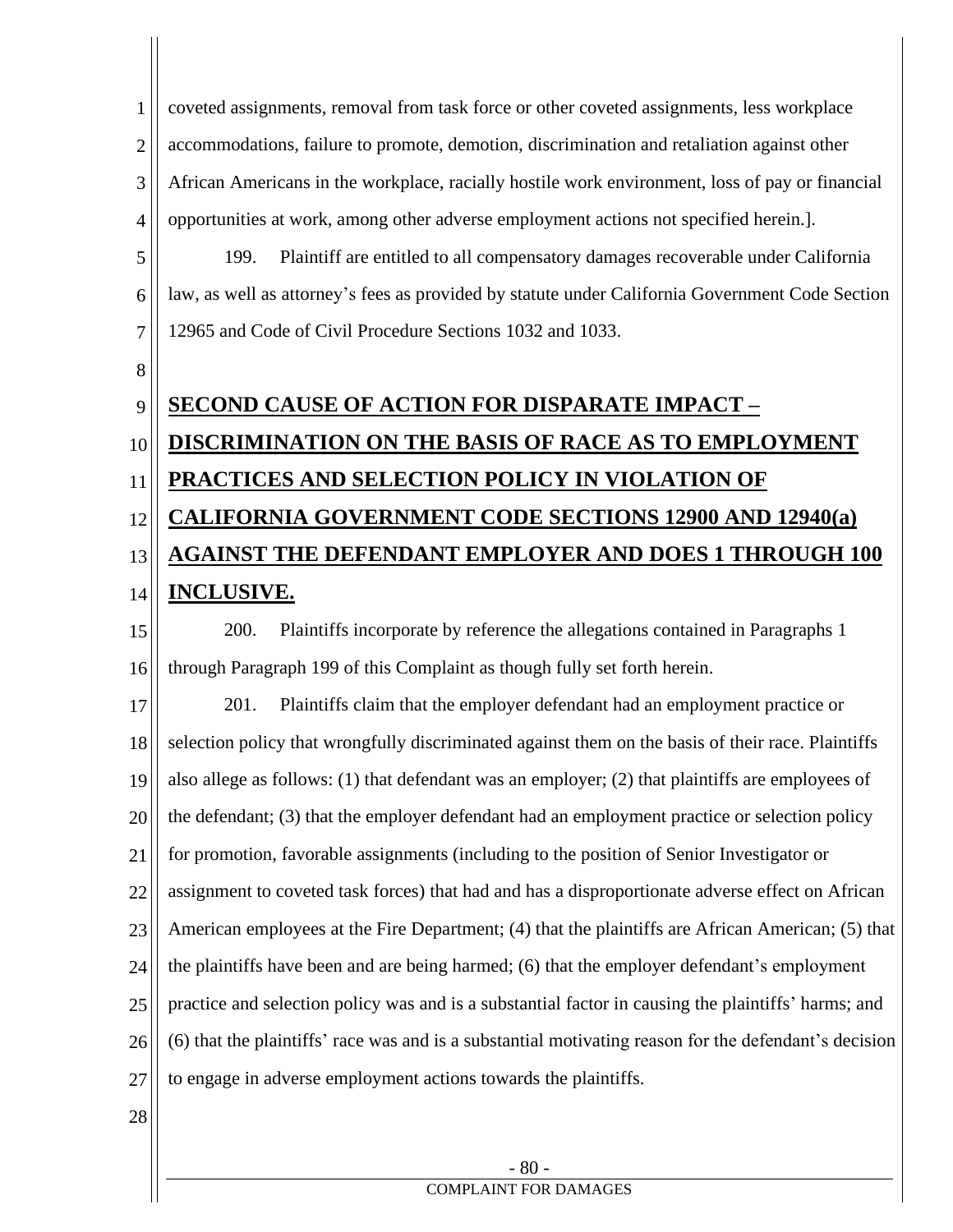1 2 3 4 5 6 7 8 9 10 11 12 13 14 15 16 17 18 19 20 21 22 23 24 25 26 27 28 - 81 - 202. As a direct and legal result of the employer defendant's unlawful employment practices as alleged above, plaintiffs suffered and continue to suffer economic and non-economic damages to an extent and amount according to proof at the time of trial. Economic damages shall include, but are not limited to, all claims for lost wages, benefits, salary increases and income, both past and future. Non-economic damages shall include but are not limited to the fear, humiliation, emotional distress, and mental, or emotional or physical pain and anguish that has been and/or will foreseeably be experienced by plaintiffs, all to their damages and detriment, in a sum according to proof at trial. Plaintiffs contend that they have been and continue to be subjected to numerous adverse employment actions by the employer defendant [including but not limited to, unfair and excessive job performance criticism, negative performance appraisals, accusations of misconduct, accusation of workplace policies, increased workloads, less desirable work assignments, sham investigations targeted at the plaintiffs, loss of task force or other coveted assignments, removal from task force or other coveted assignments, less workplace accommodations, failure to promote, demotion, discrimination and retaliation against other African Americans in the workplace, racially hostile work environment, loss of pay or financial opportunities at work, among other adverse employment actions not specified herein.]. 203. Plaintiff are entitled to all compensatory damages recoverable under California law, as well as attorney's fees as provided by statute under California Government Code Section 12965 and Code of Civil Procedure Sections 1032 and 1033. **THIRD CAUSE OF ACTION FOR HOSTILE WORK ENVIRONMENT HARASSMENT – CONDUCT DIRECTED AT PLAINTIFFS BY EMPLOYER OR ENTITY DEFENDANT IN VIOLATION OF CALIFORNIA GOVERNMENT CODE SECTIONS 12900, 12923, 2940(j) AGAINST THE EMPLOYER DEFENDANT AND DOES 1 THROUGH 100 INCLUSIVE.** 204. Plaintiffs incorporate by reference the allegations contained in Paragraphs 1 through 203 of the Complaint as though fully set forth herein.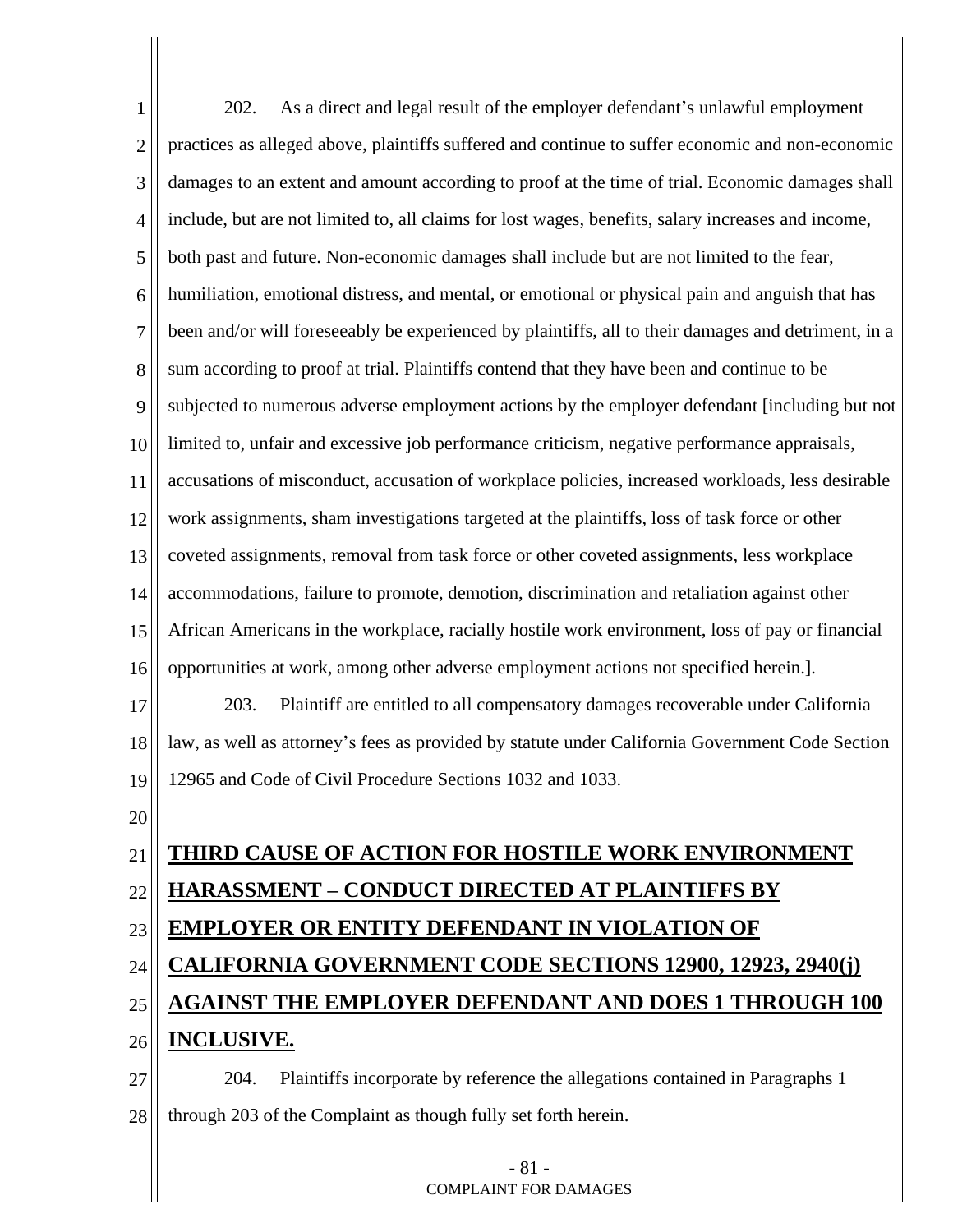1 2 3 205. The plaintiffs claim they were and are being subjected to harassment based on their race, and for complaining about racial harassment and racial discrimination, and other protected classifications related to their race, causing a hostile or abusive work environment.

4 5 6 7 8 9 10 11 12 13 14 15 206. The plaintiffs further allege that: (1) the plaintiff are employees of the employer defendant; (2) the plaintiffs were and are being subjected to harassing conduct because of their race and for their complaining about racial harassment and racial discrimination and other protected classifications based on race; (3) that the harassing conduct was and is severe or pervasive; (4) that a reasonable person in the plaintiffs' respective circumstances would have considered and does consider the work environment to be hostile, intimidating, offensive, oppressive or abusive; (5) that the plaintiffs consider and considered the work environment to be hostile, intimidating, offensive, oppressive or abusive; (6) that supervisors the chain of command engage and engaged in this conduct and/or that the employer defendant knew or should have known of the management's conduct and failed to take immediate and appropriate corrective action; (7) that the plaintiff s were and are being harmed; and (8) that the employer defendant's conduct was a substantial factor in causing the plaintiffs' harms.

16 17 18 19 20 21 22 23 24 25 26 27 28 207. As a direct and legal result of employer defendant's unlawful employment practices as alleged above, plaintiffs suffered and continue to suffer economic and non-economic damages to an extent and amount according to proof at the time of trial. Economic damages shall include, but are not limited to, all claims for lost wages, benefits, salary increases and income, both past and future. Non-economic damages shall include but are not limited to the fear, humiliation, emotional distress, and mental, or emotional or physical pain and anguish that has been and/or will foreseeably be experienced by plaintiffs, all to their damages and detriment, in a sum according to proof at trial. Plaintiffs contend that they have been and continue to be subjected to numerous adverse employment actions by the employer defendant [i.e., unfair and excessive job performance criticism, negative performance appraisals, accusations of misconduct, accusation of workplace policies, increased workloads, less desirable work assignments, sham investigations targeted at the plaintiffs, loss of task force or other coveted assignments, removal from task force or other coveted assignments, less workplace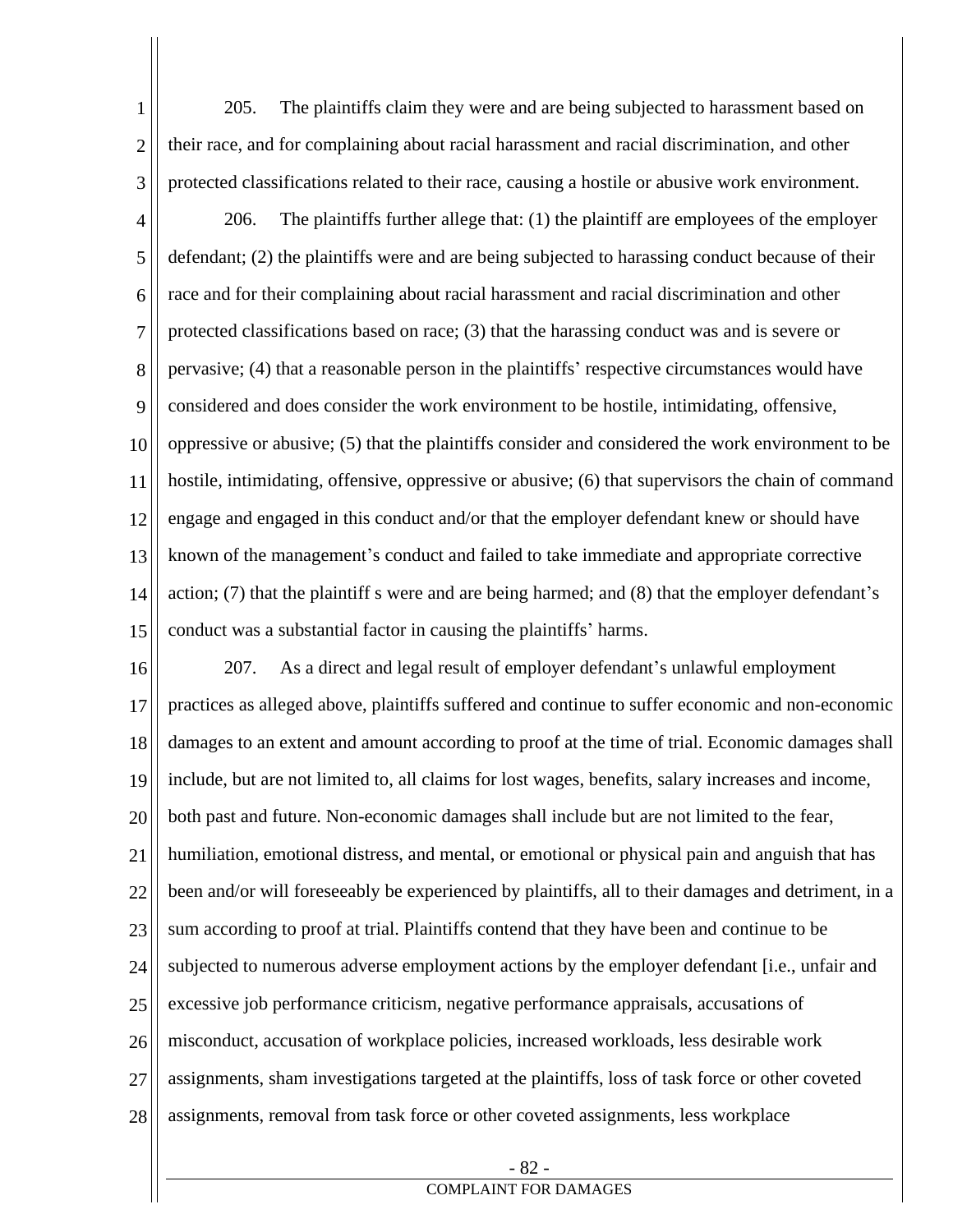1 2 3 accommodations, failure to promote, demotion, discrimination and retaliation against other African Americans in the workplace, racially hostile work environment, loss of pay or financial opportunities at work, among other adverse employment actions not specified herein.].

4 5 6 208. Plaintiff are entitled to all compensatory damages recoverable under California law, as well as attorney's fees as provided by statute under California Government Code Section 12965 and Code of Civil Procedure Sections 1032 and 1033.

8 9 10 11 12 **FOURTH CAUSE OF ACTION FOR HOSTILE WORK ENVIRONMENT HARASSMENT – CONDUCT DIRECTED AT OTHERS IN VIOLATION OF CALIFORNIA GOVERNMENT CODE SECTIONS 12900, 12923, 2940(j) AGAINST THE EMPLOYER DEFENDANT AND DOES 1 THROUGH 100 INCLUSIVE.**

13 14 209. Plaintiffs incorporate by reference the allegations contained in Paragraphs 1 through 208 of the Complaint as though fully set forth herein.

15 16 17 18 210. The plaintiffs claim that other minority employees or other coworkers who are African American or affiliated with other minorities such as Hispanic ethnicity or race, are being subjected to harassment based on their race, and that this harassment is creating a work environment for the plaintiffs that is hostile, intimidating, offensive, oppressive, and abusive.

19 20 21 22 23 24 25 26 27 211. The plaintiffs further allege that: (1) the plaintiff are employees of the employer defendant; (2) the plaintiffs personally witnessed racially harassing conduct that took place and is taking place in their immediate work environment; (3) that the racially harassing conduct was and is severe or pervasive; (4) that a reasonable person in the plaintiffs' respective circumstances would have considered and does consider the work environment to be hostile, intimidating, offensive, oppressive or abusive; (5) that the plaintiffs consider and considered the work environment to be hostile, intimidating, offensive, oppressive or abusive; (6) that supervisors the chain of command engage and engaged in this conduct and/or that the employer defendant knew or should have known of the management's conduct and failed to take immediate and

28

7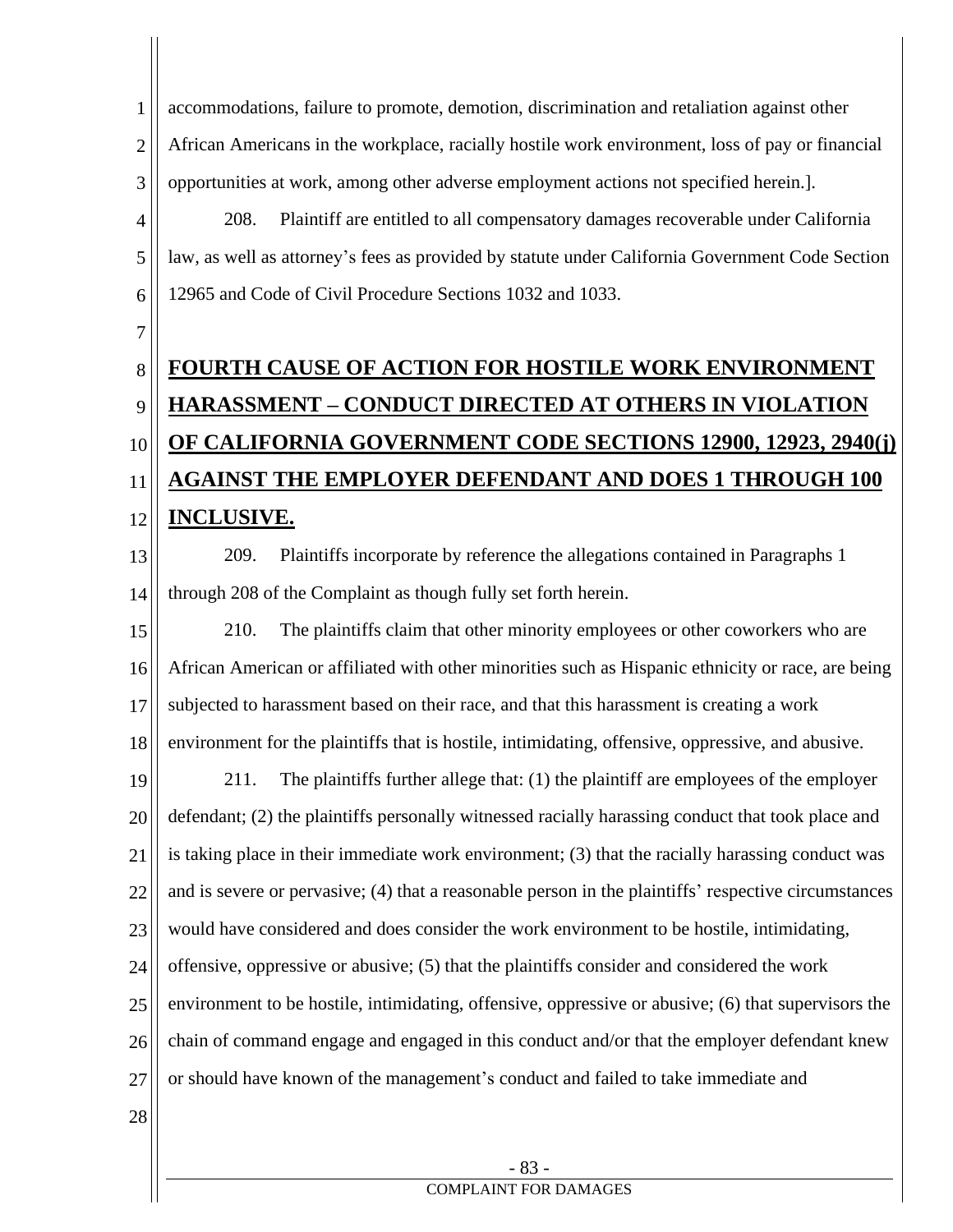1 2 appropriate corrective action; (7) that the plaintiffs were and are being harmed; and (8) that the employer defendant's conduct was a substantial factor in causing the plaintiffs' harms.

3 4 5 6 7 8 9 10 11 12 13 14 15 16 17 18 212. As a direct and legal result of the employer defendant's unlawful employment practices as alleged above, plaintiffs suffered and continue to suffer economic and non-economic damages to an extent and amount according to proof at the time of trial. Economic damages shall include, but are not limited to, all claims for lost wages, benefits, salary increases and income, both past and future. Non-economic damages shall include but are not limited to the fear, humiliation, emotional distress, and mental, or emotional or physical pain and anguish that has been and/or will foreseeably be experienced by plaintiffs, all to their damages and detriment, in a sum according to proof at trial. Plaintiffs contend that they have been and continue to be subjected to numerous adverse employment actions by the employer defendant [including but not limited to, unfair and excessive job performance criticism, negative performance appraisals, accusations of misconduct, accusation of workplace policies, increased workloads, less desirable work assignments, sham investigations targeted at the plaintiffs, loss of task force or other coveted assignments, removal from task force or other coveted assignments, less workplace accommodations, failure to promote, demotion, discrimination and retaliation against other African Americans in the workplace, racially hostile work environment, loss of pay or financial opportunities at work, among other adverse employment actions not specified herein.].

19 20 21 213. Plaintiffs are entitled to all compensatory damages recoverable under California law, as well as attorney's fees as provided by statute under California Government Code Section 12965 and Code of Civil Procedure Sections 1032 and 1033.

22

23

24

25

26

27

28

- 84 - COMPLAINT FOR DAMAGES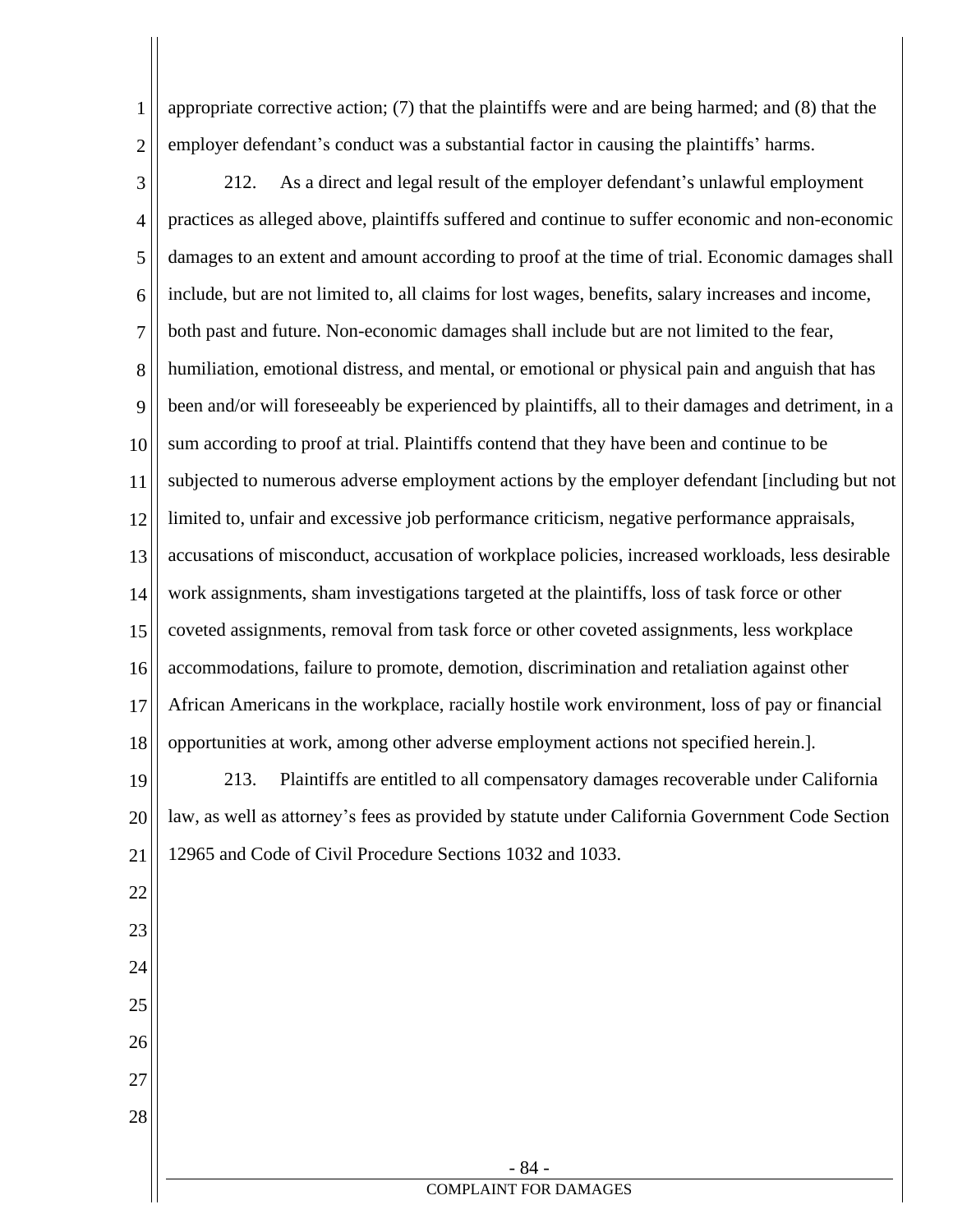### 1 2 3 4 5 **FIFTH CAUSE OF ACTION FOR RETALIATION BY EMPLOYER DEFENDANT FOR VOICING COMPLAINTS ABOUT RACE DISCRIMINATION IN VIOLATION OF CALIFORNIA GOVERNMENT CODE SECTION 12940(h) AGAINST THE EMPLOYER DEFENDANT AND DOES 1 THROUGH 100 INCLUSIVE.**

6 7 214. Plaintiffs hereby incorporate by reference the allegations contained in Paragraphs 1 through 213 of the Complaint, as though fully set forth herein.

8 9 10 11 12 13 14 15 16 17 215. The plaintiffs allege that they are being retaliated against on the basis of their voicing complaints about racial harassment and race discrimination in the workplace. The plaintiffs further contend as follows: (1) That the plaintiffs claim they were and are being retaliated against on the basis their race and for speaking out about race discrimination and racial harassment in the workplace; (2) That the defendants are engaging in various adverse actions against the plaintiffs or subjected plaintiffs to various adverse employment actions; (3) That plaintiffs' protected activity was a substantial motivating reason for the defendant's decision to engage in other adverse employment actions against plaintiffs; (4) that plaintiffs are being harmed; and (5) that the defendant's decision to engage in adverse employment actions against them is and was a substantial factor in causing plaintiffs' harms.

18 19 20 21 22 23 24 25 26 27 28 216. As a direct and legal result of the employer defendant's unlawful employment practices as alleged above, plaintiffs suffered and continue to suffer economic and non-economic damages to an extent and amount according to proof at the time of trial. Economic damages shall include, but are not limited to, all claims for lost wages, benefits, salary increases and income, both past and future. Non-economic damages shall include but are not limited to the fear, humiliation, emotional distress, and mental, or emotional or physical pain and anguish that has been and/or will foreseeably be experienced by plaintiffs, all to their damages and detriment, in a sum according to proof at trial. Plaintiffs contend that they have been and continue to be subjected to numerous adverse employment actions by the employer defendant [including but not limited to, unfair and excessive job performance criticism, negative performance appraisals, accusations of misconduct, accusation of workplace policies, increased workloads, less desirable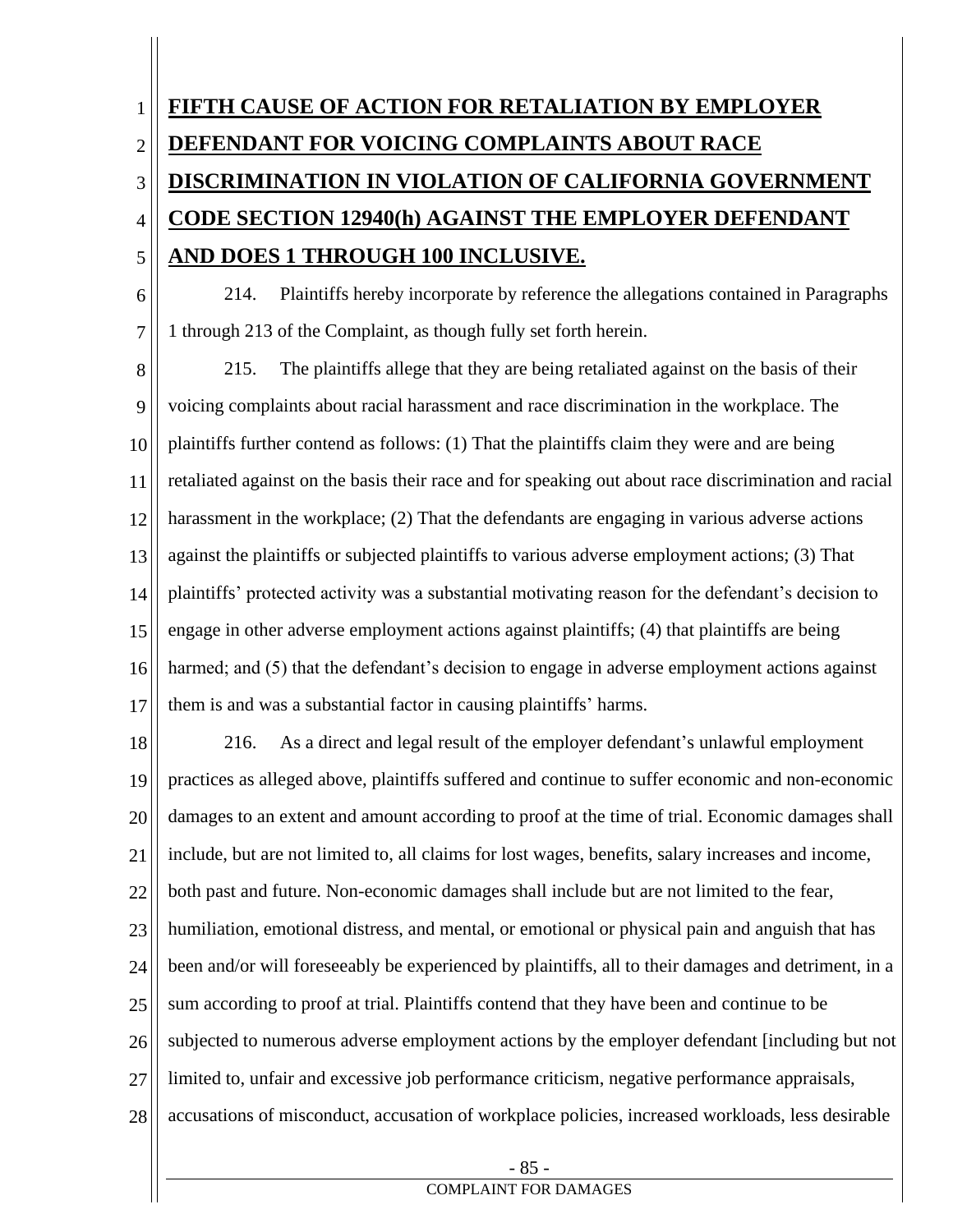1 2 3 4 5 work assignments, sham investigations targeted at the plaintiffs, loss of task force or other coveted assignments, removal from task force or other coveted assignments, less workplace accommodations, failure to promote, demotion, discrimination and retaliation against other African Americans in the workplace, racially hostile work environment, loss of pay or financial opportunities at work, among other adverse employment actions not specified herein.].

6 7 8 217. Plaintiffs are entitled to all compensatory damages recoverable under California law, as well as attorney's fees as provided by statute under California Government Code Section 12965 and Code of Civil Procedure Sections 1032 and 1033.

### 10 11 12 **SIXTH CAUSE OF ACTION FOR FAILURE TO PREVENT HARASSMENT, RETALIATION AND DISCRIMINATION AGAINST THE EMPLOYER DEFENDANT AND DOES 1 THROUGH 100 INCLUSIVE.**

9

27

13 14 218. Plaintiffs hereby incorporate by reference the allegations contained in Paragraphs 1 through 217 of the Complaint, as though fully set forth herein.

15 16 17 18 19 20 21 22 23 24 25 26 219. The plaintiffs contend that the defendants failed and continue to fail to take all reasonable steps to prevent harassment, discrimination and retaliation based on race in this workplace. The plaintiffs further allege and contend as follows: (1) That the plaintiffs are employees of the employer defendant; (2) That plaintiffs were and are being subjected to racial harassment, race-based retaliation and race discrimination in their work environment; (2) That the employer defendant failed to take all reasonable steps to prevent the harassment, discrimination and retaliation; (4) That plaintiffs were and are being harmed; and (5) That the employer defendant's failure to take all reasonable steps to prevent racial harassment, race discrimination and race-based retaliation was and is a substantial factor in causing plaintiffs' harms. 220. As a direct and legal result of the employer defendant's unlawful employment practices as alleged above, plaintiffs suffered and continue to suffer economic and non-economic

28 include, but are not limited to, all claims for lost wages, benefits, salary increases and income,

damages to an extent and amount according to proof at the time of trial. Economic damages shall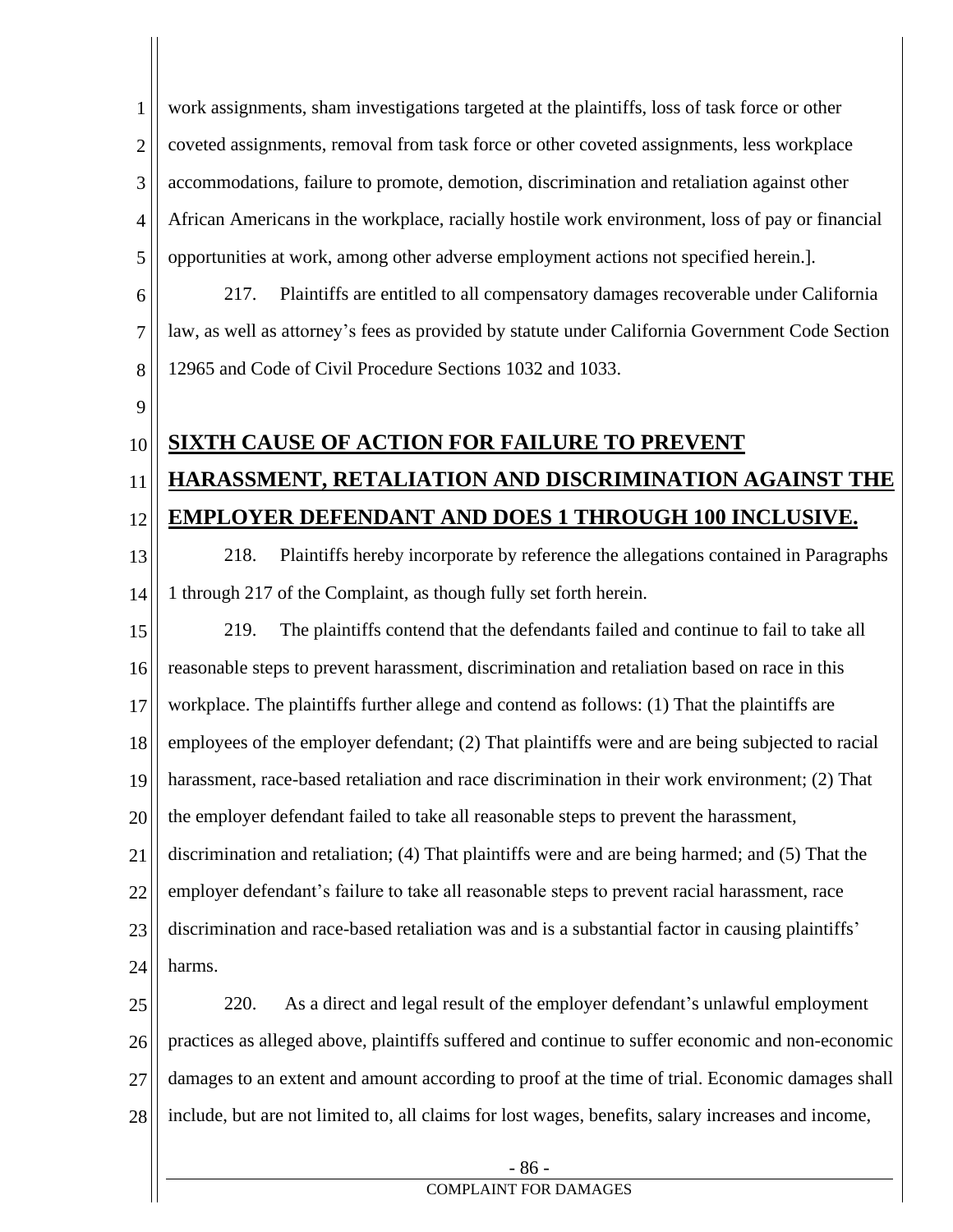1 2 3 4 5 6 7 8 9 10 11 12 13 14 15 16 17 18 19 20 21 22 23 24 25 26 27 28 - 87 - COMPLAINT FOR DAMAGES both past and future. Non-economic damages shall include but are not limited to the fear, humiliation, emotional distress, and mental, or emotional or physical pain and anguish that has been and/or will foreseeably be experienced by plaintiffs, all to their damages and detriment, in a sum according to proof at trial. Plaintiffs contend that they have been and continue to be subjected to numerous adverse employment actions by the employer defendant [including but not limited to, unfair and excessive job performance criticism, negative performance appraisals, accusations of misconduct, accusation of workplace policies, increased workloads, less desirable work assignments, sham investigations targeted at the plaintiffs, loss of task force or other coveted assignments, removal from task force or other coveted assignments, less workplace accommodations, failure to promote, demotion, discrimination and retaliation against other African Americans in the workplace, racially hostile work environment, loss of pay or financial opportunities at work, among other adverse employment actions not specified herein.]. 221. Plaintiffs are entitled to all compensatory damages recoverable against the individual defendants only under California law, as well as attorney's fees as provided by statute under California Government Code Section 12965 and Code of Civil Procedure Sections 1032 and 1033. DATED: June 9, 2021<br> **DOUMANIAN & ASSOCIATES** By: NANCY P. DOUMANIAN, ESQ. Attorneys for Plaintiffs, LESLIE WILKERSON, JOSEPH SMITH, JUSTIN DAVIS, ROBERT McLOUD, SEAN MORRIS, AND MARIO NEWTE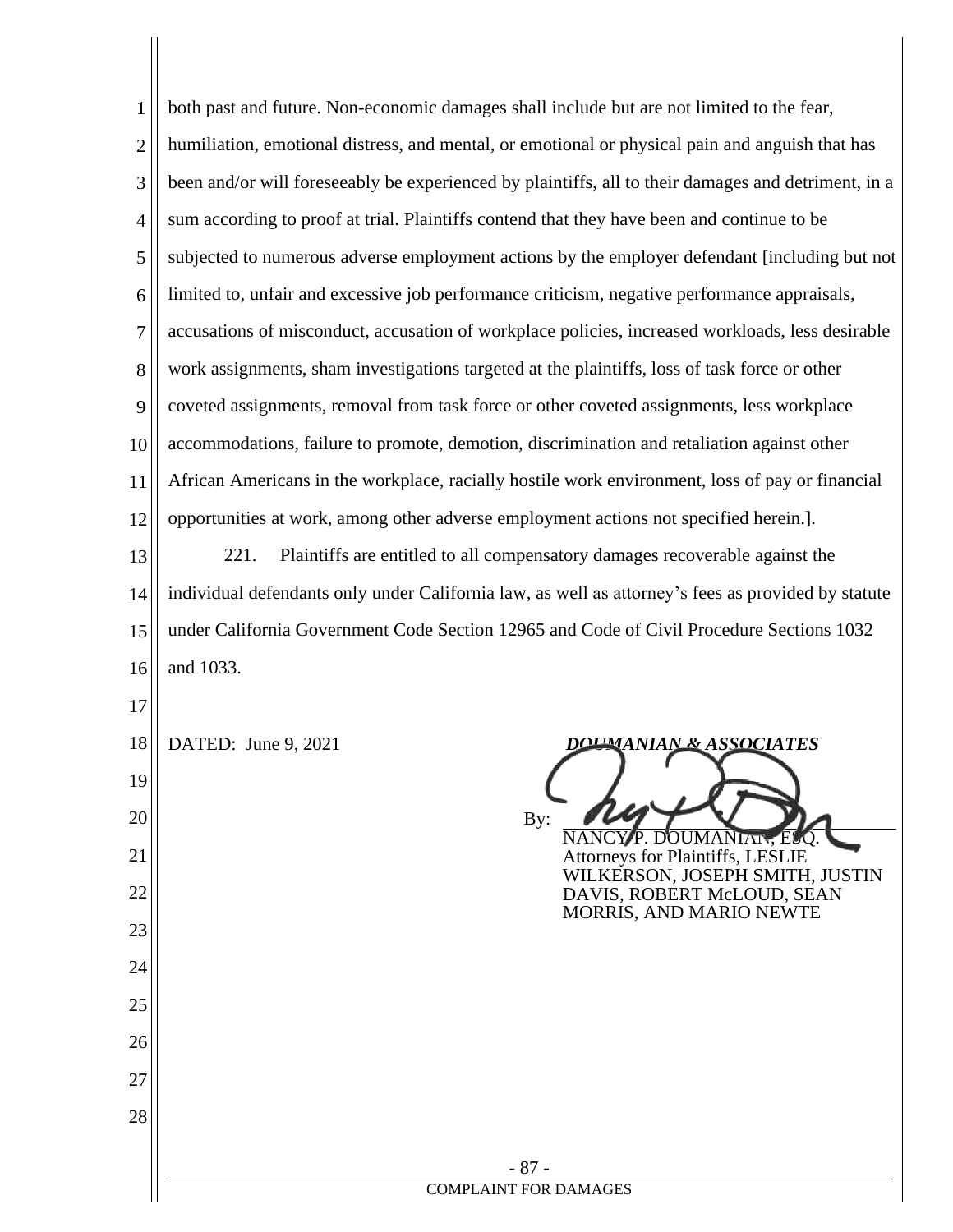| $\mathbf{1}$   | <b>PRAYER</b>                                                                                   |  |
|----------------|-------------------------------------------------------------------------------------------------|--|
| $\overline{2}$ |                                                                                                 |  |
| 3              | WHEREFORE, Plaintiffs LESLIE WILKERSON, JOSEPH SMITH, JUSTIN DAVIS,                             |  |
| $\overline{4}$ | ROBERT McLOUD, SEAN MORRIS, AND MARIO NEWTE seek judgment against                               |  |
| 5              | Defendants, and each of them, for the following:                                                |  |
| 6              | 1.<br>For general, compensatory, and special damages including lost wages, loss of              |  |
| 7              | financial opportunities, loss of promotional advancement, lost employee benefits,               |  |
| 8              | bonuses, benefits, mental and emotional distress, economic and non-economic                     |  |
| 9              | damages, and other special and general damages according to proof at trial;                     |  |
| 10             | 2.<br>For all economic damages permitted by law;                                                |  |
| 11             | 3.<br>For all non-economic damages permitted by law;                                            |  |
| 12             | For an award of interest, including prejudgment interest, at the legal rate;<br>4.              |  |
| 13             | For an award to plaintiffs of costs of suit incurred herein on all causes of action;<br>5.      |  |
| 14             | For an award to plaintiffs of reasonable attorney's fees as permitted by law;<br>6.             |  |
| 15             | 7.<br>For declaratory relief as requested herein and a declaration of rights for the            |  |
| 16             | plaintiffs and reinstatement into their former coveted or other task force or specialized       |  |
| 17             | assignments, insuring a fair and non-discriminatory promotion process, insuring a fair and non- |  |
| 18             | discriminatory employee evaluation process, and for a Court Order ending the discriminatory     |  |
| 19             | and harassing employment practices towards plaintiffs and other African Americans in this       |  |
| 20             | workplace;                                                                                      |  |
| 21             | For an award to plaintiffs of such other and further relief as this Court deems just<br>8.      |  |
| 22             | and proper.                                                                                     |  |
| 23             | DATED: June 9, 2021<br><b>DOUMANIAN &amp; ASSOCIATES</b>                                        |  |
| 24             |                                                                                                 |  |
| 25             | By:                                                                                             |  |
| 26             | P. DOUMANIAN, SO<br><b>NANCY</b><br>Attorneys for Plaintiffs, LESLIE                            |  |
| 27             | WILKERSON, JOSEPH SMITH, JUSTIN<br>DAVIS, ROBERT McLOUD, SEAN                                   |  |
| 28             | MORRIS, AND MARIO NEWTE                                                                         |  |
|                | $-88-$                                                                                          |  |
|                | <b>COMPLAINT FOR DAMAGES</b>                                                                    |  |